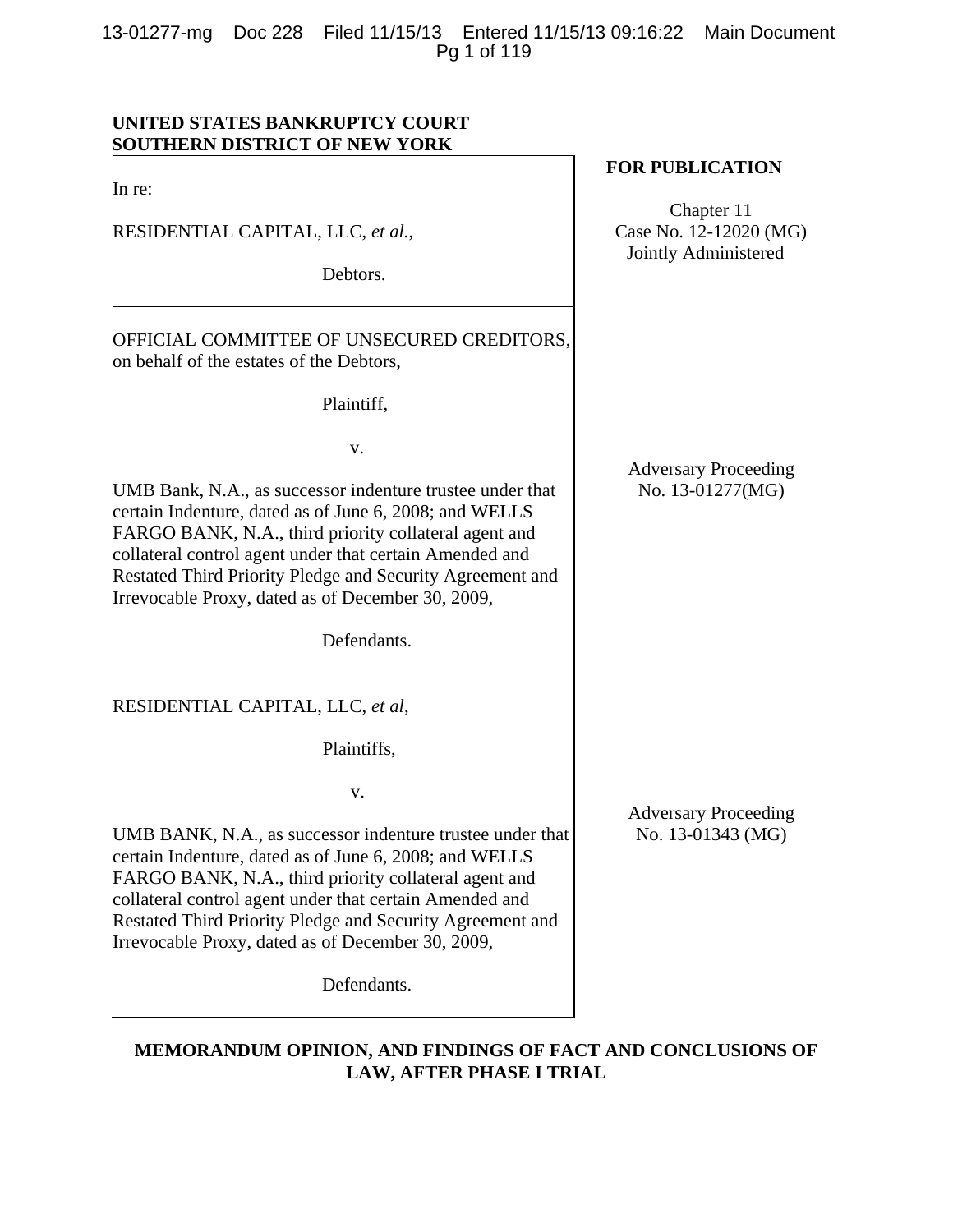## *A P P E A R A N C E S:*

## MORRISON & FOERSTER LLP

*Attorneys for Debtors*  1290 Avenue of the Americas New York, NY 10104 By: Gary S. Lee, Esq. Jamie A. Levitt, Esq. Stefan W. Engelhardt, Esq.

#### KRAMER LEVIN NAFTALIS & FRANKEL LLP

*Counsel for the Official Creditors' Committee*  1177 Avenue of the Americas New York, NY 10036 By: Kenneth H. Eckstein, Esq. Gregory A. Horowitz, Esq.

#### PACHULSKI STANG ZIEHL & JONES

*Conflicts Counsel to Official Creditors' Committee* 780 Third Avenue 36th Floor New York, NY 10017

By: Robert J. Feinstein, Esq. John A. Morris, Esq.

## WHITE & CASE LLP

*Attorneys for Ad Hoc Group of Junior Secured Noteholders* 1155 Avenue of the Americas New York, NY 10036 By: J. Christopher Shore, Esq. Douglas P. Baumstein, Esq. Dwight A. Healy, Esq.

# AKIN GUMP STRAUSS HAUER & FELD LLP *Special Counsel to UMB Bank, N.A.*  One Bryant Park New York, NY 10036 By: David M. Zensky, Esq.

 Deborah Newman, Esq. Brian T. Carney, Esq.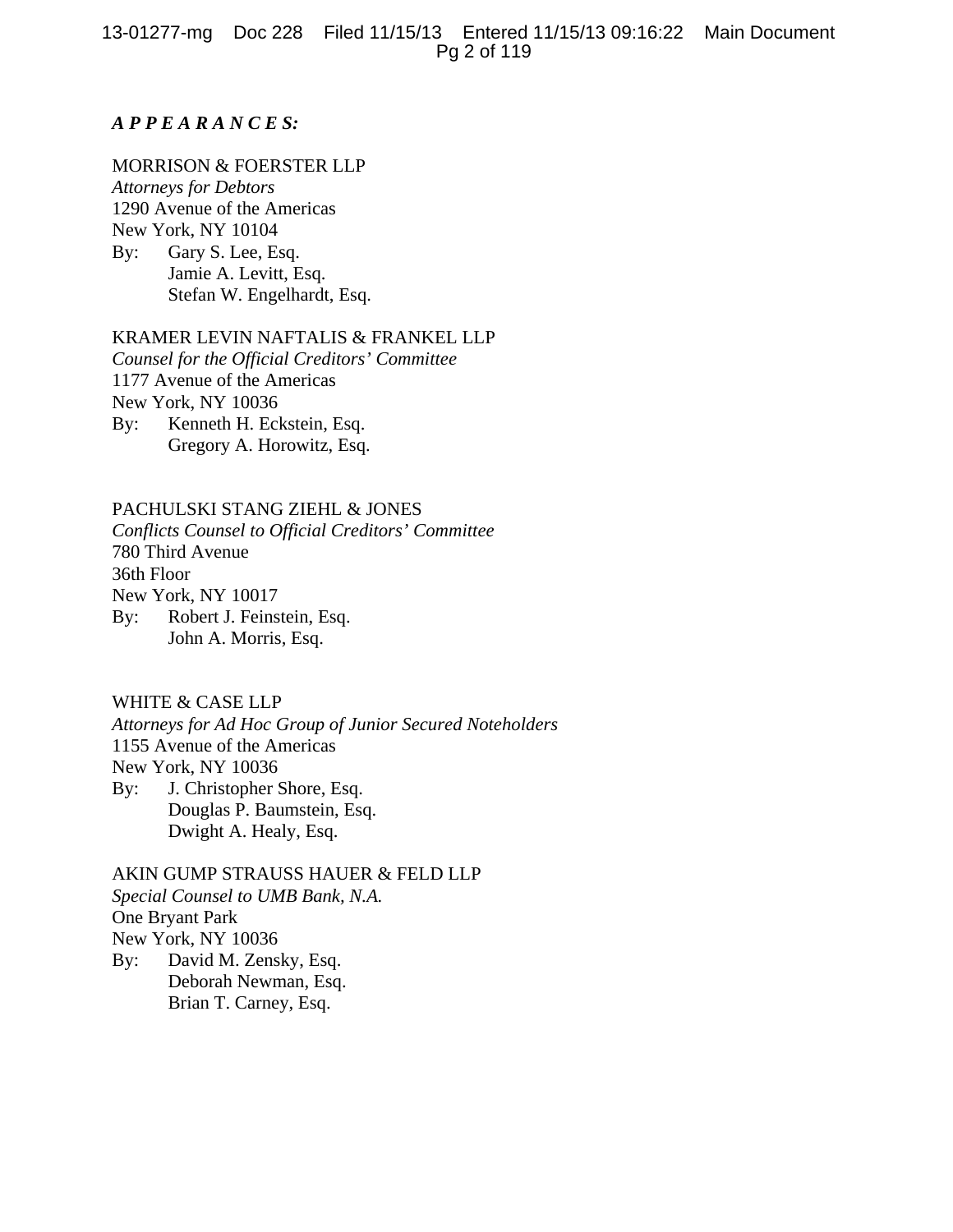## 13-01277-mg Doc 228 Filed 11/15/13 Entered 11/15/13 09:16:22 Main Document Pg 3 of 119

REED SMITH LLP *Attorneys for Wells Fargo as Collateral Agent*  599 Lexington Avenue 22nd Floor New York, NY 10022 By: David M. Schlecker, Esq.

## **MARTIN GLENN UNITED STATES BANKRUPTCY JUDGE**

ResCap and the Creditors' Committee (the "Plaintiffs") are co-proponents of a reorganization plan that treats the junior secured noteholders ("JSNs") as undersecured, but would pay them the face amount of all principal and prepetition interest (\$ 2.222 billion, less \$1.1 billion repaid postpetition). The JSNs voted against and oppose confirmation of the plan.

The JSNs contend they are oversecured and entitled to postpetition interest (at the default rate) and fees; they also contend they are entitled to recover an adequate protection claim of \$515 million based on alleged diminution in value of their prepetition collateral used during the case under a series of consensual cash collateral orders.<sup>1</sup> They also contend that their collateral should be increased as the result of an "all assets" pledge, which purportedly attaches to the Debtors' assets that (1) were once excluded from the "all assets" pledge but no longer are, (2) were released from the JSNs' liens but were subsequently reacquired by the Debtors, or (3) were never properly released from the JSNs' liens at all.

The Plaintiffs contend that (1) the JSNs are undersecured and, therefore, not entitled to postpetition interest and fees; (2) the JSNs' collateral has not declined in value since the petition date and thus the JSNs cannot assert an adequate protection claim; (3) the JSNs' collateral should be reduced from lien challenges to deposit accounts and real estate owned ("REO") assets;

<sup>1</sup> The value of the JSNs' purported adequate protection claim will increase or decrease based on the value of the JSNs' Collateral on the Petition Date and on the Effective Date. This Opinion will resolve some issues relating to both values.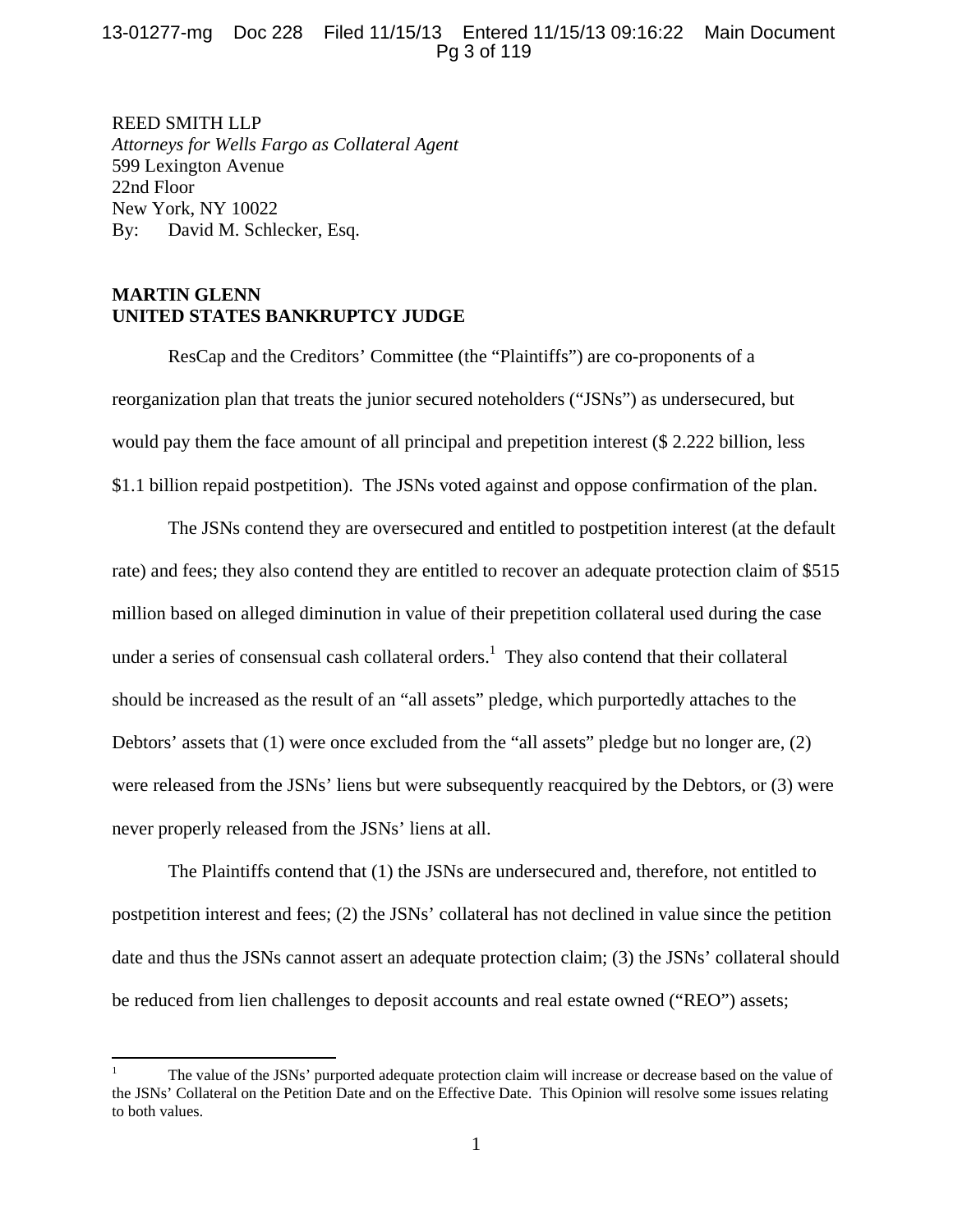### 13-01277-mg Doc 228 Filed 11/15/13 Entered 11/15/13 09:16:22 Main Document Pg 4 of 119

(4) the Debtors' transfers of approximately \$270 million of collateral to the undersecured JSNs in the 90 days before bankruptcy are avoidable preferences; and (5) and the principal amount of the JSNs' claim must be reduced by approximately \$386 million for unmatured interest arising from original issue discount ("OID") created as part of the Debtors' "fair value" debt-exchange offer in 2008.

The swing between the JSNs' projected recoveries under the proposed plan and their "ask" is at least \$350 million, or perhaps more. In other words, the parties are fighting about a lot of money.

The legal issues are framed in two adversary proceedings, one filed by the Debtors and the other by the Creditors' Committee (the "Committee") after it was given standing in an order granting an STN motion. The two adversary proceedings, asserting both claims and counterclaims, were consolidated. In two earlier written decisions, the Court granted in part (sometimes with prejudice and sometimes without prejudice) and denied in part motions to dismiss some of the claims and counterclaims. (*See In re Residential Capital, LLC*, 495 B.R. 250 (Bankr. S.D.N.Y. 2013), ECF Doc. # 74, and *In re Residential Capital, LLC*, 497 B.R.403 (Bankr. S.D.N.Y. 2013), ECF Doc.  $# 100<sup>2</sup>$ ) Familiarity with those decisions is assumed.

The Court established an expedited schedule for discovery and trial. The trial was bifurcated into two phases because some issues involve only the Plaintiffs and Defendants (as defined below) while other issues potentially involve other creditor constituencies in the case. The Phase I trial, conducted between October 15–23 and on November 6, 2013, was limited to disputed issues between the Plaintiffs and Defendants, to simplify the trial and limit the number of parties that felt it necessary to actively participate; the Phase II trial, involving issues potentially affecting the Plaintiffs, Defendants and a broader group of parties in interest in the

All docket numbers listed refer to the Adversary Proceeding Docket 13-01277, unless otherwise noted.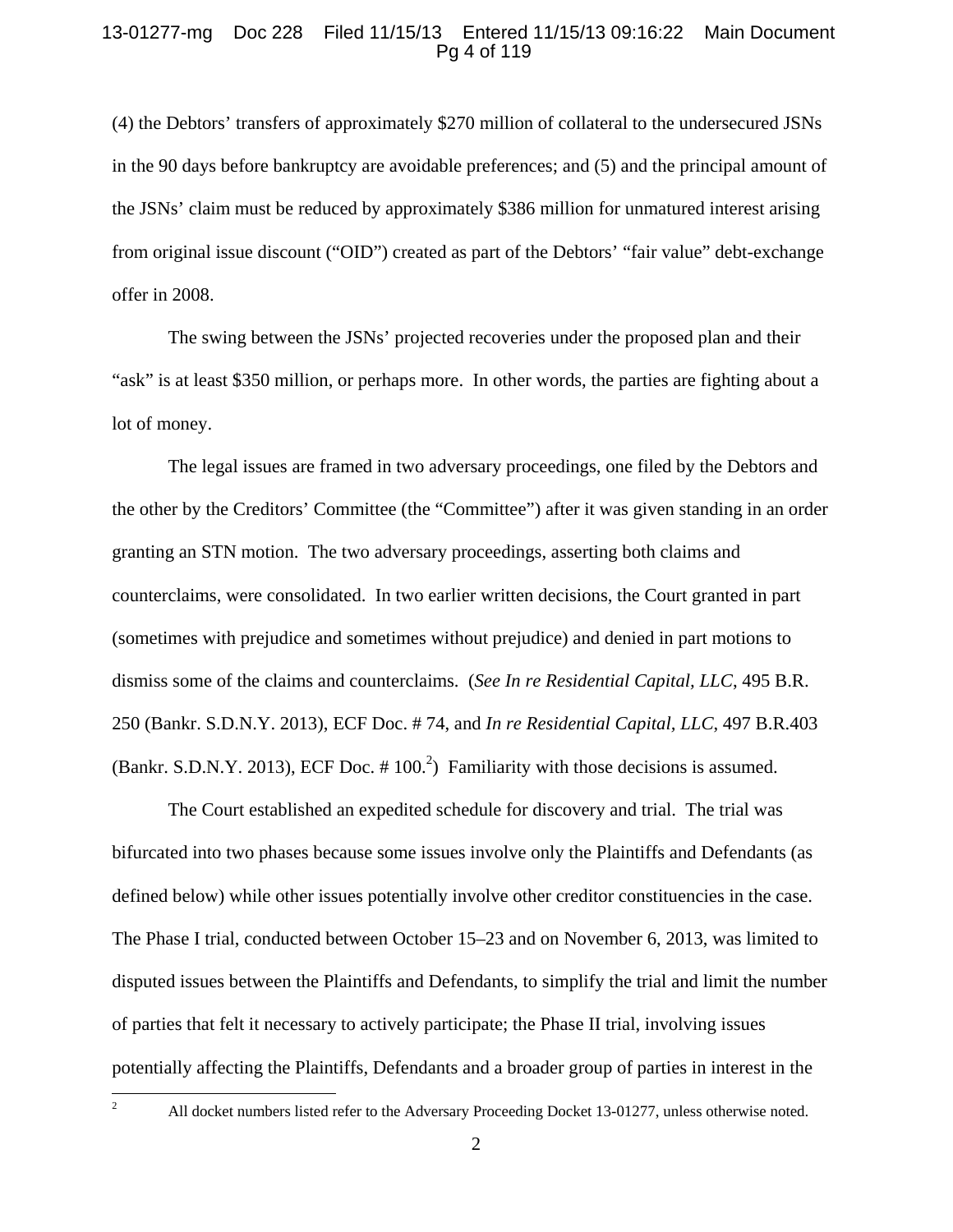## 13-01277-mg Doc 228 Filed 11/15/13 Entered 11/15/13 09:16:22 Main Document Pg 5 of 119

bankruptcy case, will be part of the contested plan confirmation hearing now scheduled to begin on November 19, 2013.

On August 23, 2013, the parties submitted an agreed list of issues for trial. (ECF Doc. # 84.) A Joint Pretrial Conference Order, approved by the Court on October 18, 2013, provides stipulations of fact, the parties' factual and legal contentions, and exhibit and witness lists. (ECF Doc. # 161.) All direct fact and expert sworn witness testimony was filed in advance, with the witnesses in court during the trial for cross and re-direct examination. Motions *in limine* to preclude some of the proposed expert testimony were granted in part and denied in part. (Oct. 16 Tr. 8:2–15.<sup>3</sup>) Deposition designations and counter-designations were introduced into evidence at trial mostly without objections.<sup>4</sup> Voluminous exhibits were admitted in evidence at trial, mostly without objections. The parties' filed post-trial submissions on November 1, 2013, and conducted closing arguments on November 6, 2013.

This Opinion resolves the legal and factual issues in the Phase I trial. The Court completed the Opinion quickly because the outcome of the Phase I trial impacts Phase II and the confirmation hearing. This Opinion contains the Court's findings of fact and conclusions of law pursuant to FED. R. CIV. P. 52, made applicable to these adversary proceedings by FED. R. BANKR. P. 7052. In making its findings of fact, the Court has resolved credibility issues and the weight appropriately given to conflicting evidence. Where contested or disputed facts or opinions were offered during trial, this Opinion reflects the Court's resolution of those disputes,

<sup>3</sup> [Date] Tr. [Citation] refers to transcripts of the Phase I trial. References to [Name] Direct [Citation] refer to direct testimony submitted in writing before the trial began and available on the public docket. Plaintiffs' exhibits are referenced by number (e.g.,  $PX$  1), and Defendants' exhibits are referenced by letter (e.g.,  $DX$  A). All references to page numbers in the Plaintiffs' exhibits refer to the PX page numbers at the bottom of each page (e.g., PX 1 at 51 refers to PX 1 at page 51 of 120.) All references to page numbers in the Defendants' exhibits refer to the DX page numbers at the bottom of the each page. References to [Name] Dep. [Citation] refer to the deposition testimony designated for the Phase I trial. Citations to "PTO  $\P$ " are to the stipulated facts contained in the Revised Joint Pretrial Order entered in the consolidated adversary proceedings. (ECF Doc. # 161.)

<sup>4</sup> Any remaining objections to deposition designations are overruled.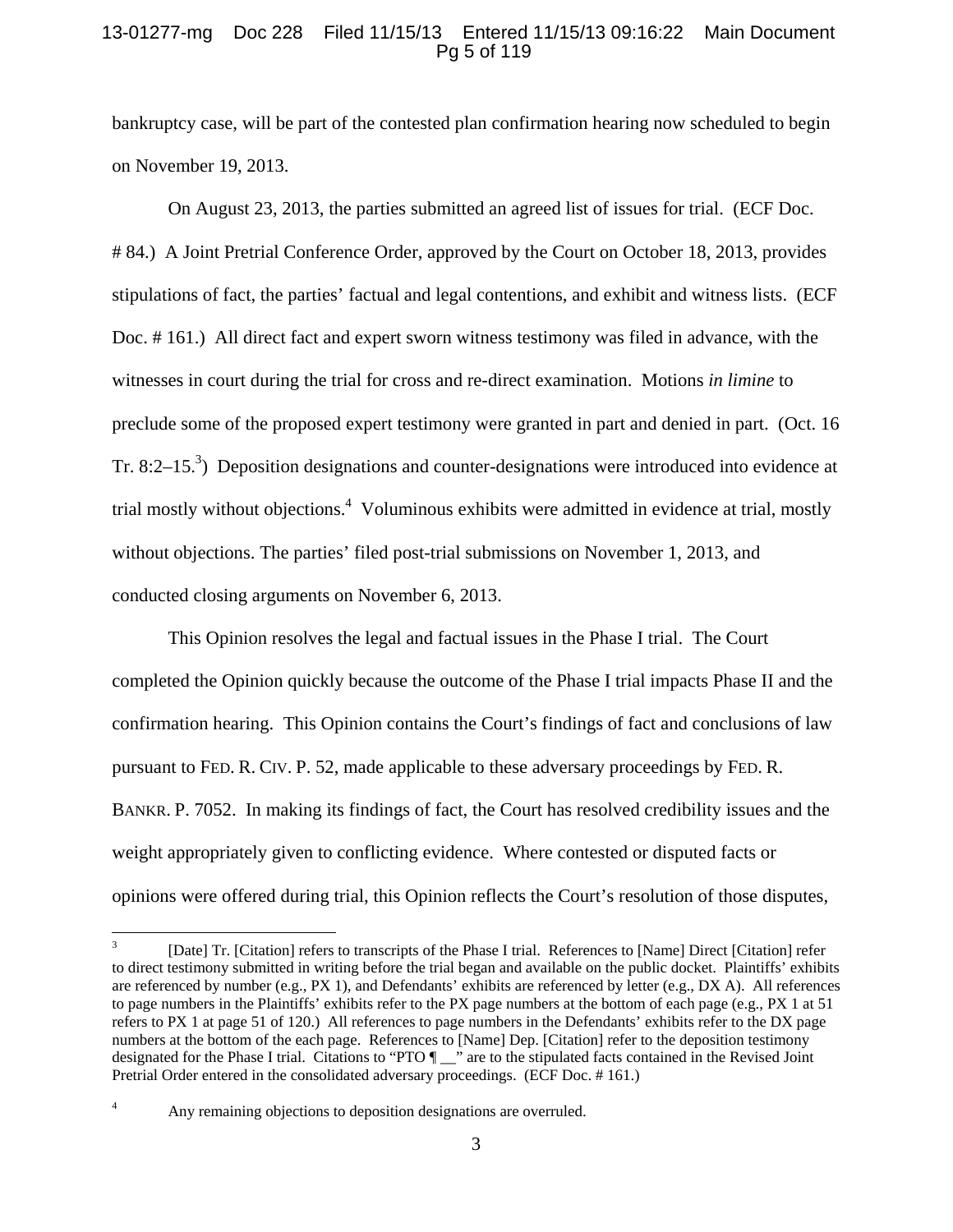### 13-01277-mg Doc 228 Filed 11/15/13 Entered 11/15/13 09:16:22 Main Document Pg 6 of 119

whether or not the opinion specifically refers to the contrary evidence introduced by the opposing parties.

All of the issues in the Phase I trial are "core," as provided in 28 U.S.C. § 157(b)(2). Because the JSNs (through UMB, the indenture trustee) submitted a proof of claim in this case, seeking to recover all principal, prepetition and postpetition interest and fees, and have asserted an adequate protection claim, all of the issues raised and resolved in these adversary proceedings necessarily must be resolved as part of the claims-allowance process. Therefore, the Court concludes that it has the constitutional authority to enter final orders and judgment in these adversary proceedings. Because issues in these adversary proceedings remain to be resolved following the Phase II trial and confirmation hearing, no final judgment can be entered now. This Opinion does include the Court's final resolution of the issues upon which it now rules.

The results of the Phase I trial can be viewed as a split decision—some issues have been resolved in favor of the Plaintiffs and some in favor of the Defendants. Subject to the outcome of the Phase II trial, the Court concludes that the JSNs' claim should not be reduced for unmatured OID; the JSNs have failed to establish that they are entitled to recover an adequate protection claim; the JSNs have liens on certain contested collateral, including certain intangible assets, but the JSNs do not have liens on the full extent of the collateral claimed; the Plaintiffs have failed to establish that the JSNs received avoidable preferences during the preference period (as defined below); and the JSNs are undersecured and not entitled to postpetition interest and fees. As explained below, the Court concludes that (subject to the results of the Phase II trial) the JSNs are undersecured by approximately \$318 million.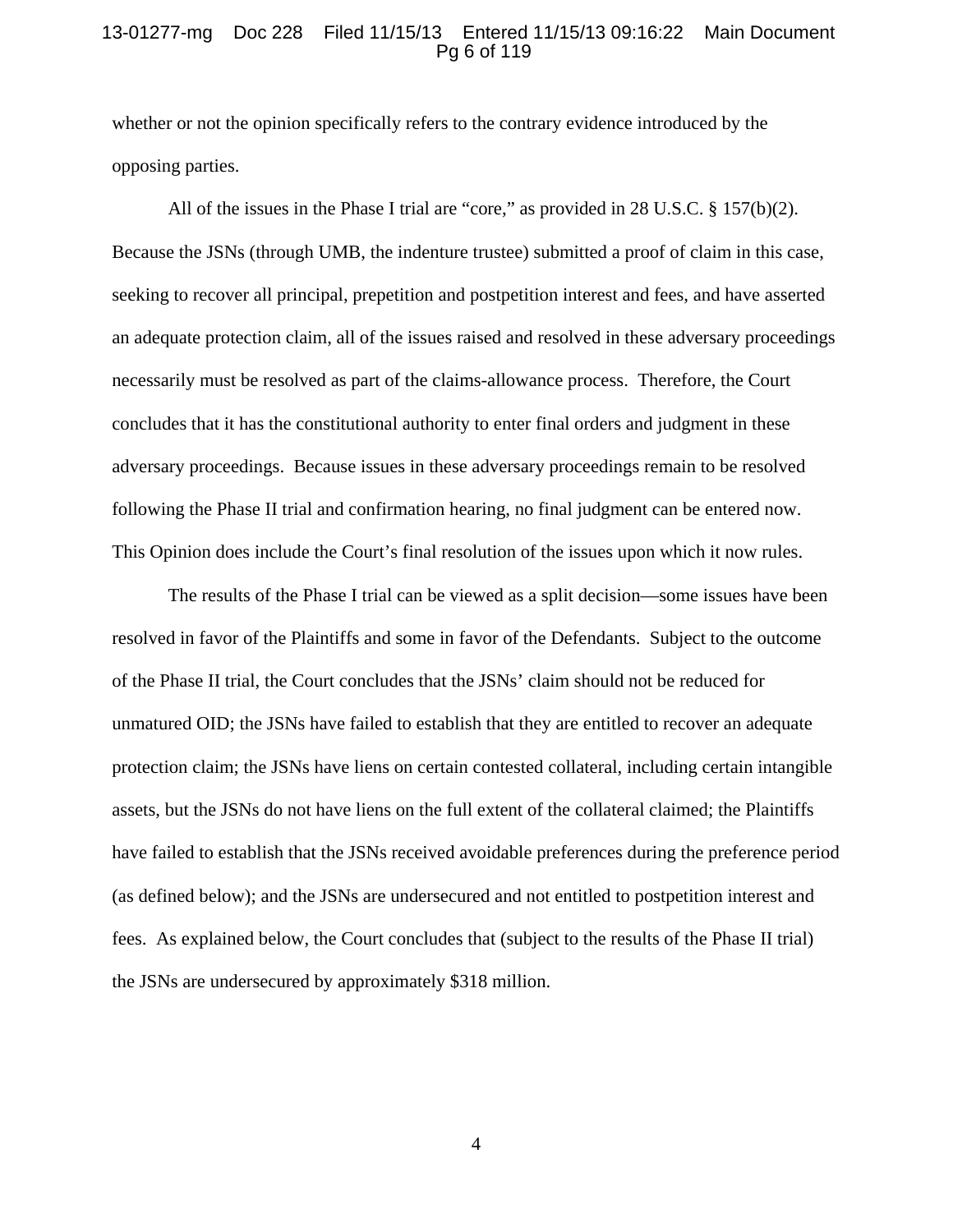### 13-01277-mg Doc 228 Filed 11/15/13 Entered 11/15/13 09:16:22 Main Document Pg 7 of 119

#### **I. BACKGROUND**

On May 14, 2012 (the "Petition Date"), the Debtors filed voluntary petitions for relief under chapter 11 of the Bankruptcy Code. Since the Petition Date, the Debtors have continued to operate their businesses and manage their properties as debtors in possession. Before filing for bankruptcy, the Debtors were a leading originator of residential mortgage loans and, together with their non-Debtor affiliates, the fifth largest servicer of residential mortgage loans in the United States, servicing approximately \$374 billion of domestic residential mortgage loans and working with more than 2.4 million mortgage loans across the United States. (Marano Direct  $\P$  23.)

Defendant UMB Bank, N.A. ("UMB") is the successor indenture trustee (in such capacity, the "Notes Trustee") for the 9.625% Junior Secured Guaranteed Notes due 2015 issued by ResCap (the "Junior Secured Notes" or the "Notes"). (PTO ¶ 3.) Wells Fargo Bank, N.A. ("Wells Fargo")—also a defendant—is the third priority collateral agent and collateral control agent for the Junior Secured Notes. (*Id.* ¶ 4.) Defendant Ad Hoc Group of holders of Junior Secured Notes (the "Ad Hoc Group" or the "JSNs" and, together with the Notes Trustee, the "Defendants"<sup>5</sup>) comprises entities that hold, or manage entities that hold, Junior Secured Notes. Membership in the Ad Hoc Group changes from time to time, as set forth in the Ad Hoc Group's statements periodically filed with the Court pursuant to Rule 2019 of the Federal Rules of Bankruptcy Procedure. (*Id.* ¶ 6.)

The Defendants' claims against the Debtors' estates arise from Junior Secured Notes that ResCap issued pursuant to an Indenture dated June 6, 2008. (PX 1.) Those notes and the collateral securing those notes are discussed in greater detail below. As of the Petition Date, the

<sup>5</sup> Although Wells Fargo is also a defendant, this opinion refers to UMB and the Ad Hoc Group as the "Defendants" to simplify referring to those parties.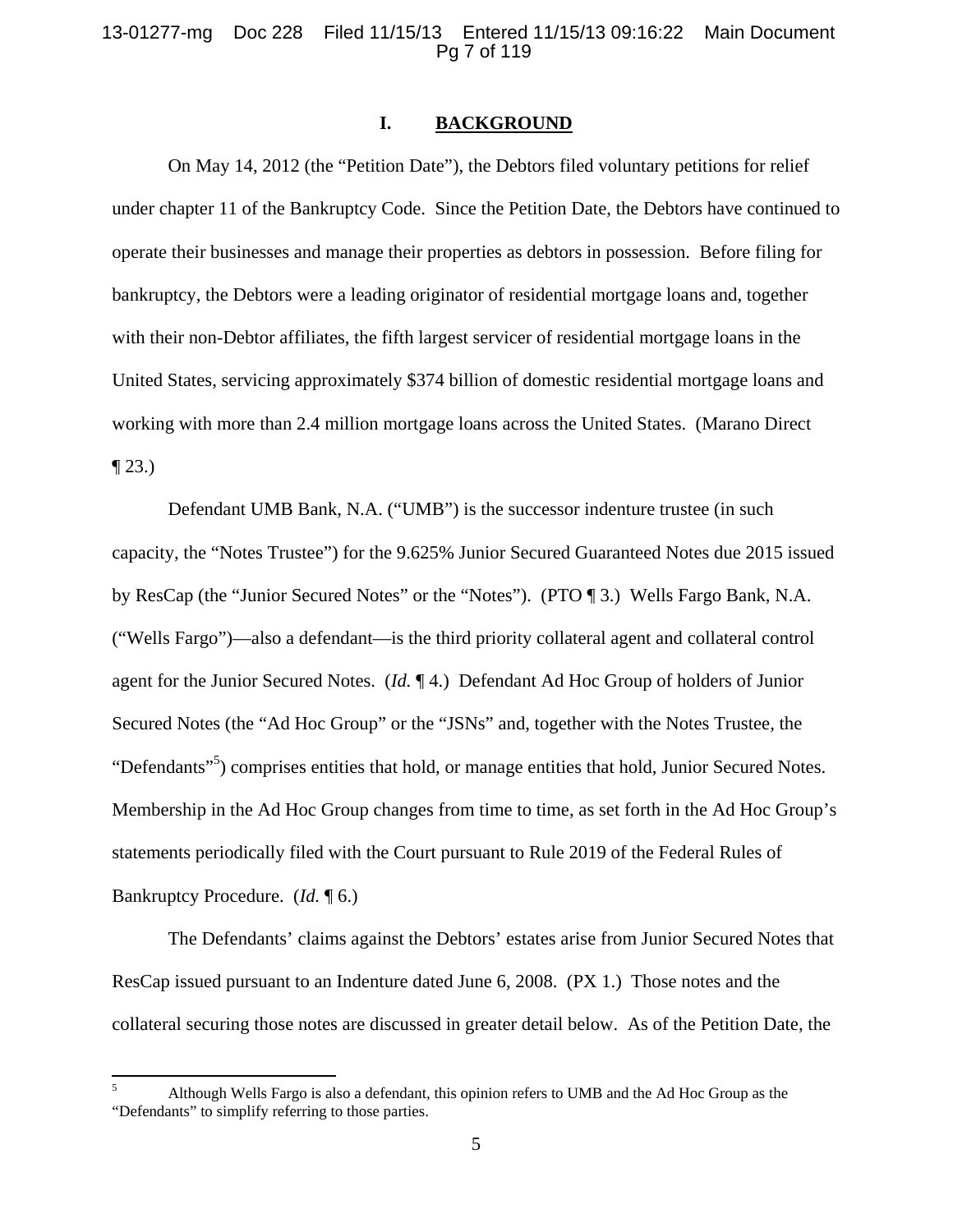## 13-01277-mg Doc 228 Filed 11/15/13 Entered 11/15/13 09:16:22 Main Document Pg 8 of 119

JSNs held secured claims against ResCap, and certain of its affiliates as guarantors and grantors, in the face amount of \$2.222 billion, consisting of \$2.120 billion in unpaid principal as of the Petition Date, and \$101 million in unpaid prepetition interest. (DX ABF at 3.) The issue whether the face amount of the claim should be reduced by unamortized OID is discussed in section III.A below.

### **A. The Adversary Proceedings**

#### *1. Complaints and Counterclaims*

In or about July 2012, the Committee began investigating what it believed to be security interests improperly asserted by the Defendants. The Committee filed its complaint on February 28, 2013 (ECF Doc. # 1), seeking among other things (1) a declaratory judgment on claims that (a) certain of the Debtors' property is not subject to liens or security interests in favor of the JSNs, and that (b) certain liens or security interests on property of the Debtors are unperfected; (2) an order avoiding the JSNs' allegedly unperfected liens on or security interests in certain property; (3) an order avoiding as preferential certain liens or security interests allegedly granted for the Defendants' benefit within 90 days of the Petition Date; (4) an order characterizing postpetition payments to the Defendants' professionals as payments of principal;  $(5)$  an order clarifying the priority of the JSNs' liens; and (6) an order disallowing the JSNs' claims pending final resolution of the Committee's complaint; and (7) an order disallowing a portion of the JSNs' claims as a result of unmatured interest allegedly arising from the 2008 debt-for-debt exchange. (*Id*.)

<sup>6</sup> Paragraph  $16(c)(v)$  of the Final Cash Collateral Order provides that the JSNs are entitled to, as part of adequate protection, prompt payment of reasonable fees and expenses, whether accrued prepetition or postpetition, for certain identified professionals. (PX 76 at 30.) The provision also provides that "nothing shall prejudice the rights of any party to seek to recharacterize any such payments . . . as payments of principal under the Junior Secured Notes." (*Id*.) The issue was not addressed by the parties during the Phase I trial.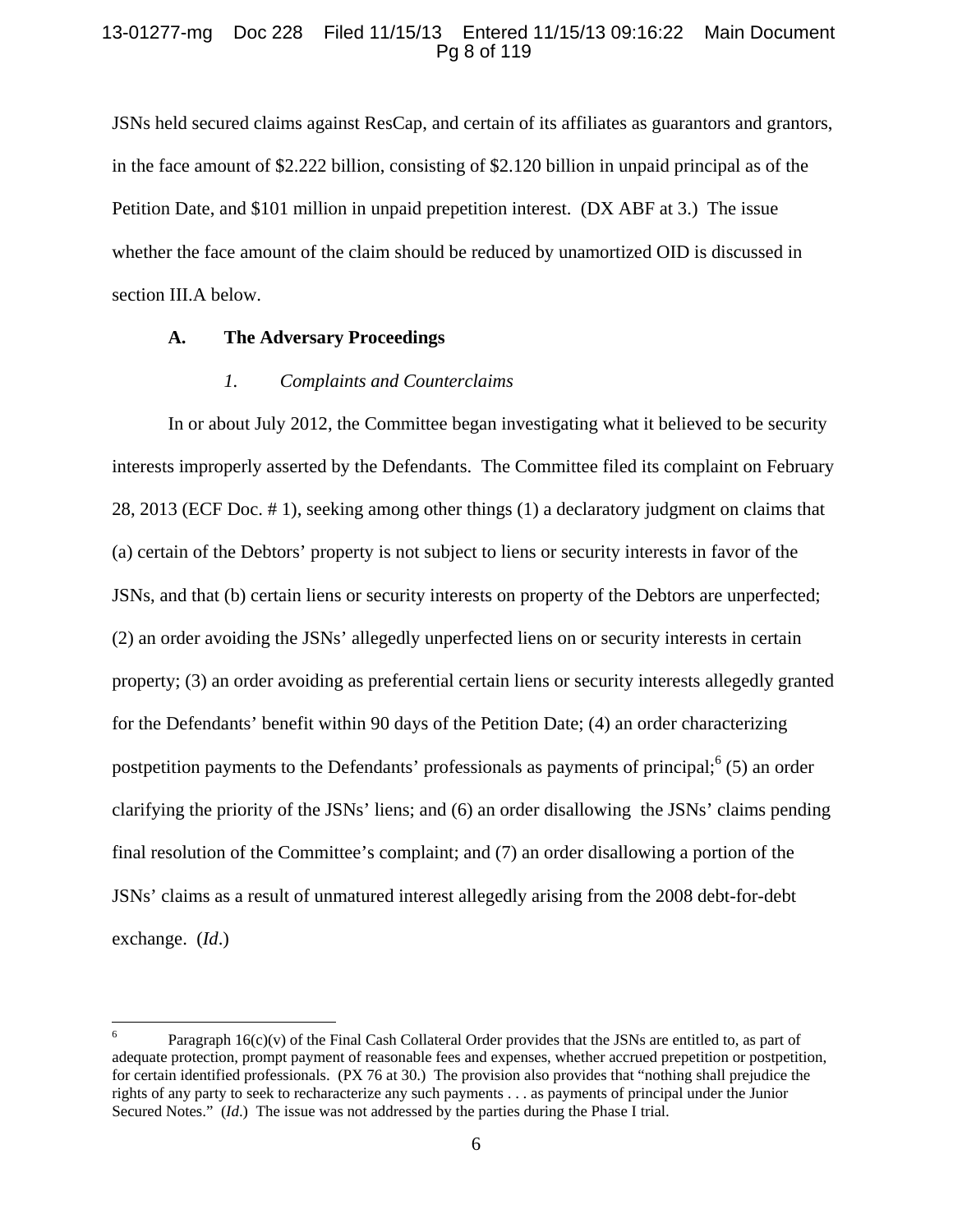#### 13-01277-mg Doc 228 Filed 11/15/13 Entered 11/15/13 09:16:22 Main Document Pg 9 of 119

On May 3, 2013, the Debtors filed a Complaint (ECF 13-01343, Doc. # No. 1), and filed an Amended Complaint on June 19, 2013. (ECF 13-01343 Doc. # 8.) In their amended complaint, the Debtors seek declaratory judgments, including among other things that: (1) the JSNs' lien on general intangibles does not include any lien on the proceeds of, or value attributed to, the sale of assets pursuant to the Ocwen Asset Purchase Agreement dated November 2, 2012 ("Ocwen APA"); (2) the JSNs are not entitled to an adequate protection replacement lien; (3) the JSNs are not entitled to a lien on the assets that secure the Amended and Restated Loan Agreement, dated December 30, 2009 ("AFI LOC"), or any other collateral under the Notes Indenture (defined below) that was released by Wells Fargo; (4) the JSNs are not entitled to a lien on any recoveries of any future avoidance actions brought by or on behalf of the Debtors' estates; (5) the JSNs are undersecured and not entitled to postpetition interest; (6) if the JSNs are found to be entitled to postpetition interest, the interest should be awarded at the contractual nondefault rate of interest; and (7) the JSNs are undersecured because they are not oversecured at any individual Debtor entity.

On June 21, 2013, the Court entered an order consolidating the Committee's action with the Debtors' action. (ECF Doc. # 41.) On June 28, the Defendants filed an Answer, Affirmative Defenses and Counterclaims to the Debtors' Amended Complaint. (ECF 13-01343 Doc. # 14.) On July 29, 2013, the Defendants amended their answer and counterclaims. (ECF 13-01343 Doc. # 29.) Those amended counterclaims seek declaratory relief: (1) establishing the ownership and value of the stipulated and disputed collateral and the assets pledged in support of the JSNs; (2) establishing that the JSNs have a lien on claims against Ally Financial, Inc. ("AFI"); (3) determining the distributable value to be generated from all intercompany claims and causes of action; (4) allocating the purchase prices of Debtor assets sold in Court-approved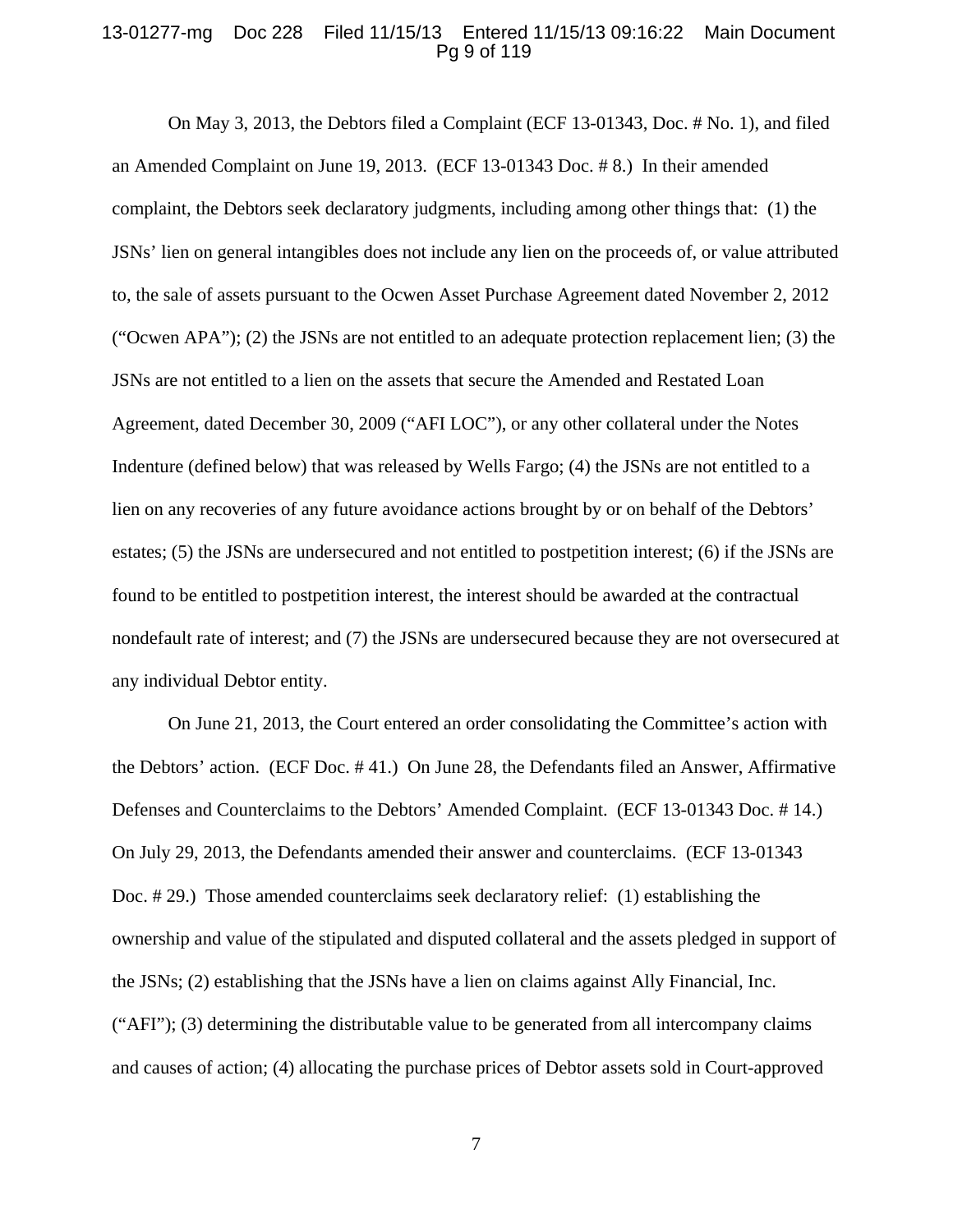### 13-01277-mg Doc 228 Filed 11/15/13 Entered 11/15/13 09:16:22 Main Document Pg 10 of 119

sales; (5) establishing that the JSNs have a lien on the purportedly released assets; (6) determining that the use of cash collateral results in diminution in the collateral's value; (7) enforcing the Debtors' section  $506(c)$  waiver; (8) defining the exact quantum of the direct costs of liquidating collateral; (9) determining the amount of the JSNs' adequate protection liens; (10) reallocating administrative expenses; (11) establishing that the JSNs are entitled to postpetition interest, default interest, fees, and expenses; (12) determining that the claims asserted by any residential mortgage backed security trust ("RMBS Trust"), monoline insurers, and RMBS certificate-holders must be subordinated; and (13) establishing that the claims against AFI identified by the Examiner<sup>7</sup> appointed in the chapter 11 proceedings and/or the property that is the subject of those claims, constitute the JSNs' collateral.

#### *2. Motions to Dismiss*

On April 30, 2013, UMB filed a motion to dismiss with prejudice Counts I, IV, V, VII, XI, XII, XIII and XIV of the Committee's complaint in their entirety, and Counts III and X in part. (ECF Doc. # 20.) UMB later withdrew its motion to dismiss certain of those counts, and on July 26, 2013, the Court heard oral argument on UMB's motion. (ECF. Doc. # 61.) The Court entered an opinion and order granting in part and denying in part UMB's motion. (ECF Doc. # 74.) In that opinion, the Court dismissed Count V and denied without prejudice UMB's motion to dismiss Counts I, IV, and XIII. (*Id.*) *See Residential Capital*, 495 B.R. at 250.

On July 16, 2013, the Defendants filed a Motion to Dismiss Counts 3 and 5 of the Debtors' Amended Complaint. (ECF Doc. # 52.) That same day, the Plaintiffs filed a motion to dismiss fourteen of the Defendants' counterclaims. (ECF Doc. # 53.) The Court heard oral argument on both of those motions to dismiss on August 28, 2013, and subsequently issued a

<sup>7</sup> On June 20, 2012, the Court directed that an examiner be appointed (ECF 12-12020 Doc. # 454). On July 30, 2012, the Court approved Arthur J. Gonzalez as the examiner ("Examiner") (ECF 12-12020, Doc. # 674), and on June 26, 2013, the *Report of Arthur J. Gonzalez, as Examiner* was made publicly available (ECF Doc. # 3698).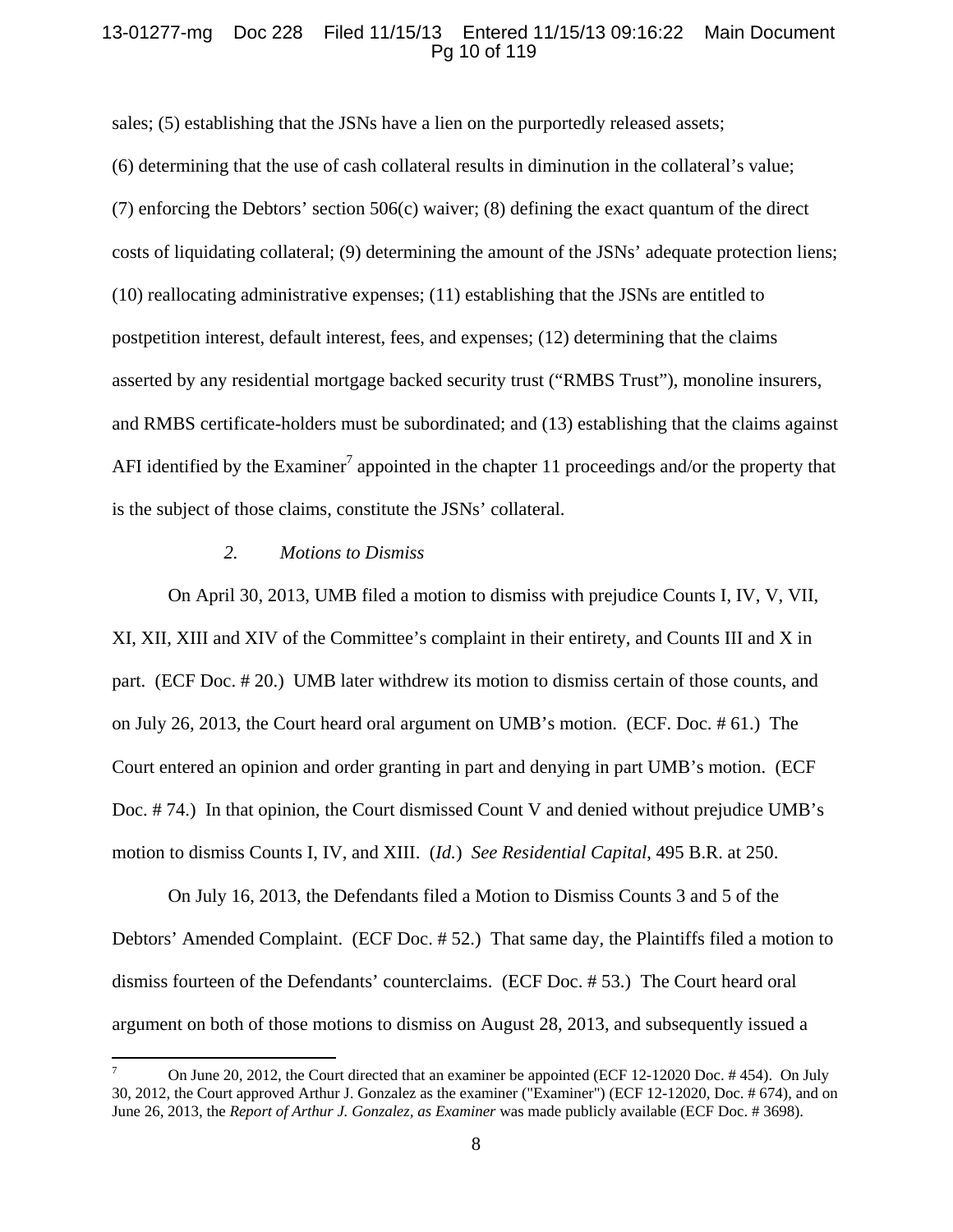### 13-01277-mg Doc 228 Filed 11/15/13 Entered 11/15/13 09:16:22 Main Document Pg 11 of 119

memorandum opinion and order (1) denying the Defendants' motion without prejudice, and (2) granting in part and denying in part the Plaintiffs' motion. (ECF. Doc. # 100.) *See Residential Capital*, 497 B.R. at 403.

#### **B. The Trial**

On August 23, 2013, the parties entered into a Joint Statement of Issues, which the Court so-ordered. (ECF Doc. # 84.) That statement of issues contemplated a bifurcated adjudication whereby certain issues would be decided in a Phase I trial, and others would be decided in a Phase II trial (if necessary). The Phase I trial issues include (1) "[w]hether and to what extent any unamortized portion of the alleged original issue discount on the Junior Secured Note[holders]' claim should be disallowed as unmatured interest," (2) "valuation of each Debtor's collateral . . . securing the JSN claims, on a debtor-by-debtor basis, and the appropriate methodologies for conducting such valuation,"<sup>8</sup> (3) "[w]hether and to what extent the JSNs have liens on various items of disputed collateral . . . including issues related to avoidance of preferential transfers, disputed lien releases, asserted equitable liens resulting therefrom, and potential avoidance of any such equitable liens," (4) adequate protection issues, including "[w]hether and to what extent the JSNs' collateral has diminished in value as a result of the Debtors' use of cash collateral; whether the JSNs are entitled to an adequate protection claim for some or all of that value diminution; and, if the Court deems it appropriate to decide during Phase I, whether as a matter of law the JSNs might be entitled to adequate protection for any diminution in value associated with the Debtors' entry into the Global Settlement," (5) "the appropriate allocation of proceeds to JSN collateral from the Debtors' asset sales to Ocwen and Walter" (described below), (6) "[w]hether the JSNs have a lien on all or any portion of the AFI

<sup>8</sup> The parties did not present evidence at trial of the value of the JSNs' collateral on a debtor-by-debtor basis, but instead focused on the aggregate value of the JSNs' collateral.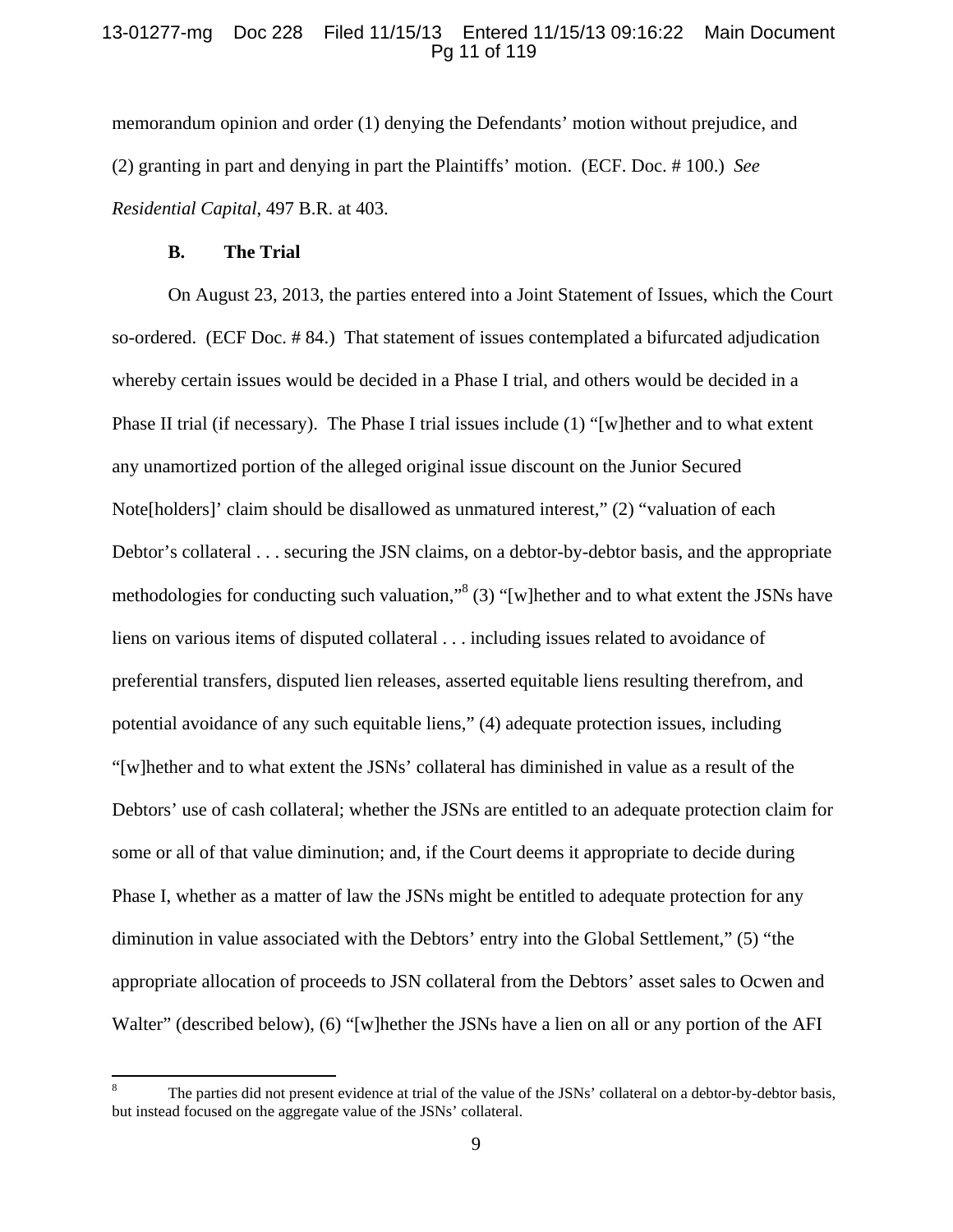### 13-01277-mg Doc 228 Filed 11/15/13 Entered 11/15/13 09:16:22 Main Document Pg 12 of 119

Contribution, $9$  and/or all or any of causes of action of the Debtors or avoidance claims that the Debtors may bring that are being settled in the Global Settlement,"<sup>10</sup> and (7) "[w]hether under section 506 of the Bankruptcy Code, the [Noteholders] may recover postpetition interest and other fees, costs, or charges under the Indenture (a) only to the extent they are oversecured by assets at a single Debtor entity without reference to collateral at other Debtor entities; (b) to the extent they are oversecured with reference to all collateral held by any Debtor, collectively; and/or (c) to the extent that the Debtors collectively have sufficient assets to pay the [Noteholders'] claims in full and/or any particular Debtor is solvent."  $(Id.)^{11}$ 

The Court conducted a six-day hearing on Phase I from October 15–17 and October 21– 23, 2013. The parties submitted the written direct testimony of 13 witnesses: Teresa Rae Farley ("Ms. Farley"), John D. Finnerty ("Dr. Finnerty"), James Gadsden ("Gadsden"), Marc E. Landy ("Mr. Landy"), Thomas Marano ("Mr. Marano"), Marc D. Puntus ("Mr. Puntus"), and Mark Renzi ("Mr. Renzi"), for the Plaintiffs; and Michael Fazio ("Mr. Fazio"), Jeffrey M. Levine ("Mr. Levine"), Ronald J. Mann ("Mr. Mann"), P. Eric Siegert ("Mr. Siegert"), John A. Taylor ("Mr. Taylor"), and Scott Winn ("Mr. Winn"), for the Defendants. Each of these witnesses was subjected to cross-examination and redirect at trial. Neither party called any rebuttal witnesses. The Plaintiffs and the Defendants sent their final exhibit lists to the Court post trial. More than

<sup>9</sup> The "AFI Contribution" is a \$2.1 billion cash contribution AFI agreed to make to the Debtors' estates pursuant to the terms of the settlement among the Debtors, the Committee, AFI, and the Consenting Claimants set forth in Article IV of the Debtors' Joint Chapter 11 Plan.

<sup>&</sup>lt;sup>10</sup> During the trial, the Court determined that issues relating to liens on the AFI Contribution would be tried in Phase II.

<sup>&</sup>lt;sup>11</sup> The issues reserved for Phase II include (1) the value of intercompany balances, (2) the treatment of various claimant classes, (3) allocation of the AFI Contribution, (4) the value of collateral, oversecurity, and interest and fees if not determined in Phase I, and (5) a final calculation of the Defendants' adequate protection claim, if applicable. (*Id.*)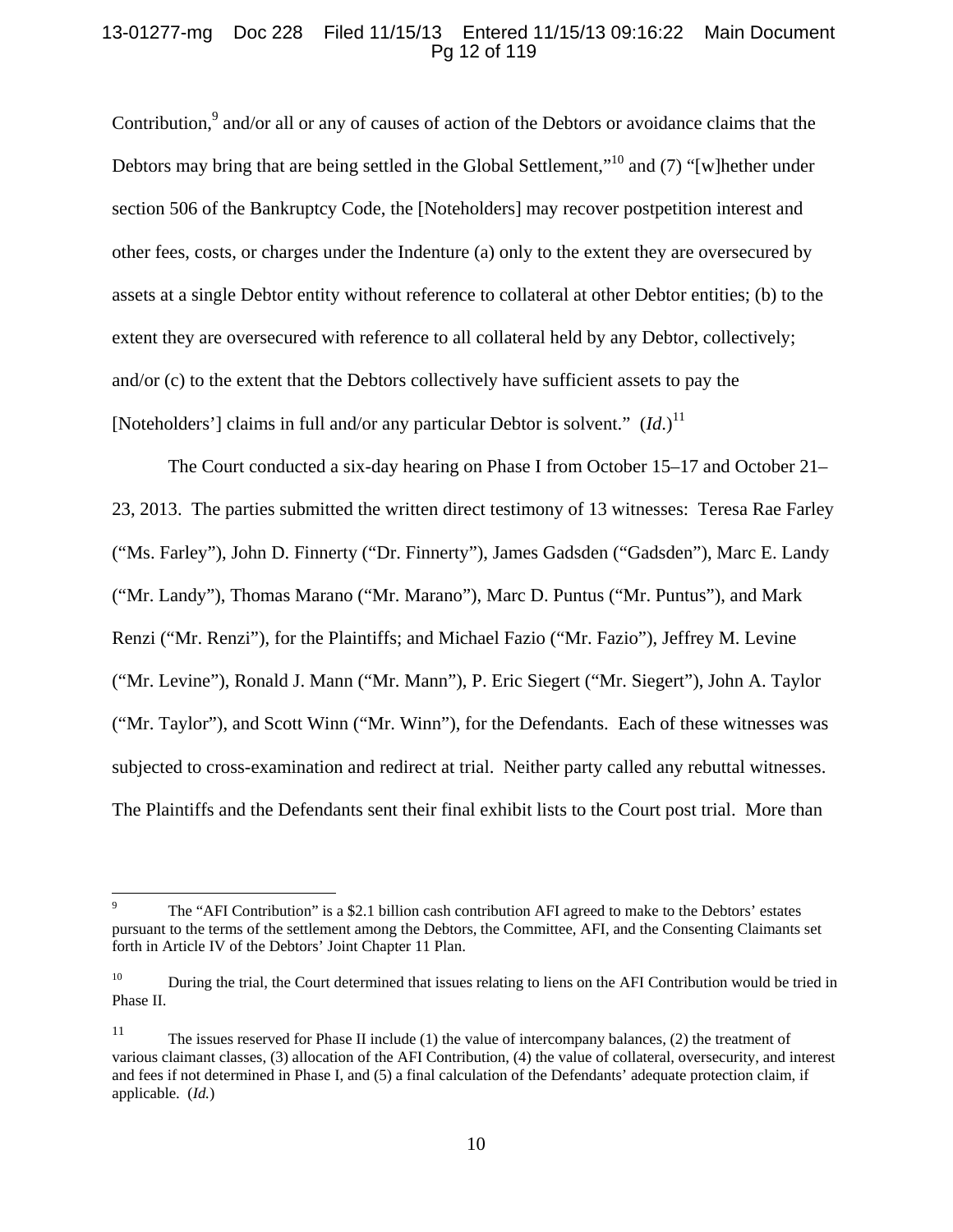### 13-01277-mg Doc 228 Filed 11/15/13 Entered 11/15/13 09:16:22 Main Document Pg 13 of 119

700 exhibits were admitted in evidence, some for limited purposes. The Parties filed amended consolidated deposition designations on October 29, 2013 (ECF Doc. # 179).

## **II. FINDINGS OF FACT**

#### **A. The Notes, the Collateral, and the Loan Facilities**

### *1. The AFI Revolver and the Junior Secured Notes*

On or about June 4, 2008, Residential Funding Company, LLC ("RFC") and GMAC Mortgage LLC ("GMAC"), as borrowers, ResCap and certain other entities as guarantors, and certain entities as obligors, entered into a revolving loan facility (the "Revolver") as amended from time to time. The Revolver was provided under a Loan Agreement (the "Original Revolver Loan Agreement"), dated June 4, 2008 (and amended from time to time before December 30, 2009), with AFI as initial lender and lender agent. (PTO ¶ 10; PX 5.) To secure the obligations under the Revolver, ResCap and certain of its subsidiaries, as grantors, granted a security interest in favor of Wells Fargo, as First Priority Collateral Agent and Collateral Control Agent, pursuant to a First Priority Pledge and Security Agreement and Irrevocable Proxy (the "Original Revolver Security Agreement"), dated June 4, 2008 (and amended from time to time before December 30, 2009). (PTO ¶ 11; PX 7.) ResCap also issued \$4.01 billion in face principal amount of Junior Secured Notes (the "Junior Secured Notes") pursuant to an indenture dated as of June 6, 2008 (the "Notes Indenture"). (PX 1 § 1.01.) Interest accrues on the Junior Secured Notes at an annual 9.625% rate.<sup>12</sup> (*Id.* at 8.) ResCap issued those Junior Secured Notes with certain other

<sup>&</sup>lt;sup>12</sup> The Notes Indenture also provided that "[t]he [Borrower] will pay interest (including postpetition interest in any proceeding under any Bankruptcy Law) on overdue principal at the rate equal to 1% per annum in excess of the then applicable interest rate on the Notes to the extent lawful; it will pay interest (including postpetition interest in any proceeding under any Bankruptcy Law) on overdue installments of interest and Additional Interest (without regard to any applicable grace period) at the same rate to the extent lawful." (PX 1 § 4.01.)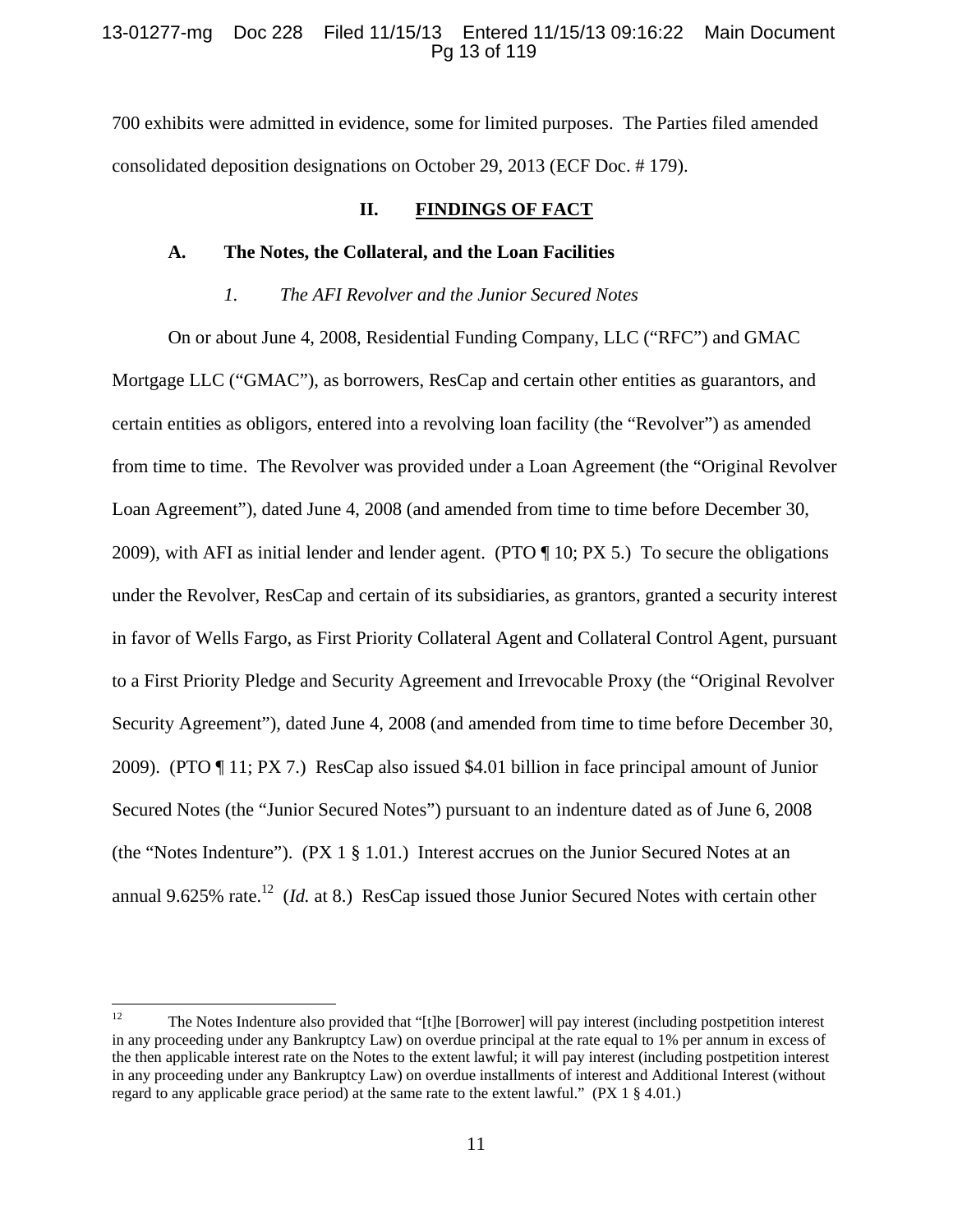### 13-01277-mg Doc 228 Filed 11/15/13 Entered 11/15/13 09:16:22 Main Document Pg 14 of 119

entities serving as guarantors and obligors, $13$  and with U.S. Bank National Association, as the original indenture trustee. (*Id*.) To secure the obligations under the notes, ResCap and the guarantors under the Notes Indenture granted a security interest in favor of Wells Fargo—the Third Priority Collateral Agent—pursuant to the Third Priority Pledge and Security Agreement and Irrevocable Proxy (the "Original JSN Security Agreement"), dated June 6, 2008 (and amended from time to time before December 30, 2009). (PTO ¶ 13; PX 3.)

Pursuant to Original Revolver Security Agreement and the Original JSN Security Agreement, the collateral securing the Revolver was identical to the collateral securing the Junior Secured Notes. (*See* PX 7, PX 3.)<sup>14</sup> On December 30, 2009, the Original Revolver Security Agreement, the Original Revolver Loan Agreement, and Original JSN Security Agreement were amended and restated, giving rise to the "Revolver Loan Agreement," the "Revolver Security Agreement," and the "JSN Security Agreement." Following those amendments, the collateral securing the agreements remained identical. (*See* PX 8, PX 4.) The Plaintiffs contend that certain collateral was later pledged to the Revolver but not to the JSNs, which the Court will address below.

Since the collateral securing the Revolver and the Junior Secured Notes was identical, the creditors entered into an Intercreditor Agreement on June 6, 2008. (PX 2.) That agreement governs the Revolver Collateral Agent's ability to enforce rights associated with collateral. The governing documents expressly authorize the Collateral Agent, at the request of the Debtors, to

<sup>&</sup>lt;sup>13</sup> The guarantor entities that are Debtors in these chapter 11 proceedings (the "Guarantor Debtors") guaranteed ResCap's obligations under the Notes Indenture, including the obligation to pay in full all principal, interest, fees, and premiums, if any, with respect to the Junior Secured Notes. (PX 1 § 10.01.)

<sup>&</sup>lt;sup>14</sup> ResCap also issued senior secured notes that were secured by the same collateral, but those notes were satisfied in full before the petition date and are not central to the present dispute.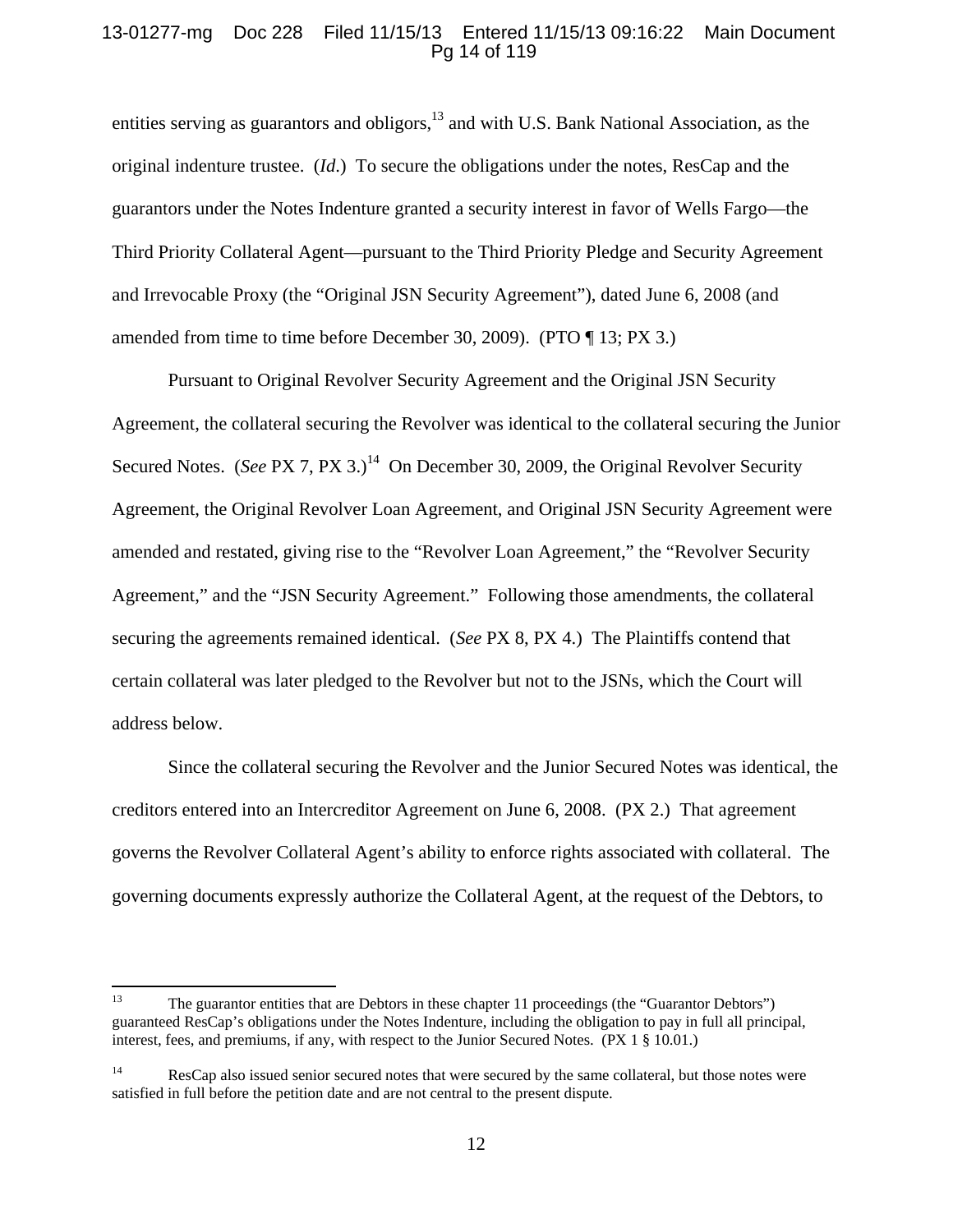## 13-01277-mg Doc 228 Filed 11/15/13 Entered 11/15/13 09:16:22 Main Document Pg 15 of 119

release liens on the collateral previously securing the Revolver and the JSNs. Any lien releases executed by the Revolver Collateral Agent were binding on the Junior Secured Notes.

## *2. Primary Collateral and Blanket Lien Collateral*

The Revolver and Junior Secured Notes were secured by two categories of collateral: Primary Collateral and Blanket Lien Collateral. (PTO ¶ 12.) Primary Collateral was specifically delineated on the schedules to the AFI Revolver and served as the borrowing base under the AFI Revolver. Primary Collateral was subject to various operational and reporting requirements. (Farley Direct ¶ 24; Farley Dep. 48:14–21.)

Blanket Lien Collateral encompassed the balance of the collateral pledged as security under the AFI Revolver and not falling within the definition of "Excluded Assets."<sup>15</sup> (Farley Direct ¶ 25.) The Blanket Lien Collateral included assets that were not Primary Collateral, "whether [such assets were] now or hereafter existing, owned or acquired and wherever located and howsoever created, arising or evidenced." (PX 3 at 11–12; *see also* PX 4 at 15.) All of the assets that came in to ResCap (except Excluded Assets) after the parties executed the Original JSN Security Agreement were subject to the JSNs' third priority lien due to the blanket lien. (*See* PX 3 at 11–13; PX 4 at 15–17.)

Between the Primary and Blanket Lien Collateral, the JSNs' collateral included (1) assets and property of ResCap, the Notes Guarantors, and the Additional Notes Grantors (other than Excluded Assets);<sup>16</sup> (2) certain equity interests, certain promissory notes and other debt instruments, certain deposit and security accounts, and certain related assets of the Notes Equity

<sup>15</sup> *See infra* II.H.5 for discussion of Excluded Assets.

<sup>&</sup>lt;sup>16</sup> Pursuant to the JSN Security Agreement, the assets included "accounts, chattel paper, commercial tort claims, deposit accounts, financial assets, investment property, intellectual property, and general intangibles" of ResCap and the Notes Guarantors and Additional Grantors. (PX 4.) Although the JSN Security Agreement listed "Commercial Tort Claim described on Schedule V" as collateral, no commercial tort claims were identified or listed on Schedule V. Schedule V was never amended or modified. As a result, the Court previously found that the Defendants do not have a properly perfected lien on any Commercial Tort Claims. (*See* ECF Doc. # 100.)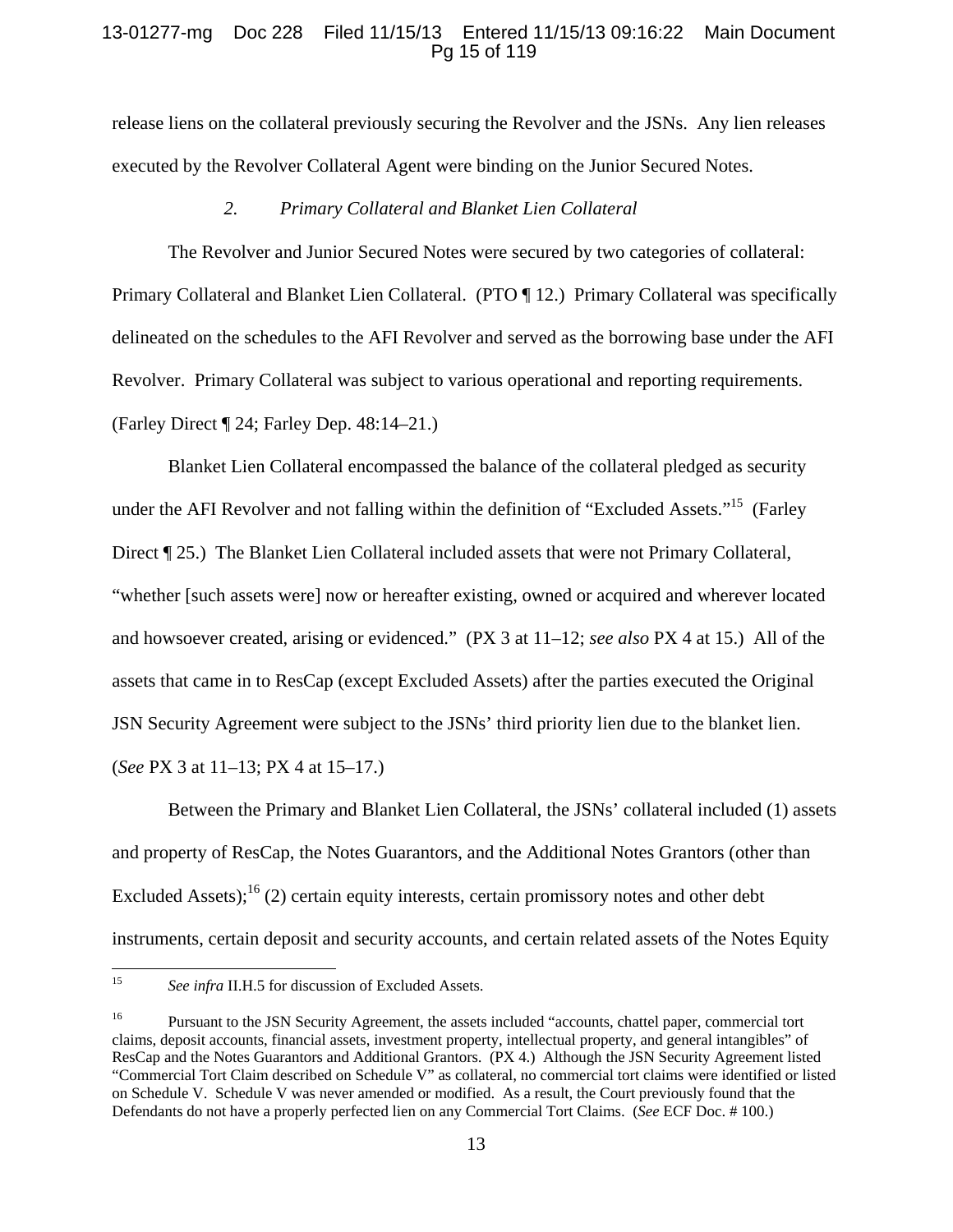### 13-01277-mg Doc 228 Filed 11/15/13 Entered 11/15/13 09:16:22 Main Document Pg 16 of 119

Pledgors; (3) all "Financial Assets" (as defined in Article 8 of the U.C.C.) and certain related assets of the FABS Grantors (as defined in the JSN Security Agreement); and (4) certain deposit accounts and certain related assets of the Additional Account Parties (collectively, the "JSN Collateral"). (PX 4.)

Primary Collateral could only be released if proceeds of that collateral were used to pay down the AFI Revolver or to buy replacement collateral. (*See* PX 1 at 56.) Blanket Lien Collateral, on the other hand, could be released without the same restrictive requirements. (Farley Direct ¶ 25; Oct. 16 Tr. 180:4–8.)

The Notes Indenture and the JSN Security Agreement combined to permit the Debtors to incur future indebtedness secured by liens, to conduct certain asset sales, and to release JSN Collateral so long that release was part of a transaction not prohibited by the Notes Indenture. (PX 1 §§ 1.01, 4.01, 8.04(a)(i); PX 4 § 7.) Additionally, the Intercreditor Agreement allowed the First Priority Collateral Agent to release liens on any collateral in connection with a sale or disposition of the collateral allowed under the Revolver Agreements and the Junior Secured Notes Agreement. (PX 2 § 3.1.) That collateral release would be binding on the JSNs. (*Id.*) The Debtors could only release JSN Collateral pursuant to the JSN Security Agreement, the Notes Indenture, and the Intercreditor Agreement. Additionally, the JSN Indenture allowed the Debtors to move assets among their subsidiaries, and to create new subsidiaries, as long as the JSNs continued to maintain liens on such assets. (PX 1 § 4.7 (requiring all "Significant Subsidiaries" to become "Guarantors" and thus also "Grantors" under the JSN Pledge Agreement).)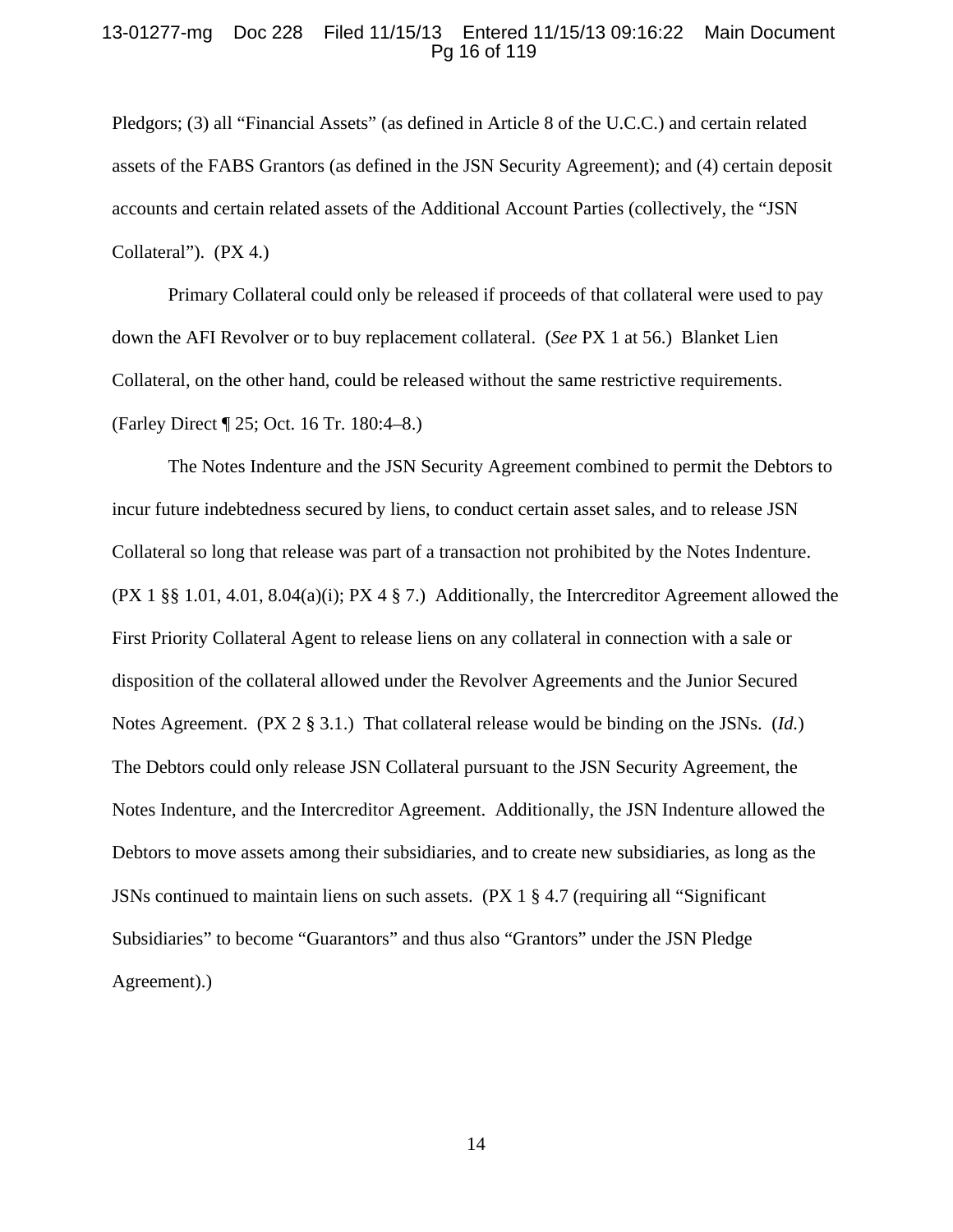### 13-01277-mg Doc 228 Filed 11/15/13 Entered 11/15/13 09:16:22 Main Document Pg 17 of 119

## *3. The AFI LOC and Released Blanket Collateral*

In 2009, the Debtors determined that they needed additional financing to continue operating their businesses. To that end, on or about December 30, 2009, RFC and GMAC, as borrowers, entered into the AFI LOC, provided under an Amended and Restated Loan Agreement ("LOC Loan Agreement" with AFI as initial lender and lender agent). (PTO ¶ 18; PX 9.) To secure the obligations under the AFI LOC, ResCap and certain other Debtors granted a security interest to AFI pursuant to the Amended and Restated Pledge and Security Agreement and Irrevocable Proxy, dated December 30, 2009 (as amended from time to time, the "LOC Security Agreement") with GMAC Investment Management LLC, as secured party, and AFI, as omnibus agent, lender agent, lender and secured party. (PTO ¶ 19.) Granting that security interest to secure the AFI LOC required the First Priority Collateral Agent and Third Priority Collateral Agent to release their respective liens on certain collateral. (PX 134; Farley Direct  $\P\P$  52–61.)

In 2010 and 2011, the Third Priority Collateral Agent released its lien on a variety of assets included in the JSN Collateral so the collateral could be pledged to secure the AFI LOC, including (1) certain mortgage loans, servicing rights and other assets (the "Released Loan Collateral"), and (2) certain Freddie Mac servicing advances (the "Released Advances," and collectively with the Released Loan Collateral, the "Released Blanket Collateral"). (PX 134.) To effectuate the releases, the Third Priority Collateral Agent executed (1) a Partial Release of Collateral, dated May 14, 2010, releasing the security interest in the Released Loan Collateral that previously secured the Junior Secured Notes, and (2) a Partial Release of Collateral, dated May 27, 2011, that released the security interest in the Released Advances that previously secured the Junior Secured Notes (together with the May 14, 2010 release, the "Blanket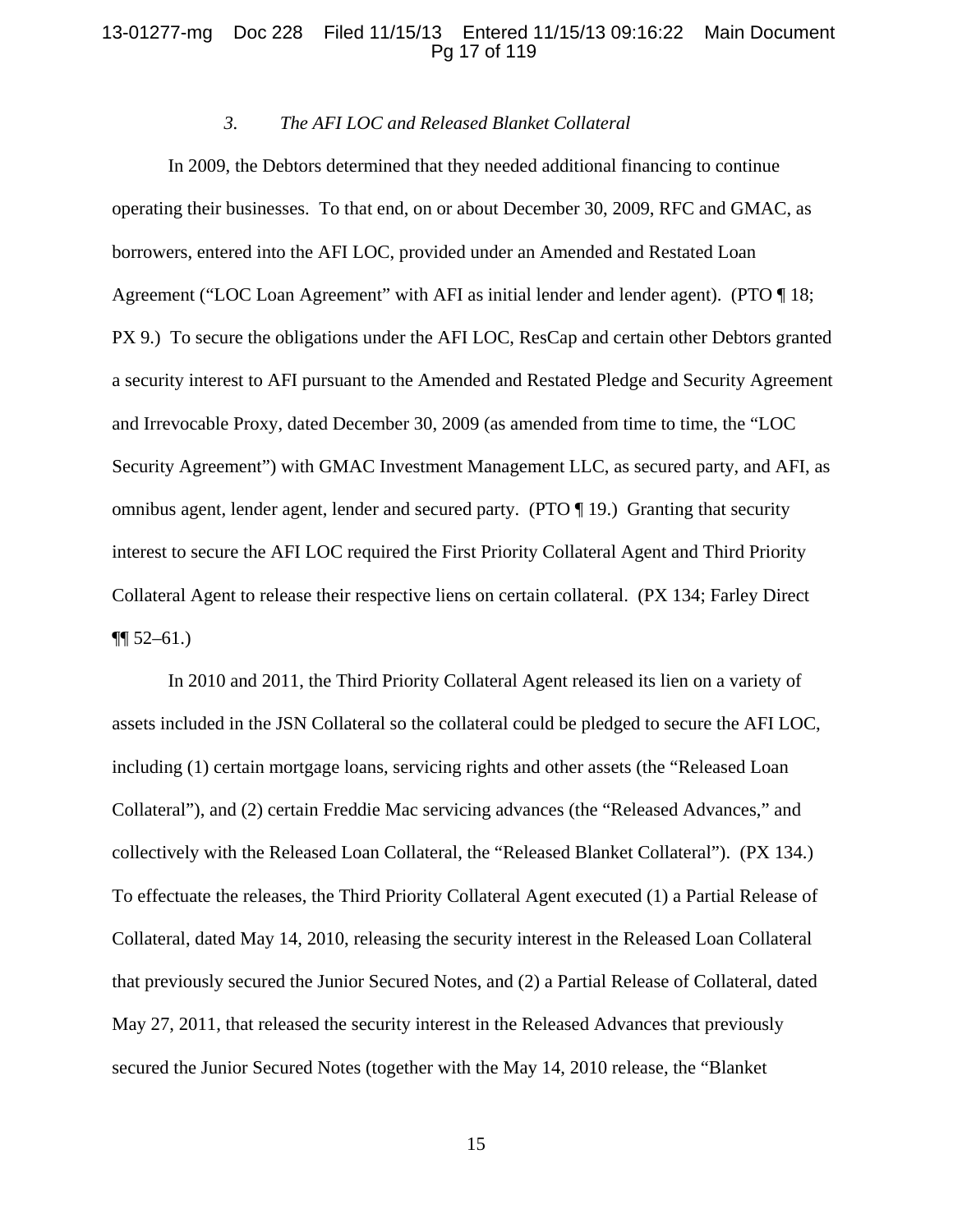## 13-01277-mg Doc 228 Filed 11/15/13 Entered 11/15/13 09:16:22 Main Document Pg 18 of 119

Releases"). (PX 130 at 1176–1305, PX 134.) The Third Priority Collateral Agent also filed

U.C.C.-3 amendments that removed the Released Blanket Collateral from the collateral set forth

in the original U.C.C.-1s (as amended) filed by the Third Priority Collateral Agent. (PX 131; PX

133.) Exhibits annexed to these U.C.C.-3s contained descriptions of the Released Blanket

Collateral that were identical to those in the Blanket Releases themselves. (*Id*.)

The May 14, 2010 release described various categories of Released Loan Collateral,

including any existing or future rights in "Subject Mortgage Loan[s]." The release defined those

loans as:

Any Mortgage Loan (a) which is identified in a Mortgage Schedule delivered under the LOC Loan Agreement, (b) the carrying value of which is included in the calculation of the borrowing base included in a borrowing base report or a monthly collateral report under the LOC Loan Agreement, or (c) which is indicated in a Relevant Party's<sup>17</sup> books and records as having been pledged to the Lender Agent. $^{18}$ 

(PX 134 at 8.) Thus, a mortgage loan listed as AFI LOC collateral on the Debtors' books and records would qualify as a Subject Mortgage Loan that was released. The LOC Loan Agreement defines mortgage loans to mean residential mortgage loans and any right to receive payment from the Federal Housing Administration and Department of Veterans Affairs ("FHA/VA") for insurance or guarantees of residential mortgage loans.<sup>19</sup> (PX 9 at 87; PX 10 at 100.)

Other categories of collateral released under the Blanket Loan Release included

(1) "Servicing Rights Collateral," defined as all of RFC's and GMAC's rights under existing or

future agreements pursuant to which they were obligated to perform collection, enforcement or

 <sup>17</sup> A "Relevant Party" is an obligor under the Revolver Security Agreement or the JSN Security Agreement.

<sup>&</sup>lt;sup>18</sup> AFI was the Lender Agent.

<sup>&</sup>lt;sup>19</sup> FHA/VA loans are repurchased whole loans from Ginnie Mae trusts. (DX ABI at 58.) Since these assets are partially insured, the amounts paid by the Debtors to repurchase these loans are substantially reimbursable. (*Id.*) The Debtors also have the choice of modifying or selling these Ginnie Mae repurchased loans to a Ginnie Mae trust or third party. (*Id.*) The Debtors always intended to sell the FHA/VA loans but ultimately pulled the FHA loans from the auction because they felt the bids received were not high enough. (Puntus Direct ¶ 117.)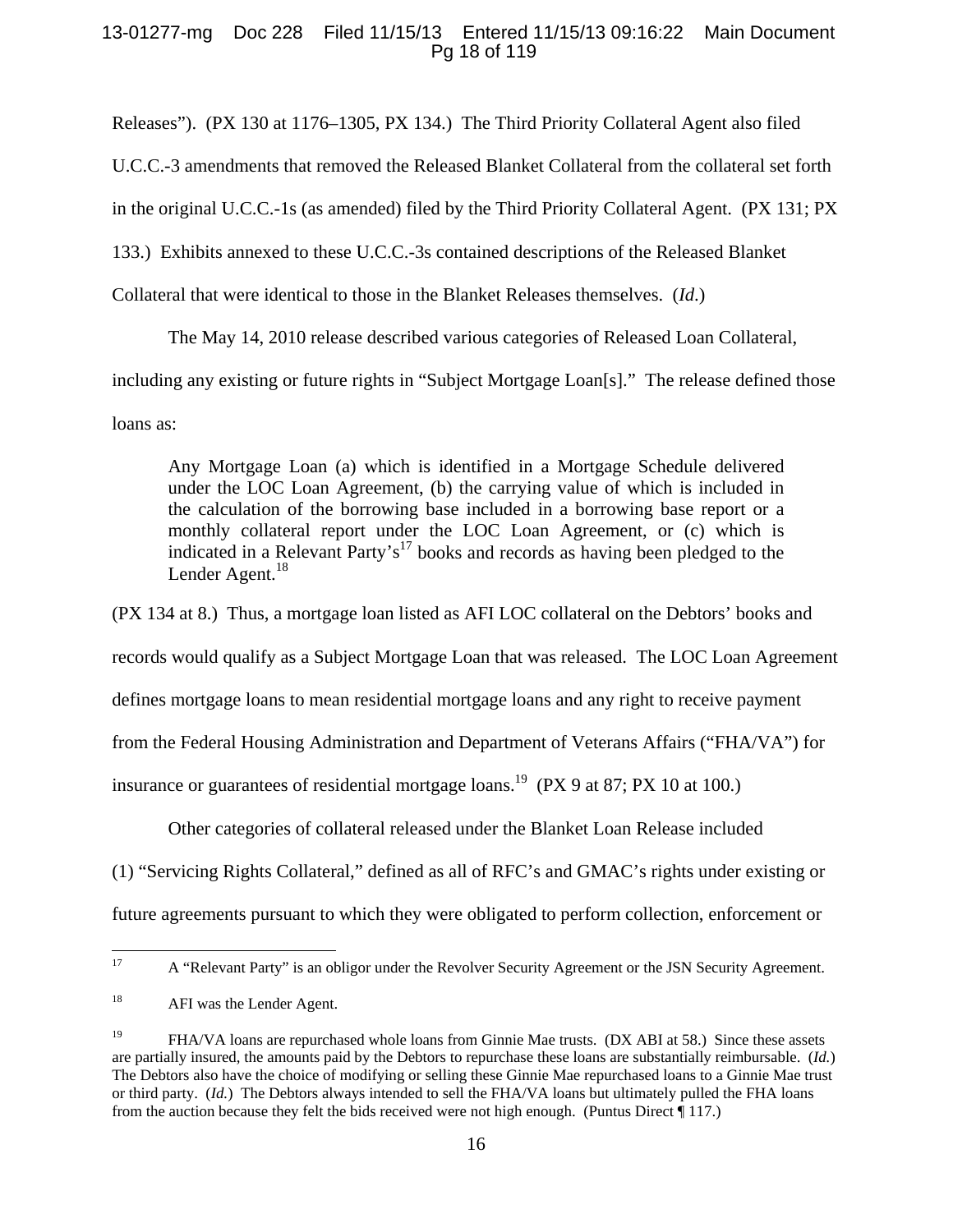### 13-01277-mg Doc 228 Filed 11/15/13 Entered 11/15/13 09:16:22 Main Document Pg 19 of 119

similar services to maintain and remit funds collected from mortgagees; and (2) all intangible assets and other general intangibles relating to Subject Mortgage Loans and Servicing Rights Collateral.  $(PX 134$  at  $6-8$ .

The May 27, 2011 release described various categories of Released Advances that were being released from the JSNs' liens. These assets included any existing and future advances relating to mortgage loans and real estate owned property made pursuant to certain contracts with Freddie Mac. (*See* PX 130 at 1181–83.)

#### **B. The Debtors' Books and Records**

 To comply with the numerous collateral tracking and reporting requirements of the Revolver Loan Agreement, the Debtors developed and implemented technological systems and operational procedures. (Farley Direct ¶ 29.) Starting in 2008, the Consolidated Financial Data Repository, or "CFDR," became the Debtors' primary record for tracking their assets and was maintained in the ordinary course of the Debtors' business. (Farley Direct ¶¶ 29–30; *see also* PX 139.) The CFDR tracks various categories of assets, including without limitation, held for sale ("HFS") and held for investment ("HFI") mortgage loans, FHA/VA receivables, servicing advances, lending receivables, service fees and late charges, REO property, trading securities, and mortgage servicing rights. (Farley Direct ¶ 30 n.4.) Each asset is marked in the CFDR to reflect the facility to which it has been pledged. (Oct. 16 Tr. 194:3–10.) Because the collateral pools for the Revolver and the Junior Secured Notes were the same, the CFDR tracked the JSN Collateral by tracking the Revolver collateral. (Farley Direct ¶ 30.)

Assets comprising Primary Collateral under the Revolver Security Agreement are tracked and marked in the CFDR as pledged to the Revolver. (Oct. 16 Tr. 194:3–6.) Assets comprising Blanket Lien Collateral under the Revolver are also tracked, but before the Petition Date, those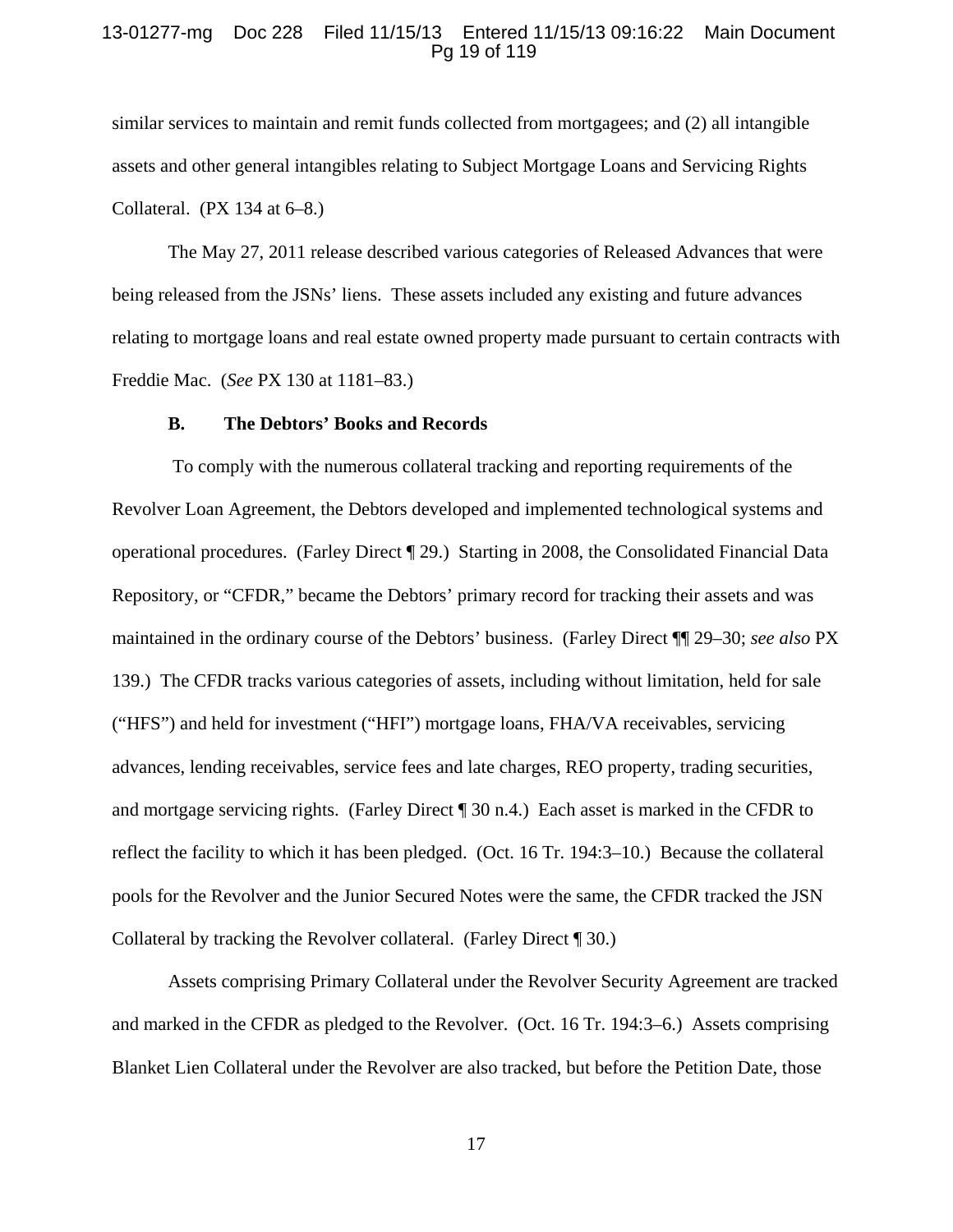### 13-01277-mg Doc 228 Filed 11/15/13 Entered 11/15/13 09:16:22 Main Document Pg 20 of 119

assets were marked as "Unpledged" in the CFDR because (1) the Debtors were not required, and the CFDR was not used, to report on Blanket Lien Collateral; and (2) Blanket Lien Collateral was not subject to the same constraints relating to use of proceeds as Primary Collateral. (Farley Direct ¶ 35.) Not all unpledged assets constituted Blanket Lien Collateral, though, because Excluded Assets under the Revolver Security Agreement and JSN Security Agreement would also be listed as unpledged. (Farley Direct ¶ 35; Oct. 16 Tr. 194:7–10.)

Shortly before the Petition Date, the Debtors updated the CFDR to comply with stricter reporting and cash tracking requirements attendant to the bankruptcy process and recoded assets constituting Blanket Lien Collateral from "Unpledged" to "Blanket Lien Collateral." (Ruhlin Dep. 119:4–9, 155:16–156:2, 156:15–21; Farley Direct ¶ 36; Farley Dep. 115:4–14.) When the Debtors repurposed the CFDR in 2012 and began specifically tracking blanket lien collateral, "what [ResCap] viewed as blanket lien collateral was no longer included as unpledged. It was marked otherwise to be more specific that it related to pledged collateral in some way." (Ruhlin Dep. 119:4–9; *see also* Farley Dep. 138:4-11 ("Shortly before the filing date . . . since [ResCap was] going to have to start reporting on all assets which had been subject to the blanket lien at the time of the filing date, there was an effort undertaken to label all of the assets which were in [ResCap's] view . . . subject to the blanket lien.").)

During the trial, Ms. Farley testified that the CFDR is a Sarbanes-Oxley ("SOX") compliant financial tool that is auditable, verifiable, and subject to a heightened level of scrutiny and attention by the Debtors'/AFI's SOX teams and the Debtors' external auditors, Deloitte & Touche. (Farley Direct ¶ 43; Oct. 16 Tr. 233:1–6, 234:23–235:25.) Ms. Farley also testified that these controls were rigorous because the CFDR was a critical financial technology for the Debtors. (Oct. 16 Tr. 235:24–25.) Ms. Farley further detailed the strict controls on the collateral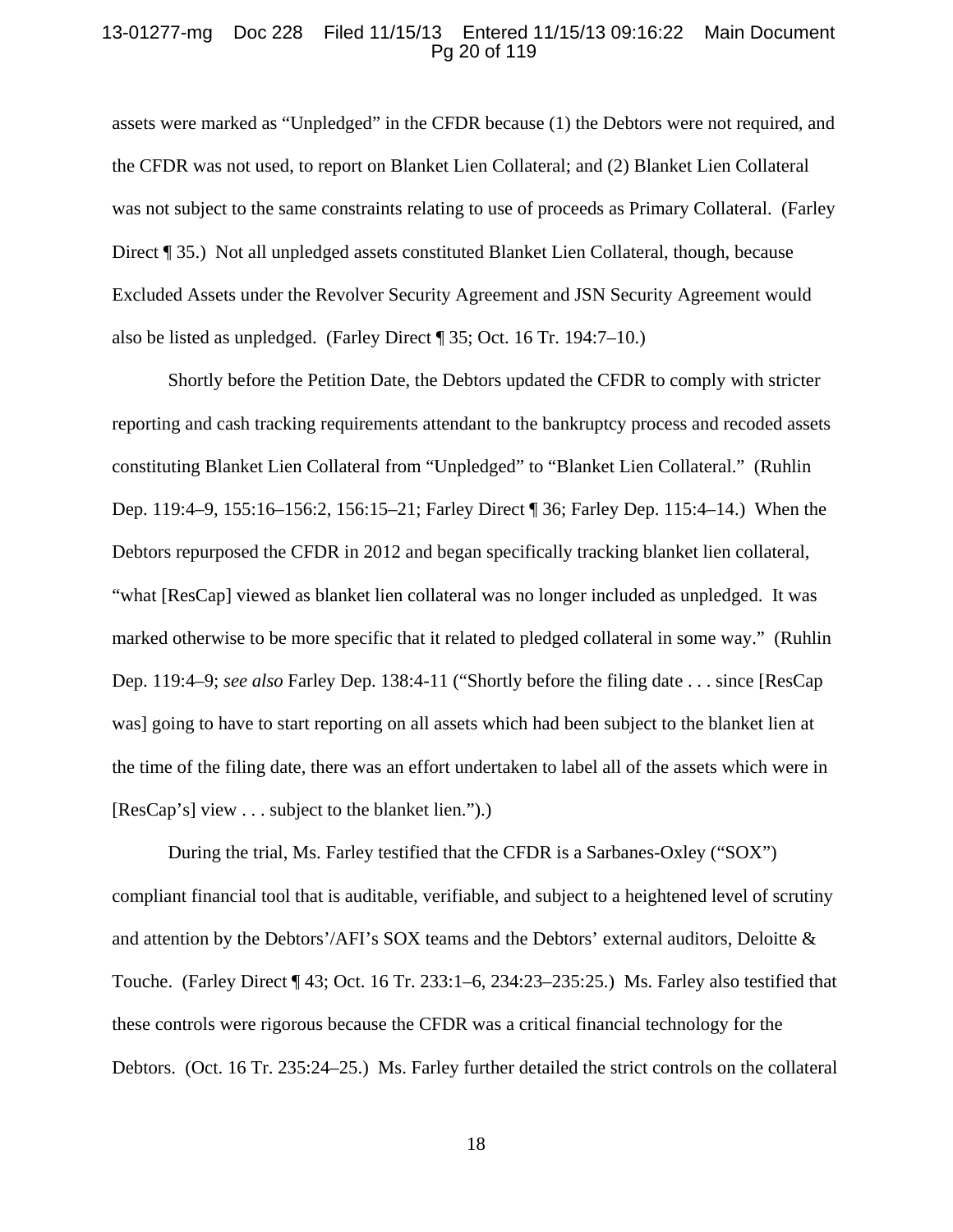## 13-01277-mg Doc 228 Filed 11/15/13 Entered 11/15/13 09:16:22 Main Document Pg 21 of 119

tracking process under the CFDR, including the processes for (1) designating an asset as being pledged to a particular facility; (2) changing an asset's designation; (3) reconciling any inconsistencies between the CFDR data, the general ledger, and source data submitted by various business units; and (4) submitting collateral reports under the Revolver and LOC Facility. (Farley Direct ¶¶ 30 n.4, 33–34, 38–42; Oct. 16 Tr. 194:1–10; *see also* PX 162.)

Following Ms. Farley's testimony, over the Defendants' objection, the Court admitted the CFDR in evidence as a business record maintained by the Debtors in the ordinary course of business. (Oct. 17 Tr. 32:17–33:17, 40:7–41:18.) The Court expressly finds that the CFDR is a reliable and accurate business record containing a contemporaneous record of the Debtors' business transactions concerning the assets tracked in the system. The Court also expressly finds that the Defendants' challenge to the CFDR is unpersuasive.

#### *1. The CFDR and the Released Blanket Collateral*

The CFDR constituted the Debtors' books and records by which the they tracked collateral pledged to various facilities. Thus, collateral listed as pledged to the AFI LOC in the CFDR would meet the definition of a Subject Mortgage Loan released by the Third Party Collateral Agent (discussed above) as part of the Blanket Releases.

The JSNs claim that they have a lien on \$910 million of collateral that was identified in the CFDR as pledged to the AFI LOC on the Petition Date. That collateral is composed of categories of assets that were released under either of the Blanket Releases.<sup>20</sup> (Farley Direct

<sup>&</sup>lt;sup>20</sup> The \$910 million questioned by the Ad Hoc Group is composed of four categories of assets (domestic mortgage loans, FHA/VA receivables, REO properties, and servicing advances) and three of these categories (comprising approximately 97% of the assets at issue) are covered by the Blanket Loan Release. Mortgage loans (\$550.4 million) and FHA/VA receivables (\$324.7 million) fall within the express definition of "Subject Mortgage Loans." REO properties (\$5.9 million) are merely proceeds obtained upon foreclosure of mortgage loans and are therefore covered as well. (*See* DX AHD at 24 (setting forth the values of the various asset classes purportedly lacking evidence of release).) The last category of assets questioned by the Ad Hoc Group—servicing advances (\$29.4 million)—is covered by the Servicing Advance Release. The Servicing Advance Release covers Freddie Mac servicing advances (PX 130 at 1181–83), which were the only types of servicing advances pledged as collateral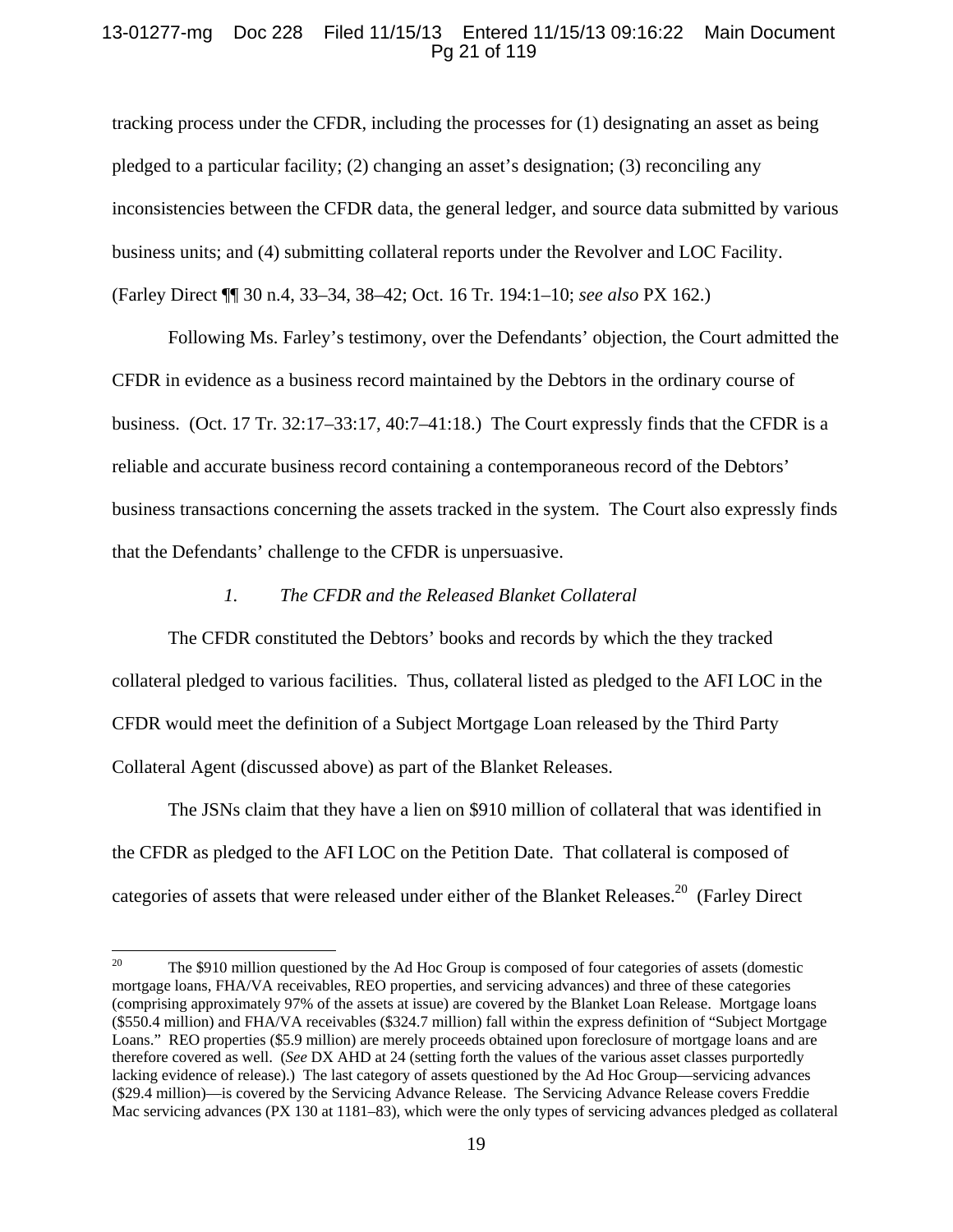### 13-01277-mg Doc 228 Filed 11/15/13 Entered 11/15/13 09:16:22 Main Document Pg 22 of 119

¶ 62.) The JSNs argue that other evidence of the release of this \$910 million of JSN Collateral should exist, including schedules of mortgage loans, notices of collateral additions to the LOC Loan Agreement, and electronic templates used to update the CFDR. The Debtors, though, either did not maintain all these documents or did not locate them in their searches during discovery. (*See* ECF 13-01343 Doc. # 117; *see also* Oct. 16 Tr. 237:6–239:14.)

Regardless, there is no dispute that \$910 million of collateral is listed in the CFDR as pledged to the AFI LOC; nor is there any dispute that the \$910 million comprises categories of assets that were released under the Blanket Releases. In ruling on the motions to dismiss, the Court held that the description of the collateral covered by the releases satisfied the requirements of the Uniform Commercial Code ("U.C.C.") section 9-108(b). *Residential Capital*, 497 B.R. at 418. Therefore, the Court finds that the \$910 million was effectively released, and no further evidence is necessary to support those releases. The absence of the additional records sought by the Defendants is not sufficient to overcome the evidence that was introduced at trial. The Court expressly finds that a preponderance of the evidence supports the finding that the \$910 million of collateral was released from the JSNs' lien and pledged to the AFI LOC.

## **C. Events Leading Up to the Debtors' Bankruptcy**

In August 2011, the Debtors began to contemplate out-of-court restructuring opportunities, a potential chapter 11 filing, financing alternatives and asset sales. To that end, in October 2011, ResCap retained Centerview Partners LLC ("Centerview") to assist in this process. (Puntus Direct ¶¶ 1, 16, 40, 41, 43; Marano Direct ¶ 28.) In December 2011 and January 2012, faced with significant debt maturities coming due in spring 2012, the Debtors and Centerview began evaluating, and launched a process to obtain, a stalking horse bid(s) for a

<u> 1989 - Johann Stein, marwolaethau a gweledydd a ganlad y ganlad y ganlad y ganlad y ganlad y ganlad y ganlad</u>

to the AFI LOC on the Petition Date. Farley Direct ¶ 62 & n.7. Therefore, the Servicing Advance Release covered all servicing advances that were pledged as collateral to secure the LOC Facility.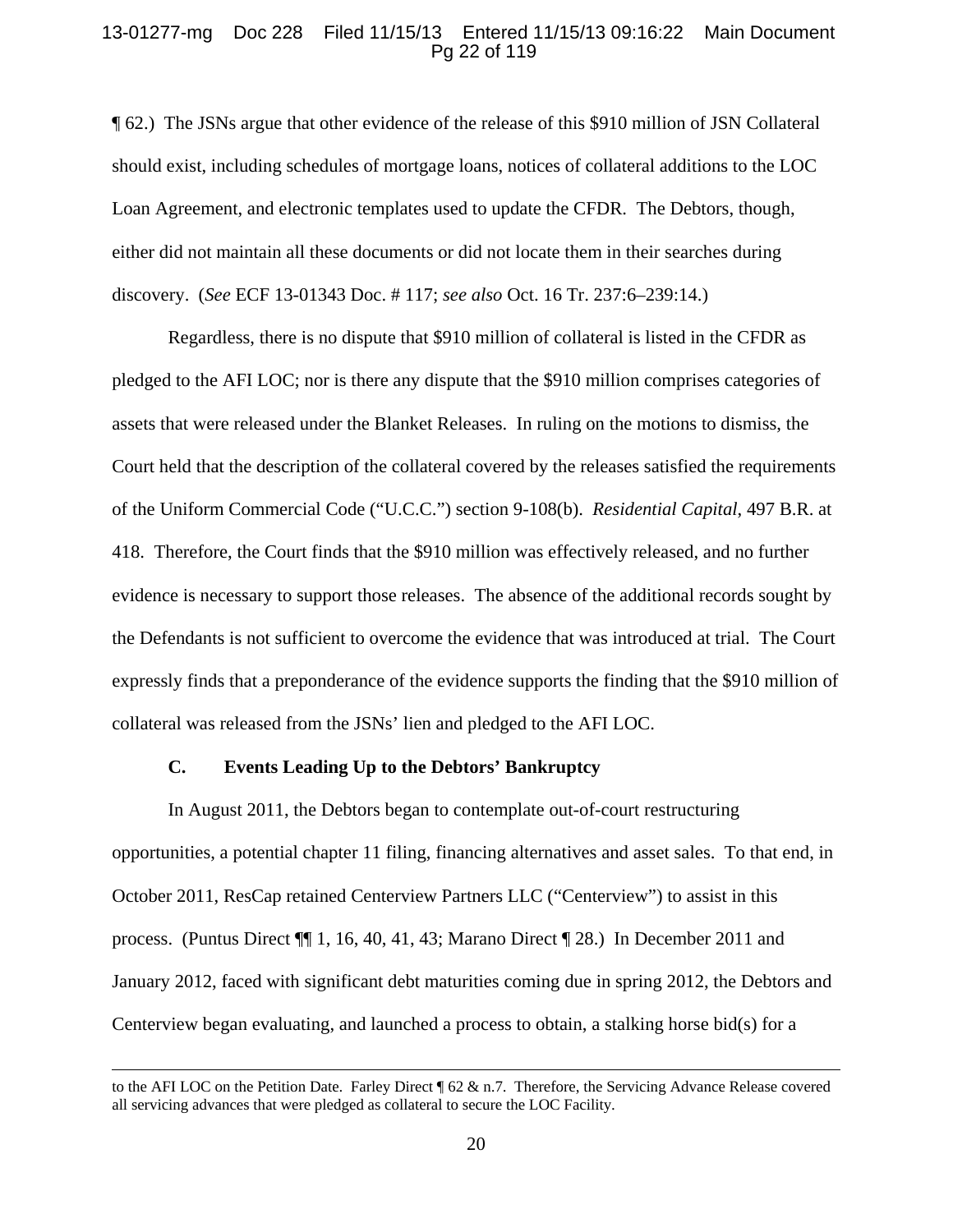#### 13-01277-mg Doc 228 Filed 11/15/13 Entered 11/15/13 09:16:22 Main Document Pg 23 of 119

chapter 11 sale of all or a substantial portion of the Debtors' assets. (Puntus Direct ¶¶ 3, 16, 44; Marano Direct (29.) Contemplating a potential bankruptcy filing, the Debtors wanted to obtain debtor-in-possession ("DIP") financing, secure a stalking horse bid, and continue to work with government-sponsored entities ("GSEs") and regulators to maintain the Debtors' GSE mortgage servicing rights ("MSRs"). (Marano Direct ¶ 31.) The Debtors also wanted to resolve potential claims against AFI to obtain AFI's support for the business and resolve litigation threats asserted by RMBS trustees. (*Id.*)

#### *1. Stalking Horse Bids*

On or about January 23, 2012, Centerview launched a marketing process for the Debtors' assets. (Puntus Direct ¶ 48.) After developing a list of potential bidders, Centerview contacted five potential bidders and negotiated nondisclosure agreements with each one. (*Id.*) Centerview made clear that the Debtors would consider bids for any and all asset combinations, including bids on individual assets. (*Id.*) Centerview also opened a data room to facilitate bidder due diligence, and the Debtors held multi-day management presentations with three of the five potential bidders. (*Id*.)

In February 2012, Centerview received three preliminary indications of interest from (a) Nationstar Mortgage LLC ("Nationstar") (PX 27), (b) Ocwen Loan Servicing LLC ("Ocwen") (PX 25), and (c) a certain undisclosed financial bidder (PX 17). The financial bidder's letter of intent ("LOI") included a bid of \$1.5 billion for the Debtors' mortgage loan origination and servicing assets (the "Servicing and Origination Assets") and portions of the Debtors' whole loan portfolio (the "Whole Loan Portfolio"). Nationstar also submitted an LOI, which included a bid of \$2.6 billion for a substantial portion of the Debtors' assets. (Puntus Direct ¶ 49.) Ocwen's initial LOI was a bid of \$1.426 billion to acquire solely the Debtors'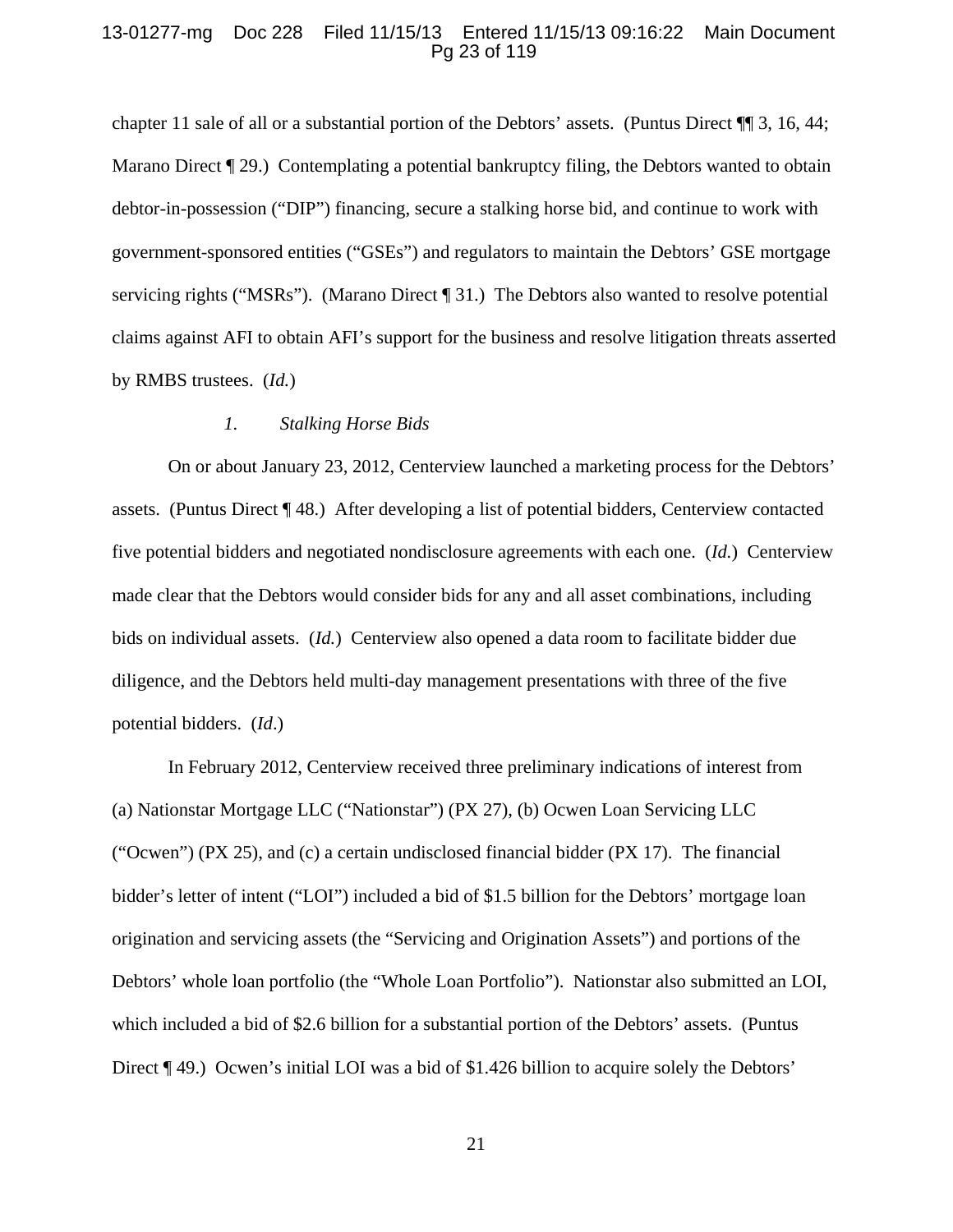### 13-01277-mg Doc 228 Filed 11/15/13 Entered 11/15/13 09:16:22 Main Document Pg 24 of 119

private label securitization ("PLS") MSRs and associated advances. (*Id*.) The Debtors and their advisors determined that proceeding with two of the three bidders—Nationstar and the financial bidder—was most prudent. (*Id*. ¶ 50.) Centerview then approached each of the two with a detailed request for supplemental information. (*Id*.) To that end, on February 22, 2012, Centerview sent a letter to Fortress Investment Group LLC ("Fortress")—Nationstar's primary shareholder—requesting additional clarification related to Nationstar's bid*.* (PX 366.) Centerview asked Nationstar to clarify how it would allocate its bid among the purchased assets, "including but not limited to a separate allocation for each of the financial assets (MSR, advances, whole loan portfolio) as well as the servicing and origination platforms, respectively."21 (*Id*.) In its response to Centerview's questions about bid allocation, Fortress specified that it would allocate no value to either the consumer lending or servicing platforms. (PX 28 at 2.)

Nationstar submitted a revised LOI on February 28, 2012, increasing the purchase price on assets included in its initial bid by \$100 million, and expanding the assets purchased to include GSE and PLS advances. (Puntus Direct ¶ 51.) It also increased its total bid for the Debtors' mortgage loan origination and servicing assets and Whole Loan Portfolio to \$4.2 billion for the Debtors' mortgage loan origination and servicing assets and Whole Loan Portfolio. (*Id.*) Nationstar's bid on the Whole Loan Portfolio was contingent on AFI providing better-thanmarket debt financing for such portfolio. (*Id*.) After this bid, the Debtors decided to proceed with Nationstar as the exclusive bidder on the assets. (*Id*. ¶ 52.) In early March 2012, the Debtors and their advisers negotiated the terms of the asset purchase agreement with Nationstar

<sup>&</sup>lt;sup>21</sup> The servicing platform related to the MSRs includes, *inter alia*, software servicing contracts, employee contracts and certain other operating expenses relating to the MSRs (Oct. 15 Tr. 171: 8–17), and the origination platform related to the MSRs includes the call center. (Oct. 15 Tr. 172: 1–6.)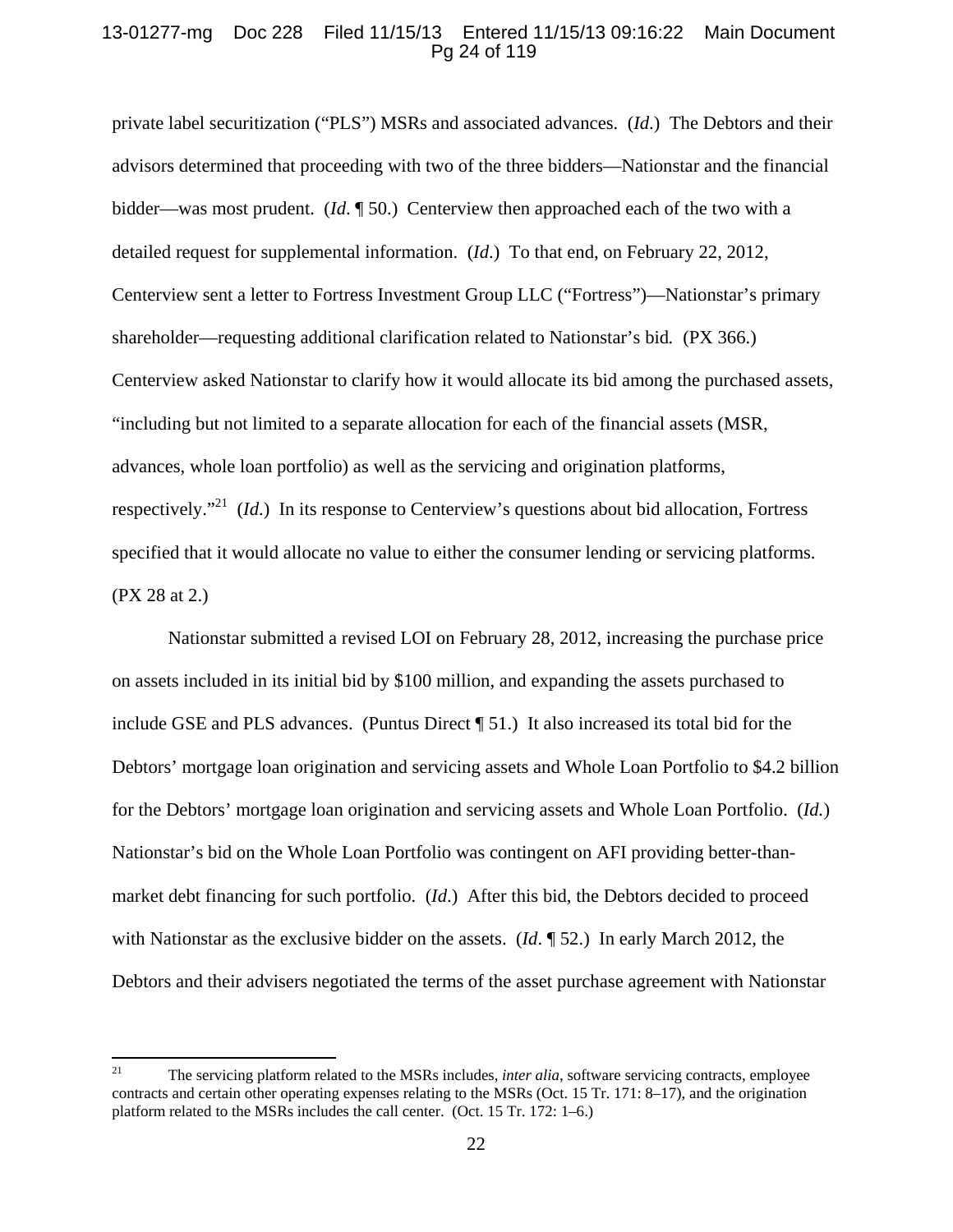#### 13-01277-mg Doc 228 Filed 11/15/13 Entered 11/15/13 09:16:22 Main Document Pg 25 of 119

(the "Nationstar APA"), and Nationstar completed its analysis of the Debtors' business. (*Id.* ¶ 55.)

During April and May of 2012, AFI decided not to provide Nationstar debt financing related to the Debtors' Whole Loan Portfolio, and offered its own bid of \$1.4 to \$1.6 billion to acquire those assets, depending on whether the sale was effectuated through a section 363 sale or chapter 11 plan. (*Id.* ¶ 56.) AFI's decision not to provide financing caused the value of Nationstar's overall bid to decrease. (*See* PX 52 at 6.) The Debtors' professionals determined that AFI's bid to acquire the Whole Loan Portfolio was superior to Nationstar's bid for those assets, particularly because AFI was not seeking any stalking horse protections in connection with the sale and had submitted a draft asset purchase agreement with very favorable terms for the Debtors. (Puntus Direct ¶ 56.) Thus, the Debtors and their advisors negotiated the terms of an asset purchase agreement with AFI (the "AFI APA").

The Debtors' Board of Directors approved both APAs. (*Id.* ¶ 57.) On May 13, 2012, both APAs were executed and delivered by the parties. (*Id.*) On the Petition Date, the Debtors filed two stalking horse bids with the Bankruptcy Court: Nationstar's \$2.3 billion stalking horse bid for the Debtors' mortgage loan origination and servicing assets (encompassed in the Nationstar APA), and AFI's \$1.4 to 1.6 billion bid for the Debtors' Whole Loan Portfolio (encompassed in the AFI APA). (Puntus Direct ¶ 57; Marano Direct ¶ 58.)

#### *2. Communications and Settlements with Various Parties*

During the prepetition auction process, the Debtors regularly communicated with the GSEs concerning the proposed agreement and plans for maintaining the Debtors' origination and servicing operations as a going concern until closing of the final sale to preserve the value of the MSRs and associated advances. (Marano Direct ¶ 50; Puntus Direct ¶ 45.) Through these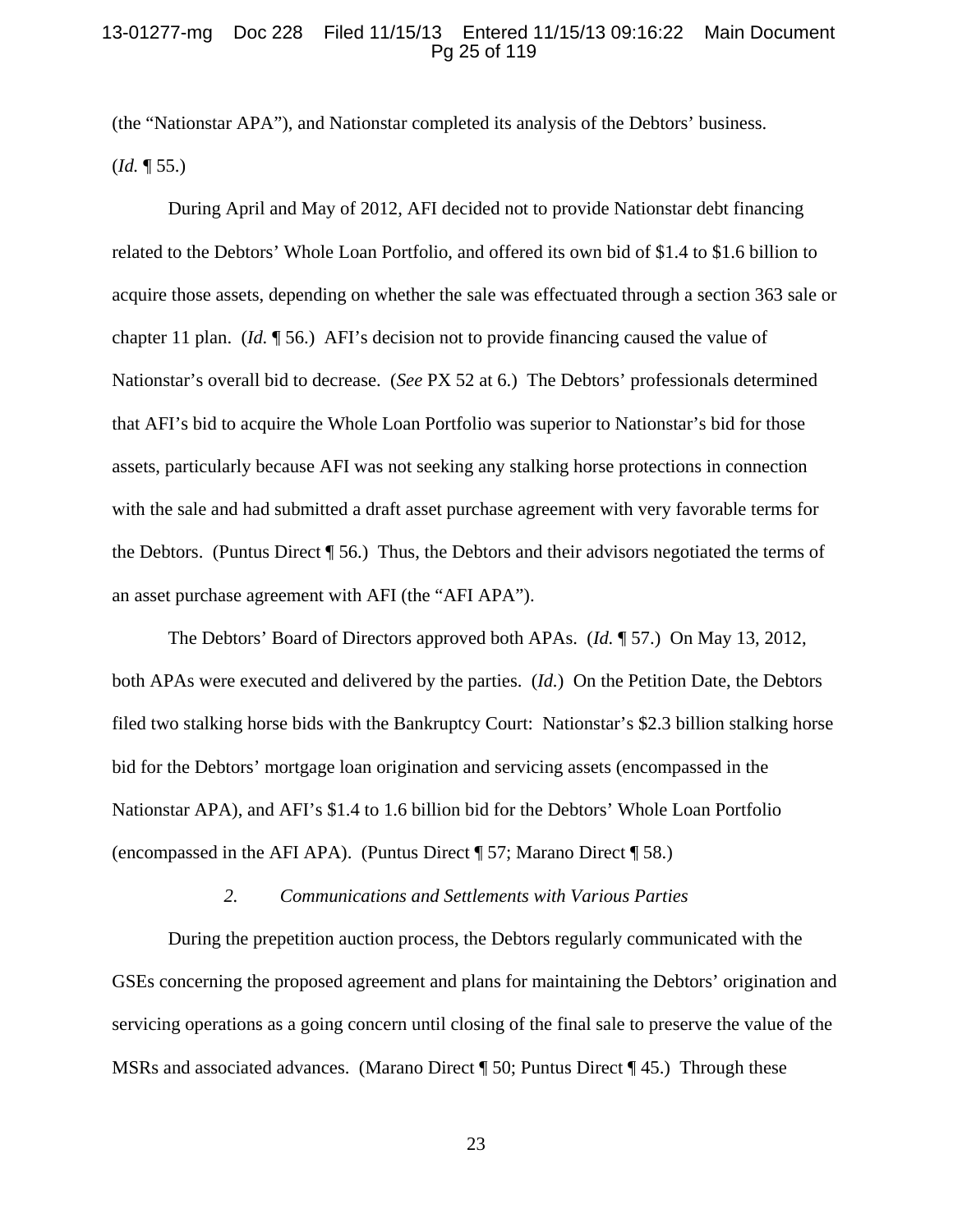### 13-01277-mg Doc 228 Filed 11/15/13 Entered 11/15/13 09:16:22 Main Document Pg 26 of 119

regular contacts, the Debtors convinced the GSEs that the Debtors could sell the assets without damaging the MSRs and associated advances. (Puntus Direct ¶ 46.) The stakes were high: if the GSEs had concluded that ResCap could not operate or credibly pursue an orderly sale of the mortgage servicing assets, and that the GSE-related assets might therefore have been subject to liquidation, the GSEs would raise the cost of doing business and seize their assets. (Marano Direct ¶ 51.) By obtaining financing, use of cash, continuity of management through the end of sale, and a stalking horse bidder, the Debtors reassured the GSEs that during the chapter 11 sale process, the Debtors' business would continue to function as usual pending the sale. (*Id*.)

Before the Petition Date, the Debtors negotiated a settlement with the Department of Justice, the Department of Housing and Urban Development, and the attorneys general of 49 states (the "DOJ/AG Settlement") to resolve potential claims arising out of origination and servicing activities and foreclosure matters. (*Id.* ¶ 7.) The DOJ/AG Settlement required that the Debtors pay approximately \$110 million in cash and provide various specified forms of borrower relief with a value of at least \$200 million and that the Debtors—and any purchaser of the Debtors' assets—implement a remedial program of loan modification and enhanced servicing measures, both subject to ongoing regulatory monitoring and oversight, and imposed increased operational costs. (*Id*. ¶ 53.) Also before the bankruptcy filing, the Debtors entered into a consent order settling an investigation by the Federal Reserve Board (the "FRB Consent Order") arising out of the same general facts as the DOJ/AG Settlement. (*Id.* ¶ 54.) The terms of the FRB Consent Order required ResCap to pay a penalty of \$207 million, as well as to enhance various aspects of their origination and servicing business, including their compliance and internal audit programs, internal audit, communications with borrowers, vendor management, employee training, and oversight by the Board of Directors. (*Id.*) The Consent Order required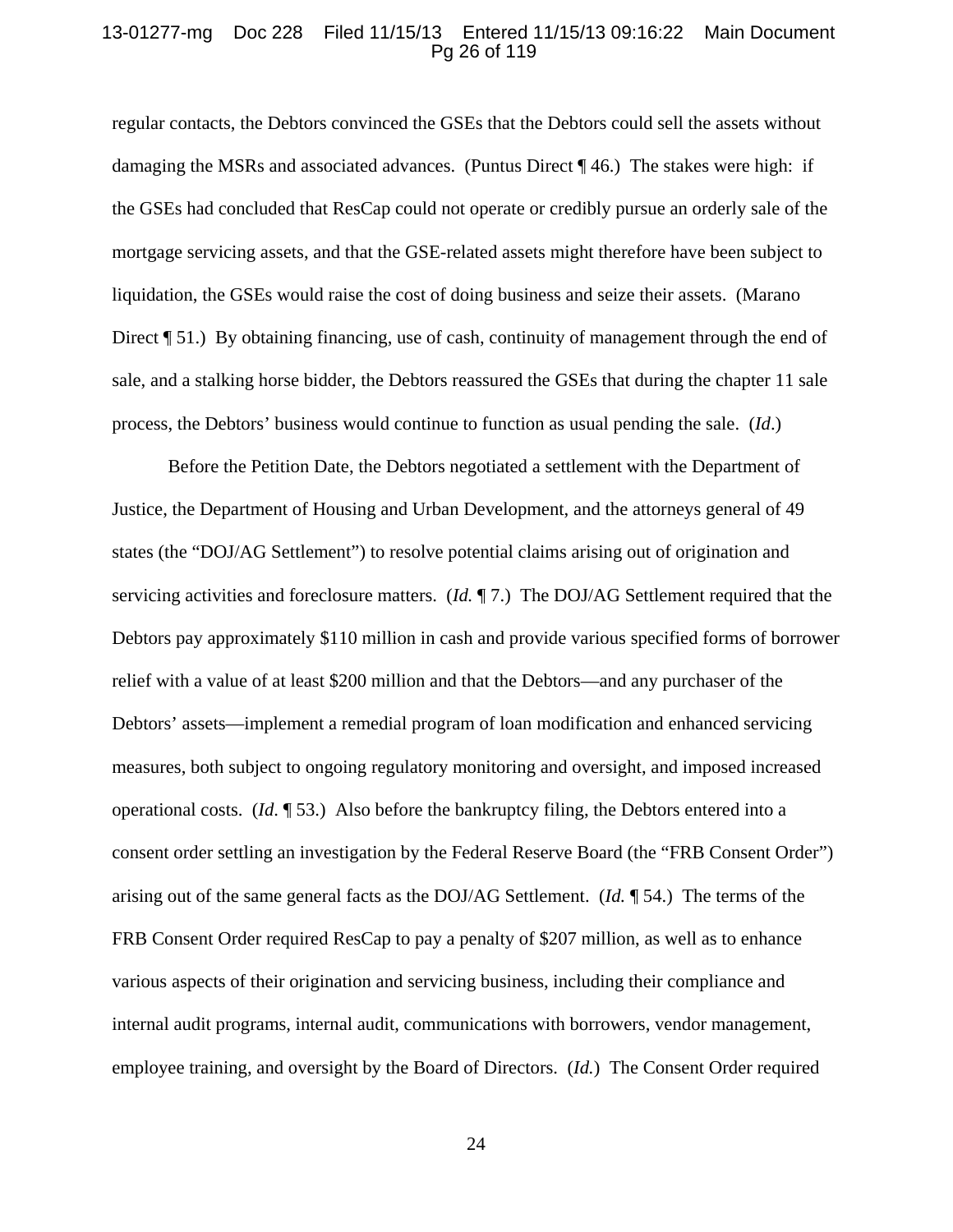### 13-01277-mg Doc 228 Filed 11/15/13 Entered 11/15/13 09:16:22 Main Document Pg 27 of 119

the Debtors—and any purchaser of the Debtors' assets—to maintain compliance with the terms of the order. $^{22}$  (*Id.*)

## *3. Prepetition Settlements and Plan Support Agreements*

Before the Petition Date, the Debtors entered into plan support agreements with AFI and certain other parties in interest—including certain of the current Ad Hoc Group members whereby the parties committed to support, subject to certain terms and conditions, the Debtors' effort to pursue a chapter 11 plan pursuant to the terms provided in the Plan Term Sheet, dated May 14, 2012 (the "Prepetition Plan Term Sheet"). (PX 432.) The Prepetition Plan Term Sheet contemplated, among other things, that AFI would make a cash contribution in exchange for estate and third party releases. (PTO ¶ 24.) The Debtors and AFI reached a prepetition settlement approved by the ResCap board on May 13, 2012 (the "Original AFI Settlement"). (Marano Direct ¶ 40.) That settlement was memorialized in a Plan Sponsor Agreement. (*Id.*) Under the terms of the Original AFI Settlement, AFI agreed to pay the Debtors \$750 million, continue to support the Debtors' origination business in chapter 11, provide a stalking horse bid for the Whole Loan Portfolio, provide DIP financing, and continue to provide the Debtors the shared services it needed to run its business. (*Id*. ¶ 41*.*) The Original AFI Settlement and Plan Sponsor Agreement also provided for the automatic termination of the agreements if the Court did not approve a chapter 11 plan on or before October 31, 2012. AFI and the Debtors agreed to monthly waivers of this automatic termination through February 28, 2013. (*Id*. ¶ 41; Puntus Direct  $\P$  35.)

Under the plan support agreement entered into with the JSNs (the "JSN PSA"), the JSNs would have waived all rights to postpetition interest through December 31, 2012, so long as no

<sup>&</sup>lt;sup>22</sup> A significant modification of the FRB Consent Order—effectively reducing the Debtors' costs of compliance—was negotiated during this case and approved by the Court.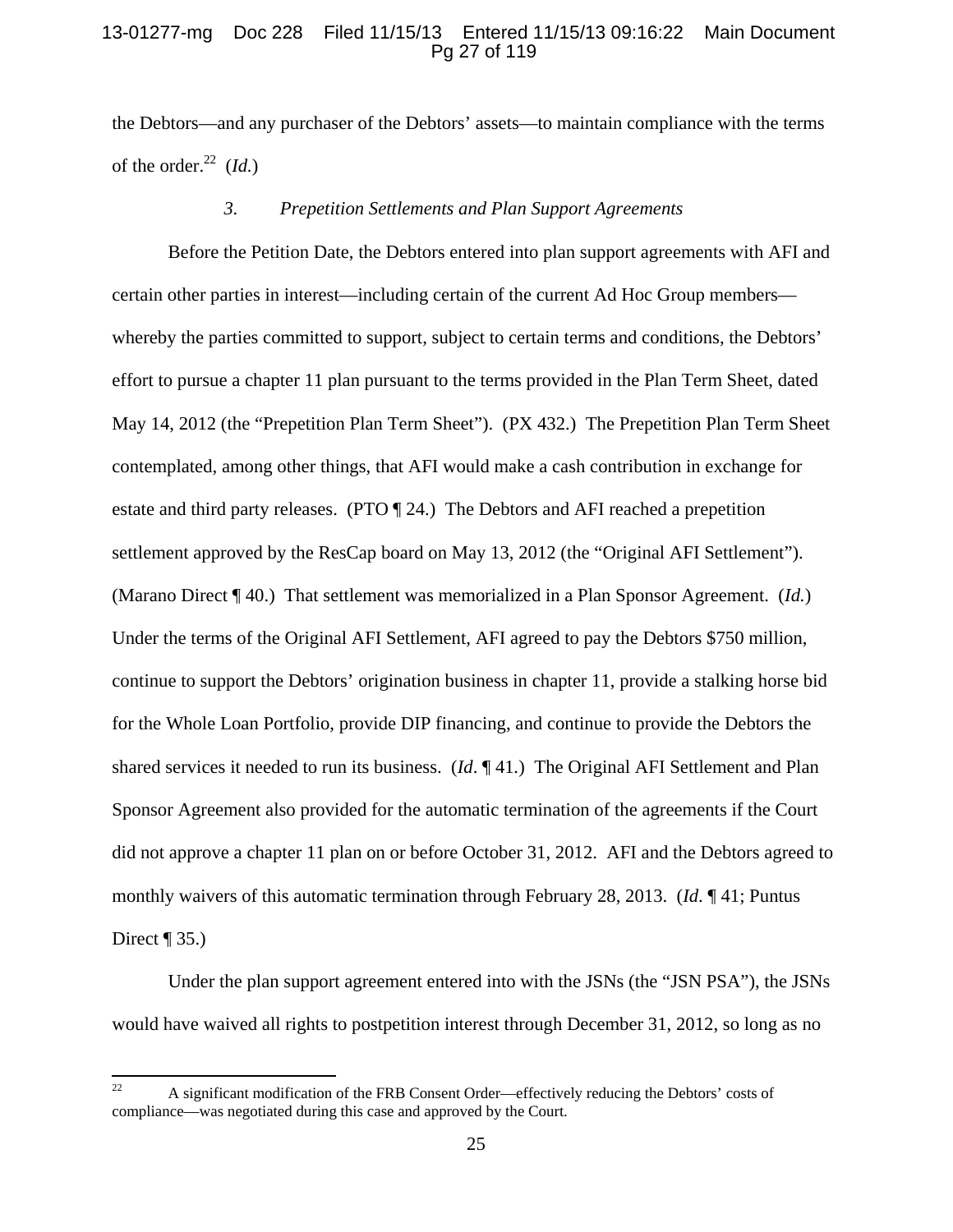### 13-01277-mg Doc 228 Filed 11/15/13 Entered 11/15/13 09:16:22 Main Document Pg 28 of 119

unsecured creditor received postpetition interest, the JSN PSA did not terminate, and the effective date of the plan occurred by December 31, 2012, or (1) the closing of contemplated asset sales occurred by December 31, 2012, and (2) the effective date of the plan occurred by March 31, 2013. (Puntus Direct [33.) The JSN PSA also would have provided that AFI would subordinate a portion of its liens and claims to the JSNs. (*Id.*)

At the same time that the Debtors were negotiating with AFI, they were also negotiating with the trustees of certain RMBS trusts (the "RMBS Trusts") for which the Debtors acted as sponsor, depositor, or in a similar capacity. (*Id.* ¶ 37.) These negotiations related to resolution of approximately \$44 billion of potential liability for representation and warranty and servicing claims arising out of the Debtors' private-label residential mortgage backed securities. (Marano Direct ¶ 43.) The Debtors believed that resolving these private-label securities claims was crucial to enhancing the value of the Debtors' assets for a potential sale. (*Id.*) The overhang of this litigation exposure had impeded the Debtors' sale efforts in the years before the chapter 11 filing and would have diminished the value the Debtors' creditors could have obtained in a chapter 11 sale. (*Id.*) Further, the RMBS Trustees (the "RMBS Trustees") threatened to assert the right to withhold servicing advances owed to the Debtors as an offset against origination and servicing liabilities allegedly owed to them. (*Id.*)

In May 2012, the Debtors reached a proposed settlement with the institutional investors holding a substantial stake in the RMBS Trusts (the "RMBS Settlement"). (*Id.* ¶ 44.) ResCap's board of directors approved that agreement on May 13, 2012. (*Id*.)

With the stalking horse bids, proposed settlements, and plan support agreements in place, the Debtors filed their chapter 11 cases on May 14, 2012. Any notion that the Court was being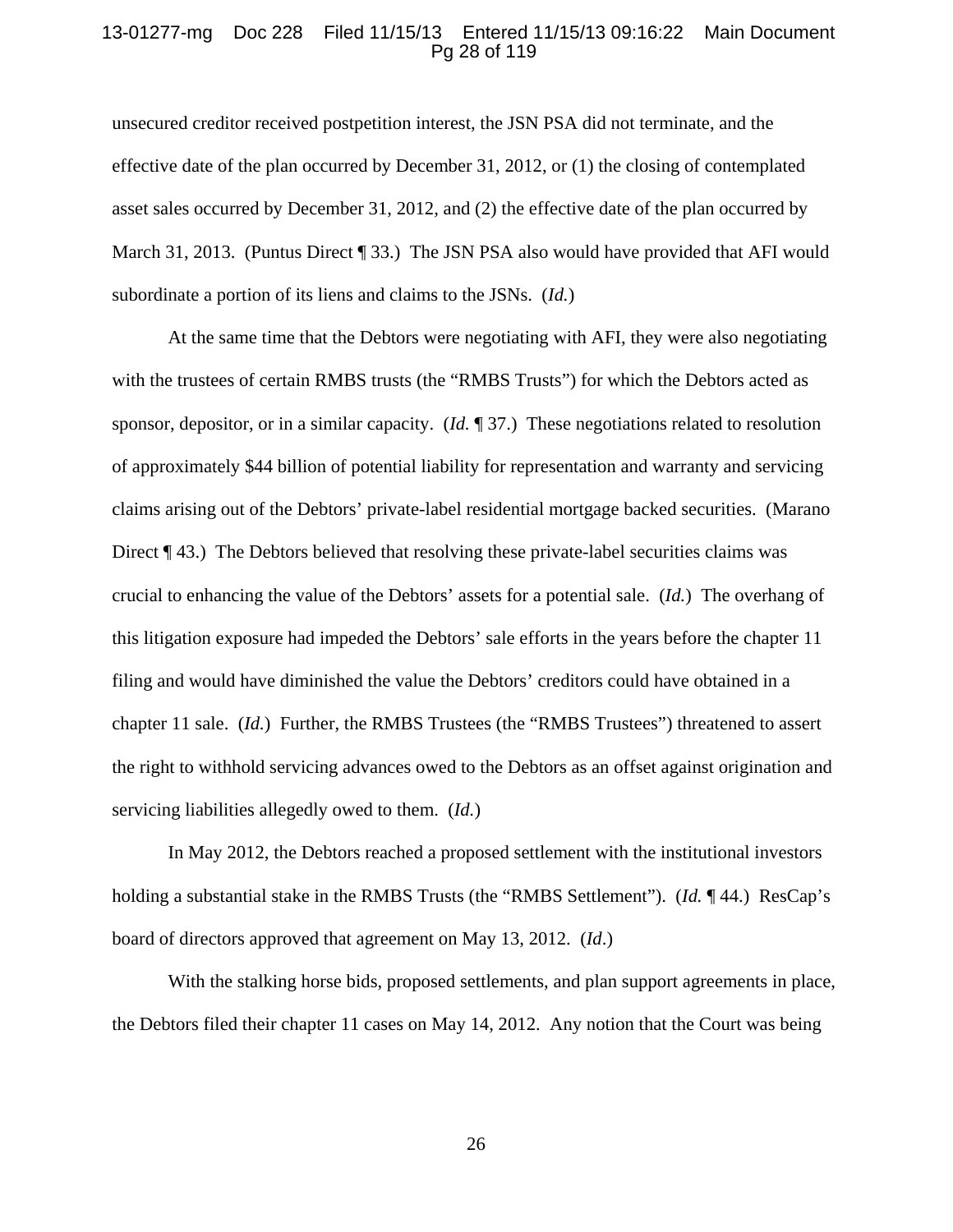#### 13-01277-mg Doc 228 Filed 11/15/13 Entered 11/15/13 09:16:22 Main Document Pg 29 of 119

presented with a pre-packaged bankruptcy was short-lived, however, and these cases rapidly descended into warfare threatening the Debtors' ability to continue operating as a going concern.

### *4. Termination of the Initial Plan Support Agreements*

By late September 2012, two events occurred that altered the calculus of the JSNs who supported the prepetition PSA. (Siegert Direct  $\P$ 12.) First, with the auction still a month away, there was no longer any possibility of an expedited distribution upon a rapid sale closing. (*Id.*) Second, the Committee challenged certain of the JSNs' liens within the challenge period prescribed by the Cash Collateral Order. (*Id.*) The Ad Hoc Group then terminated the prepetition term sheet and inserted an express reservation of rights regarding adequate protection and allocation of expenses in each extension of the Cash Collateral Order. (*Id.*)

#### **D. The Cash Collateral Order**

To keep their business operating as debtors-in-possession, the Debtors sought to obtain postpetition financing and authorization to use the cash collateral encumbered by existing debt facilities. (Marano Direct ¶ 33; Puntus Direct ¶ 17.) The continued funding would allow the Debtors to (1) continue to issue loans and offer loan modifications to thousands of borrowers; (2) continue to service mortgages and make advances associated with such servicing obligations; (3) comply with the Federal Reserve and FDIC consent order; (4) comply with the DOJ/AG Settlement; (5) comply with the agreements that had been entered into with the GSEs mandating the care with which their loans should be serviced and refinanced, and repurchase loans from the GSEs; and (6) maintain hundreds of employees through retention payments so that delinquencies would not increase and thus diminish the value of, and jeopardize the sale of, the Debtors' MSRs and other assets. (Marano Direct ¶ 34.) For example, the Debtors needed to continue funding their servicing advance obligations for the RMBS and other PLS, as well as GSE loans. (*Id.* ¶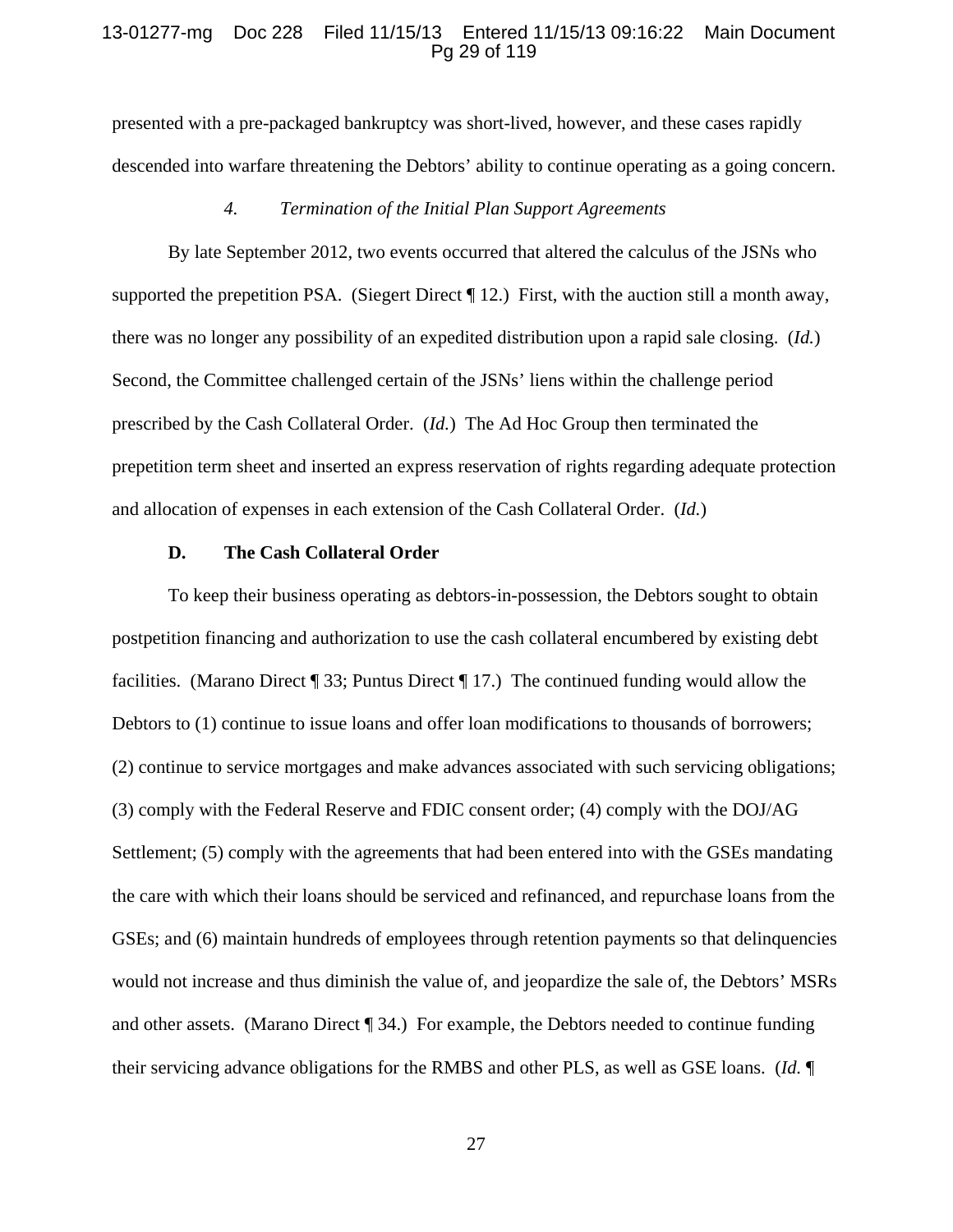#### 13-01277-mg Doc 228 Filed 11/15/13 Entered 11/15/13 09:16:22 Main Document Pg 30 of 119

35.) With respect to the GSE loans, the GSEs actually owned the Debtors' servicing rights, so if the Debtors failed to make the requisite advances, the GSEs could have revoked the Debtors' servicing rights, and re-assigned those rights to another company. (Marano Direct ¶ 35; Puntus Direct  $\P$  19.)

The Debtors ultimately obtained DIP financing facilities from Barclays Bank PLC and AFI, as well as consensual use of cash collateral from their prepetition lenders, including the JSNs. (Marano Direct ¶ 37.) On May 14, 2012, the Debtors filed motions seeking authorization to (1) enter the Barclays postpetition financing facility (the "Barclays DIP Facility"); (2) make postpetition draws under the AFI LOC up to \$200 million; and (3) use cash collateral securing each of the Revolver, the AFI LOC, and the Junior Secured Notes to fund the cash needs related to operations and assets of each of the respective collateral pools. (*Id.*; Puntus Direct ¶ 28.) The motions were approved on an interim basis on May 15, 2012, and were approved on a final basis, with the consent of the JSNs and AFI, pursuant to orders entered on June 25, 2012 (the "Cash Collateral Order"). (PX 76; Marano Direct ¶ 37.)

Under the Cash Collateral Order, the Debtors were authorized to use cash collateral in accordance with the Forecasts (as defined in the Cash Collateral Order), and the JSNs were protected to the extent of the aggregate diminution in value of the JSN Collateral. (PTO ¶ 29.) Among other things, the JSNs were granted adequate protection liens on all of the collateral securing the AFI Revolver, the AFI LOC, and all of the equity interests of the Barclays DIP Borrowers. (PX 76.)

 The parties dispute whether, in determining an adequate protection claim based on diminution in value of collateral, the value of the collateral at the Petition Date should be determined by the foreclosure value of the collateral in the hands of the secured creditor (as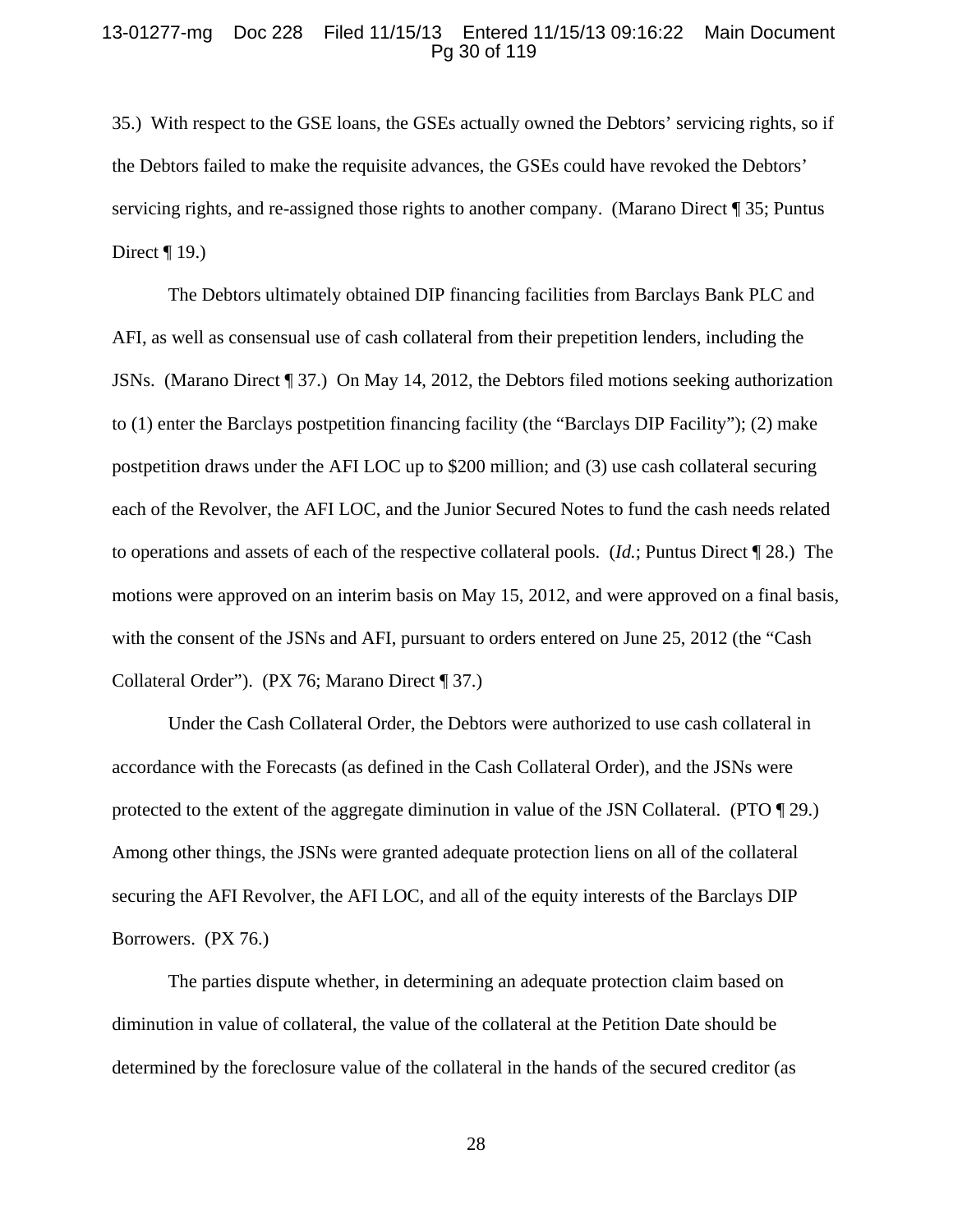### 13-01277-mg Doc 228 Filed 11/15/13 Entered 11/15/13 09:16:22 Main Document Pg 31 of 119

argued by the Plaintiffs), or by the going concern value of the collateral in the hands of the Debtors (as argued by the Defendants). The legal issue is discussed below in section III.B.3. The Defendants' expert Mr. Siegert testified that when negotiating the Cash Collateral Order, the parties never discussed that adequate protection and diminution in value of JSN Collateral would be determined using foreclosure value. (Oct. 23 Tr. 195:9–13.) According to Mr. Siegert, that would have been contrary to the spirit of the negotiations, which were aimed at easing the Debtors' bankruptcy filing. (DX AIJ at 7.)

The Forecasts provided for the pro rata allocation of the cash disbursements during the relevant period to various silos of assets securing the Debtors' various secured credit facilities, as well as to unencumbered assets. (Puntus Direct ¶ 26.) The Debtors delivered updated Forecasts to the JSNs and AFI every four weeks as required by the Cash Collateral Order, and, although the JSNs did not have consent rights, at no point during the case did they object to any Forecast. (*Id*.) The Cash Collateral Order also obligated the Debtors to deliver to the JSNs a 20-week forecast of anticipated cash receipts and disbursements for the 20-week period. (PX 76 at 22.) The Debtors were only permitted to use cash collateral for the "purposes detailed within the Initial 20-Week Forecast and each subsequent Forecast." (*Id*. at 23–24.)

The Cash Collateral Order contained a waiver of the Debtors' right to surcharge against prepetition collateral pursuant to Bankruptcy Code section 506(c). (PX 76 at 42–43.) Specifically, the Cash Collateral Order states that: "[N]o expenses of administration of the Chapter 11 Cases or any future proceeding that may result therefrom, including liquidation in bankruptcy or other proceedings under the Bankruptcy Code, shall be charged against or recovered from the Prepetition Collateral and [Cash] Collateral pursuant to sections 105 or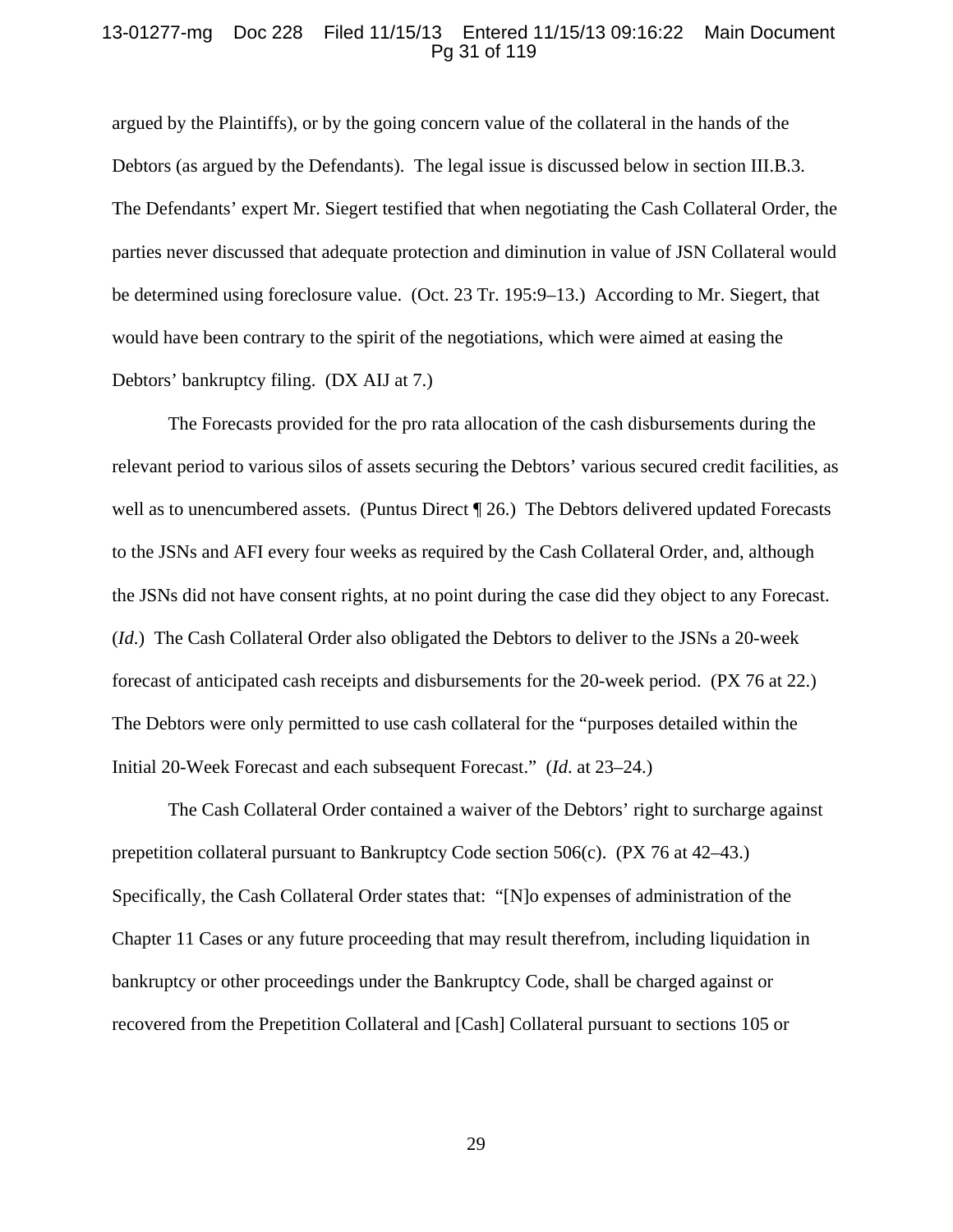### 13-01277-mg Doc 228 Filed 11/15/13 Entered 11/15/13 09:16:22 Main Document Pg 32 of 119

506(c) of the Bankruptcy Code . . . ." (*Id*.) The Cash Collateral Order also expressly waived the "equities of the case" exception contained in section 552(b) of the Code. (*Id*. at 35.)

The Debtors negotiated several extensions regarding the use of the cash collateral of AFI and the JSNs, including a stipulation entered on June 28, 2013. (ECF 12-12020 Doc. # 4115.) On July 10, 2013, the Court entered the Stipulation and Order in Respect of the Debtors' Motion for Entry of an Order to Permit the Debtors to Continue Using Cash Collateral (ECF 12-12020 Doc. # 3374) (the "Cash Collateral Stipulation") among the Debtors, AFI, and the JSNs, which terminated the use of cash collateral effective as of July 11, 2013, with certain limited exceptions. (PX  $85 \text{ } \mathcal{Z}$ )

The Debtors also negotiated a "Carve Out" in the Cash Collateral Order (PX 76 at 31– 32.) The Cash Collateral Stipulation served as the Carve Out Notice. No party disputes that a section 506(c) waiver was provided for the benefit of the JSNs. The parties dispute whether the JSNs are entitled to an adequate protection claim for amounts of cash collateral expended by the Debtors consistent with the agreed budget under the Cash Collateral Order. The issue also remains whether the Debtors may use an additional \$143 million of the JSNs' cash collateral covered by the Carve Out in the Cash Collateral Order after the termination of the use of cash collateral where sufficient unencumbered cash is available to make the payments. The issue is addressed below in section III.D.8.

#### **E. Stipulation of Liens under the Cash Collateral Order**

In the Cash Collateral Order, the Debtors stipulated that the JSNs' collateral included, but was not limited to, all categories of assets identified in the "Ally Revolver" and "Blanket" columns on Exhibit A to the Cash Collateral Order. (PTO ¶ 28.) The Debtors further stipulated, pursuant to paragraph 5(g) of the Cash Collateral Order, that security interests granted to the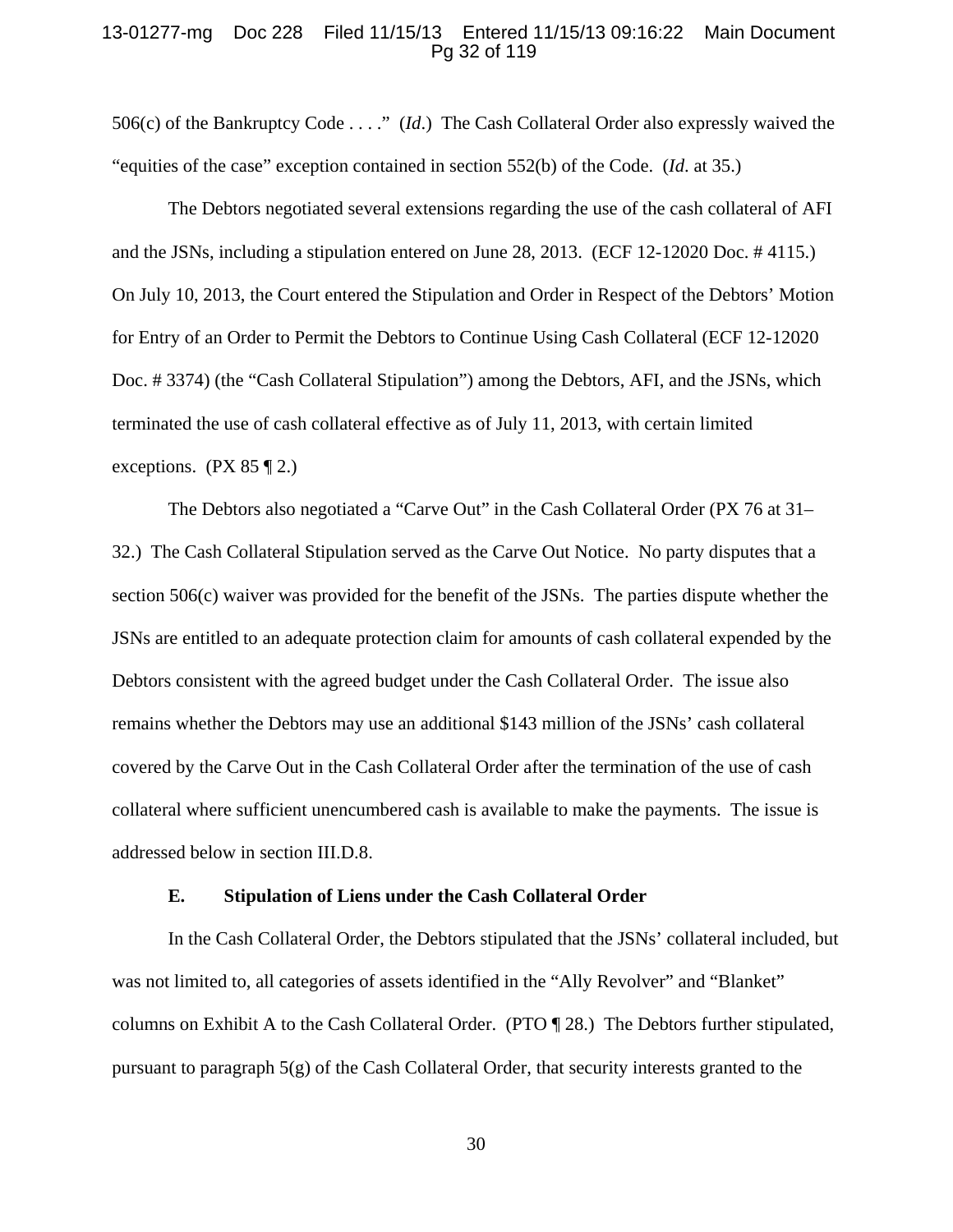### 13-01277-mg Doc 228 Filed 11/15/13 Entered 11/15/13 09:16:22 Main Document Pg 33 of 119

JSNs "are valid, binding, perfected and enforceable priority liens on and security interests in the personal and real property constituting 'Collateral' under and as defined in the Junior Secured Note Documents." (PX 76 at 11–12.) Under the Cash Collateral Order, the "Junior Note Documents" included the JSN Security Agreement, the Notes Indenture, "and all other documents executed in connection therewith." (*Id.* at 4) The Defendants contend that, under paragraph 5(g), the Debtors stipulated that the JSNs' liens extend to all collateral to which a security interest was initially granted, including the AFI LOC Collateral that was previously released by the Third Priority Collateral Agent under the Blanket Release. (PTO JSN Contentions ¶ 18.) The JSNs' witness, Mr. Siegert—the lead engagement partner for Houlihan Lokey Capital, Inc. ("Houlihan")—testified that as of the Petition Date, he had no belief that the Debtors' stipulations in paragraph 5(g) would revive the JSNs' previously released liens. (Oct. 23 Tr. 102:4–6, 102:19–24, 105:3–25, 115:4–8, 125:12–126:15, 126:23–127:21.) Mr. Siegert explained that if counsel for the JSNs had concluded that paragraph 5(g) would revive more than \$1 billion of AFI LOC Collateral, that would have been material information for Houlihan and the Ad Hoc Group to know, as well as a material factor in estimating the value of the JSNs' liens. (Oct. 23 Tr. 127:25–128:16.) But Houlihan's May 14, 2012 public presentation (the "May 14 Presentation") that presented an estimation of the JSNs' recovery on their prepetition collateral did not incorporate or disclose the existence of the billion dollars of AFI LOC Collateral. (PX 169; Oct. 23 Tr. 128:17–21; 132:18–133:4.) Mr. Siegert testified that if Houlihan had known that paragraph 5(g) revived \$1 billion worth of JSNs' liens, it would have incorporated that fact in the May 14 Presentation. (Oct. 23 Tr. 128:23–133:4.)

Further, in paragraph  $5(g)$ , the Debtors stipulated that the JSNs' liens are "subject and subordinate only" to those prepetition liens that were granted under the Revolver. (PX 76 at 11–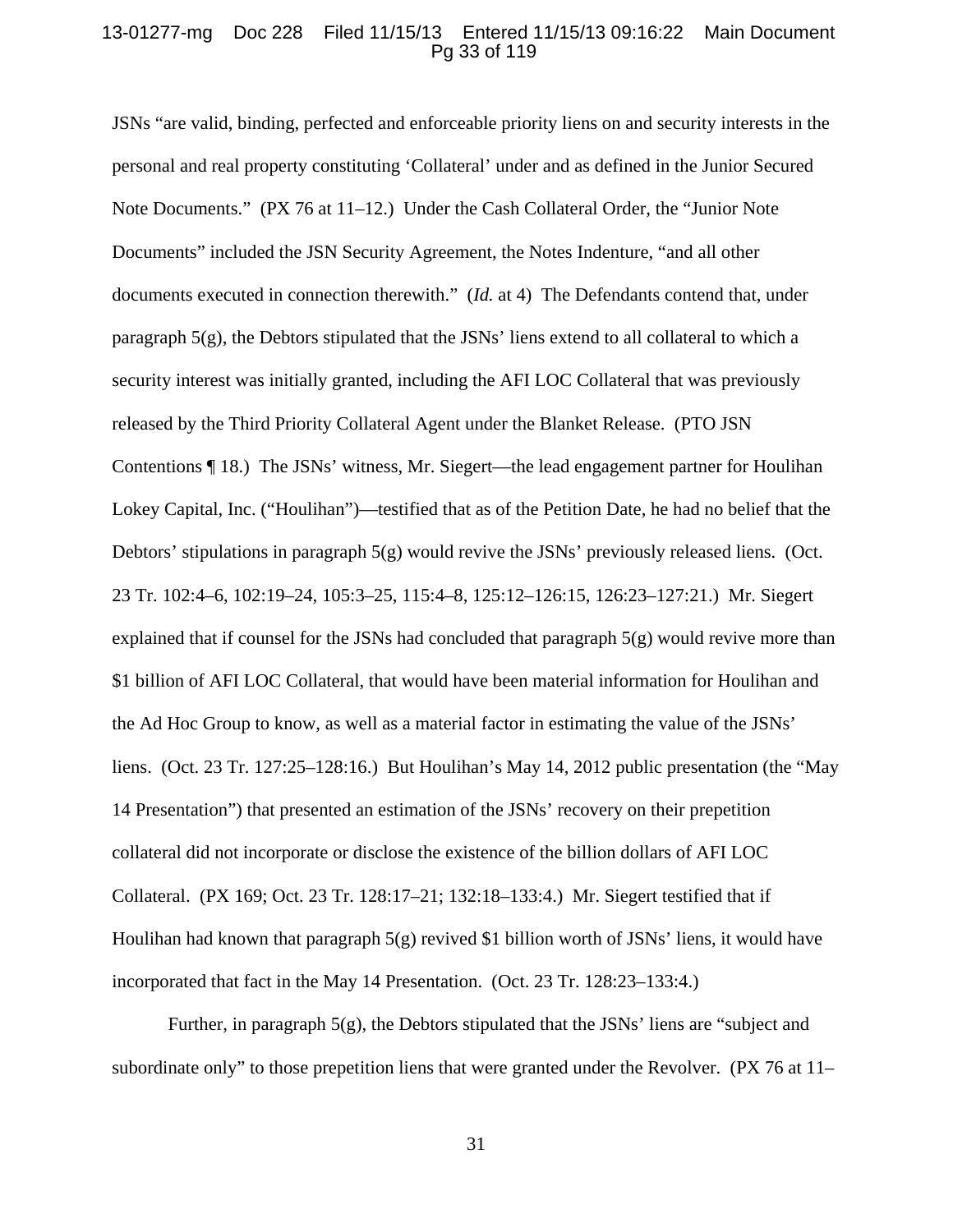### 13-01277-mg Doc 228 Filed 11/15/13 Entered 11/15/13 09:16:22 Main Document Pg 34 of 119

12.) But this provision does not subordinate the JSNs' purported lien on the AFI LOC Collateral to AFI (i.e., the lender). So under the Defendants' proposed interpretation of paragraph 5(g), the JSNs' purported liens on the AFI LOC Collateral would be elevated ahead of the AFI's liens in that same collateral. Additionally, while granting the JSNs a postpetition adequate protection lien on the Revolver Collateral and the AFI LOC Collateral, the Cash Collateral Order subordinated those liens to any existing liens on the same collateral. To that end, with respect to the JSNs' adequate protection lien on the Revolver Collateral the Order acknowledges that the lien is junior to the "existing liens granted to the Junior Secured Parties." (*Id.* at 28.) With respect to AFI LOC Collateral, though, the Cash Collateral Order does not mention the JSNs' purported existing lien on that collateral. (*Id*. at 28–29.)

Other documents also indicate that paragraph  $5(g)$  was not intended to revive any previously released JSN liens. For example, in the JSN PSA, the JSNs expressly reserved the right to make a claim for an equitable lien on the AFI LOC Collateral. (PX 252 § 5.6.) That would have been superfluous if the JSNs believed that paragraph  $5(g)$  already granted them a lien on that collateral. Moreover, when the Debtors sought approval of the Barclays DIP Facility, they argued that any asserted equitable JSN lien on the AFI LOC Collateral was invalid and not perfected. (PX 88 at 55.) That position would have been inconsistent with a stipulation granting the JSNs a lien on that collateral in paragraph 5(g). Neither the motion for approval of the use of cash collateral, nor any disclosures to the Court in connection with the interim or final cash collateral orders, disclose that the JSNs believed they were getting a perfected security interest in any previously released collateral.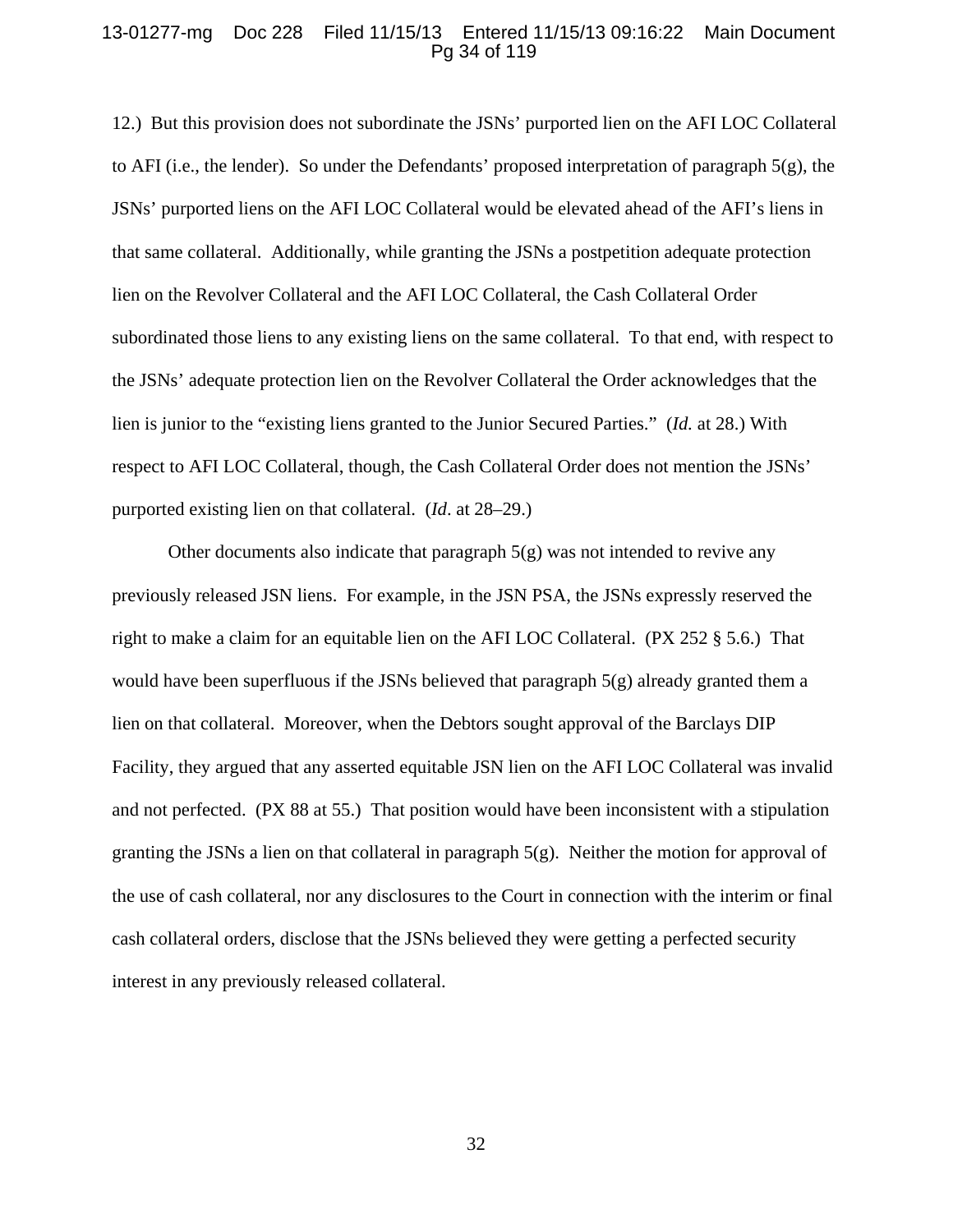### 13-01277-mg Doc 228 Filed 11/15/13 Entered 11/15/13 09:16:22 Main Document Pg 35 of 119

## **F. The Asset Sales**

On the Petition Date, the Debtors filed motions to approve stalking horse bids from AFI and Nationstar with respect to the Debtors' Whole Loan Portfolio and Servicing and Origination Assets, respectively. (*See* PX 61.) The Debtors entered into the initial stalking-horse bid with Nationstar to sell the servicing, origination, and capital markets platforms (which included people, software, and IT) of the Debtors. (PX 33.) The Debtors also agreed to sell Nationstar contracts, servicing agreements, MSRs owned by the Debtors, certain Ginnie Mae-guaranteed whole loans, and intellectual property, goodwill, and general intangibles "Related to the Business" for \$2.3 billion. (*Id*. at 38–41.)

After the Petition Date, on June 15, 2012, Berkshire Hathaway, Inc. ("Berkshire") submitted competing bids to become the stalking horse bidder for both sets of assets. (Puntus Direct ¶ 59.) The bids, which were submitted without Berkshire having performed any due diligence, were in the form of executed asset purchase agreements virtually identical to the agreements executed by Nationstar (for the Servicing and Origination Assets) and AFI (for the Whole Loan Portfolio). (*Id.*) Due, at least in part, to Berkshire's bids, a "pre-auction" auction (the "Mini Auction") ensued in advance of and during the sale procedures hearing, with the Court ultimately directing that final proposed stalking horse bids be submitted to the Debtors on June 18, 2012. (*Id.*) In accordance with the Court's direction, both Nationstar and Berkshire submitted revised stalking horse bids. (*Id*.) With the support of the Committee, the Debtors sought and obtained Court approval of the Nationstar and Berkshire stalking horse bids and the bid and sales procedures at a hearing on June 19, 2012.<sup>23</sup> (*Id.*  $\sqrt{160}$ .)

<sup>&</sup>lt;sup>23</sup> The Mini Auction resulted in increases in the sales prices by a total of \$150 million, as well as a reduction in the proposed break-up fees for the origination and servicing platform.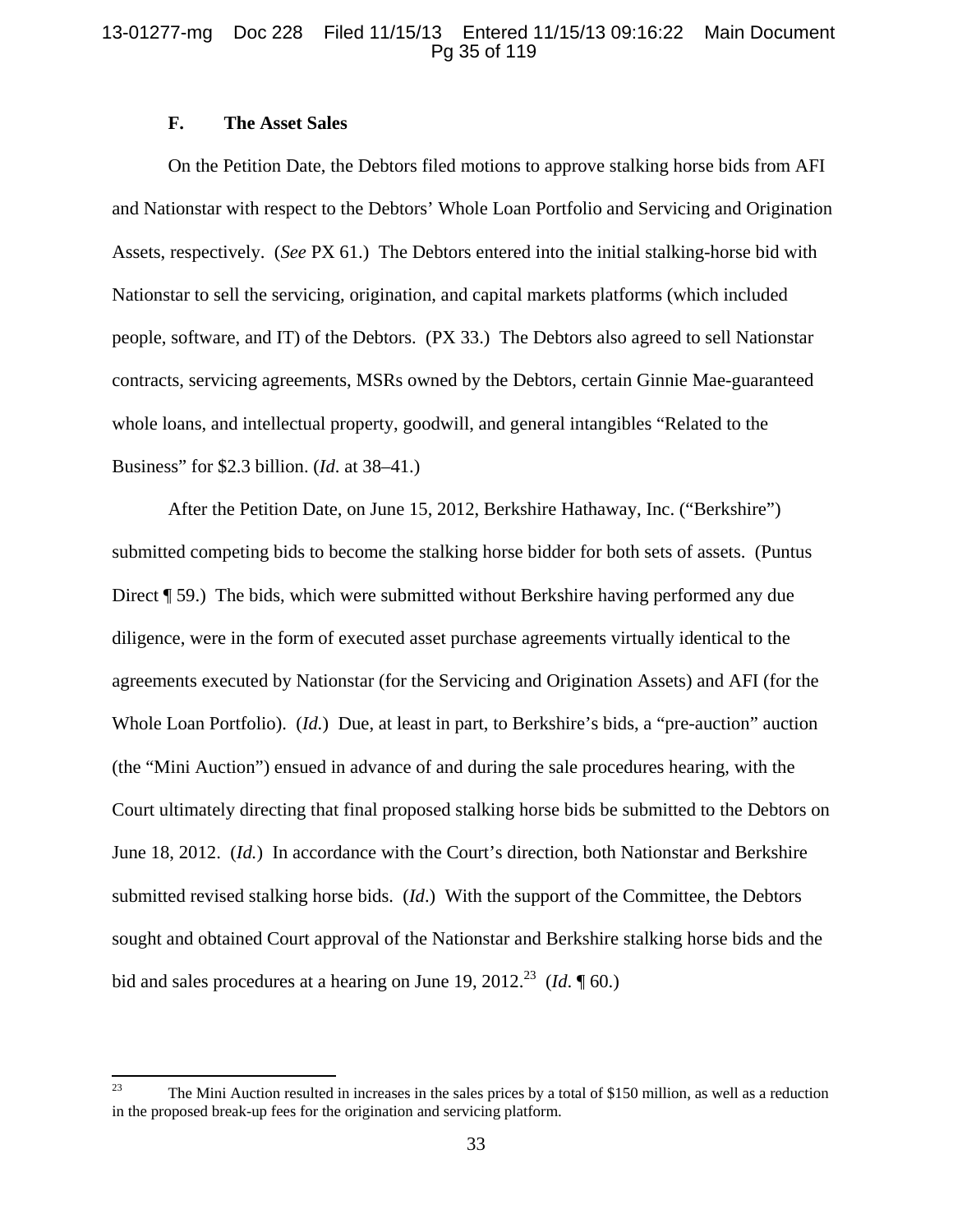#### 13-01277-mg Doc 228 Filed 11/15/13 Entered 11/15/13 09:16:22 Main Document Pg 36 of 119

In the lead-up to the Asset Sales, the Debtors maintained the servicing and origination platforms as going concerns. (Marano Direct ¶¶ 50–51.) The Debtors considered, but rejected, the possibility of liquidation, because, according to Mr. Marano, the Debtors did not believe that a liquidation was in the best interests of the creditors, and the Debtors did "everything [they] could" to prevent a foreclosure. (Oct. 15 Tr. 164:10–25.)

#### *1. The Servicing and Origination Assets Sale*

The Court approved the sale and bid procedures with respect to the Servicing and Origination Assets (PX 44), and Centerview approached those institutions that it believed would have an interest in purchasing, and the financial resources and expertise necessary to purchase, the Servicing and Origination Assets, to gauge their respective interest. (Puntus Direct ¶ 61.) Following these initial contacts and an introductory due diligence period for interested parties, the Debtors' management team and Centerview made formal presentations to five prospective purchasers, during which they described in detail the Servicing and Origination Assets being sold and afforded them an opportunity to visit the Debtors' locations and perform detailed on-site due diligence with the Debtors' business units. (*Id*.) The Debtors received responses from three potential purchasers: (1) Berkshire, (2) a consortium of two bidders, and (3) a consortium composed of Ocwen and Walter Investment Management Corporation ("Walter"). (*Id.* ¶ 63.) The Debtors focused their marketing efforts on these three potential purchasers. (*Id*.)

On October 19, 2012, the Debtors received two qualifying bids for the Servicing and Origination Assets: (1) the stalking horse bid previously submitted by Nationstar at a value of \$2.357 billion; and (2) a bid from Ocwen and Walter at a value of \$2.397 billion. (PX 48; PX 47.) The Debtors determined that the Ocwen bid was the highest and best bid for the Servicing and Origination Assets and decided that they would open the auction with the Ocwen bid*.*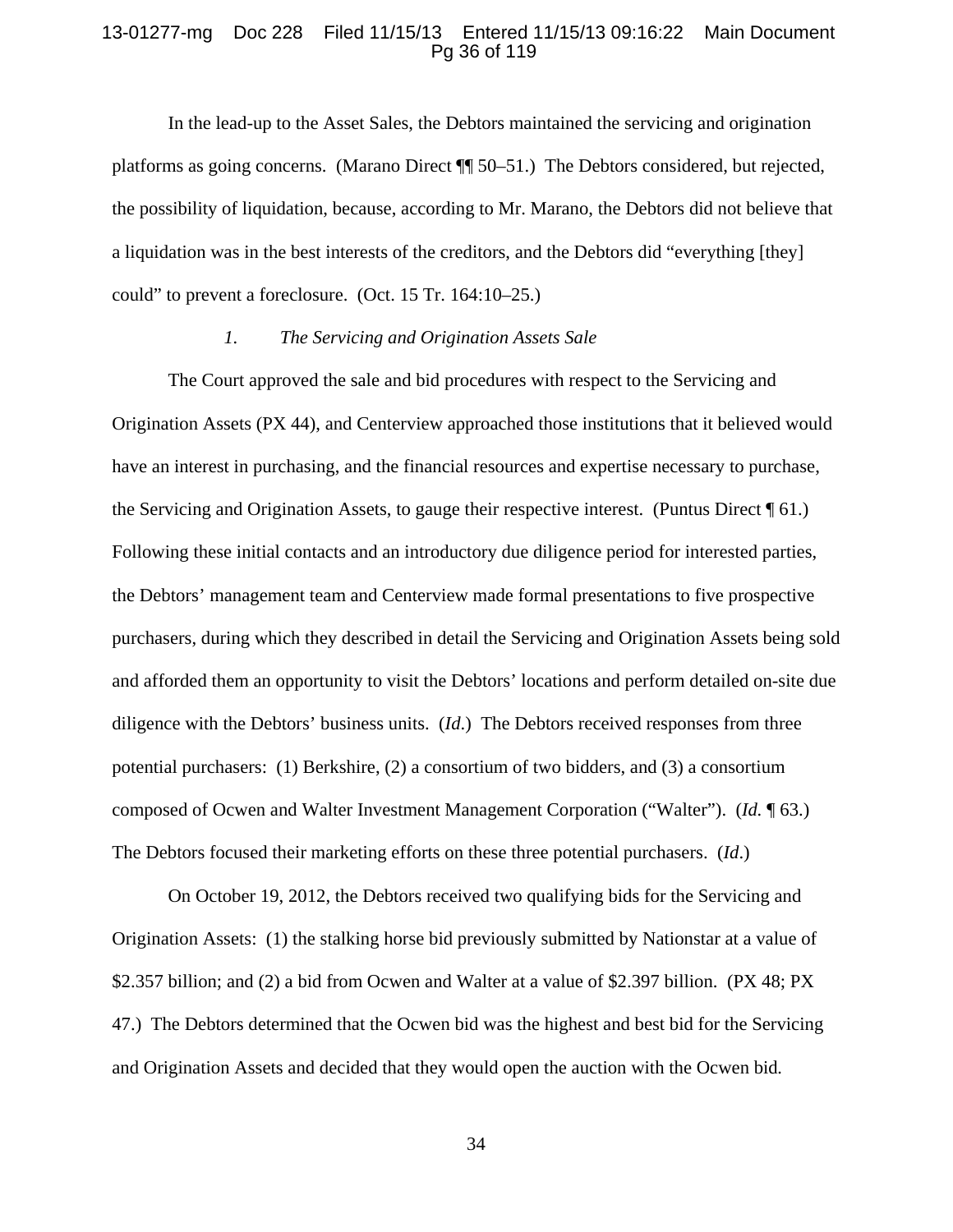# 13-01277-mg Doc 228 Filed 11/15/13 Entered 11/15/13 09:16:22 Main Document Pg 37 of 119

(Puntus Direct ¶ 64; PTO ¶ 34.) On October 23, 2012, the Debtors began the auction for the Servicing and Origination Assets with Ocwen's bid as the opening bid*.* Two bidders, Nationstar and Ocwen, submitted offers for these assets. Although Ocwen was a bidder of record for these assets, the Ocwen APA provided for the assignment of the Debtors' Fannie Mae assets to Walter. (PX 47; Puntus Direct  $\P$  69.)

During the auction, the Debtors negotiated with Nationstar and Ocwen to obtain certain adjustments to their bids and asset purchase agreements. As required by Ginnie Mae, both bidders agreed to remove the Ginnie Mae liability bifurcation condition in the asset purchase agreements. (Puntus Direct ¶ 71.) Consequently, Ginnie Mae would be able to seek satisfaction of all liabilities relating to Ginnie Mae loans, either pre- or post-closing, related to servicing or origination, from the purchaser of the Servicing and Origination Assets. (*Id*.) Also, although both Ocwen's and Nationstar's bid did not contractually obligate them to acquire the servicing and origination platforms, both bidders agreed to include a commitment to acquire the platforms and associated liabilities as part of the bid. (Puntus Direct ¶ 72; Marano Direct ¶ 62.) To induce Ocwen and Nationstar to make this commitment, the Debtors offered the bidders a bid credit in the amount of \$108.4 million, which represented the estimated liabilities associated with the platforms. (PX 56 at 37–41; Puntus Direct ¶ 72.) After 28 rounds of bidding, Ocwen made the highest and best offer to purchase the Debtors' Servicing and Origination Assets for itself and Walter, with a winning purchase price of approximately \$3 billion. (PX 57 at 9–10.) The Court approved the Ocwen Sale on November 19, 2012, and entered an Order approving the asset sales on November 21, 2012. (PX 45; Puntus Direct ¶ 79; PTO ¶ 36.)

The parties effectuated the Ocwen Sale through the Ocwen APA, dated as of November 2, 2012 (and as later amended), among Ocwen, ResCap, and certain other Debtor signatories.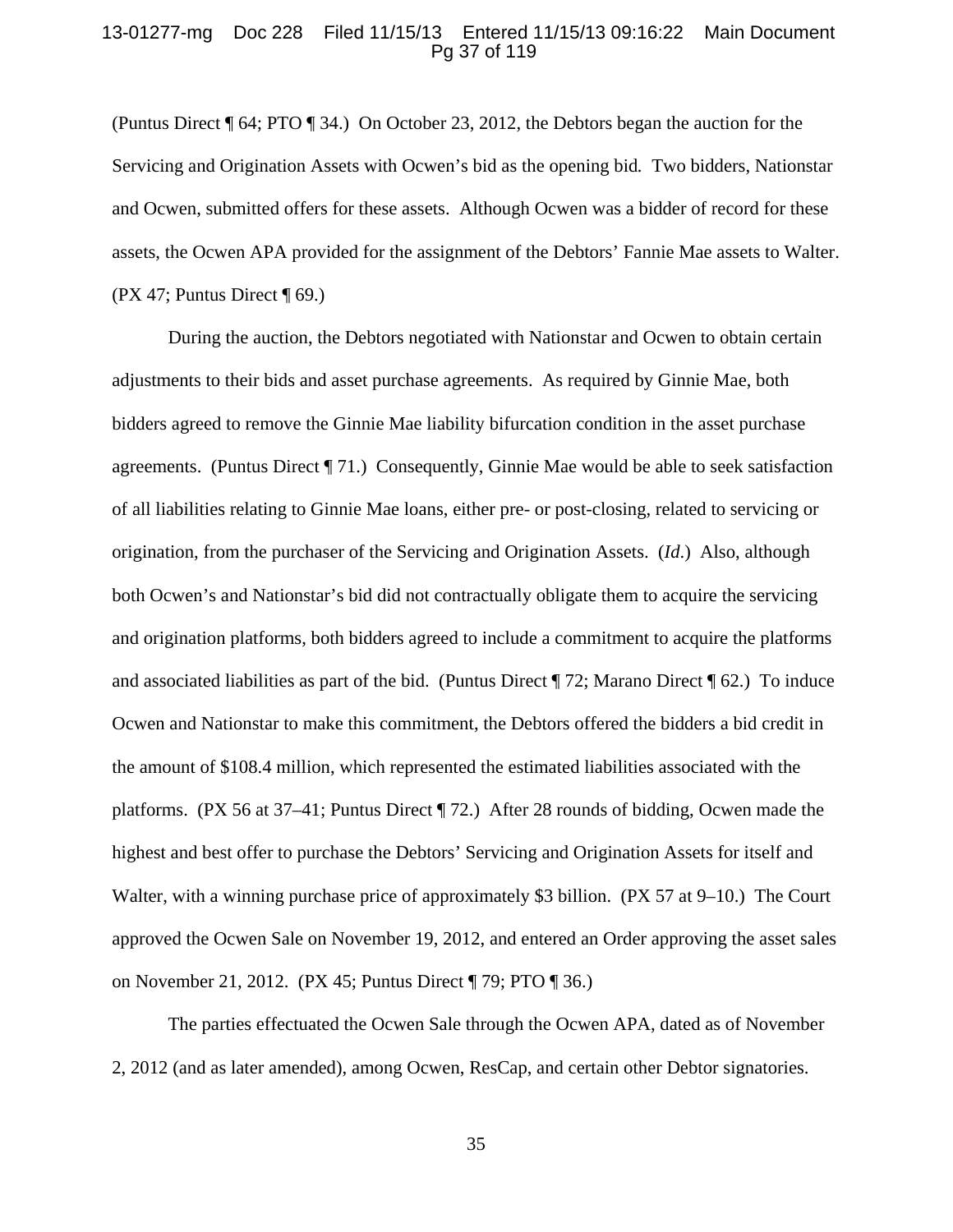### 13-01277-mg Doc 228 Filed 11/15/13 Entered 11/15/13 09:16:22 Main Document Pg 38 of 119

(PX 19; PX 20; PX 21; PX 22; PX 23; PX 24; PTO ¶ 37.) The Ocwen APA provided that Ocwen was buying "goodwill and other intangible assets Related to the Business or related to the Purchased Assets." (DXPT at 41.) In total, over 2,000 ResCap employees, including those associated with call centers and management, were "migrat[ed]" to Ocwen as part of the purchase of ResCap's servicing and origination platform with no significant reduction in personnel. (Ziegenfuse Dep. 63:16–19:6, 65:7–21, 67:17–23.)

In the APA, Ocwen attributed zero value to goodwill and intangibles, but in a subsequent 10-Q filing, the company attributed approximately \$210 million to those assets. (DX ZH at 30.) The APA contains a provision that any purchase price allocation in the APA would only bind the parties for tax purposes, and not for any other purpose. (PX 19 at 50.) The parties dispute whether a portion of the purchase price must be allocated to general intangibles and goodwill, as to which the JSNs claim to have a perfected lien.

### *2. The Whole Loan Portfolio Sale*

Contemporaneously with the marketing process for the Servicing and Origination Assets, Centerview considered those institutions that it believed would be interested in and financially capable of purchasing the Whole Loan Portfolio. (Puntus Direct ¶ 65.) Centerview approached those potential purchasers to gauge their respective interest. (*Id.*) On October 19, 2012, the bid deadline approved by the Court, the Debtors received two qualifying bids for the Whole Loan Portfolio: (1) the stalking horse bid previously submitted by Berkshire at a value of \$1.324 billion; and (2) a bid from a consortium of four financial bidders led by DLJ Mortgage Capital (the "DLJ Consortium") at a value of \$1.339 billion. (*Id*. ¶ 66) The Debtors determined that the DLJ Consortium bid was the highest and best bid for the Whole Loan Portfolio and decided that they would open the auction with the DLJ Consortium bid. (*Id*.; PTO ¶ 35.)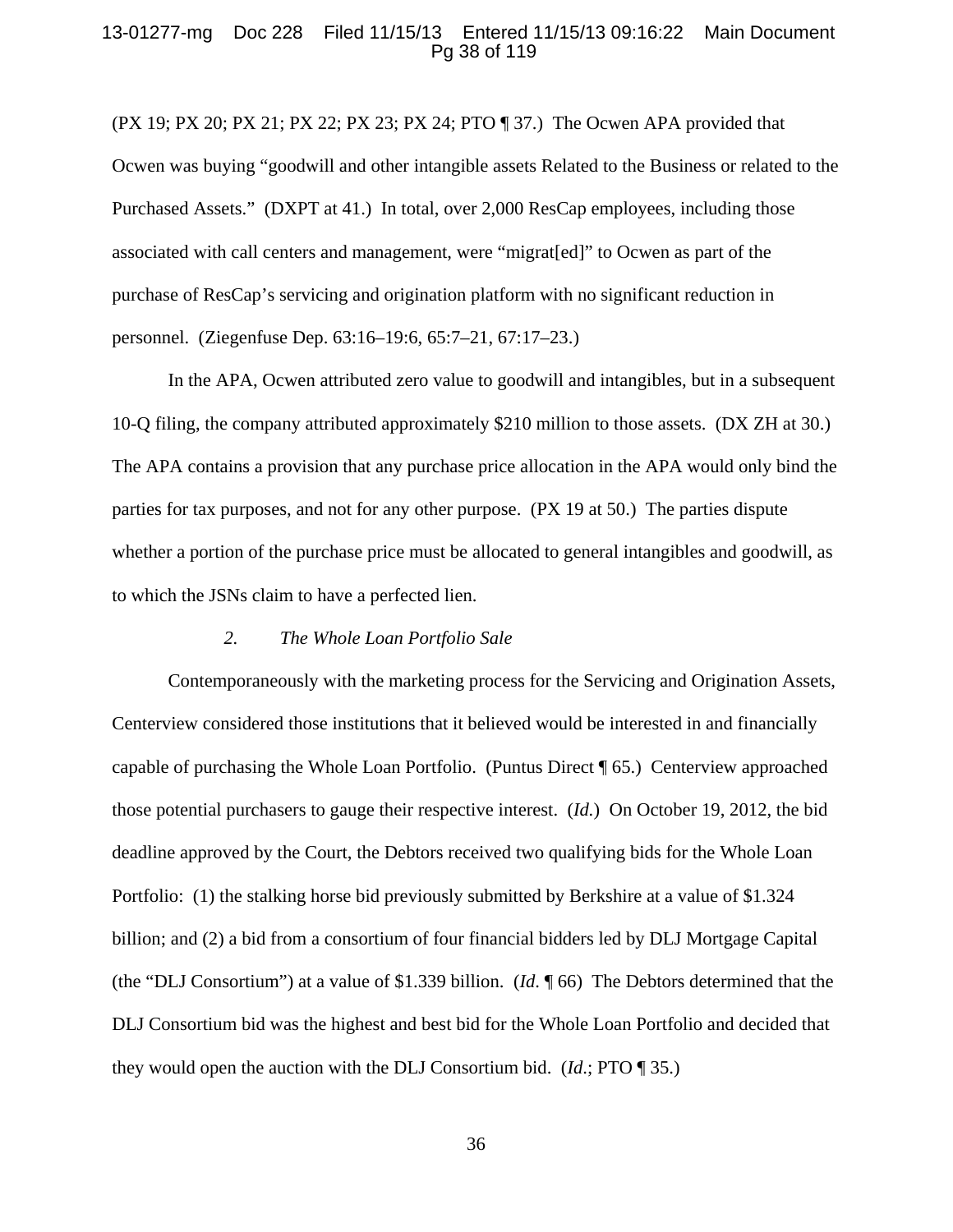# 13-01277-mg Doc 228 Filed 11/15/13 Entered 11/15/13 09:16:22 Main Document Pg 39 of 119

On October 25, 2012, ResCap held an auction for its Whole Loan Portfolio. (Puntus Direct  $\P$  79.) After 11 rounds of bidding, Berkshire won the auction with the highest and best offer of \$1.5 billion, an amount \$175 million higher than the original stalking horse bid*.* (*Id.*; PX 58 at 22–23.) Before the auction, Berkshire had agreed to continue compliance with certain aspects of the FRB Consent Order and the DOJ/AG Settlement. (Puntus Direct ¶ 79.) The Court approved the Berkshire sale on November 19, 2012, and entered an order approving the asset sales on November 21, 2012. (ECF 12-12020 Doc. # 2247; PX 46.)

#### **G. Facts related to Original Issue Discount**

The Junior Secured Notes were issued in connection with a 2008 debt-for-debt exchange offering (the "Exchange"). On May 5, 2008, ResCap issued an Offering Memorandum in which it offered to exchange \$9.537 billion face value amount of its then-outstanding unsecured notes maturing from 2010 through 2015 (the "Old Notes") for the Junior Secured Notes. (PTO  $\P$  7; PX 175.) Under the Exchange, ResCap offered to exchange \$1,000 face principal amount of outstanding unsecured notes for \$800 face value of Junior Secured Notes. (PTO ¶ 8.) Pursuant to a modified Dutch Auction, the clearing price was \$650 per \$1,000 principal amount of Junior Secured Notes, which was the lowest level at which tenders were accepted. (*Id*.) Through the Exchange, ResCap exchanged approximately \$6 billion of Old Notes for approximately \$4 billion in Junior Secured Notes and \$500 million in cash. Approximately 63% of the Old Notes were exchanged in the Exchange. (*Id.* ¶ 9.) The issue price of the Junior Secured Notes was established as \$613.75 based on trading activity from the first day of trading. Using this price, AFI calculated the amount of OID for tax purposes as of the Petition Date to be \$377,262,728. (*Id*. ¶ 52; PX 189; Finnerty Direct ¶ 55.) As an economic matter the Exchange created OID. (Finnerty Direct ¶ 10.) AFI amortized the OID by compounding it on a semi-annual basis.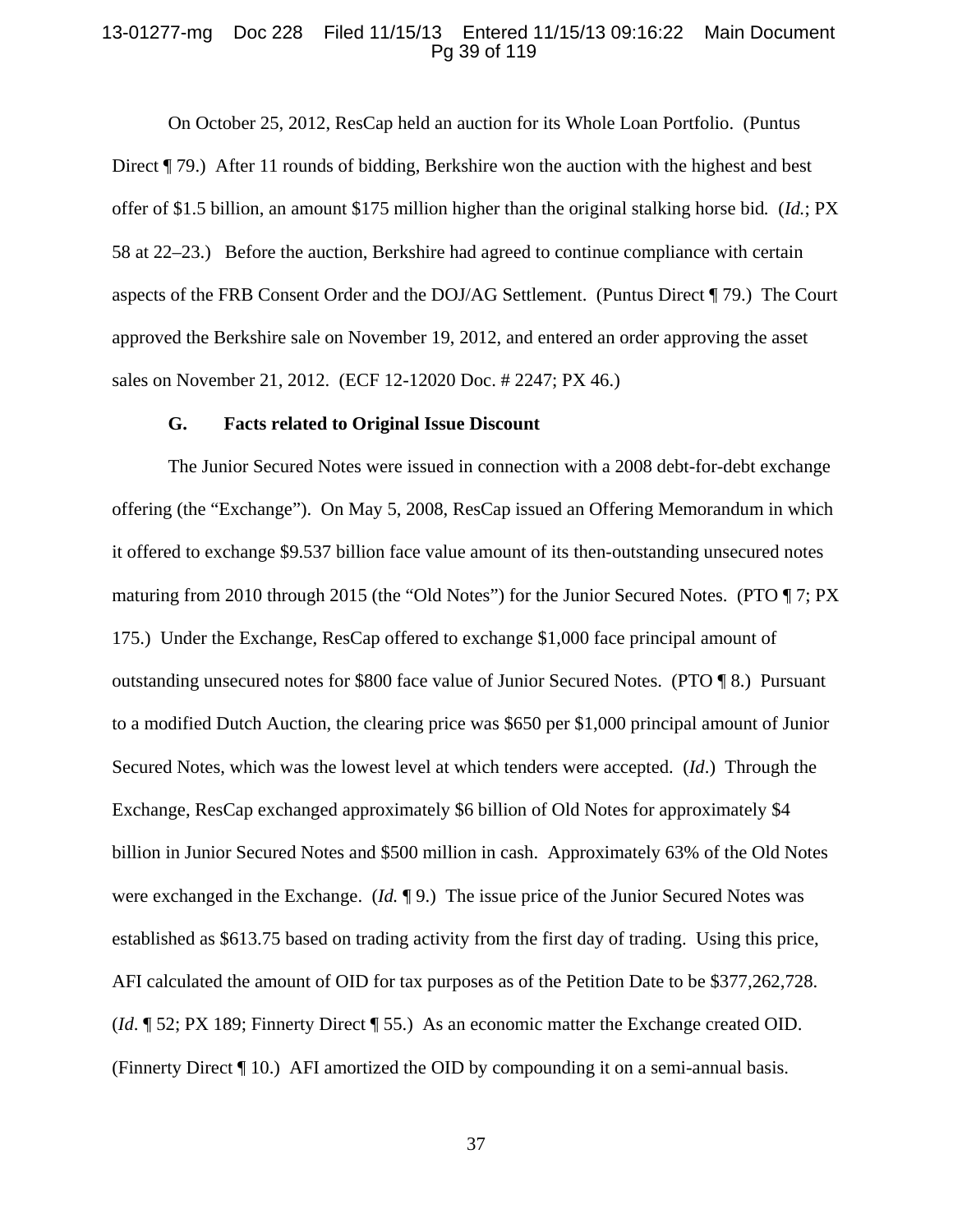# 13-01277-mg Doc 228 Filed 11/15/13 Entered 11/15/13 09:16:22 Main Document Pg 40 of 119

Amortizing OID on a daily compounding basis results in a slightly larger amount of OID: \$386 million. (*Id*. ¶ 60.)

The Plaintiffs argue that the OID should be disallowed in bankruptcy as unmatured interest. The Defendants, on the other hand, argue that the OID should be allowed as part of their claim based on Second Circuit precedent. The Plaintiffs and Defendants each offered expert testimony on issues relating to the bankruptcy treatment of the OID generated in the Exchange. John D. Finnerty, Ph.D., a Managing Director in the Financial Advisory Services Group at AlixPartners, LLP and Professor of Finance at Fordham University's Graduate School of Business Administration, testified on behalf of the Plaintiffs, and Mr. Siegert testified on behalf of the Defendants.

The parties do not dispute that the Exchange was a "fair value" exchange—*i.e*., that old securities were exchanged for new securities with a reduced principal amount that in theory approximated the market value of the old securities. The Second Circuit's decision in *LTV Corp. v. Valley Fidelity Bank & Trust Co. (In re Chateaugay Corp.)*, 961 F.2d 378 (2d Cir. 1992), addressed the bankruptcy treatment of OID generated in connection with a "face value" exchange—*i.e.*, one in which the principal amount of the debt is not reduced.<sup>24</sup> (Finnerty Direct ¶ 102; Oct. 21 Tr. 151:11–14.) The experts also agreed that investors in the Notes were sophisticated investors who understood how to analyze risks associated with investing in OID bonds. (Finnerty Direct ¶ 92; Oct. 21 Tr. 184:8-11.)

<sup>&</sup>lt;sup>24</sup> The Second Circuit explained the distinction between the two types of exchanges, writing:

An exchange offer made by a financially troubled company can be either a "fair market value exchange" or a "face value exchange." In a fair market value exchange, an existing debt instrument is exchanged for a new one with a reduced principal amount, determined by the market value at which the existing instrument is trading. By offering a fair market value exchange, an issuer seeks to reduce its overall debt obligations. . . . A face value exchange, by contrast, involves the substitution of new indebtedness for an existing debenture, modifying terms or conditions but not reducing the principal amount of the debt.

*Chateaugay*, 961 F.2d at 381–82 (citations omitted).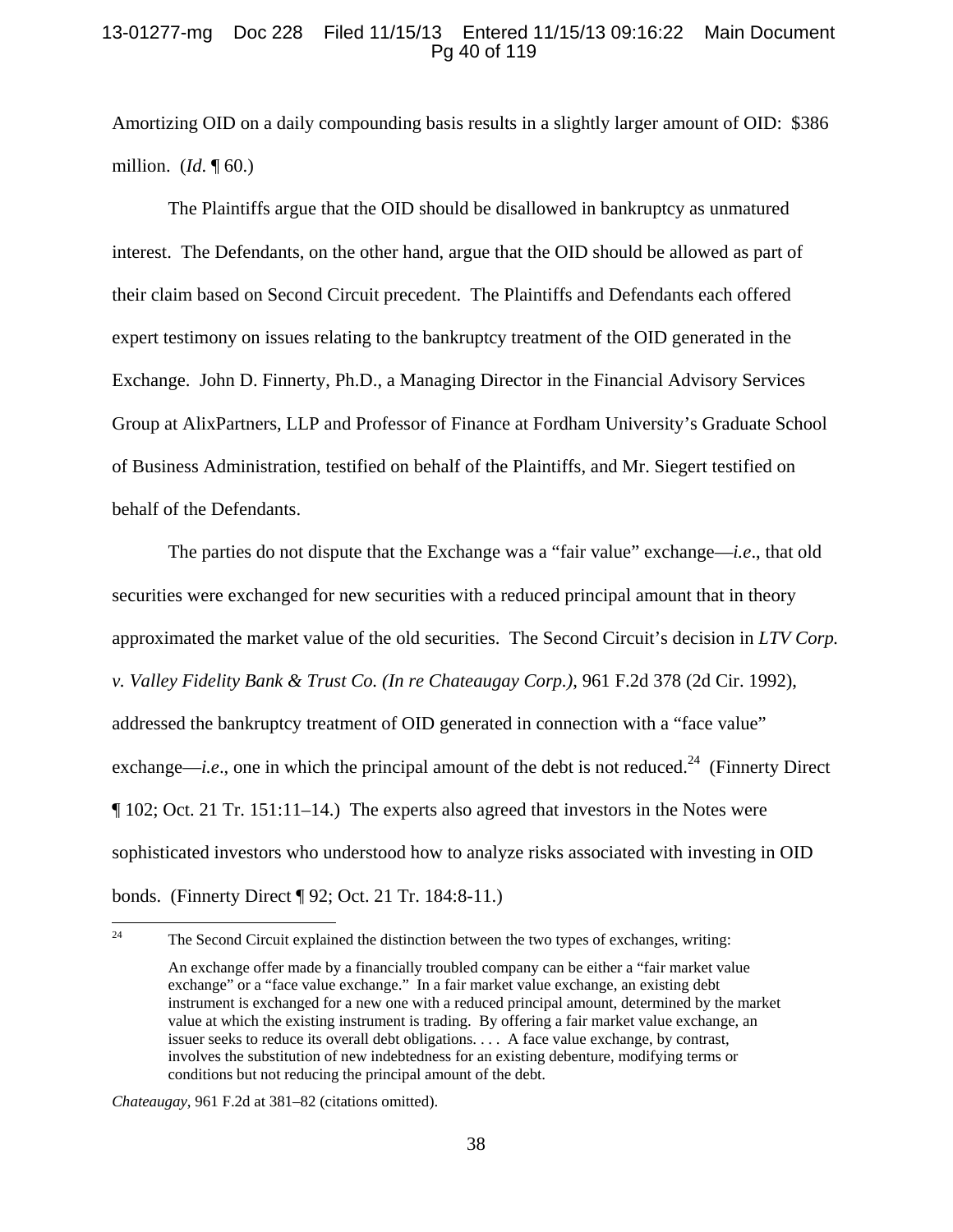# 13-01277-mg Doc 228 Filed 11/15/13 Entered 11/15/13 09:16:22 Main Document Pg 41 of 119

In addition, Dr. Finnerty calculated that using semi-annual compounding, \$377 million in OID remained unamortized as of the Petition Date. (Finnerty Direct, App'x 6A.) Dr. Finnerty, though, believed that daily compounding was the more appropriate method, which he calculated to yield \$386 million of unamortized OID as of the Petition Date. (*Id.* at App'x 6B.) Mr. Siegert, on the other hand, testified that he believed that semi-annual compounding was the best method. (*See* Oct. 21 Tr. 163:21-25.)

Dr. Finnerty stressed the economic incentives built into the Exchange: yield, security, and seniority. (Finnerty Direct ¶ 62.) In addition, the Exchange allowed ResCap to reduce its overall debt obligations and extend its debt maturities, thereby enhancing the credit strength of the JSNs' obligor, allowing ResCap to avoid bankruptcy for four more years. (*Id.*) In fact, the JSNs will achieve a greater recovery than the noteholders who did not exchange and whose notes remained outstanding on the Petition Date. The Debtors Disclosure Statement (ECF 12-12020 Doc. # 4811) indicates that while the hold-outs have retained a \$1,000 par amount unsecured claim, they are projected to recover only 36.3%, or \$363.00. (Finnerty Direct ¶ 88.) In contrast, the holders of the JSNs, who received \$800 of new secured notes in June 2008, are projected to recover \$840. (*Id.*) The Exchange was attractive—and future exchanges could likewise be attractive regardless of the bankruptcy treatment of OID—because of the competitive effective yield of the Junior Secured Notes at issuance, the fact that the Junior Secured Notes, unlike the Old Notes, were secured, and the fact that the Junior Secured Notes were structurally senior to the Old Notes. (*Id.* ¶¶ 62–67, 93.)

Mr. Siegert, in contrast, testified, among other things, that: (1) the disclosures made by ResCap in the Exchange, along with general market evidence, are inconsistent with the conclusion that the Exchange generated disallowable OID for bankruptcy purposes; and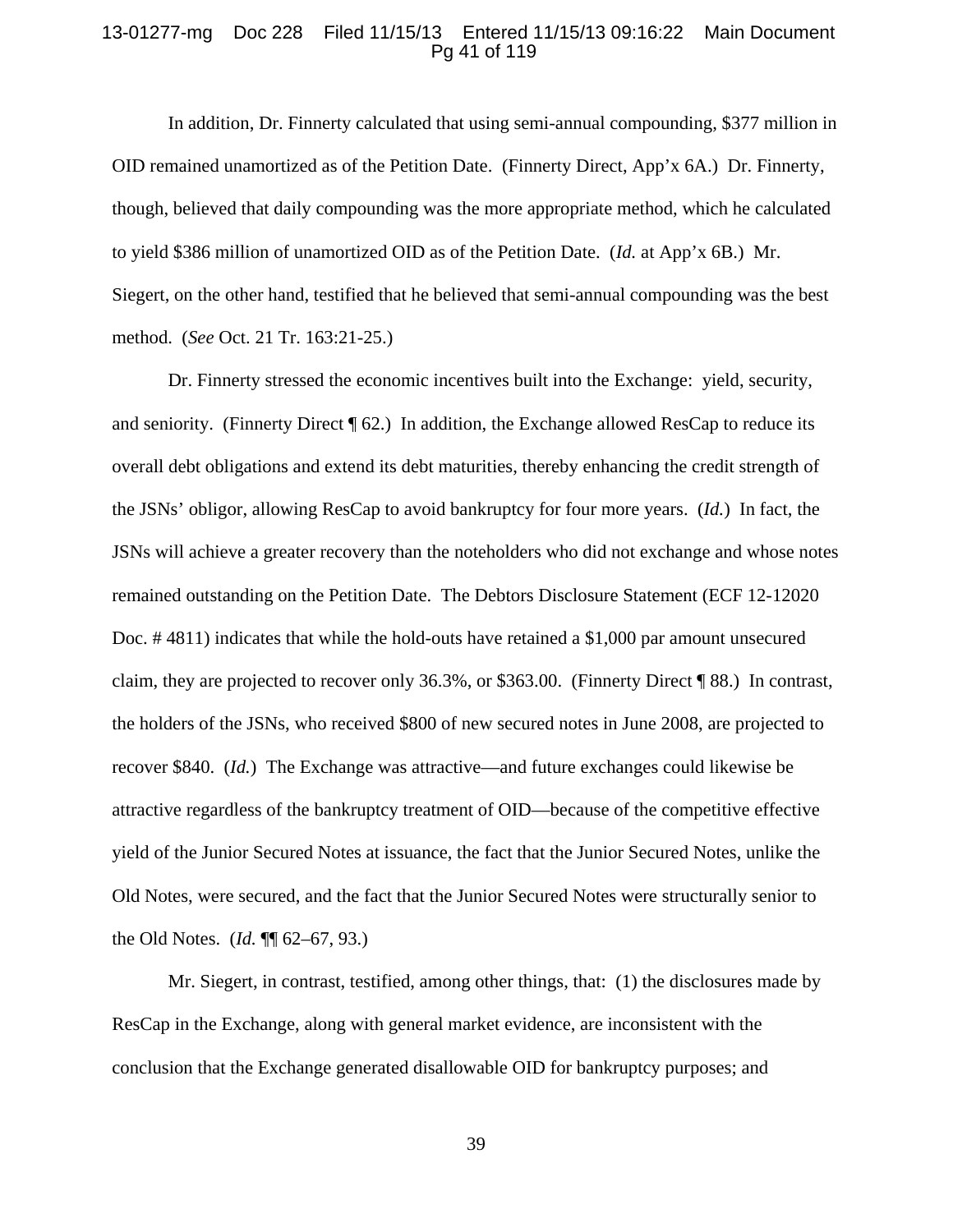# 13-01277-mg Doc 228 Filed 11/15/13 Entered 11/15/13 09:16:22 Main Document Pg 42 of 119

(2) disallowing OID in fair value exchanges such as the Exchange would likely cause debtholders to either reject such exchanges or demand more from distressed companies, thereby discouraging out-of-court workouts and leading to a greater number of bankruptcies. (Siegert Direct [1 30.) Mr. Siegert noted that the disclosures did not warn that the Exchange could create OID that would be disallowed in bankruptcy. (*Id.* ¶ 31.) Mr. Siegert also testified that the market did not place much value on the structural enhancements to the Notes that the Exchange created since 63% of noteholders participated in the Exchange, which was a lower participation rate than typical debt-for-debt exchanges. (*Id.* ¶ 32.) ResCap was expecting a significantly higher level of participation in the Exchange; the company and its advisors originally projected a base case participation level of 76%. (*See* Hall Dep. 53:10–21.)

If ResCap had not executed the Exchange, the Company would not have had an ability to meet its debt service obligations as they came due without some third party intervention. (Hall Dep. 43:10–16.) The successful completion of the Exchange enhanced shareholder value by reducing the amount of the Company's outstanding debt. (Hall Dep. 55:14–23; Oct. 21 Tr. 64:5– 8; 64:25–65:2.) The successful completion of the Exchange also provided ResCap, its creditors, and other stakeholders with several other valuable benefits, including reducing ResCap's debt service and extending the maturities on ResCap's outstanding debt. (DX BB at 13; Oct. 21 Tr. 18:10–14; 63:6–15; 64:5–8.)

Both experts testified that there is little difference between a face value exchange and a fair value exchange, making disparate treatment for the two exchanges in bankruptcy economically illogical. (Siegert Direct ¶ 37; Oct. 21 Tr. 67:10–69:9.) Mr. Siegert explained that both fair and face value exchanges offer companies the opportunity to restructure out-of-court,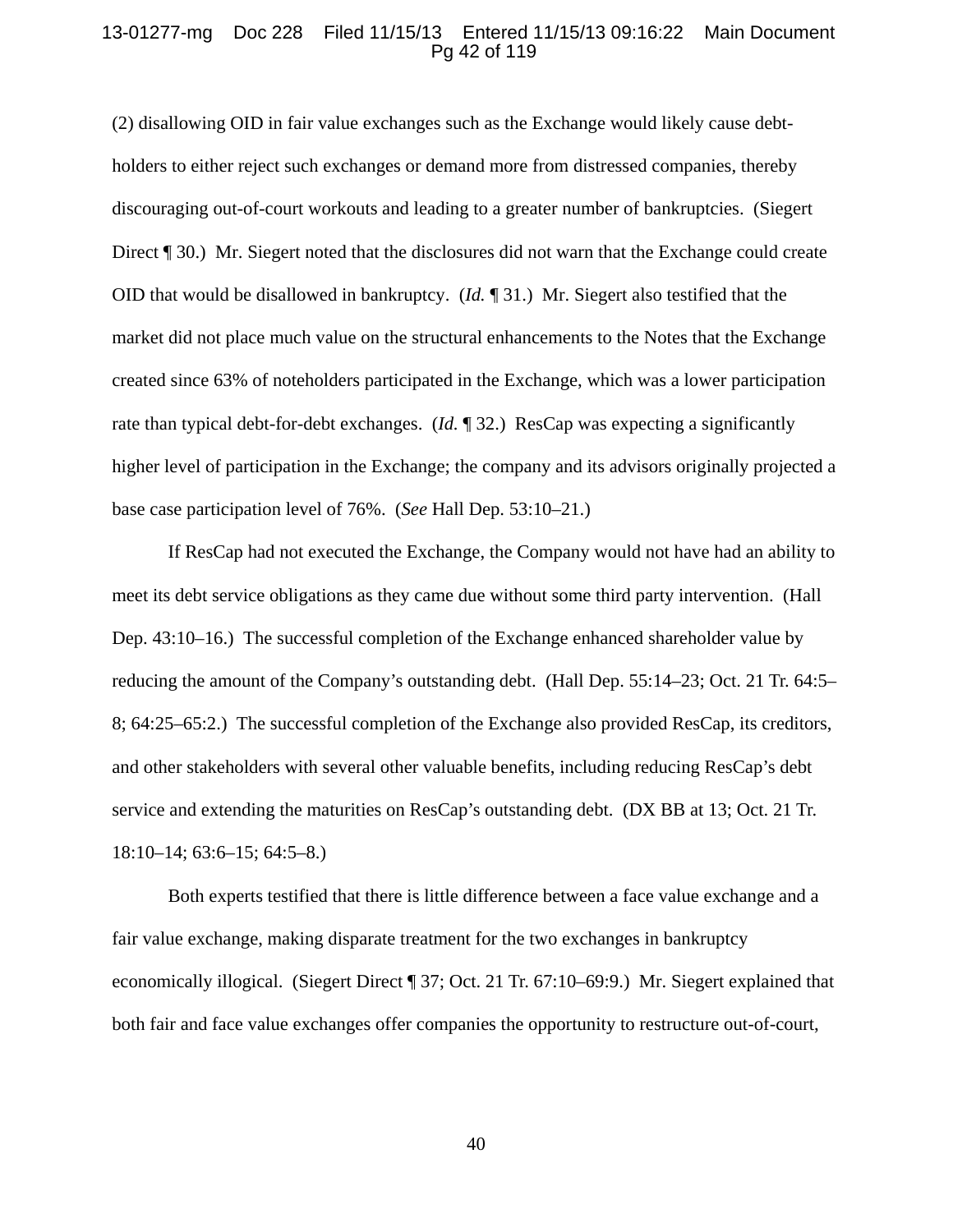### 13-01277-mg Doc 228 Filed 11/15/13 Entered 11/15/13 09:16:22 Main Document Pg 43 of 119

avoiding the time and costs—both direct and indirect—of a bankruptcy proceeding. (DX AIJ at 7.)

The Second Circuit treats OID created by face value exchanges as allowable in bankruptcy, despite the Code's provision that unmatured interest is disallowed. *See Chateaugay*, 961 F.2d at 384. The *Chateaugay* decision left open the possibility that fair value exchanges could be treated differently, but it did not resolve the issue. Both Dr. Finnerty and Mr. Siegert acknowledged that under *Chateaugay*, there would be no disallowable OID here if the Junior Secured Notes were issued at 100% face value, and all other inducements for participation remained the same. (Oct. 21 Tr. 136:9–20; 214:2–4.) Dr. Finnerty and Mr. Siegert also both acknowledged that if creditors knew that OID created in fair value exchanges would be disallowed, distressed issuers would need to offer greater incentives to participate. (Siegert Direct ¶ 38; DX ABC; Oct. 21 Tr. 101:15–17.) According to Mr. Siegert, this would make distressed debt exchanges more difficult and would likely lead to more bankruptcy filings as opposed to out-of-court workouts. Additionally, bondholders could simply reject fair value exchanges altogether. (Siegert Direct ¶ 38.) The experts also both testified that they are unaware of any other creditors whose claim would be determined in bankruptcy based on the trading prices of bonds used to determine the issue price. (DX AIJ 10; Oct. 21 Tr. 23:20–24:2.) Thus, a holder of the Old Notes would not know the amount of OID that would be disallowed in bankruptcy before tendering. (Oct. 21 Tr. 50:24–51:21.) The legal analysis of OID is found in section III.A below.

# **H. The Paydowns**

On or about June 13, 2013, the Debtors made a payment in the amount of \$800 million on account of the outstanding principal of the Junior Secured Notes. (*See* ECF Doc. # 3967.)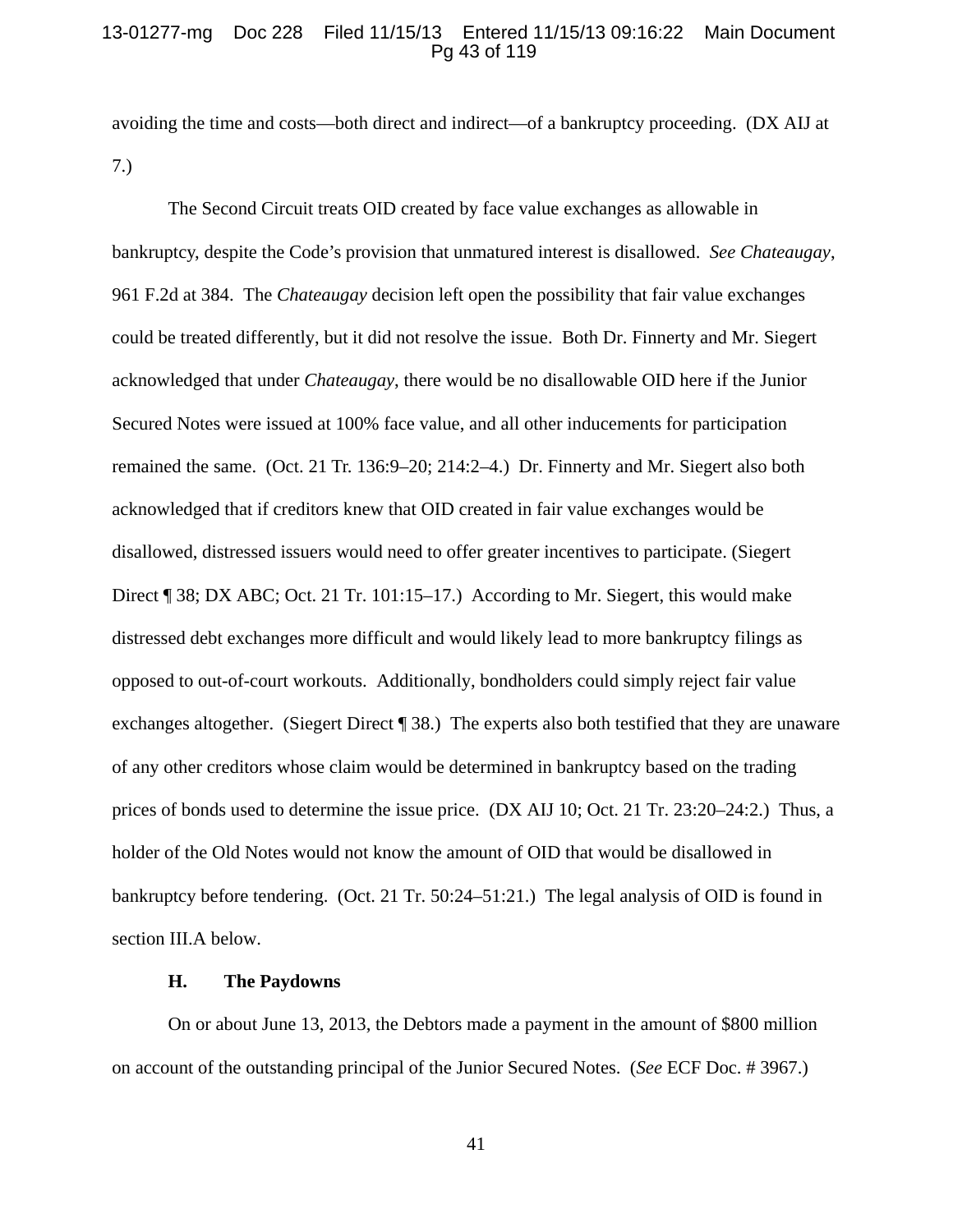# 13-01277-mg Doc 228 Filed 11/15/13 Entered 11/15/13 09:16:22 Main Document Pg 44 of 119

On or about July 30, 2013, the Debtors made an additional \$300 million payment on account of the outstanding principal of the Junior Secured Notes. (*See* ECF Doc. # 4404.) Together these repayments reduced the outstanding principal balance by \$1.1 billion.

#### **I. Expert Valuations of JSN Collateral on Petition Date**

The JSNs offered valuation testimony from four proposed experts affiliated with Houlihan: Messers. Fazio, Levine, Taylor, and Siegert. Mr. Fazio offered opinions on the Petition Date value of the Debtors' sold and unsold HFS assets and certain other unsold assets. (Fazio Direct ¶¶ 2–3; Oct. 22 Tr. 122:10-13.) He also offered an opinion on the Petition Date value of a hypothetical entity consisting solely of the Debtors' MSRs, servicing operations, and originations platform. (Fazio Direct ¶¶ 2, 7; Oct. 22 Tr. 122:14-16.) Mr. Levine offered opinions on the Petition Date value of the Debtors' MSRs, refinancing opportunities associated with the MSRs, and Servicing Advances. (Levine Direct ¶ 2.) Mr. Taylor offered an opinion on the allocation of value to certain assets associated with the Ocwen asset sale, including intangible assets, goodwill, and liabilities acquired by Ocwen and Walter. (Taylor Direct ¶¶ 2–3, 7.)

Mr. Siegert offered a single "Global Summary" of these Houlihan opinions suggesting the net fair market value of the JSN Collateral on the Petition Date totaled \$2.79 billion. (Siegert Direct ¶¶ 4, 25; Oct. 23 Tr. 134:1–14, 141:14–142:6; DX ABF at 10.) He arrived at this value by first summing (1) the valuations of the Debtors' cash, HFS assets, unsold servicing advances, FHA/VA loans, equity interests, hedge contracts, and certain other contracts; (2) the valuation of the Debtors' sold servicing advances; and (3) his own valuation of the Debtors' intangible assets, derived from his own analysis of Messrs. Fazio, Taylor, and Levine's valuations. (DX ABF at 9–10.) This totaled \$4.450 billion. (*Id*. at 10.) Mr. Siegert then subtracted \$747 million owed to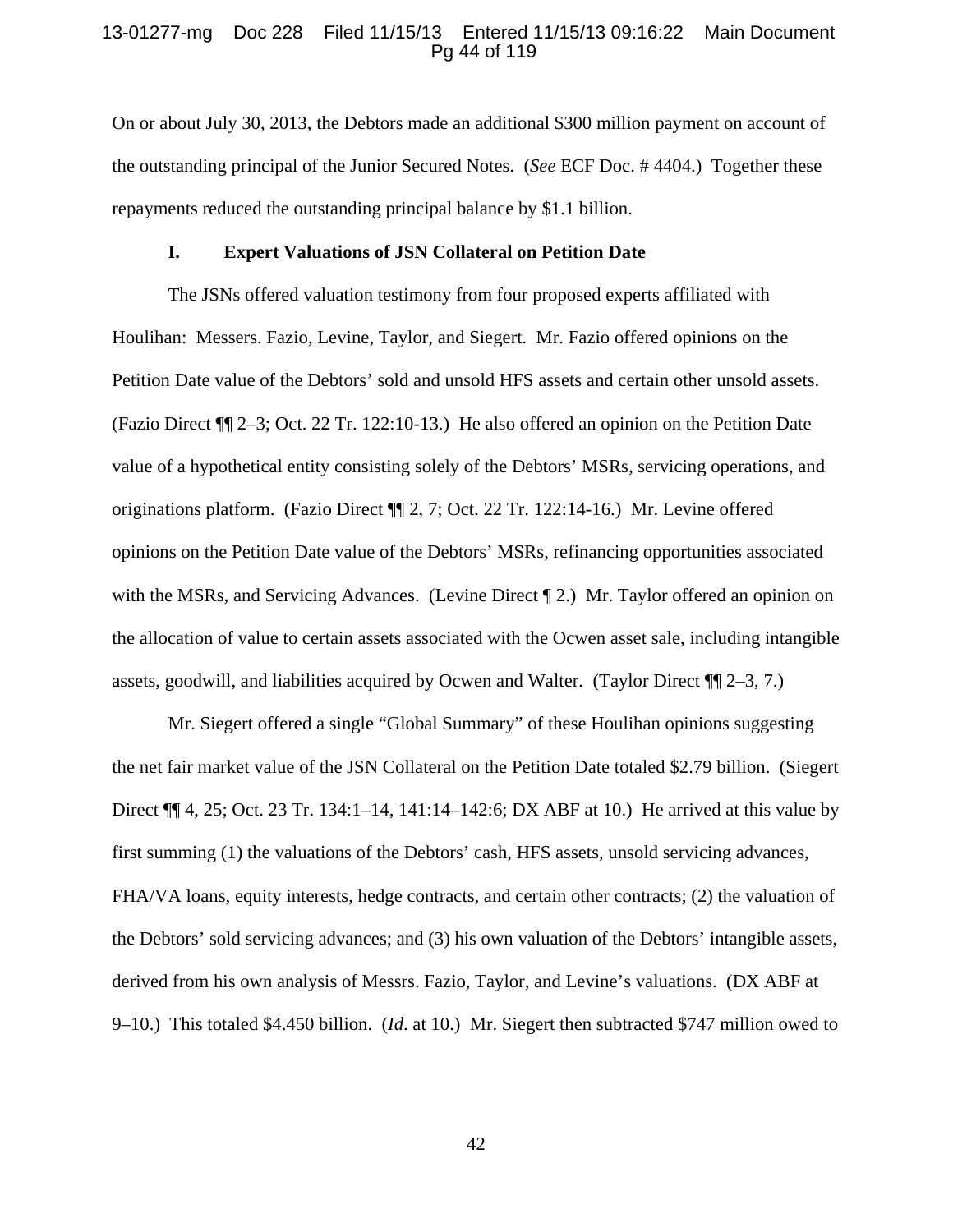# 13-01277-mg Doc 228 Filed 11/15/13 Entered 11/15/13 09:16:22 Main Document Pg 45 of 119

Ally on the Ally Revolver, and \$912 million owed on two facilities,  $25$  to reach \$2.791 billion. (Siegert Direct  $\P$  25 & n.6; DX ABF at 10.)

The Houlihan experts' valuation assumes that the assets could have been sold on the Petition Date by the Debtors. (Oct. 22 Tr. 139:18–142:4; Oct. 23 Tr. 147:23–149:3, 149:18–22.) But when valuing the assets, the Defendants' experts did not look to sales conducted by other distressed entities on the brink of insolvency; rather, the experts treated ResCap as a solvent seller able to capture fair value for its assets.

The Plaintiffs, on the other hand, offered the opinion of Mr. Puntus, Partner and Co-Head of the Restructuring Group at Centerview. Mr. Puntus has been the lead investment banker for the Debtors for over two years. (Puntus Direct ¶ 1, 16; Oct. 16 Tr. 98:9–16.) He was heavily involved in the Debtors' decision to market their assets, the prepetition marketing process and the postpetition sale process, serving as the lead business negotiator for the Debtors on the stalking horse agreements as well as the auction process. (Oct. 16 Tr. 97:23–98:16, 103:6–9.)

Mr. Puntus used the initial Nationstar and AFI stalking horse agreements to determine the benchmark value in his analysis (\$1.736 billion), even though these agreements were never consummated. He also endeavored to estimate what the JSNs' Collateral would have been worth upon foreclosure, where the disposition of the assets would have been controlled, in the first instance, by the First Priority Collateral Agent (directed by AFI) or the lenders (*i.e.,* Barclays and AFI for GSAP and BMMZ, respectively).

Mr. Puntus's benchmark did not represent his opinion of the value of the JSNs' Collateral for purposes of adequate protection because the purchase prices reflected in the stalking horse deals were contingent upon the continued operation of the Debtors' business in chapter 11 (Oct.

<sup>&</sup>lt;sup>25</sup> The GMAC Mortgage Services Advance Funding Company Ltd. ("GSAP") Facility and the BMMZ Holding LLC Facility.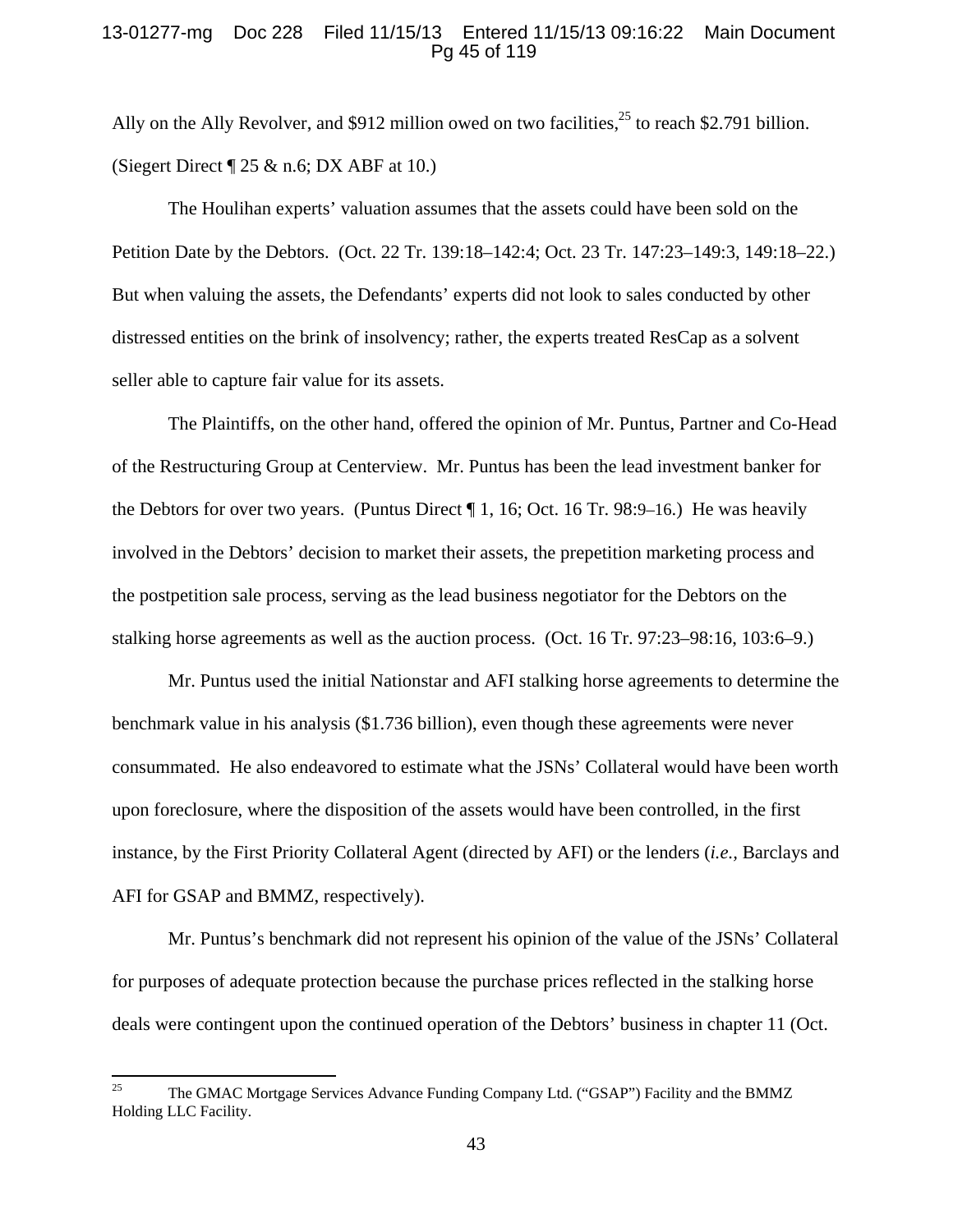### 13-01277-mg Doc 228 Filed 11/15/13 Entered 11/15/13 09:16:22 Main Document Pg 46 of 119

16 Tr. 103:10–22.) To estimate the value of the JSNs' Collateral as of the Petition Date in the hands of the creditors' agents upon foreclosure, Mr. Puntus therefore made certain downward adjustments from his benchmark valuation. Mr. Puntus based these adjustments on two alternative scenarios, differing in how long he assumed the creditors would take to dispose of the collateral: "Alternative A" assumed the collateral would be monetized by the collateral agents over a three to four month time period (\$1.474 billion), while "Alternative B" assumed a five to six-month period (\$1.594 billion). (Puntus Direct, ¶¶ 86–88.) Mr. Puntus further made reductions to account for RMBS and government set off risks, which reduced the "Alternative A" valuation to \$1.046 billion, and the "Alternative B" valuation to \$1.135 billion. (Puntus Direct Ex. 1 at 9.)

Mr. Puntus's methodology was dependent upon his subjective valuations of risks associated with the collateral. At trial, Mr. Puntus conceded that he had never seen a valuation analysis relying on similar methodology before. (Oct. 16 Tr. 36:6–8.) Nor is it likely that Mr. Puntus's valuation methodology could be used in other contexts. While Mr. Puntus's methodology is unsupportable, the numbers he reached may well be closer to the actual value of the JSN Collateral on the Petition Date.

#### **J. Effective Date Value of JSN Collateral**

The parties agree to a value of \$1.88 billion as the baseline valuation for the JSNs' collateral as of December 15, 2013 (the assumed "Effective Date"), but the Debtors contend that only \$1.75 billion of that collateral is properly distributable to the JSNs. The Plaintiffs seek to reduce the JSNs' potential recovery by assessing \$143 million of expenses under the Carve Out against the JSN Collateral. The Plaintiffs argue that the Cash Collateral Order expressly made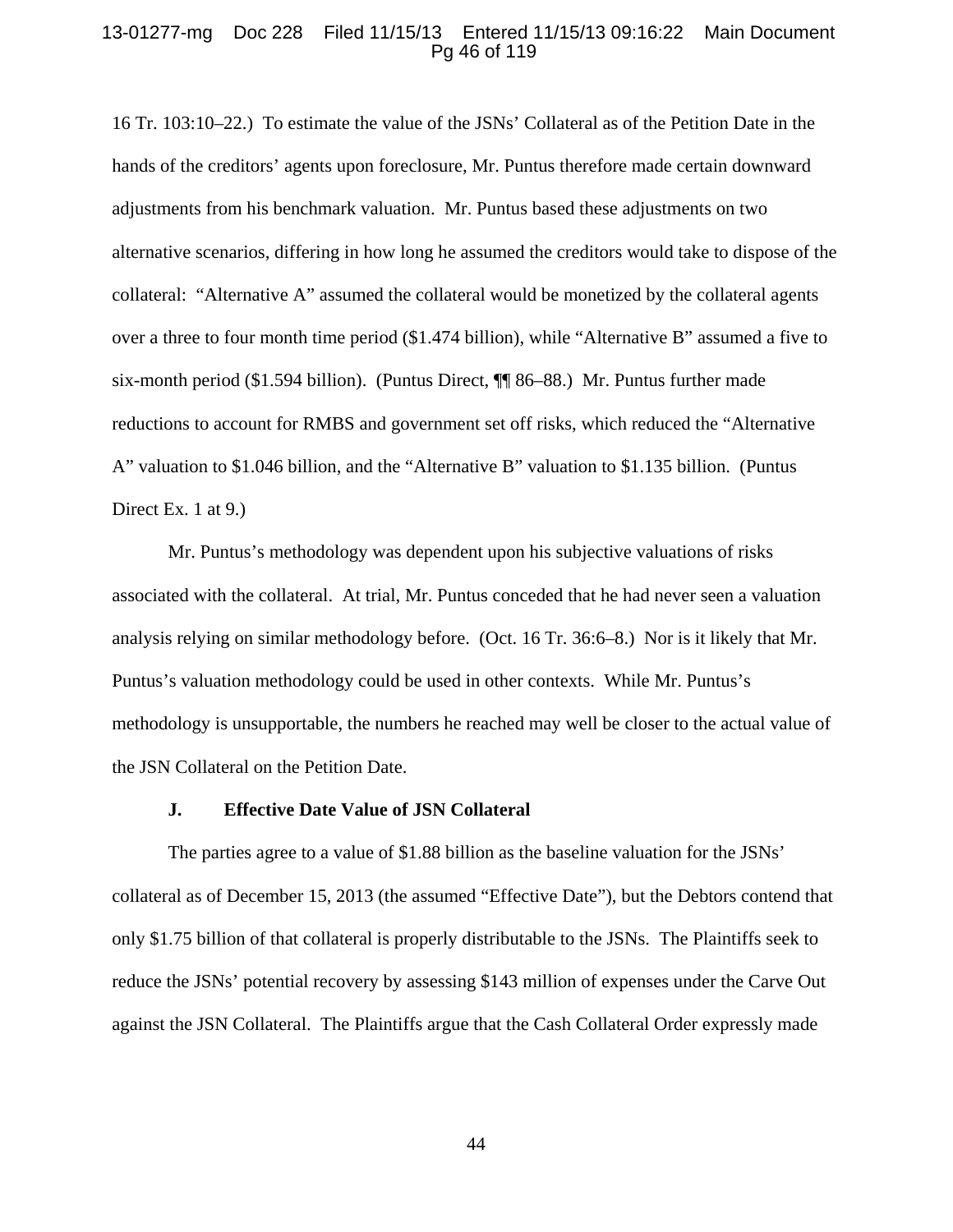### 13-01277-mg Doc 228 Filed 11/15/13 Entered 11/15/13 09:16:22 Main Document Pg 47 of 119

the JSNs' liens subordinate to the Carve Out. The Defendants countered that the Plaintiffs should use unencumbered cash to pay the Carve Out rather than JSN cash collateral.

### *1. Deposit Accounts*

Except for the Controlled Accounts (defined below), the Deposit Accounts listed on Schedule 5 to the Committee Action are not subject to an executed control agreement among the relevant Debtor, the Third Priority Collateral Agent, and the bank where such Deposit Accounts are maintained. (PX 126; Landy Direct ¶¶ 3(d), 24(a), 40.) The uncontroverted evidence at trial established that, as of the Petition Date, the Deposit Accounts held funds in the amount of \$48,502,829. (Landy Direct ¶ 41.)

Executed control agreements were admitted into evidence for the following Deposit Accounts (collectively, the "Controlled Accounts"): Account Nos. xxxx7570, xxx6190, xxx8567, xxxx7618, xxxx2763, and xxxx0593. (*See* DX AIU; DX AIV; DX AIW; DX AIX; DX AIY; DX AIZ.) As of the Petition Date, the Controlled Accounts held an aggregate amount of \$16,885. (PX 126.) Deposit Account Nos. xxxx2607, xxxx7877, and xxxx1176 (collectively, the "WF Accounts") are maintained at Wells Fargo, which is the Third Priority Collateral Agent. The WF Accounts contained \$38,321 as of the Petition Date. (PX 126.)

Deposit Account Nos. xxxx3803 and xxxx6323 (together, the "Ally Accounts") are maintained at Ally Bank, which is an indirect, wholly-owned subsidiary of the AFI, the Revolver Lender. (PTO JSN Contentions ¶ 103.) Ally Bank is not a party to the Junior Notes Documents, the Revolver Documents or the Intercreditor Agreement and is therefore not a "secured party" within the meaning of the U.C.C. for purposes of control and perfection. Further, the Third Priority Secured Parties are not perfected by virtue of the Revolver Lender and Ally Bank being affiliates. First, given that they are not the same entity, the Revolver Lender's lien is not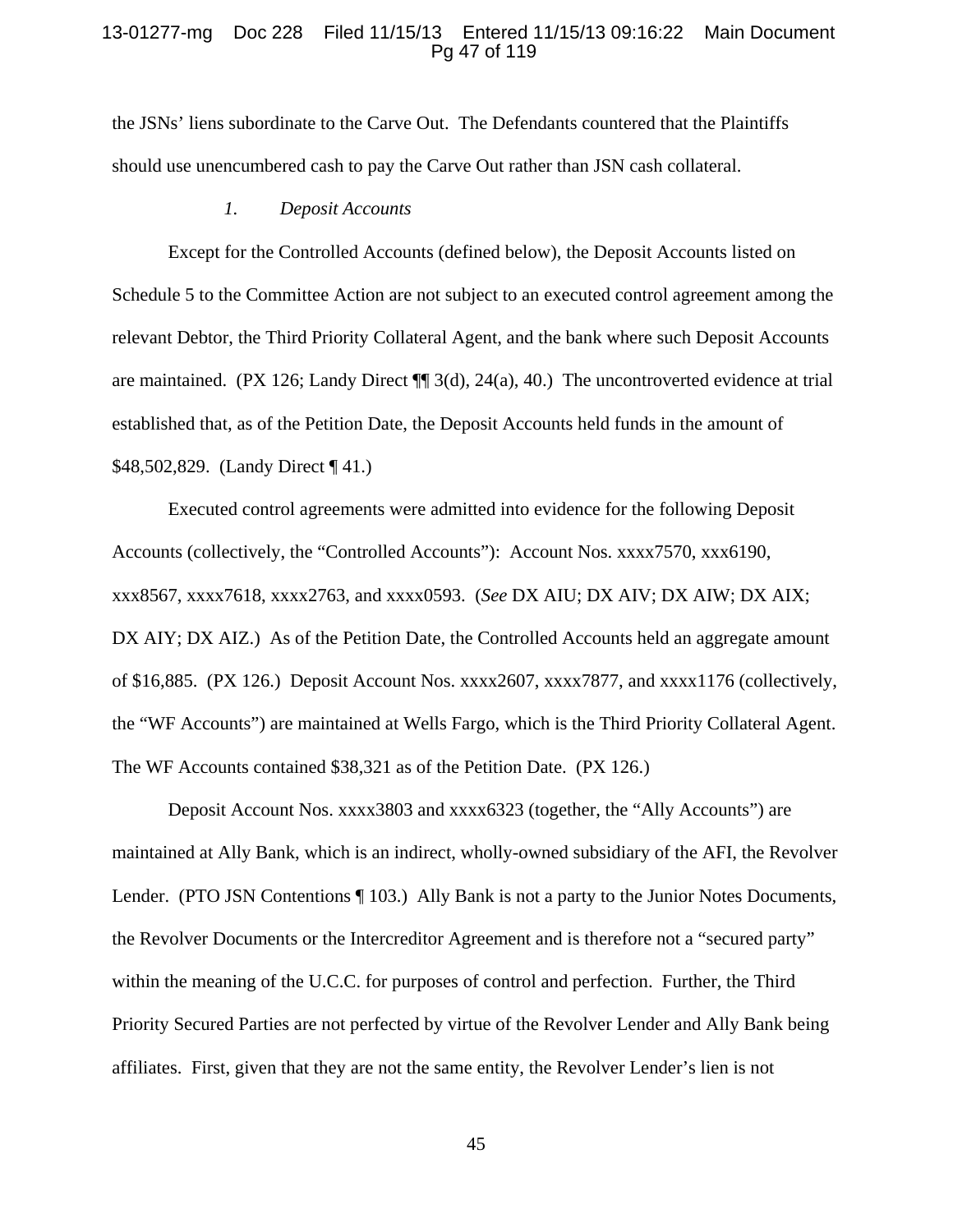### 13-01277-mg Doc 228 Filed 11/15/13 Entered 11/15/13 09:16:22 Main Document Pg 48 of 119

perfected under the U.C.C. through automatic control. Second, even if AFI's lien were perfected through automatic control, that would be the case only with respect to its own security interest (under the Revolver).

Deposit Account No. xxxx2599, which is maintained at J.P. Morgan Chase Bank, N.A. and contained \$8,091 as of the Petition Date, contains proceeds of the JSN Collateral (the "Proceeds Account"). (Oct. 17 Tr. 173:4–174:11; PX 6 at 18–19.) The Court finds that the Third Priority Secured Parties have a perfected interest in that account under the U.C.C. because it contains proceeds of JSN Collateral. The Defendants failed to proffer evidence at trial that any of the Deposit Accounts other than the Proceeds Account contain proceeds of the JSN Collateral.

## *2. Real Property*

Various Debtors owned the real property and leasehold interests listed on Schedule 2 to the Committee Action, and that portion of Schedule 6 to the Committee Action that identifies REO properties (*i.e*., mortgaged properties acquired through foreclosure or other exercise of remedies under mortgages or deeds of trust that secured the associated mortgage loan instruments) as of the Petition Date. The property and leasehold interests are not subject to either a mortgage or a deed of trust in favor of the Third Priority Collateral Agent (the "Unencumbered Real Property").  $(PX 124; PX 127$  at  $44-47;$  Landy Direct  $\P\P$  3(b), 24(b), 36; Oct. 17 Tr. 175:1–23.) The uncontroverted evidence at trial established that, as of the Petition Date, the fair market value of the Unencumbered Real Property was \$21 million. (Landy Direct ¶ 38.)

The Third Priority Collateral Agent did not know whether it had received any mortgage or deed of trust with respect to the Unencumbered Real Property, nor did it know whether any property owner ever granted or signed a mortgage or deed of trust with respect to the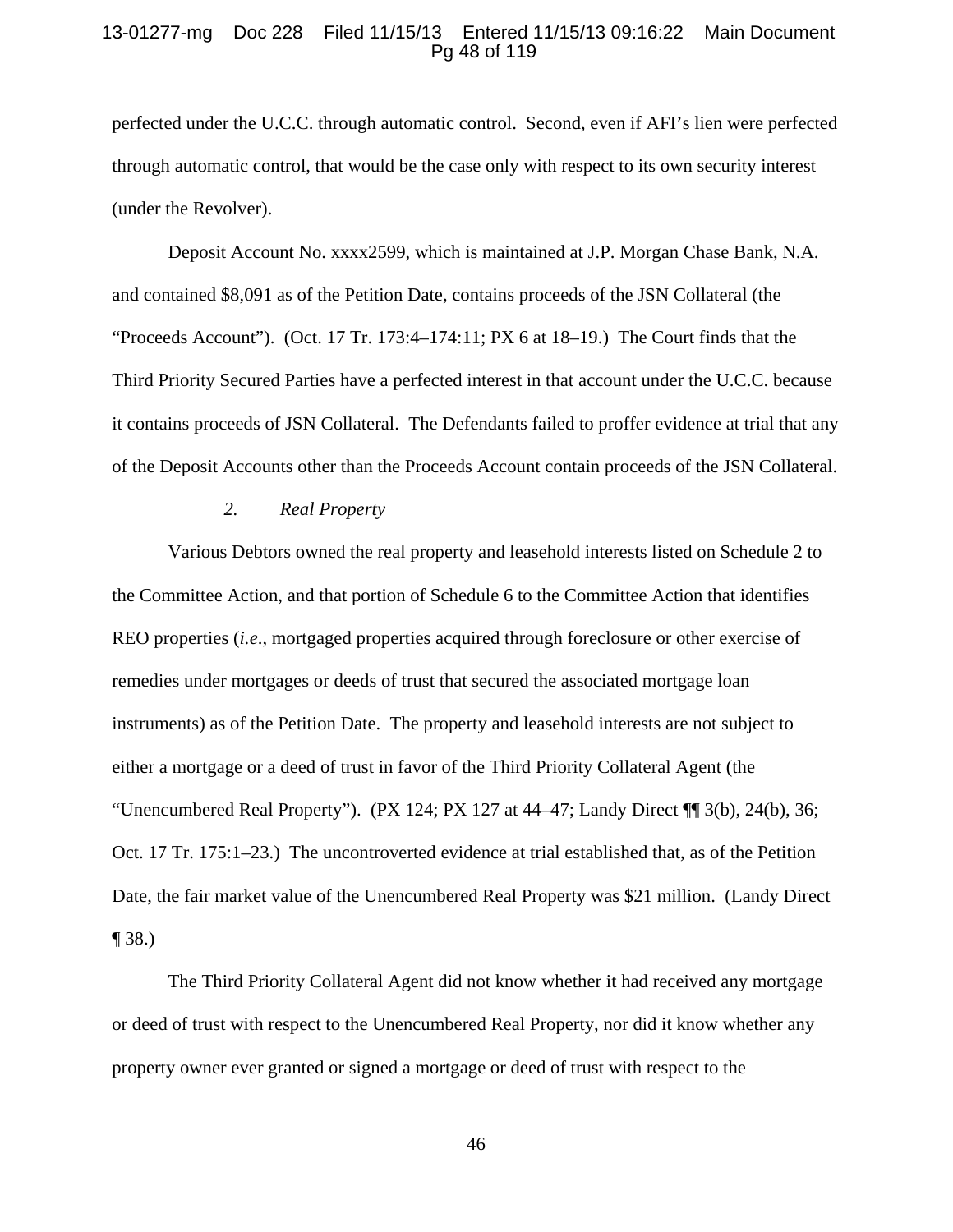### 13-01277-mg Doc 228 Filed 11/15/13 Entered 11/15/13 09:16:22 Main Document Pg 49 of 119

Unencumbered Real Property. (Pinzon Dep. 24:7–11, 29:2–11.) No mortgage or deed of trust for the Unencumbered Real Property was proffered by any party or admitted into evidence during the trial. (Landy Direct  $\P$  37.)

The JSNs, therefore, do not have a perfected security interest in or lien on any of the Unencumbered Real Property because that property was not subject to an executed and filed mortgage or deed of trust.

# *3. Executive Trustee Services, LLC and Equity Investment I, LLC Assets*

The Plaintiffs argue that the JSNs do not have liens on assets of Executive Trustee Services, LLC ("ETS") and Equity Investment I, LLC ("Equity I"). According to the Plaintiffs, ETS pledged all of its assets to the Revolver in February 2011, but did not pledge any assets to the JSNs. The Plaintiffs also claim that any security interest in Equity I was released on December 29, 2009.

On February 16, 2011, ETS executed a joinder to the Revolver Documents and pledged all of its assets to AFI under the Revolver as a guarantor. Neither the Debtors nor the JSNs have identified a similar joinder agreement whereby ETS became an obligor under any of the Notes Agreements or granted any security interest to the Noteholders. The JSNs have argued that Section 4.17 of the Notes Indenture and Section 2.3(c) of the Intercreditor Agreement dictate that ETS is a guarantor of the Junior Secured Notes. Section 4.17 of the Notes Indenture provides the process by which future guarantors execute supplemental indentures guaranteeing the Junior Secured Notes, and Section 2.3(c) of the Intercreditor Agreement provides that any party pledging assets to the Revolver must also pledge such assets to the JSNs. (PX 1 at 59–60; PX 2 at 17.) But these provisions are not self-effectuating, and ETS was not a party to the Intercreditor Agreement. Absent an indication that ETS actually did pledge assets to the JSNs, the JSNs cannot establish a lien on any ETS assets.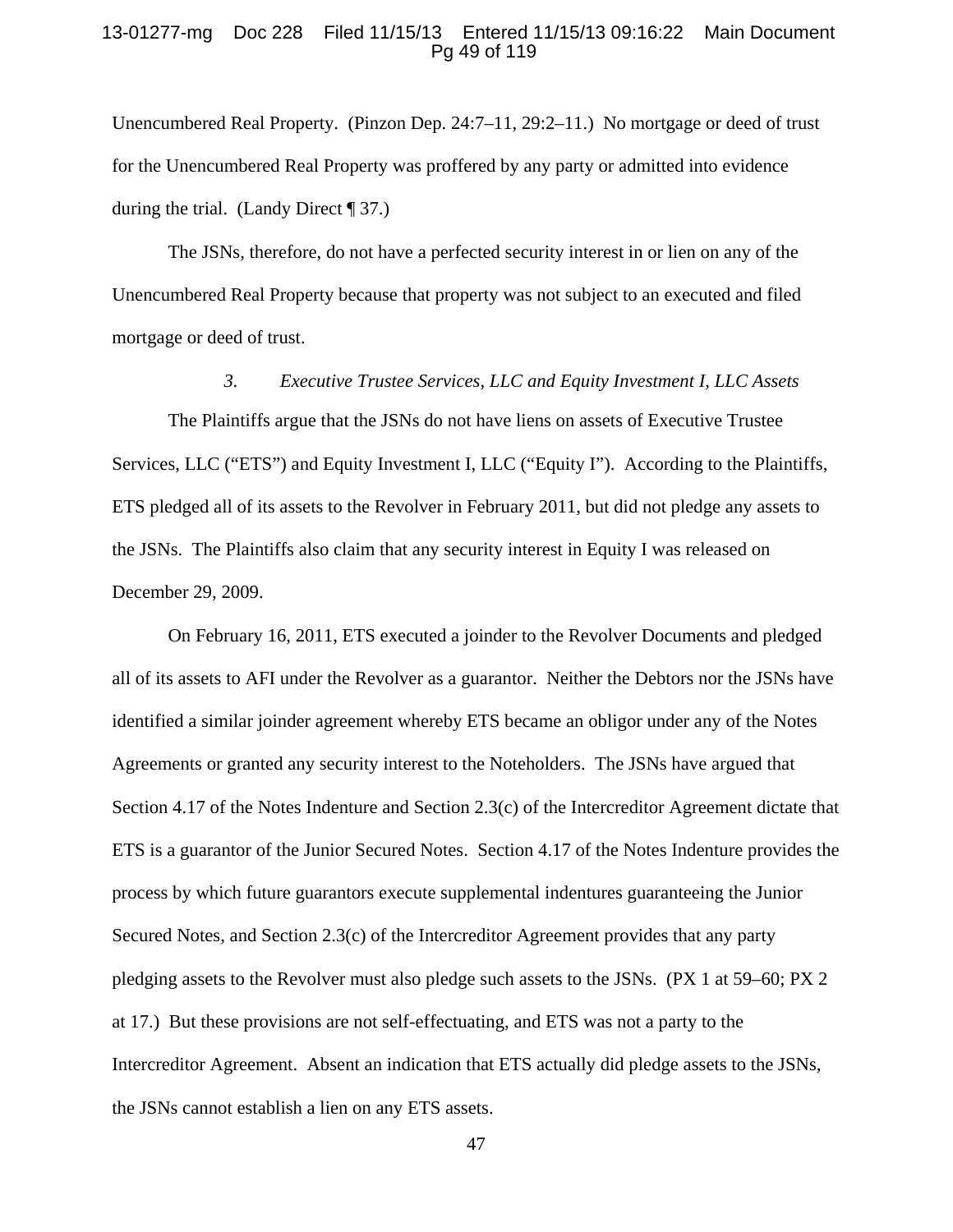### 13-01277-mg Doc 228 Filed 11/15/13 Entered 11/15/13 09:16:22 Main Document Pg 50 of 119

As for Equity I, that entity was an obligor under the Original Revolver Loan Agreement and the Original JSN Security Agreement, but it was removed as an obligor in the amended versions of those agreements. (PX 3; PX 4; PX 5; PX 6; PX 7; PX 8.) Further, On December 29, 2009, the Third Priority Collateral Agent executed a U.C.C.-3 termination statement terminating the security interest in all assets pledged by Equity I. (PX 131 at 841–45.) The next day, the parties executed the amended JSN Security Agreement that removed Equity I as an obligor. (PX 4.) Also on December 30, 2009, Equity I became a guarantor under the AFI LOC. (PX 9.) The JSNs therefore do not have a lien on any Equity I assets.

# *4. Reacquired Mortgage Loans*

Count IV of the Committee' complaint alleges that the JSNs do not have perfected security interests in certain mortgage loans that were (1) released from the JSNs' liens and security interests in May 2010 to be sold to certain Citi and Goldman Repurchase Agreement Facilities ("Repo Facilities"), and (2) subsequently repurchased by the Debtors between September 2010 and the Petition Date (the "Reacquired Mortgage Loans").As of the Petition Date, the Debtors owned the Reacquired Mortgage Loans, which were coded as "Blanket Lien Collateral" in the CFDR. The Debtors repurchased the majority of the Reacquired Mortgage Loans in January 2012. (*See* DX ABM, Schedule 1.) The Committee's complaint alleges that the Reacquired Mortgage Loans total approximately \$14 million at book value and \$10 million at fair value. (PX 125; PX 241 at 9.)

Wells Fargo, acting in its capacity as the Third Priority Collateral Agent, filed U.C.C.-3 financing statement amendments in May 2010 terminating the JSNs' security interests in, among other things, loans that later became the Reacquired Mortgage Loans. (*See, e.g.*, PX 133; PX 136.)Those U.C.C.-3 amendments made clear that the assets that were subject to the release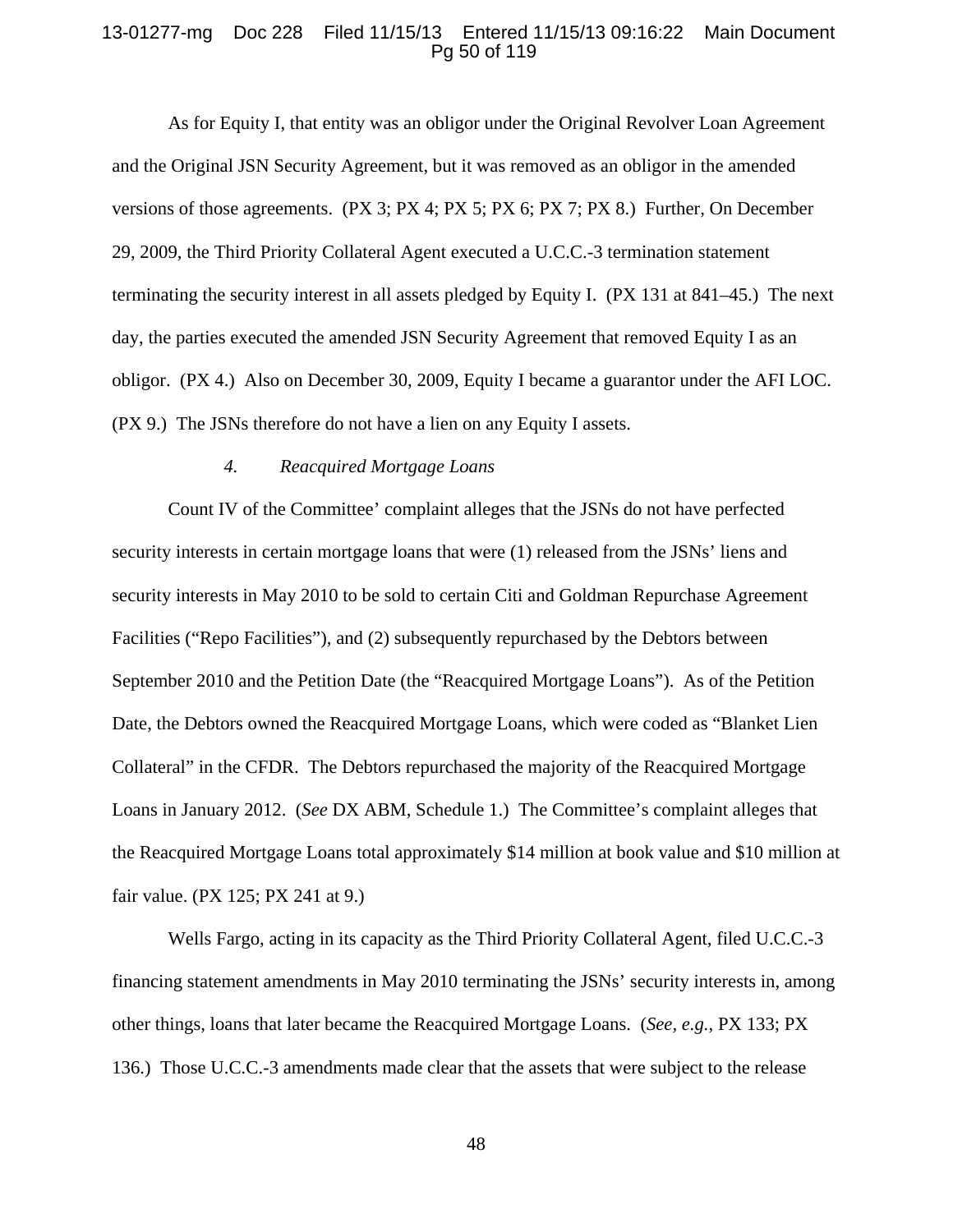### 13-01277-mg Doc 228 Filed 11/15/13 Entered 11/15/13 09:16:22 Main Document Pg 51 of 119

were being sold to Repo Facilities by expressly referencing the Repo Facilities and identifying the assets subject to the U.C.C.-3 amendments as the Mortgage Loans listed on certain Schedules to the Repo Facilities. (*See, e.g.*, PX 133; PX 136.) The loans listed on the U.C.C.-3 amendment were within the scope of and were covered by preexisting U.C.C.-1 financing statements. The U.C.C.-3 amendments provided notice of a collateral change, not a termination of the effectiveness of the identified financing statement. (*See, e.g.*, PX 133; PX 136.)

The U.C.C.-1 financing statements, which remained in effect notwithstanding the filing of the U.C.C.-3 financing statements, continued in force and operated to perfect the JSNs' security interests in the Reacquired Mortgage Loans after the Debtors repurchased those loans. (*See, e.g.*, PX 132; PX 4 § 2.) The U.C.C.-1 financing statements and U.C.C.-3 amendments filed by Wells Fargo provided notice to any potential lender seeking to obtain a security interest in the Reacquired Mortgage Loans of the possibility that the JSNs held a perfected security interest therein. Any potential lender inquiring about the collateral (1) could learn that the Reacquired Mortgage Loans had been reacquired by the Debtors subsequent to the filing of the U.C.C.-3 amendments (by virtue of the fact that they were owned by the Debtors); and (2) would have access to the U.C.C.-1 financing statements providing that the JSNs held a perfected security interest in all assets that the Debtors subsequently acquired. (Oct. 23 Tr. 36:5–37:19.)

Had any actual or potential unsecured creditor inquired of ResCap into the status of the Reacquired Mortgage Loans prepetition, that creditor would have learned that the loans were once again subject to AFI's and the JSNs' Blanket Lien, which was reflected in the CFDR. (*See* Farley Dep. 95:3–14, 110:5–111:14, 115:4–14, 137:21–24, 138:4–11, 176:21–177:3, Oct. 16 Tr. 190:21–192:18; Hall Dep. 117:6–12; Ruhlin Dep. 65:19–22, 66:6–21, 106:8–12, 119:4–9, 155:16–156:2, 156:15–21.)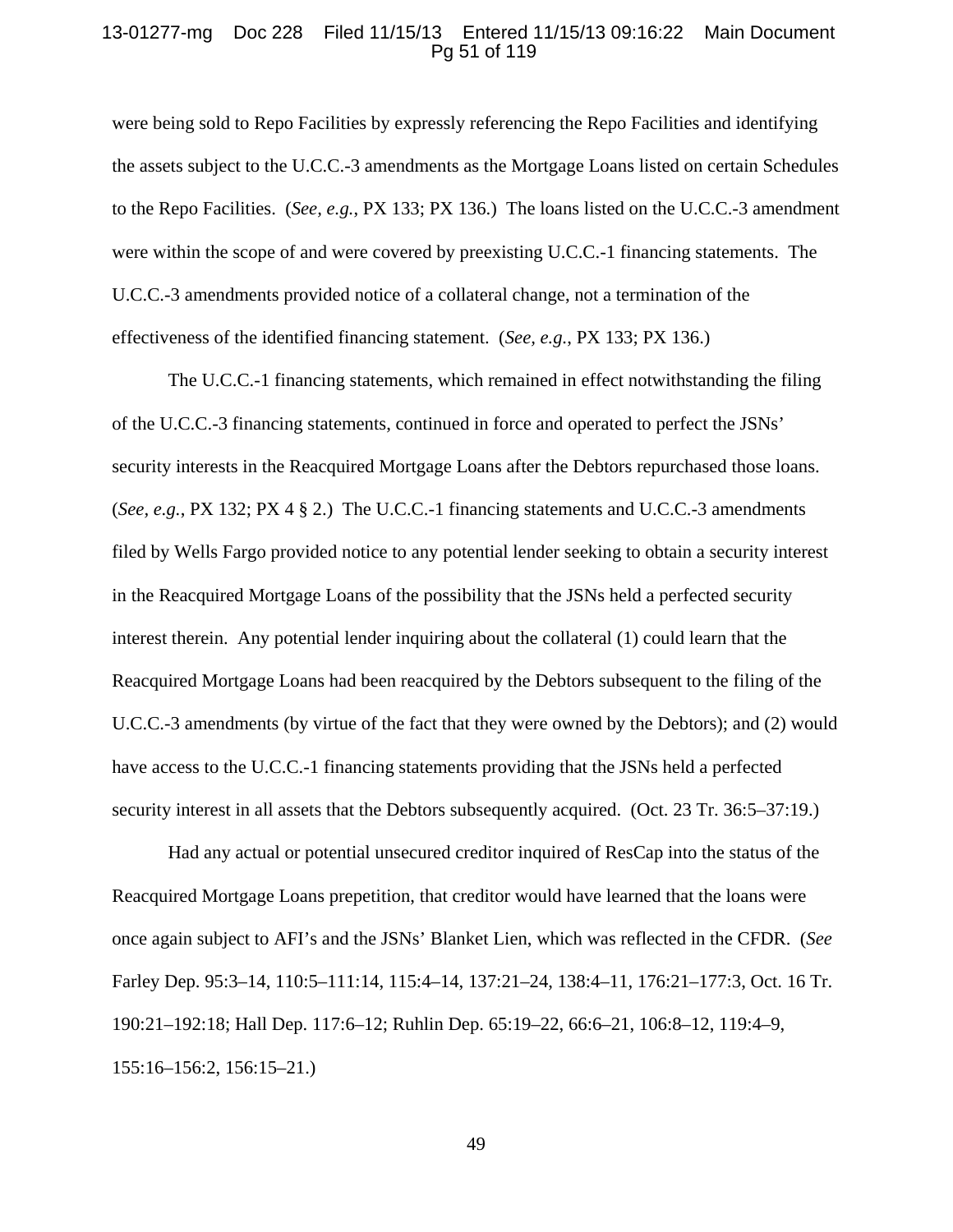# 13-01277-mg Doc 228 Filed 11/15/13 Entered 11/15/13 09:16:22 Main Document Pg 52 of 119

Therefore, the Court finds that the Reacquired Mortgage Loans are properly treated as collateral for the JSNs at the Petition Date.

*5. Excluded Assets* 

 Count I of the Committee's complaint alleges that, pursuant to the JSN Security Agreement, the JSNs do not have perfected security interests in assets that were (1) pledged to a Bilateral Facility (as defined by the JSN Security Agreement) on the date that the Junior Secured Notes were issued by ResCap, (2) subsequently released from the applicable Bilateral Facility prior to May 14, 2012 (the "Petition Date"), and (3) owned by the Debtors on the Petition Date and coded as "Blanket Lien Collateral" (the "Former Bilateral Facilities Collateral").<sup>26</sup> The Plaintiffs' expert Mr. Landy valued the Former Bilateral Facilities Collateral at \$24 million as of the Petition Date using fair market valuation. (*See* PX 241 at 9.)

 On June 6, 2008, Wells Fargo, acting in its capacity as the Third Priority Collateral Agent, filed U.C.C.-1 financing statements indicating that the JSNs held a security interest in "[a]ll assets [of each grantor] now owned or hereafter acquired and wherever located." (PX 132.) Section 2 of the JSN Security Agreement (the "All-Assets Granting Clause") reaches all of the Debtors' assets that are legally and practicably available both at the time, and after, the JSN Security Agreement was executed. (PX 4 at 4–17, 18–19 (providing that the pledge includes assets "whether now or hereafter existing, owned or acquired and wherever located and howsoever created, arising or evidenced".

The JSN Security Agreement carves out from the JSNs' Collateral certain assets (the "Excluded Assets") that could not be pledged to the JSNs for legal or business reasons. (PX 4 at 15–17 ("provided that, notwithstanding the foregoing, the 'Collateral' described in this Section 2

<sup>&</sup>lt;sup>26</sup> The "Former Bilateral Facilities Collateral" is referred to as "Released Bilateral Facilities Collateral" in the Committee's complaint and briefings by the Plaintiffs.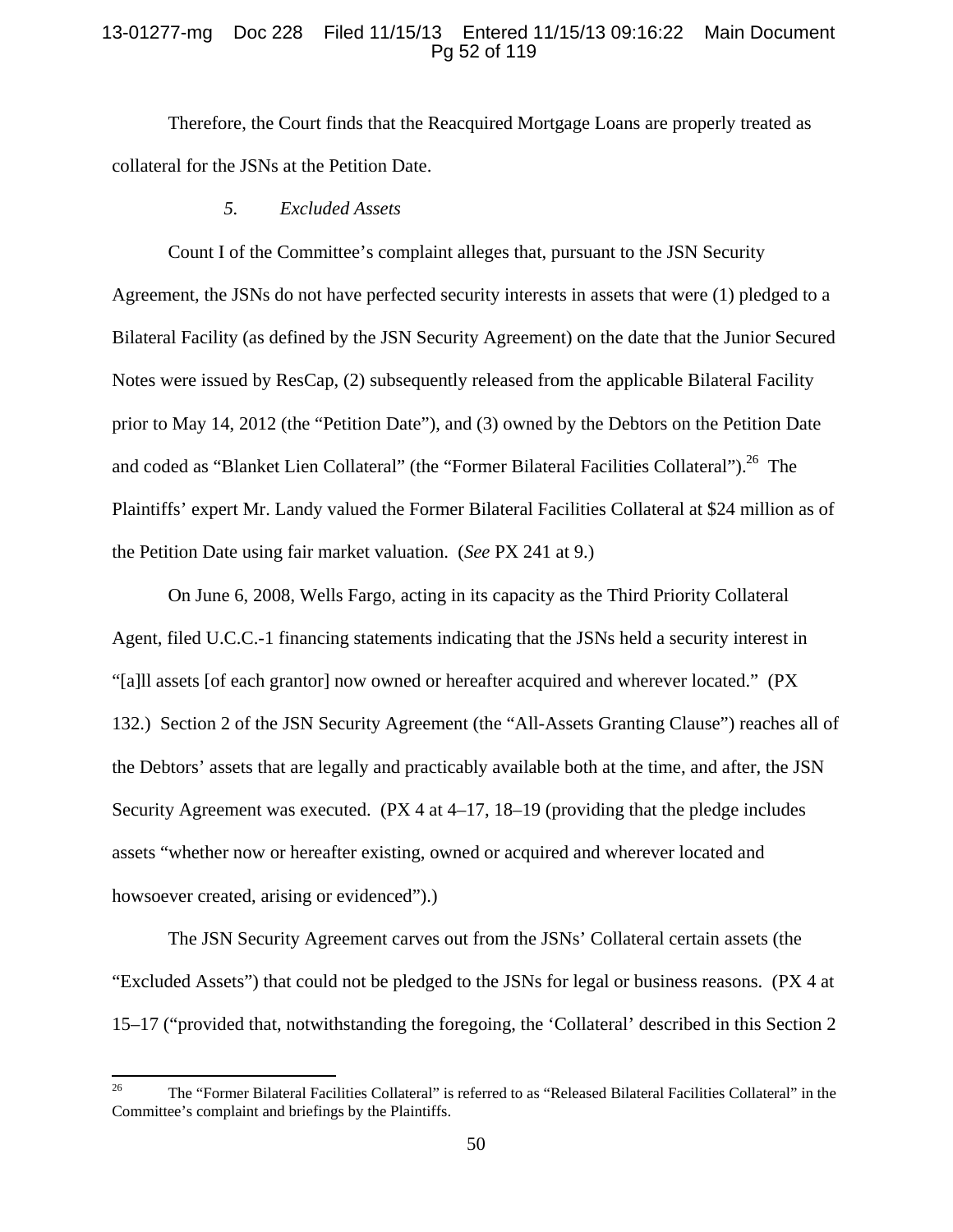# 13-01277-mg Doc 228 Filed 11/15/13 Entered 11/15/13 09:16:22 Main Document Pg 53 of 119

shall not include Excluded Assets.").) "Excluded Assets" are defined under the JSN Security Agreement as "(c) any asset . . . to the extent that the grant of a security interest therein would . . . provide any party thereto with a right of termination or default with respect . . . to any Bilateral Facility to which such asset is subject as of the Issue Date [(June 6, 2008)]." (PX 4 at 4–15.) The Excluded Assets category included assets pledged to Bilateral Facilities as of the Issue Date, because the terms of the Bilateral Facilities precluded those assets from being pledged to the AFI Revolver or the JSNs. (Oct. 16 Tr. 184:24–185:3.)

 The Court previously ruled that the JSN Security Agreement is ambiguous with respect to "whether an Excluded Asset becomes part of the Secured Parties' collateral pursuant to the All-Asset Granting Clause once it ceases to constitute an Excluded Asset." *Residential Capital*, 495 B.R. at 262. The Court therefore allowed the parties to present extrinsic evidence to determine the parties' intended meaning.

Ms. Farley, the Senior Director of Asset Disposition for ResCap, was involved in negotiating and implementing the Revolver. She testified that she understood that if the Bilateral Facilities had not precluded the Debtors' assets pledged thereunder from being pledged to AFI and the JSNs, and if those assets otherwise fell within the broad scope of the Blanket Lien, then the Debtors would have included those assets as Revolver and JSN Collateral. (Oct. 16 Tr. 184:24–185:12; Farley Dep. 26:7–18, 58:12–20, 65:13–66:2, 71:5–18.) She also testified that AFI and ResCap understood that the Excluded Assets would change over time. (Oct. 16 Tr. 182:13–21.)

Lara Hall of AFI testified at her deposition that:

 "AFI's intent was as soon as the assets rolled off the bilateral facility, they would become subject to the blanket lien." (Hall Dep. 123:19–23; *see also id.* 119:7–15);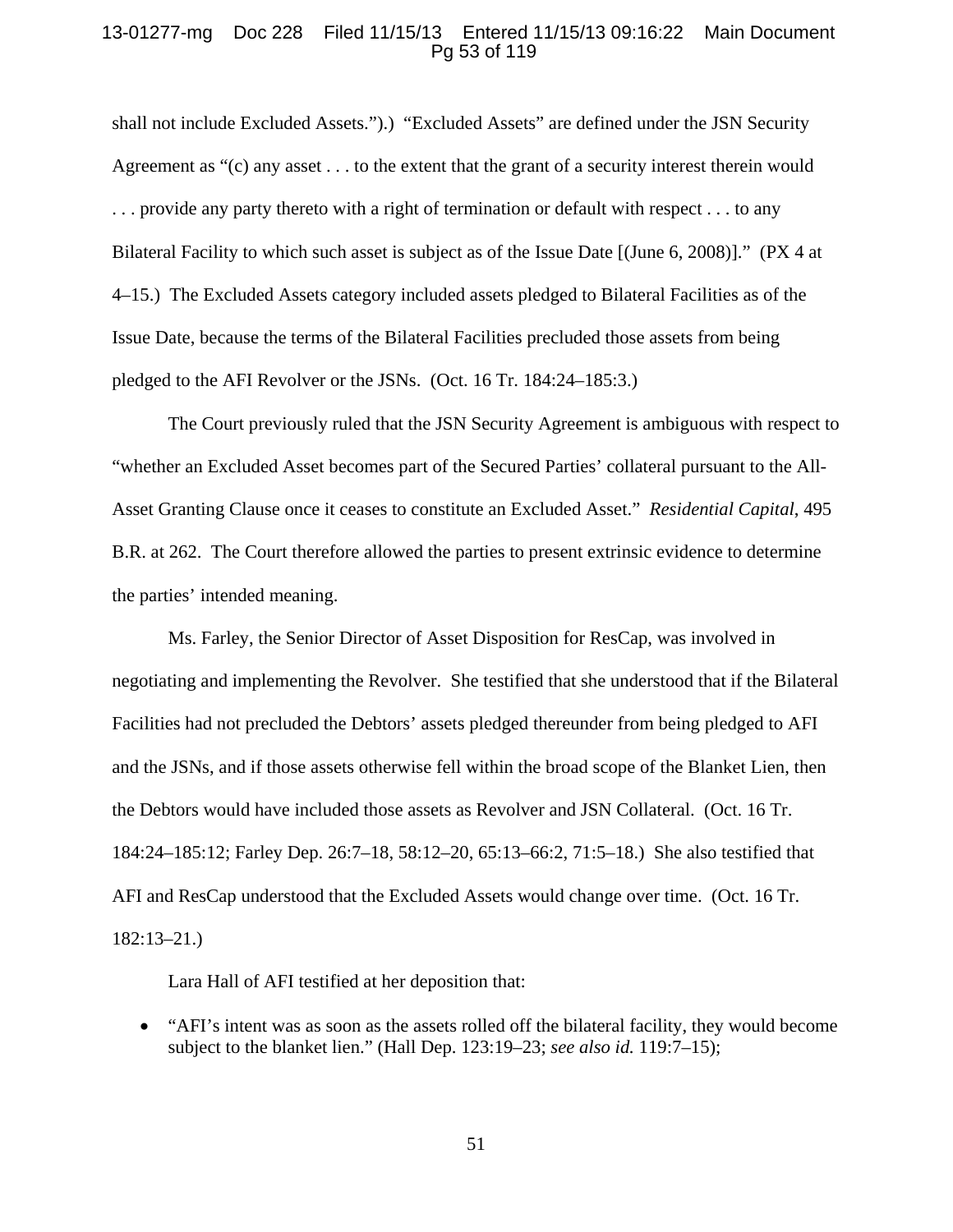# 13-01277-mg Doc 228 Filed 11/15/13 Entered 11/15/13 09:16:22 Main Document Pg 54 of 119

- at the time the original AFI Revolver and Revolver Security Agreement were negotiated, in exchange for funding the AFI Revolver, AFI was "trying to secure whatever remained unencumbered that we could, that was legally available to be pledged, not an excluded asset and was operationally feasible for the company, being ResCap." (Hall Dep. 106:2– 20; 113:2–13); and
- "[t]he blanket lien basically suggested that anytime an asset became uncovered, it would be subject to the blanket lien." (Hall Dep. 116:6–14.)

Joseph Ruhlin, the Debtors' former Treasurer, testified that the Debtors understood that the Former Bilateral Facilities Collateral "would be covered by the blanket lien as long as they . . . were owned [by the Debtors] and not pledged elsewhere to another bilateral facility," and that the Debtors' "understanding" was that "once an asset was released from a funding facility, depending on the asset, it would become part of the blanket lien." (Ruhlin Dep. 89:14– 2, 93:8–14, 165:5–9.)

Ms. Farley, in her capacity as the Debtors' corporate representative, admitted at her deposition that if a loan was initially excluded from the collateral pool because it was pledged to a Bilateral Facility as of the Issue Date, the loan would be transferred into the pool of Blanket Lien Collateral if and when that Bilateral Facility subsequently terminated. (Farley Dep. 105:17–106:21.) At trial, Ms. Farley testified that, with respect to assets that were Excluded Assets as of June 2008 (because they were pledged under a Bilateral Facility), those assets would become part of the revolver and JSN Collateral pools if they fell within the scope of the security grant when the Bilateral Facility terminated. (Oct. 16 Tr. 186:23–187:9.) Ms. Farley further testified that, in negotiating the terms of the AFI revolver, Ally sought to secure the revolver with as much collateral as possible. (Farley Dep. 45:21–46:4; Farley Direct ¶ 13.)

Additionally, in December 2008, the Debtors' outside counsel sent an email explaining that "if at any point while owned by GMAC [] the assets are removed from a Bilateral Facility,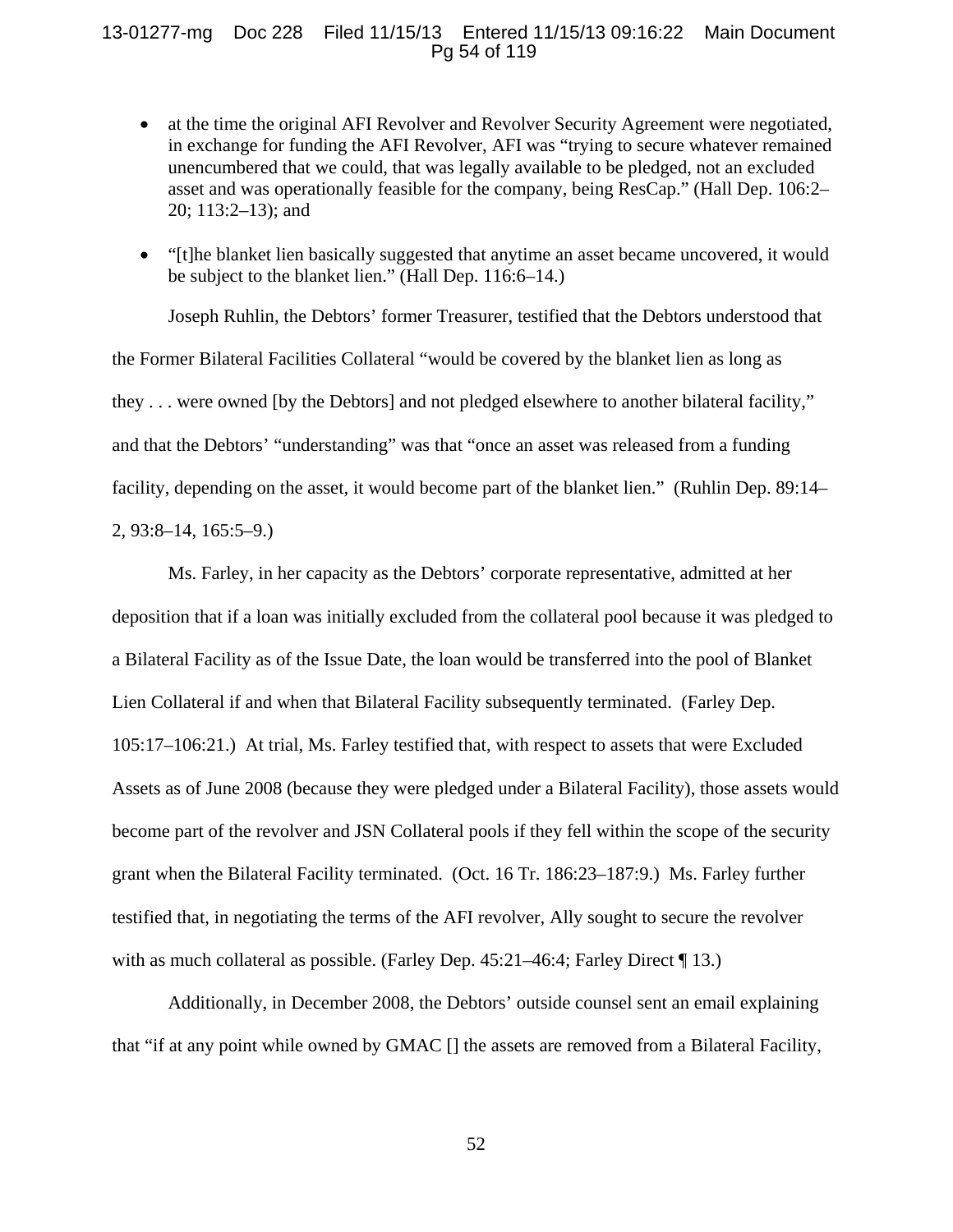# 13-01277-mg Doc 228 Filed 11/15/13 Entered 11/15/13 09:16:22 Main Document Pg 55 of 119

the [AFI] Revolver and [JSN] Indenture liens may cover these assets and they will constitute Collateral (if and to the extent Sections 9-406/8 of the U.C.C. are applicable)." (DX ES at 1.)

Given the extrinsic evidence presented at trial about the parties' intent "whether an Excluded Asset becomes part of the Secured Parties' collateral pursuant to the All-Asset Granting Clause once it ceases to constitute an Excluded Asset," the Court is satisfied that the Former Bilateral Facilities Collateral is properly treated as JSN Collateral at the Petition Date.

#### **III. CONCLUSIONS OF LAW**

#### **A. The JSNs Are Entitled to Recover All Original Issue Discount.**

The Plaintiffs ask the Court to disallow a portion of the JSNs' claim to the extent the claim seeks recovery of unamortized OID. OID is a form of "deferred interest" created when a bond is issued for less than the face value the borrower contracts to pay at maturity. (Finnerty Direct ¶ 10.) Unlike the more common periodic cash interest "coupon" payments made to noteholders, OID interest accretes over the life of the note but is payable only at maturity. (*Id.*) OID is amortized for tax and accounting purposes over the life of the bond. The Exchange Offer, which was a fair value exchange (*see supra* at II.F), created \$1.549 billion of OID, which amortized over the life of the Junior Secured Notes. (*Id.* at ¶ 11.) As of the Petition Date, unamortized OID on the remaining outstanding Junior Secured Notes was \$386 million.<sup>27</sup> (*Id.*)

The JSNs contend that their claim should be allowed in full and should not be reduced by any OID. For the following reasons, the Court agrees that the JSNs' claim should not be reduced by the amount of unamortized OID.

<sup>&</sup>lt;sup>27</sup> The parties dispute whether the amount of OID at the Petition Date is \$386 million (according to the Plaintiffs) or \$377 million (according to the Defendants). Since the Court concludes that the amount of the JSNs' claim should not be reduced by OID, the Court need not resolve this dispute.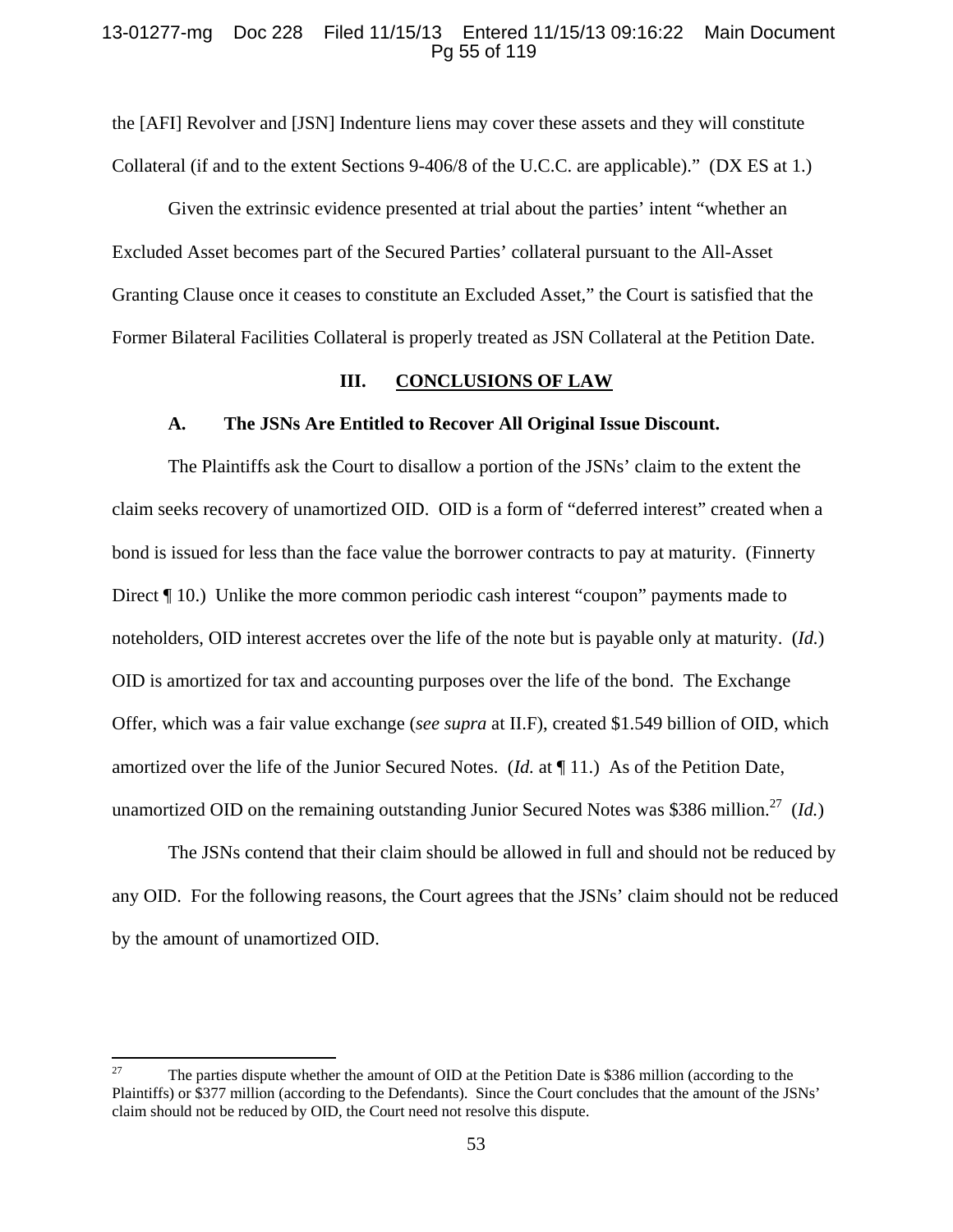# 13-01277-mg Doc 228 Filed 11/15/13 Entered 11/15/13 09:16:22 Main Document Pg 56 of 119

# *1.* In re Chateaugay *Controls and Supports Allowing the JSNs' Claim in Full.*

Bankruptcy Code Section 502(b)(2) provides that a creditor's claim should be allowed in full, "except to the extent that . . . such claim is for unmatured interest." 11 U.S.C. § 502(b)(2). The Second Circuit ruled in *Chateaugay* that unamortized OID is "unmatured interest" within the meaning of section 502(b)(2). 961 F.2d at 380. Nevertheless, the Second Circuit found that debt-for-debt "face value" exchanges offered as part of a consensual workout do not generate OID that is disallowable as unmatured interest for purposes of section 502(b)(2). *Id.* at 383.

The Second Circuit explained that "application . . . of OID to exchange offers . . . does not make sense if one takes into account the strong bankruptcy policy in favor of the speedy, inexpensive, negotiated resolution of disputes, that is an out-of-court or common law composition." *Id.* at 382. The Second Circuit explained further:

If unamortized OID is unallowable in bankruptcy, and if exchanging debt increases the amount of OID, then creditors will be disinclined to cooperate in a consensual workout that might otherwise have rescued a borrower from the precipice of bankruptcy. We must consider the ramifications of a rule that places a creditor in the position of choosing whether to cooperate with a struggling debtor, when such cooperation might make the creditor's claims in the event of bankruptcy smaller than they would have been had the creditor refused to cooperate. The bankruptcy court's ruling [excluding OID recovery] places creditors in just such a position, and unreversed would likely result in fewer outof-court debt exchanges and more Chapter 11 filings.

*Id.*

Applying that reasoning, the Second Circuit held "that a face value exchange of debt obligations in a consensual workout does not, for purposes of section 502(b)(2), generate new OID." *Id*. Rather than "chang[ing] the character of the underlying debt," a face value exchange "reaffirms and modifies" the debt. *Id.* But the court specifically left open whether the same rules should apply to a fair value exchange such as the one in this case. The court stated: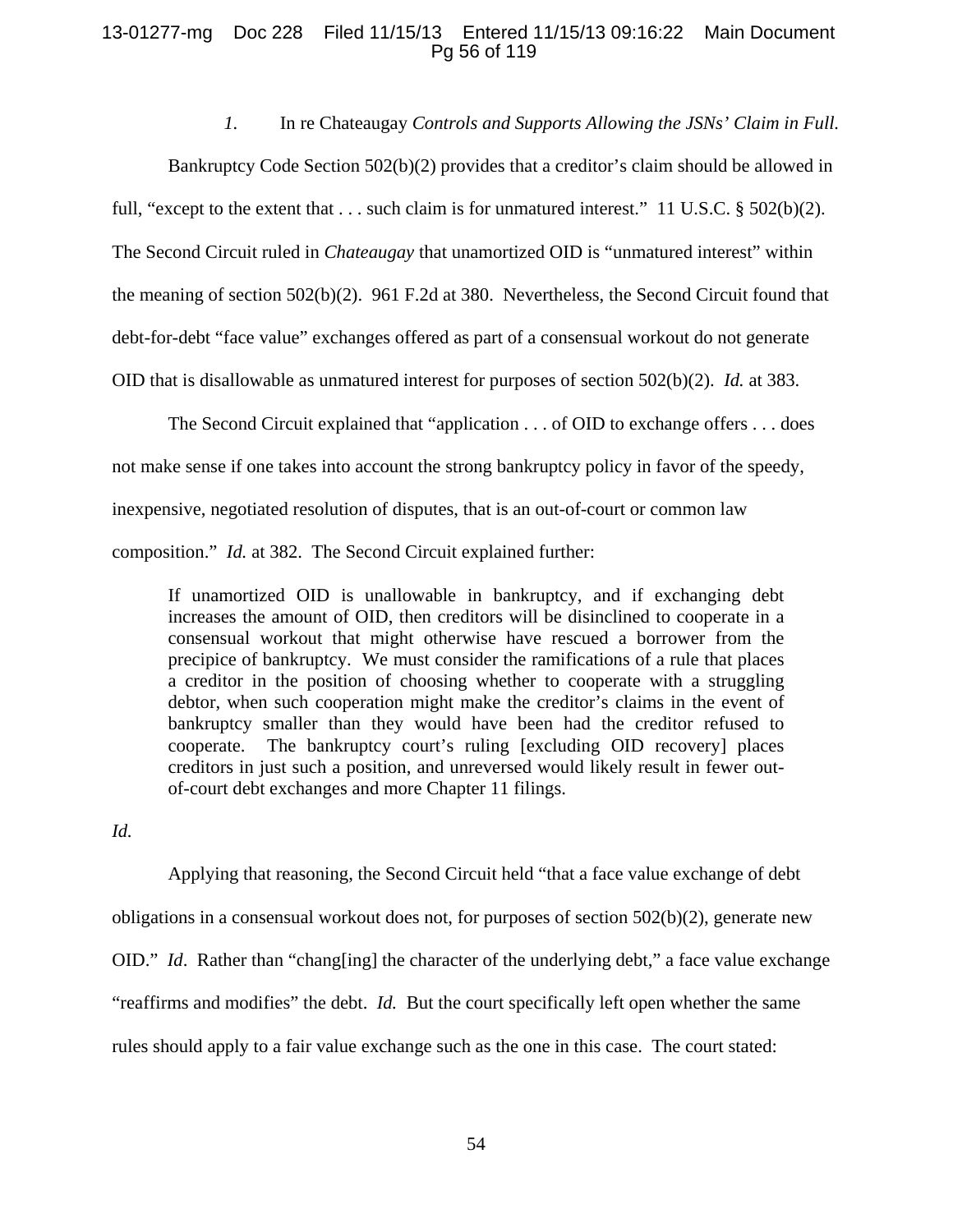# 13-01277-mg Doc 228 Filed 11/15/13 Entered 11/15/13 09:16:22 Main Document Pg 57 of 119

[Disallowing OID recovery] might make sense in the context of a fair market value exchange, where the corporation's overall debt obligations are reduced. In a face value exchange such as LTV's, however, it is unsupportable.

*Id*.

Here, in ruling on the motions to dismiss, the Court concluded that it would benefit from a fuller evidentiary record before resolving whether as a matter of law the Exchange generated disallowable OID. *Residential Capital*, 495 B.R. at 266. Now having the benefit of a full record and argument, the Court concludes that despite the differences between face value and fair value debt-exchanges, the same rule on disallowance of OID should apply in both circumstances. Since *Chateaugay* is the law of the Circuit, and holds that unamortized OID should not be disallowed in the case of a face value exchange, the Court concludes that the unamortized OID generated by the fair value exchange here should not be disallowed from the JSNs' claim.

## *2. The Legislative History of Section 502(b)(2)*

Section 502(b)(2) was enacted in 1978. The legislative history states that disallowed interest shall include "any portion of prepaid interest that represents an original discounting of the claim [but] would not have been earned on the date of bankruptcy," and gives as an example: "postpetition interest that is not yet due and payable, and any portion of prepaid interest that represents an original discounting of the claim, yet that would not have been earned on the date of the bankruptcy." H.R. Rep. No. 95-595, 95th Cong., 1st Sess. 352–54 (1977), *reprinted in* 1978 U.S.C.C.A.N. 5963, 6308.

At the time that Congress passed section 502(b)(2), debt-for-debt exchanges did not create OID for tax purposes. *See* Bankruptcy Reform Act of 1978, Pub. L. No. 95-598, § 101, 92 Stat. 2549 (1978). The Internal Revenue Code Tax Code") was first amended in 1990 to provide that both distressed face value exchanges and distressed fair value exchanges create taxable OID.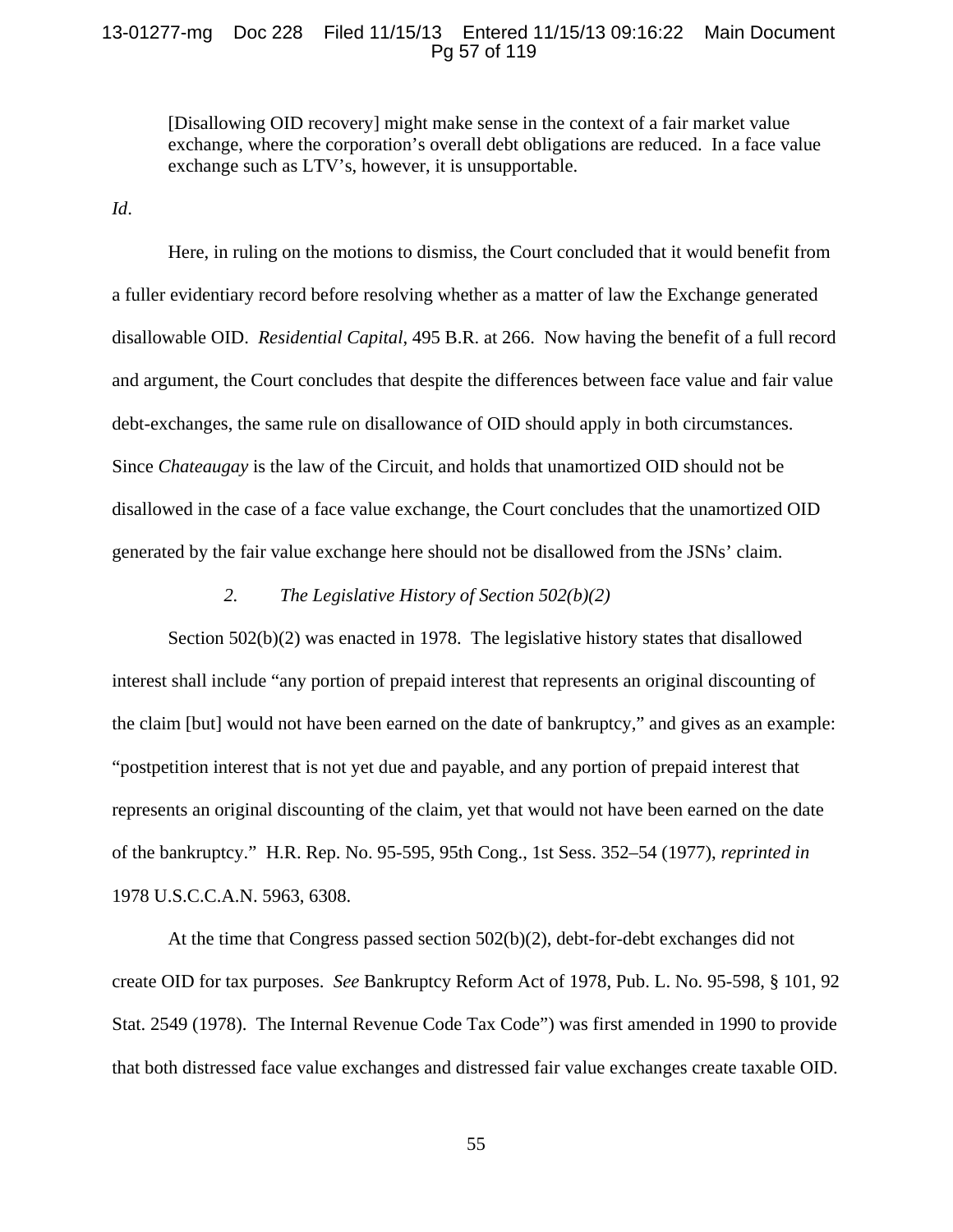## 13-01277-mg Doc 228 Filed 11/15/13 Entered 11/15/13 09:16:22 Main Document Pg 58 of 119

*See* Omnibus Budget Reconciliation Act of 1990, Pub. L. No. 101-508, § 11325, 104 Stat. 1388– 466 (1990). Since that time, both the Second and Fifth Circuits have found that face value exchanges do not create disallowable unmatured interest, notwithstanding that they may create OID under the Tax Code. *See Chateaugay*, 961 F.2d at 383 ("The tax treatment of a transaction . . . need not determine the bankruptcy treatment. . . . The tax treatment of debt-for-debt exchanges derives from the tax laws' focus on realization events, and suggests that an exchange offer may represent a sensible time to tax the parties. The same reasoning simply does not apply in the bankruptcy context."); *Texas Commerce Bank, N.A. v. Licht (In re Pengo Indus., Inc.)*, 962 F.2d 543, 550 (5th Cir. 1992) ("As bluntly stated by the Second Circuit, the reasoning underlying the tax treatment of debt-for-debt exchanges simply does not apply in the bankruptcy context.") (internal quotation marks omitted).

The parties do not dispute that disallowable OID is created for bankruptcy purposes when a company issues new debt in an original cash issuance for less than its face value. (Finnerty Direct ¶ 76; Oct. 21 Tr. 155:7–15.) Dr. Finnerty testified that "as an economic matter the bond exchange generated OID," but Dr. Finnerty never defines "economic matter" beyond references to taxable OID. (*Id.* at ¶ 10.) Under *Chateaugay*, however, creation of OID for tax purposes is irrelevant in the context of face value exchanges. Because the Court finds no basis for distinguishing OID generated by fair value exchanges from OID generated by face value exchanges, *Chateaugay* controls. Even though the Exchange may have generated OID under the Tax Code, that does not dicatate that it created disallowable unmatured interest.

> *3. There is No Reason to Distinguish OID Generated by Fair Value Exchanges from OID Generated by Face Value Exchanges under the Second Circuit's Reasoning in* Chateaugay*.*

As the Second Circuit observed in *Chateaugay*, an exchange offer made by a financially impaired company "can be either a 'fair market value exchange' or a 'face value exchange.'"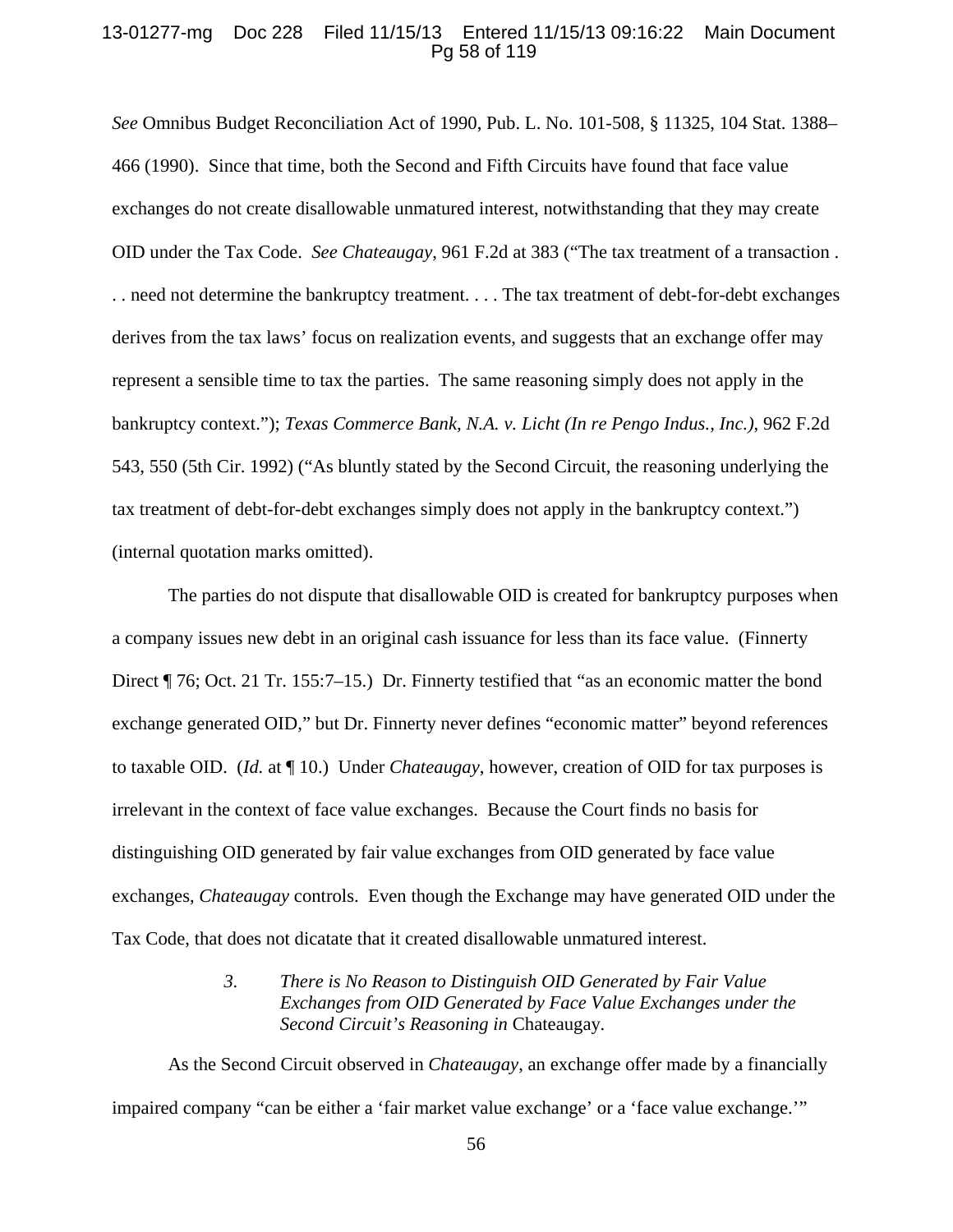# 13-01277-mg Doc 228 Filed 11/15/13 Entered 11/15/13 09:16:22 Main Document Pg 59 of 119

961 F.2d at 381 (citations omitted).28 Because the Second Circuit in *Chateaugay* was presented with a face value exchange, the court did not address whether its decision would extend to a fair value exchange. Instead, the Court explicitly limited its holding to face value exchanges, noting that it "might make sense" to disallow OID in a fair market value exchange. *Id.* The Court concludes, having the benefit of a full record and argument, that there is no meaningful basis upon which to distinguish between the two types of exchanges.

The Plaintiffs' expert Dr. Finnerty admitted at trial that distinguishing between face value and fair value exchanges is "somewhat arbitrary." (Oct. 21 Tr. 67:10–13.) In fact, Dr. Finnerty acknowledged that nearly all of the features that companies consider in connection with a debtfor-debt exchange can be used in both face value and fair value exchanges: (1) granting of security in the issuer's collateral; (2) interest rate; (3) maturity date; (4) payment priorities; (5) affiliate guarantees; (6) other lending covenants; (7) redemption features; (8) adding or removing a sinking fund or conversion feature; and (9) offering stock with the new debt. (*Id.* at 67:17– 69:9.) Other than changing the face value of the bond (which is not possible in face value exchanges), an issuer "could adjust every other factor" available to it. (*Id.* at 69:4–9.) For example, an issuer could provide the exchanging noteholders with security. Both experts testified that there would be no disallowable OID if the Junior Secured Notes were issued at \$1,000 face value, even though the new notes were secured while the Old Notes were unsecured, because that exchange would be expressly governed by *Chateaugay*. (*Id.* at 136:9–20; 214:2–4.) Thus, despite the Plaintiffs' contention that the consideration involved in the Exchange—trading the unsecured notes for secured and structurally senior obligations—justifies breaking from the Second Circuit's decision in *Chateaugay*, the evidence presented at trial indicated that the two

<sup>28</sup> *See supra* note 24 for the differences between fair market value and face value exchanges.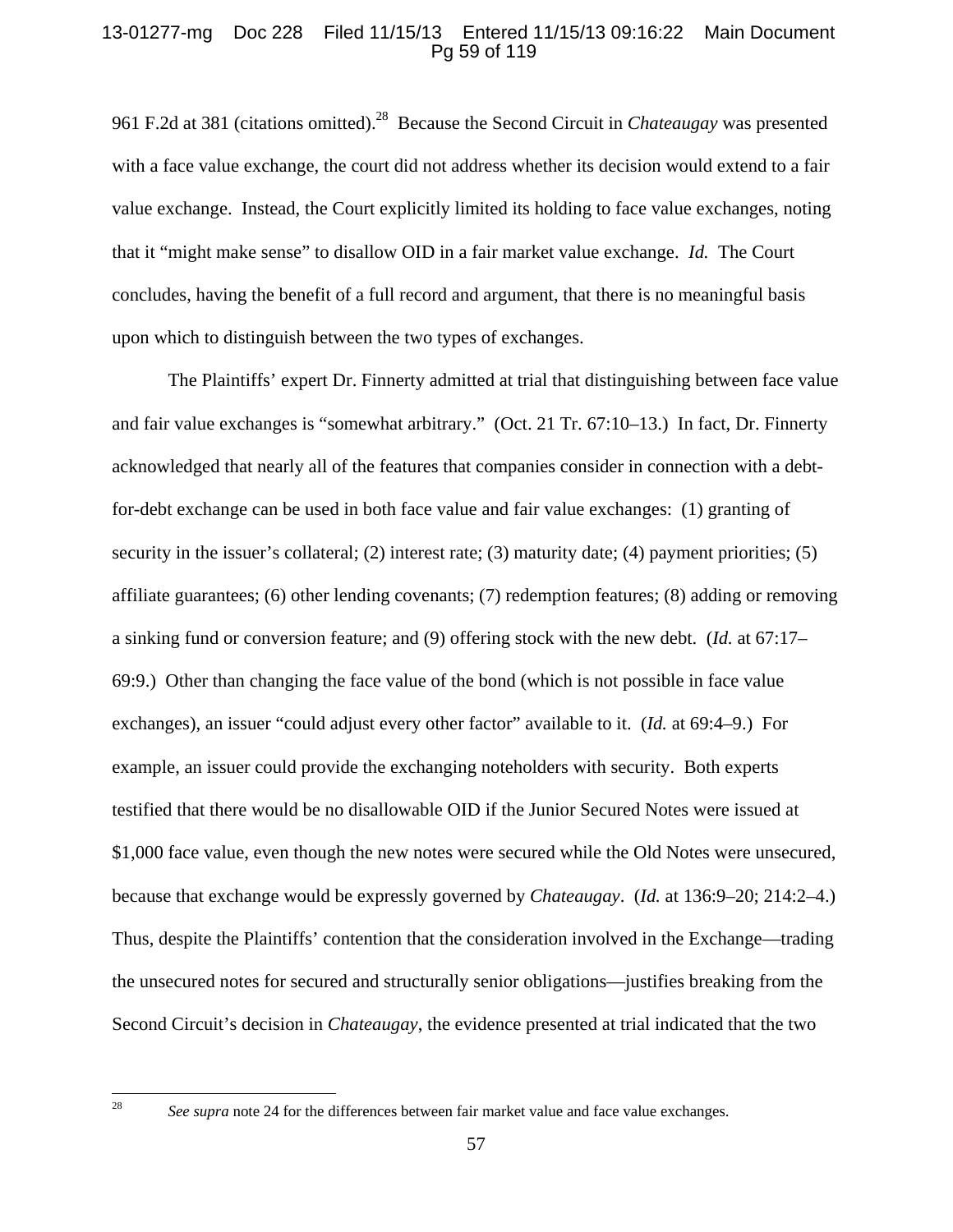# 13-01277-mg Doc 228 Filed 11/15/13 Entered 11/15/13 09:16:22 Main Document Pg 60 of 119

types of exchanges are virtually identical, and it would be arbitrary for the Court to distinguish between them.

The Court thus concludes that there is no commercial or business reason, or valid theory of corporate finance, to justify treating claims generated by face value and fair value exchanges differently in bankruptcy. First, the market value of the old debt is likely depressed in both a fair value and face value exchange. Second, OID is created for tax purposes in both fair value and face value exchanges. Third, there are concessions and incentives in both fair value and face value exchanges. In addition, both fair and face value exchanges offer companies the opportunity to restructure out-of-court, avoiding the time and costs—both direct and indirect—of a bankruptcy proceeding.

The Plaintiffs argue that the "plain language" of the statute must be enforced unless it leads to an absurd result. They contend that applying the language of section 502(b) to disallow OID will not lead to absurd results because even if OID is disallowed, the JSNs' recovery exceeds the recovery of the still-outstanding Original Noteholders. But the term "unmatured interest" in section  $502(b)(2)$  is not defined, making application of the plain language rule debatable. And whatever rules are adopted by courts should provide predictability to parties in planning transactions. The outcome—whether a transaction results in disallowed OID for bankruptcy purposes—should not hinge on whether, with the benefit of hindsight, noteholders that exchanged their notes did better than those that did not exchange. Determining whether the transaction created disallowable OID should not depend on if the noteholders or the debtors got a "good deal" in bankruptcy. That rule would create confusion in the market and would likely complicate a financially distressed company's attempts to avoid bankruptcy with the cooperation of its creditors. The reasoning of *Chateaugay* supports this conclusion. 961 F.2d at 383.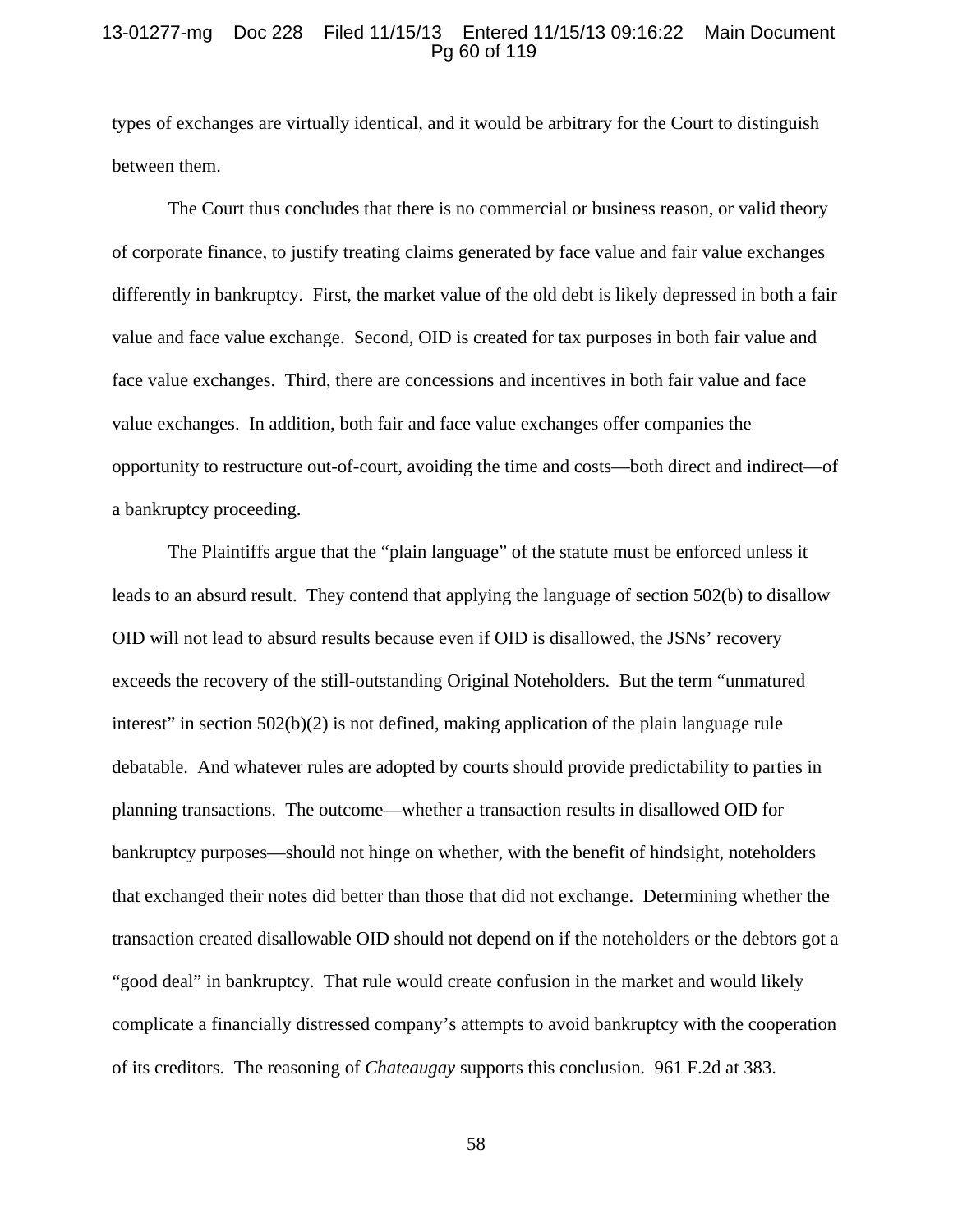## 13-01277-mg Doc 228 Filed 11/15/13 Entered 11/15/13 09:16:22 Main Document Pg 61 of 119

For the foregoing reasons, the Court concludes that the JSNs' claim should not be reduced by the amount of unamortized OID.

### **B. The JSNs Are Not Entitled to an Adequate Protection Claim.**

#### *1. Generally*

The Bankruptcy Code requires a debtor to provide a secured lender with adequate protection against a diminution in value of the secured lender's collateral resulting from: (1) the imposition of the automatic stay under section 362; (2) the use, sale, or lease of the property under section 363; and (3) the granting of a lien under section 364. 11 U.S.C. § 361(1). The Bankruptcy Code does not articulate what constitutes "adequate protection" for purposes of the statute, but section 361 articulates three separate examples of what may constitute adequate protection: (1) periodic cash payments; (2) offering a replacement lien "to the extent that such stay, use, sale, lease, or grant results in a decrease in the value of such entity's interest in such property"; and (3) other relief that will assure the creditor that its position will not be adversely affected by the stay. *Id.*; *see also* 3 COLLIER ON BANKRUPTCY ¶¶ 362.07[3][b]–[d] (16th ed. 2011).

A secured creditor is entitled to adequate protection of its interest in the value of its collateral and can obtain adequate protection either after a contested cash collateral hearing, or, as is more often the case, by a consensual cash collateral order. At the commencement of this case, the parties negotiated, and the Court signed, a Cash Collateral Order that, among other things, established the JSNs' right to adequate protection for the use of their collateral and the means by which such adequate protection would be provided. Pursuant to paragraph 16 of the Cash Collateral Order, the JSNs are entitled to

[A]dequate protection of their interests in Prepetition Collateral, including Cash Collateral, in an amount equal to the aggregate diminution in value of the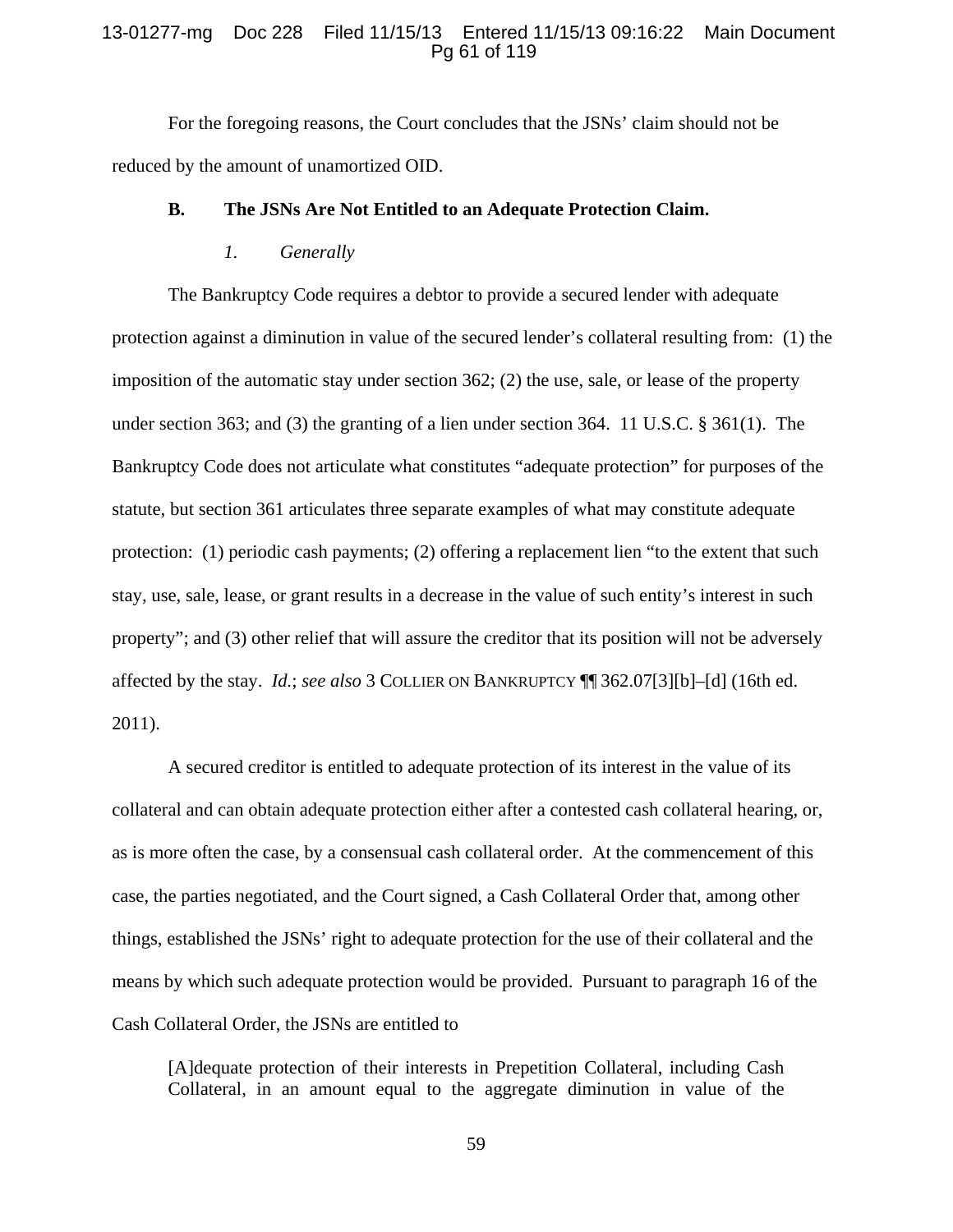# 13-01277-mg Doc 228 Filed 11/15/13 Entered 11/15/13 09:16:22 Main Document Pg 62 of 119

Prepetition Collateral to the extent of their interests therein, including any such diminution resulting from the sale, lease or use by the Debtors (or other decline in value) of any Prepetition Collateral, including Cash Collateral, the priming of the AFI Lenders' liens on the AFI LOC Collateral by the Carve Out and AFI DIP Loan, and the automatic stay pursuant to section 362 of the Bankruptcy Code[.]

(PX 76 at 24.) As adequate protection, the JSNs were granted adequate protection liens on all of the collateral securing the AFI Revolver, the AFI LOC, and all of the equity interests of the Barclays DIP Borrowers, and, to the extent that such liens were insufficient to provide adequate protection, the right to assert a claim under section 507(b) of the Bankruptcy Code. (*Id.* at 29.) The JSNs now contend they are entitled to recover an adequate protection claim of \$515 million based on alleged diminution in value of their prepetition collateral used during the case under a series of consensual cash collateral orders. The Plaintiffs disagree, asserting that the JSN Collateral has not declined in value since the Petition Date and that the JSNs therefore cannot assert an adequate protection claim.

 The parties agree that the amount of any adequate protection claim is to be measured by the difference in value of the collateral on the Petition Date and the Effective Date.<sup>29</sup> The parties also largely agree about the Effective Date value of the JSN Collateral, subject to adjustments discussed elsewhere in this Opinion. Thus, much of the testimony offered at trial was aimed at establishing the Petition Date value of the JSNs' collateral.

## *2. The JSNs Bear the Burden of Showing Diminution in Value*.

The burden of proving valuation falls on different parties at different times. In establishing its claim, a secured creditor generally bears the burden under section 506(a) of proving the amount and extent of its lien. *In re Sneijder*, 407 B.R. 46, 55 (Bankr. S.D.N.Y.

<sup>&</sup>lt;sup>29</sup> Here, the cash collateral motion was filed as a first day motion, so there is no issue of whether a later date should apply for purposes of an adequate protection claim. *See* 4 COLLIER ON BANKRUPTCY ¶ 506.03[7][a][iv] ("In general, courts typically hold that, for purposes of adequate protection, the value of the collateral is to be determined either as of the petition date or as of the date on which the request for adequate protection was first made.").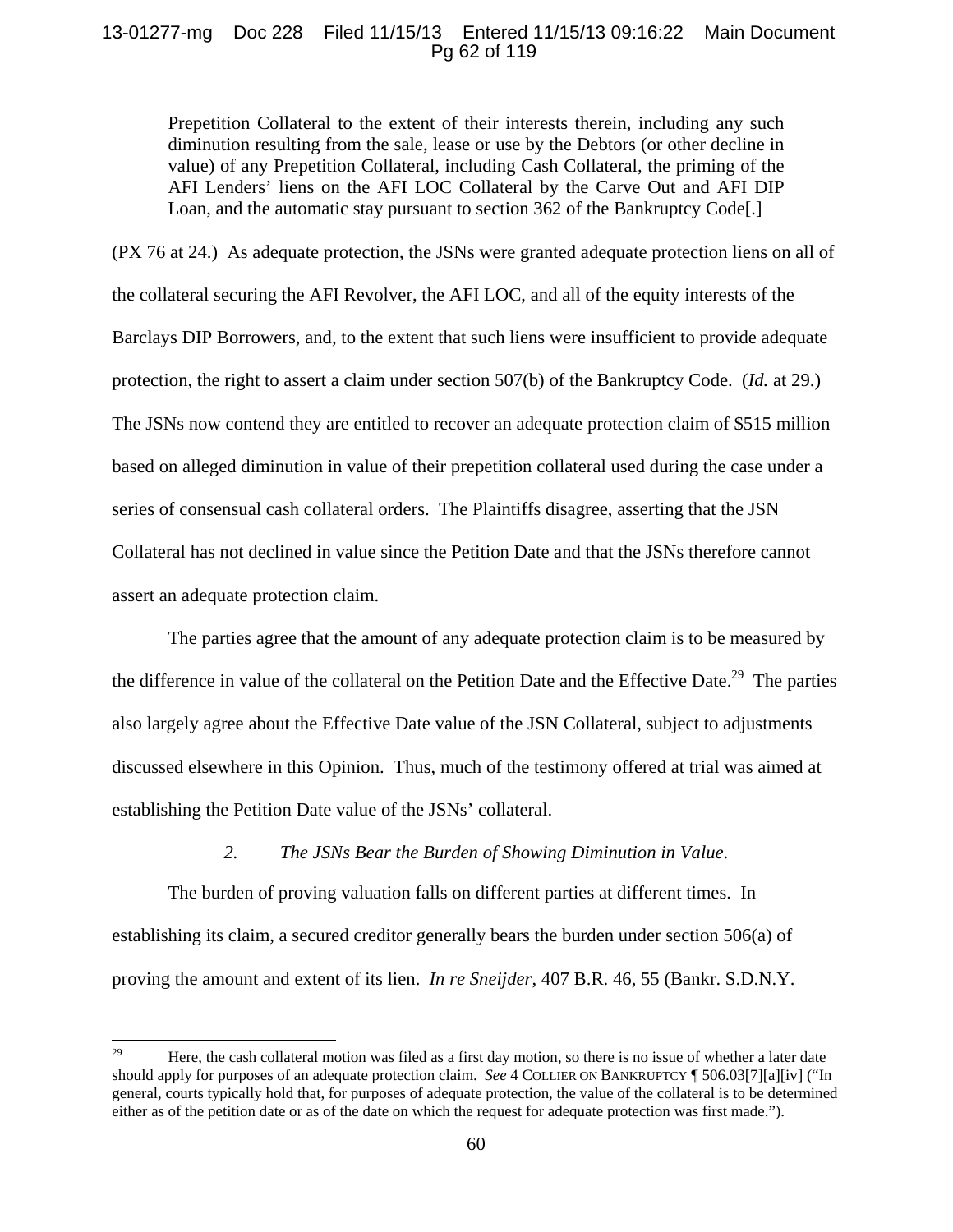# 13-01277-mg Doc 228 Filed 11/15/13 Entered 11/15/13 09:16:22 Main Document Pg 63 of 119

2009); *see also In re Heritage Highgate, Inc.*, 679 F.3d 132, 140 (3d Cir. 2012) (holding that "the ultimate burden of persuasion is upon the creditor to demonstrate by a preponderance of the evidence both the extent of its lien and the value of the collateral securing its claim") (quoting *In re Robertson,* 135 B.R. 350, 352 (Bankr. E.D. Ark. 1992)). Once the amount and extent of the secured claim has been set, the burden shifts to a debtor seeking to use, sell, lease, or otherwise encumber the lender's collateral under sections 363 or 364 of the Code to prove that the secured creditor's interest will be adequately protected. *See Wilmington Trust Co. v. AMR Corp. (In re AMR Corp.)*, 490 B.R. 470, 477–78 (S.D.N.Y. 2013) (holding that the creditor seeking adequate protection "need only establish the validity, [priority, or extent] of its interest in the collateral, while the Debtor bears the initial burden of proof as to the issue of adequate protection") (internal quotation marks and citation omitted); *see also Resolution Trust Corp. v. Swedeland Dev. Grp., Inc. (In re Swedeland Dev. Grp., Inc.)*, 16 F.3d 552, 564 (3d Cir. 1994) (holding, in the context of granting a priming lien under section 364(d)(1), that the "debtor has the burden to establish that the holder of the lien to be subordinated has adequate protection") (citation omitted). In contrast, a secured creditor seeking to lift the automatic stay under section  $362(d)(1)$ "for cause, including lack of adequate protection," bears the burden of showing that the debtor lacks equity in the property. 11 U.SC. §§ 362(d)(1), 362(g)(1); *see also In re Elmira Litho, Inc.*, 174 B.R. 892, 900–03 (Bankr. S.D.N.Y. 1994). But in all cases, the creditor bears the burden in the first instance of establishing the amount and extent of its lien under section  $506(a)$ .

The JSNs recognize that they must establish their section 507(b) adequate protection claim within the rubric of section 506(a). Further, they concede that the burden of proving the extent of a claim is typically born by the creditor seeking to establish the claim. Nonetheless, the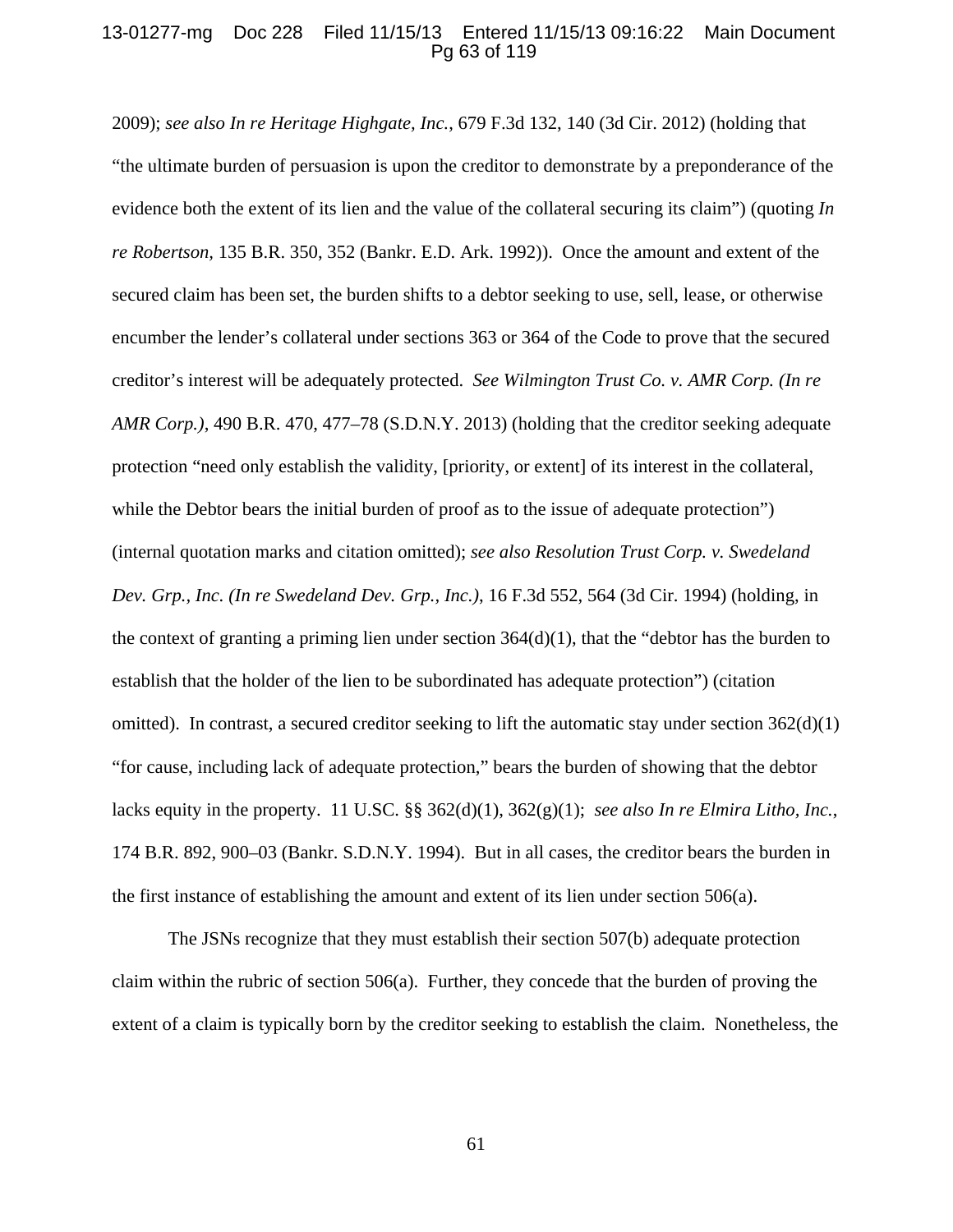# 13-01277-mg Doc 228 Filed 11/15/13 Entered 11/15/13 09:16:22 Main Document Pg 64 of 119

JSNs argue that because their claim seeks adequate protection, the Debtors should have the burden of proving that the JSNs' interests were adequately protected. The Court disagrees.

 The parties established at the outset of this case that the JSNs' interest in their collateral was adequately protected, when they negotiated, and the Court signed, the Cash Collateral

Order.<sup>30</sup> As the Court explained in its ruling on the motions to dismiss:

If the value of the JSNs' collateral actually diminishes, then the JSNs may assert an adequate protection claim. . . . The Defendants caution against establishing new rules on adequate protection and valuation, but the Court's decision is premised on the terms of the Cash Collateral Order, which the JSNs helped negotiate. That Order provided the JSNs with bargained-for adequate protection.

*Residential Capital*, 497 B.R. at 420. The bargained-for adequate protection included several

liens and the right to assert a claim under section 507(b) for any diminution in value not

otherwise protected. (PX 76 at 29.) That the JSNs now seek to assert this adequate protection

claim based on diminution in value does not shift the initial burden of proving the extent and

validity of the claim under section 506(a) to the Debtors. Rather, this burden remains squarely

with the secured creditor—the JSNs.<sup>31</sup> *See, e.g., Qmect, Inc. v. Burlingame Capital Partners II,* 

*L.P.*, 373 B.R. 682, 690 (N.D. Cal. 2007) (affirming bankruptcy court's requirement that secured

<sup>&</sup>lt;sup>30</sup> There is no question here that the JSNs received adequate protection by a very substantial postpetition lien on collateral (far beyond the property covered by the JSNs' liens on the petition date). Had there been a contested cash collateral hearing the Debtors would have had the burden of establishing adequate protection; that was unnecessary because of the agreement of the parties. The issue now is different: Are the JSNs entitled to recover a claim based on a diminution in the aggregate value of their collateral at the petition date? As explained in the text, on that issue the JSNs have the burden of proof.

<sup>&</sup>lt;sup>31</sup> None of the cases cited by the Defendants support the proposition that in a post-hoc analysis of the sufficiency of adequate protection, the debtor continues to bear the burden of proving adequate protection. Rather, they all involve the well-established rule that, before a debtor may use, sell, lease, or otherwise encumber the lender's collateral, the debtor must show that the creditor's interest will be adequately protected. *See Swedeland*, 16 F.3d at 564 (discussing whether adequate protection existed sufficient to grant a priming lien); *Wilmington Trust Co. v. AMR Corp. (In re AMR Corp.)*, 490 B.R. 470, 477–78 (S.D.N.Y. 2013) (discussing whether a secured lender was entitled to adequate protection during the pendency of the case); *In re Erewhon, Inc.*, 21 B.R. 79, 84 (Bankr. D. Mass. 1982) (stating that a secured creditor worried about diminution in value need only object to use of collateral "since the burden of proving adequate protection is substantially that of the Debtor"); *Hamilton Bank v. Diaconx Corp. (In re Diaconx Corp.)*, 69 B.R. 333, 338 (Bankr. E.D. Pa. 1987) (denying use of cash collateral because debtor failed to carry burden of showing that secured lender's interest would be adequately protected"). As the Court already explained, the parties already agreed that the JSNs' interest in their collateral would be adequately protected when they signed the Cash Collateral Order.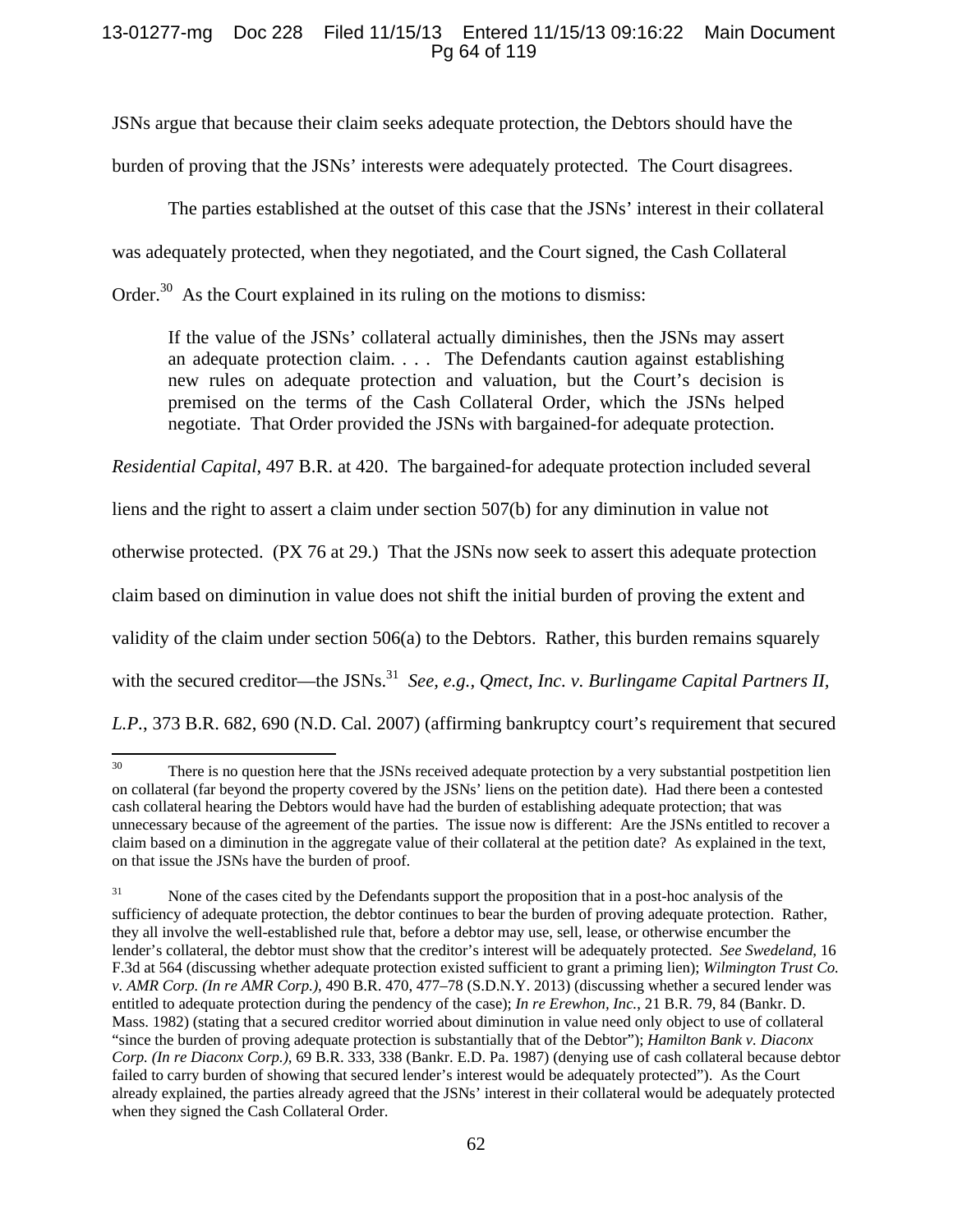## 13-01277-mg Doc 228 Filed 11/15/13 Entered 11/15/13 09:16:22 Main Document Pg 65 of 119

lenders prove diminution in value of collateral prior to foreclosing on replacement liens, because "the purpose of adequate protection is to protect lenders from diminution in the value of their collateral").

# *3. Fair Market Value in the Hands of the Debtors is the Proper Petition Date Valuation Methodology*.

The Plaintiffs argue that for adequate protection purposes, the collateral should be valued at the Petition Date based on the foreclosure value of the collateral in the hands of the secured creditor. The Defendants argue that the collateral should be valued based on the fair market value of the collateral in the hands of the Debtors. The Court agrees with the Defendants that fair market value rather than foreclosure value applies, but as explained below, this holding provides little benefit to the Defendants because the Defendants' fair market valuation evidence introduced by their expert witnesses is unreliable, vastly overstates the value of the collateral on the Petition Date, and is rejected by the Court as a basis to establish an adequate protection claim.

To establish their entitlement to an adequate protection claim, the JSNs must show that the aggregate value of their collateral diminished from the Petition Date to the Effective Date. The JSNs will only be entitled to adequate protection, if at all, to the extent of the value of their interest in the collateral as of the Petition Date. 11 U.S.C. § 361. The Supreme Court has explained that the phrase "value of such entity's interest" in section 361 means the same as the phrase "value of such creditor's interest" in section 506(a): the value of the collateral. *United Sav. Ass'n of Texas v. Timbers of Inwood Forest Assocs., Ltd.*, 484 U.S. 365, 372 (1988). Thus, the question becomes how to value the JSN Collateral as of the Petition Date. To answer this question, the Court looks to valuation principles under section 506(a). *See In re Winthrop Old Farm Nurseries, Inc.*, 50 F.3d 72, 74 (1st Cir. 1995) (stating that "a valuation for § 361 [i.e.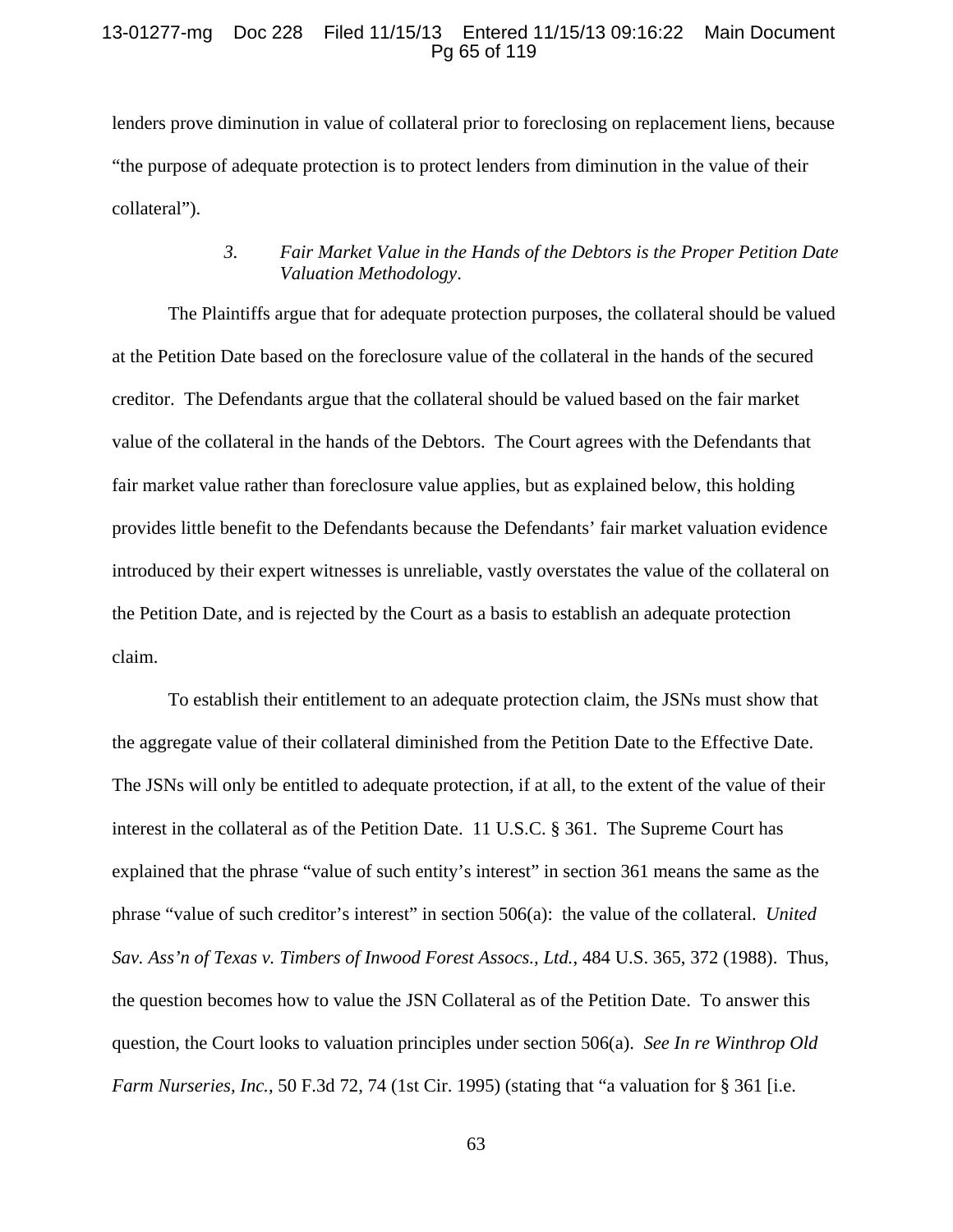# 13-01277-mg Doc 228 Filed 11/15/13 Entered 11/15/13 09:16:22 Main Document Pg 66 of 119

adequate protection] purposes necessarily looks to § 506(a) for a determination of the amount of a secured claim").

Section 506(a) provides:

An allowed claim of a creditor secured by a lien on property in which the estate has an interest . . . is a secured claim to the extent of the value of such creditor's interest in the estate's interest in such property . . . and is an unsecured claim to the extent that the value of such creditor's interest . . . is less than the amount of such allowed claim. *Such value shall be determined in light of the purpose of the valuation and of the proposed disposition or use of such property* . . . *.*"

11 U.S.C. § 506(a)(1) (emphasis added).

In *Associates Commercial Corp. v. Rash*, the Supreme Court interpreted section 506(a) in the context of a chapter 13 plan, where the chapter 13 debtor sought to cram down a plan over the objection of a secured creditor, keeping the secured lender's collateral. 520 U.S. 953, 955 (1997). In calculating the value of the lender's secured claim, the Court looked at the first sentence of section 506(a) and observed that the phrase "value of such creditor's interest" did not explain *how* to value the interest. *Id*. at 960–61. Therefore, the Court looked to the second sentence of 506(a) and held that "the 'proposed disposition or use' of the collateral is of paramount importance to the valuation question." *Id.* at 962. Based on the proposed disposition of the property in that case, the Court held that foreclosure value could not be the proper methodology for valuing the secured creditor's claim. *Id.* at 963. Rather, the Court applied replacement value; the amount a willing buyer would have paid a willing seller for the collateral. *Id*.

Although this case involves the consensual use of collateral in the context of a sale under chapter 11, the reasoning of *Rash* is equally applicable here. *See In re Motors Liquidation Co.*, 482 B.R. 485, 492 (Bankr. S.D.N.Y. 2012) (holding that "*Rash*'s underlying thought process is still instructive" in calculating value in a 363 sale and further noting that "[p]ost–*Rash* case law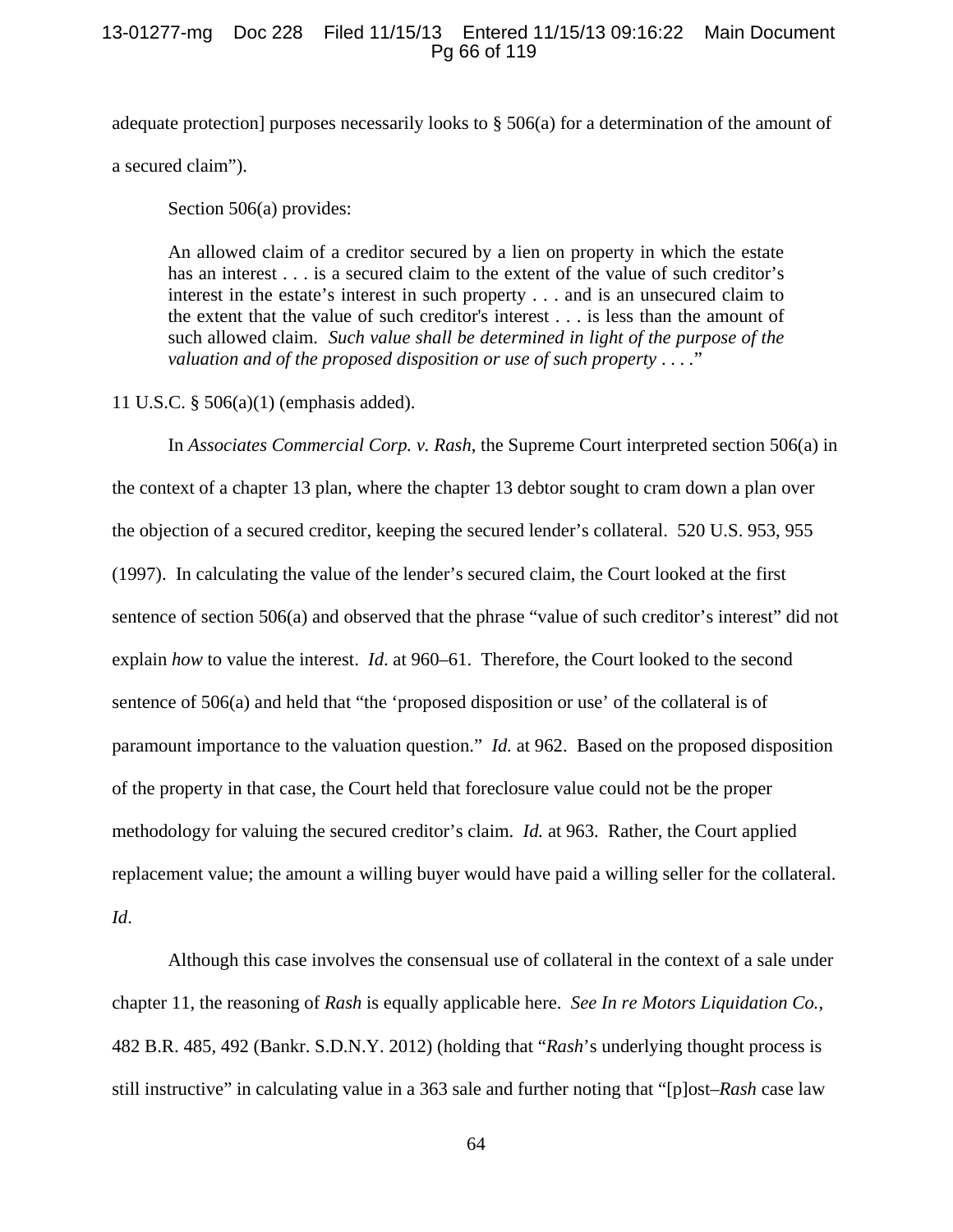## 13-01277-mg Doc 228 Filed 11/15/13 Entered 11/15/13 09:16:22 Main Document Pg 67 of 119

suggests that *Rash* can be applied to the provisions of all three reorganization chapters—11, 12, and 13—because these chapters all treat secured claims similarly"); *see also Heritage Highgate*, 679 F.3d at 141 (applying *Rash* in chapter 11 to value secured claim under 506(a)).

The Defendants cite only one case that deals with the exact scenario of this case diminution of collateral in the context of a consensual use of cash collateral that funded a going concern sale—in which the district court affirmed application of the *Rash* reasoning in the adequate protection context. *See Salyer v. SK Foods, L.P. (In re SK Foods, L.P.)*, 487 B.R. 257, 262 n.11 (E.D. Cal. 2013). In *SK Foods*, secured creditors and the chapter 11 trustee had negotiated a settlement on the amount of the creditors' adequate protection claim, conducting their valuation based on the proposed disposition of the collateral on the petition date—a going concern sale. *Id.* at 259–60. The bankruptcy court approved the settlement. *Id.* The appellants objected, asserting that the proper valuation could only be liquidation value, setting the value of the secured creditors' adequate protection claim at "0." *Id.* at 260. The district court rejected that argument, holding that "the Bankruptcy Court properly relied upon the 'liquidation' value for those assets which were to be liquidated, and as required by *Rash,* properly relied upon the 'going-concern' value for those assets which were to be sold as part of the business as a going concern." *Id.* at 263.

None of the other cases that the Defendants cite involve the calculation of an adequate protection claim based on diminution in value due to consensual use of collateral. Instead, the cases cited by the Defendants involve valuations performed for forward-looking determinations of whether secured creditors' interests would be adequately protected.<sup>32</sup> Nonetheless, the Court

<sup>32</sup> *See In re Walck*, No. 11-37706 (MER), 2012 WL 2918492, at \*2 (Bankr. D. Colo. Jul. 17, 2012) (in the context of a motion for relief from stay, construing section 506(a) in light of *Rash*, finding that secured creditor was adequately protected based on the fair market value of collateral projected to be earned by sale); *Bank R.I. v. Pawtuxet Valley Prescription & Surgical Ctr.*, 386 B.R. 1, 4 (D.R.I. 2008) (holding that going concern/fair market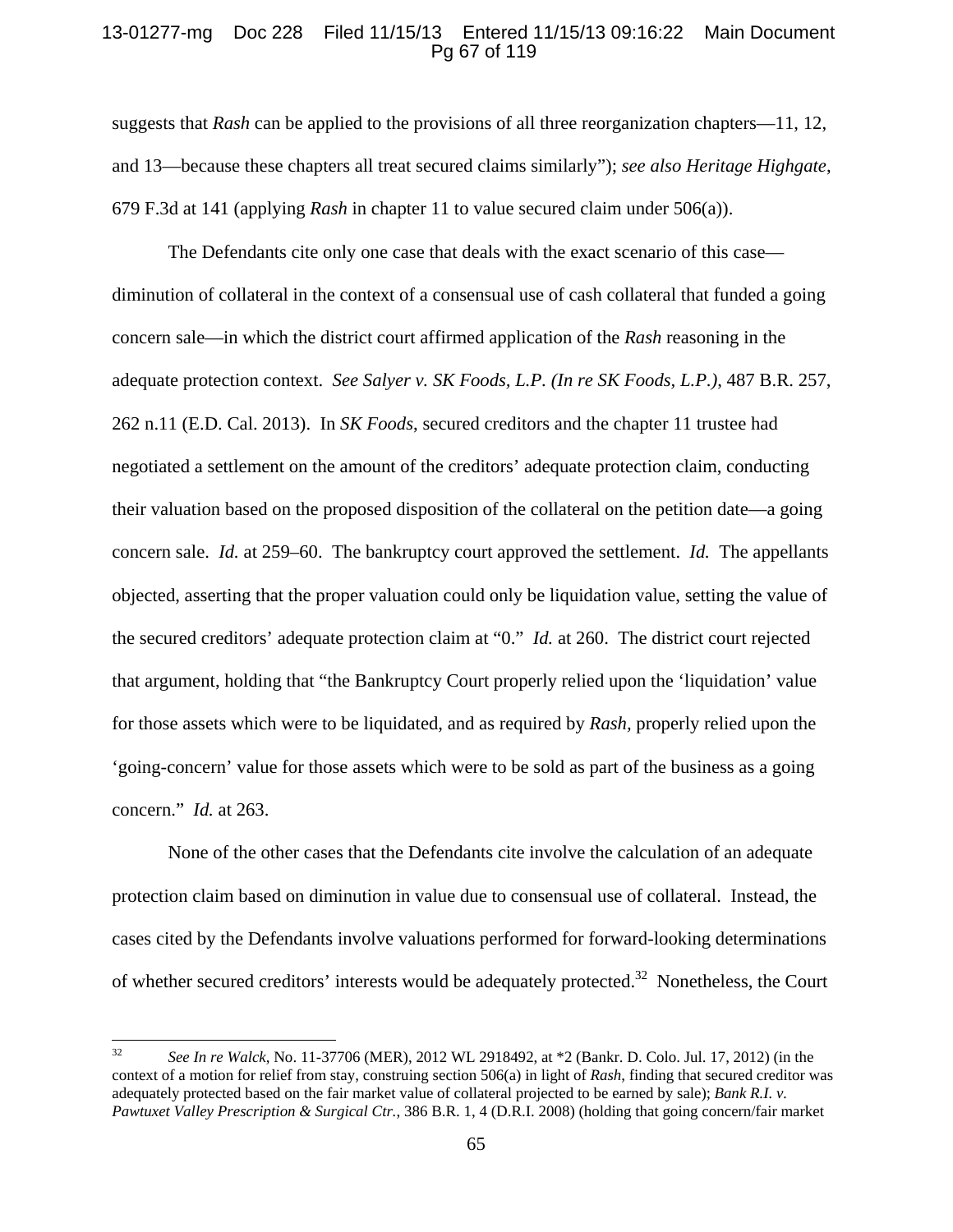# 13-01277-mg Doc 228 Filed 11/15/13 Entered 11/15/13 09:16:22 Main Document Pg 68 of 119

views the current valuation exercise as similar in nature. That is, the Court is being asked to apply a Petition Date valuation of the JSN Collateral to determine whether the JSNs' interests as of that date were adequately protected. In doing so, the Court agrees with the holdings of *SK Foods* and the other cases cited by the Defendants that the proper valuation methodology must account for the proposed disposition of the collateral.

 The Debtors would like this Court to apply a foreclosure standard based on the JSNs' interest in the collateral as of the Petition Date, which, the Debtors contend, was simply to be able to foreclose on the property. Thus, because "the purpose of providing adequate protection is to insure that the secured creditor receives the value for which the creditor bargained for prior to the debtor's bankruptcy," *In re WorldCom, Inc.*, 304 B.R. 611, 618–19 (Bankr. S.D.N.Y. 2004), the JSNs should be entitled to foreclosure value of the collateral as of the Petition Date—and no

<u> 1989 - Johann Stein, marwolaethau a gweledydd a ganlad y ganlad y ganlad y ganlad y ganlad y ganlad y ganlad</u>

value could be used where secured lender objected to finding that it was adequately protected); *In re Eskim LLC*, No. 08-509, 2008 WL 4093574, at \*2–4 (Bankr. N.D. W. Va. Aug. 28, 2008) (in the context of motion for relief from stay, temporarily permitting debtor to use collateral to bridge to a going concern sale, and finding secured creditor might be adequately protected given that "the court's accepted valuation of the property depends on its being sold at a going concern value – not one of foreclosure"); *In re Pelham Enters., Inc.*, 376 B.R. 684, 690–93 (Bankr. N.D. Ill. 2007) (in the context of a motion for relief from stay, construing section 506(a) in light of *Rash* and rejecting estimated liquidation value of collateral in the hands of creditor given undisputed evidence that the collateral was actually being used as part of debtor's going concern); *In re Deep River Warehouse, Inc.*, No. 04- 52749, 2005 WL 1287987, at \*7–8 (Bankr. M.D.N.C. Mar. 14, 2005) (construing section 506(a) in the context of a motion for relief from stay, and finding secured creditor to be adequately protected based on real property's going concern value in light of debtor's proposal to retain property as a going concern); *In re Davis*, 215 B.R. 824, 825–26 (Bankr. N.D. Tex. 1997) (construing section 506(a) in the adequate protection context in light of *Rash*, and holding that secured creditor in chapter 13 case was adequately protected based on the car's fair market value as of the petition date when debtor intended to retain and use the collateral); *In re Savannah Gardens-Oaktree*, 146 B.R. 306, 308–10 (Bankr. S.D. Ga. 1992) (adopting going concern valuation where collateral was to be retained and used under chapter 11 plan, in order to determine amount of secured claim under 506(a) and evaluate whether claim would be adequately protected by value of collateral); *In re Kids Stop of Am., Inc.*, 64 B.R. 397, 401–02 (Bankr. M.D. Fla. 1986) (construing section 506(a) in the adequate protection context, and concluding that secured creditor was entitled to continue receiving adequate protection payments because the collateral as of petition date was worth the amount actually realized from asset sales during the case); *Bank Hapoalim B.M. v. E.L.I., Ltd.*, 42 B.R. 376, 379 (N.D. Ill. 1984) (in context of motion for relief from stay, affirming bankruptcy court's utilization of an executed sale contract for valuation of sold collateral under section 506(a) to determine whether the secured creditor was adequately protected); *First Trust Union Bank v. Automatic Voting Mach. Corp. (In re Automatic Voting Machine Corp.)*, 26 B.R. 970, 972 (Bankr. W.D.N.Y. 1983) (for purposes of determining whether secured creditor was adequately protected on motion for relief from stay, rejecting evidence of liquidation value and holding that going concern methodology is appropriate when collateral is to be retained and used).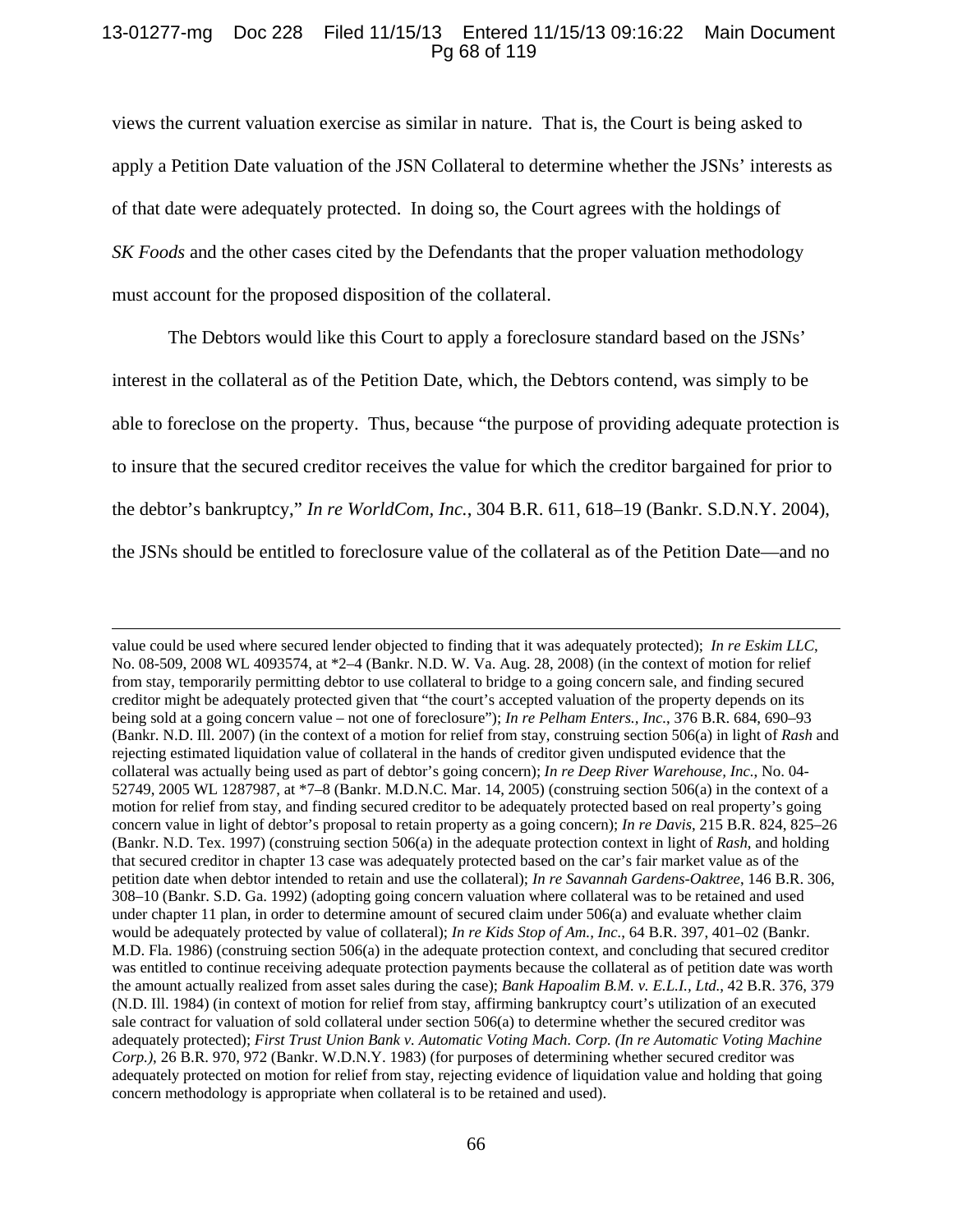## 13-01277-mg Doc 228 Filed 11/15/13 Entered 11/15/13 09:16:22 Main Document Pg 69 of 119

more. In support, the Debtors cite to a line of cases holding that under a section 506(a) analysis, a secured lender's interest is limited to the right to foreclose upon the property.33

The Court disagrees, and in light of the Supreme Court's rulings in *Rash* and *Timbers*, the Court finds the cases cited by the Plaintiffs unpersuasive. *See Winthrop,* 50 F.3d at 75–76 (disapproving of cases that "render.] the second sentence of  $\S$  506(a) virtually meaningless" and holding that "a court remains faithful to the dictates of  $\S$  506(a) by valuing the creditor's interest in the collateral in light of the proposed post-bankruptcy reality: no foreclosure sale and economic benefit for the debtor derived from the collateral equal to or greater than its fair market value"). In this case, the parties were not contemplating on the Petition Date that the creditors might conduct a foreclosure sale. The Debtors never had any intention of turning over the JSN Collateral to the collateral agent. (Oct. 15 Tr. 164:21–165:2, 249:6–16.) Nor did the JSNs foreclose or attempt to foreclose on the assets. Rather, the JSNs entered into a cash collateral stipulation to allow the sale of assets as a going concern. (DX AIJ at 5.) A going concern valuation is consistent with the Debtors' stated purpose in this case as of the Petition Date, which, among other things was "preserv[ing] the Debtors' servicing business on a going concern basis for sale." (PX 137 at 7.) The testimony at trial confirmed that the parties always intended to market and sell the properties as a going concern. This is also evident by looking at the

<sup>33</sup> *See In re Scotia Dev, LLC,* No. 07-20027, slip op. at 23–24 (Bankr. S.D. Tex. July 7, 2008) ("With noncash property, the interest that secured creditor has a right to is the right to foreclose. Therefore, the case law suggests that the appropriate value to protect is the foreclosure value of the property and not the fair market value of the property.")*, aff'd in part, In re SCOPAC,* 624 F.3d 274, 285-86 (5th Cir. 2010); *In re Ralar Distribs., Inc.,* 166 B.R. 3, 7 (Bankr. D. Mass. 1994) ("The value relevant for adequate protection purposes, however, is not book value. It is liquidation value realizable by the creditor.")*, aff'd,* 182 B.R. 81 (D. Mass. 1995)*, aff'd,* 69 F.3d 1200 (1st Cir. 1995); *Sharon Steel Corp. v. Citibank, N.A. (In re Sharon Steel Corp.),* 159 B.R. 165, 169 (Bankr. W.D. Pa. 1993) (using liquidation value for adequate protection purposes); *United States v. Case (In re Case),* 115 B.R. 666, 670 (9th Cir. B.A.P. 1990) ("If we were attempting to value FmHA's interest in the property for adequate protection purposes, the possibility of forced liquidation would be assumed and a deduction for selling costs would be logical.")*; La Jolla Mortg. Fund v. Rancho El Cajon Assocs.,* 18 B.R. 283, 289 (Bankr. S.D. Cal. 1982) ("In this regard, we must evaluate the collateral, being the adequate protection, in the hands of the claim holder. It is the creditors' expected costs to liquidate the property that is relevant, not those of the debtor.").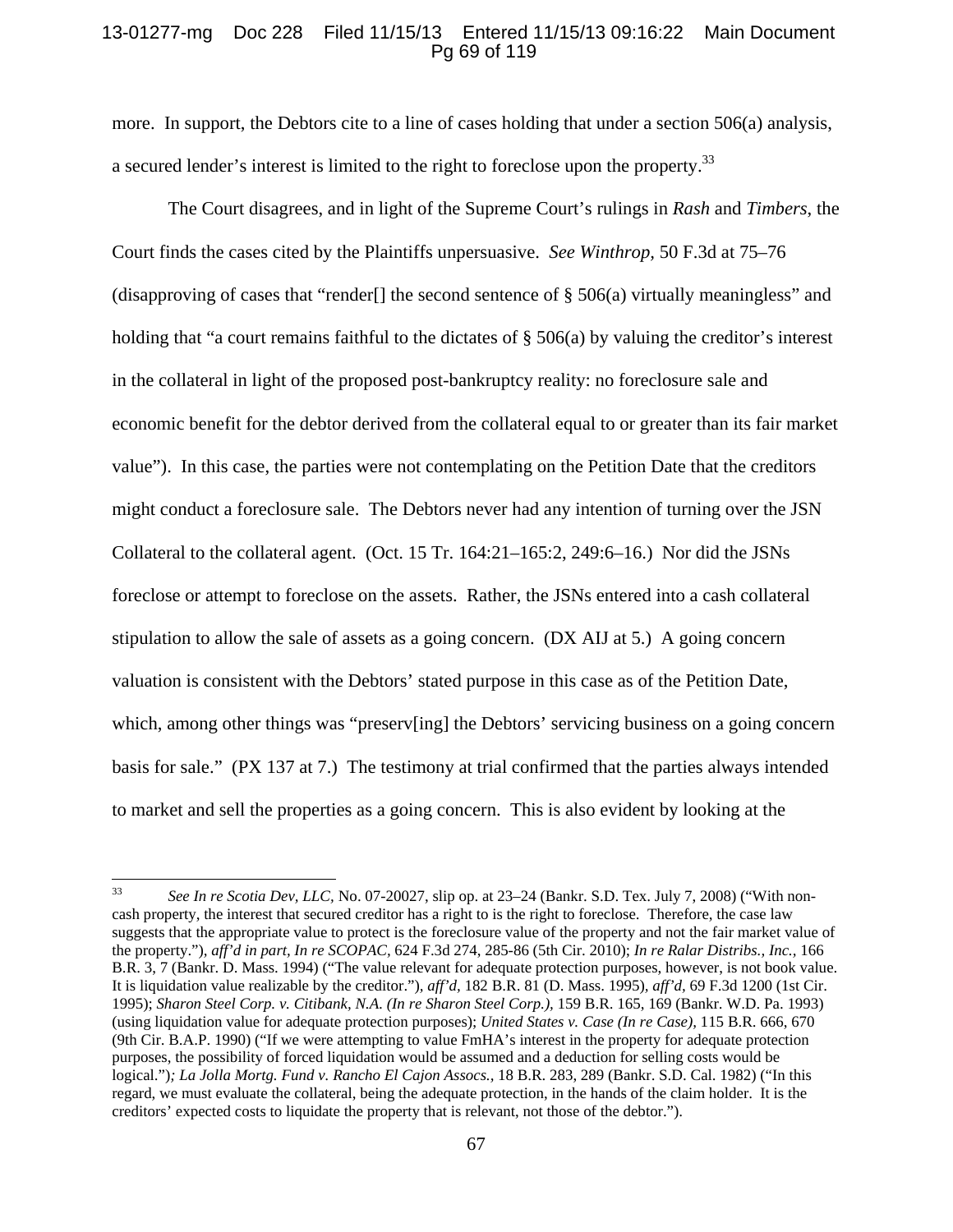# 13-01277-mg Doc 228 Filed 11/15/13 Entered 11/15/13 09:16:22 Main Document Pg 70 of 119

stalking horse APAs that were in place on the Petition Date.<sup>34</sup> Thus, in determining the value of the JSN Collateral on the Petition Date, the Court must apply that value based on the proposed disposition of the collateral—fair market value in the hands of the Debtors.

# *4. The JSNs Did Not Calculate the Fair Market Value of the Impaired Collateral in the Hands of an Insolvent Company and Have Therefore Failed to Carry Their Burden of Proving a Diminution in Value*.

While the Court agrees with the Defendants that the correct methodology for Petition Date valuation is fair market value in the hands of the Debtors, the Court finds that the Defendants have not provided a credible valuation of their collateral as of that date. Therefore, the Defendants have failed to carry their burden of proving a diminution in the value of their collateral, and their adequate protection claim fails.<sup>35</sup>

As detailed above, the JSNs offered valuation testimony from four experts affiliated with Houlihan. The Houlihan opinions of the fair market value of each asset comprising the JSN Collateral was informed, where applicable, by the prices obtained in the auction process, adjusted for cash flows and loan balances back to the Petition Date. (Siegert Direct ¶ 18.) In addition, Houlihan performed a "bottoms-up" fair market valuation as of the Petition Date. Mr. Siegert offered a single "Global Summary" of the Houlihan opinions suggesting the net fair market value of the JSN Collateral on the Petition Date totaled \$2.79 billion—nearly \$1 billion more than the stipulated Effective Date value of the same collateral. (Siegert Direct ¶¶ 4, 25;

<sup>&</sup>lt;sup>34</sup> The Nationstar APA states clearly that the purchased assets are "Related to the Business." (PX 33 at 38.) Related to the Business is defined in the Nationstar APA as "required for, held for, or used in the conduct of the Business." (*Id.* at 30.) The Business described in the Nationstar APA is, broadly, the Debtors' servicing and origination business. (*Id.* at 13, definition of "Business.") In addition, the Nationstar APA specifically enumerates goodwill as a purchased asset. (*Id.* at 40.) Finally, in a provision requiring the Debtors to effect "Separation Services," the Nationstar APA states that a stand-alone business was part of the bargain, and that "Sellers acknowledge and agree that Separation Services are intended to permit Sellers to deliver at Closing to the Purchaser the Business and Purchased Assets as a stand-alone business . . . ." (*Id.* at 84.)

<sup>&</sup>lt;sup>35</sup> The Court notes that it was equally unimpressed with the testimony presented by Mr. Puntus on behalf of the Plaintiffs. But since the burden of proof lies with the Defendants, the shortcomings of Mr. Puntus's methodology do not alter the result.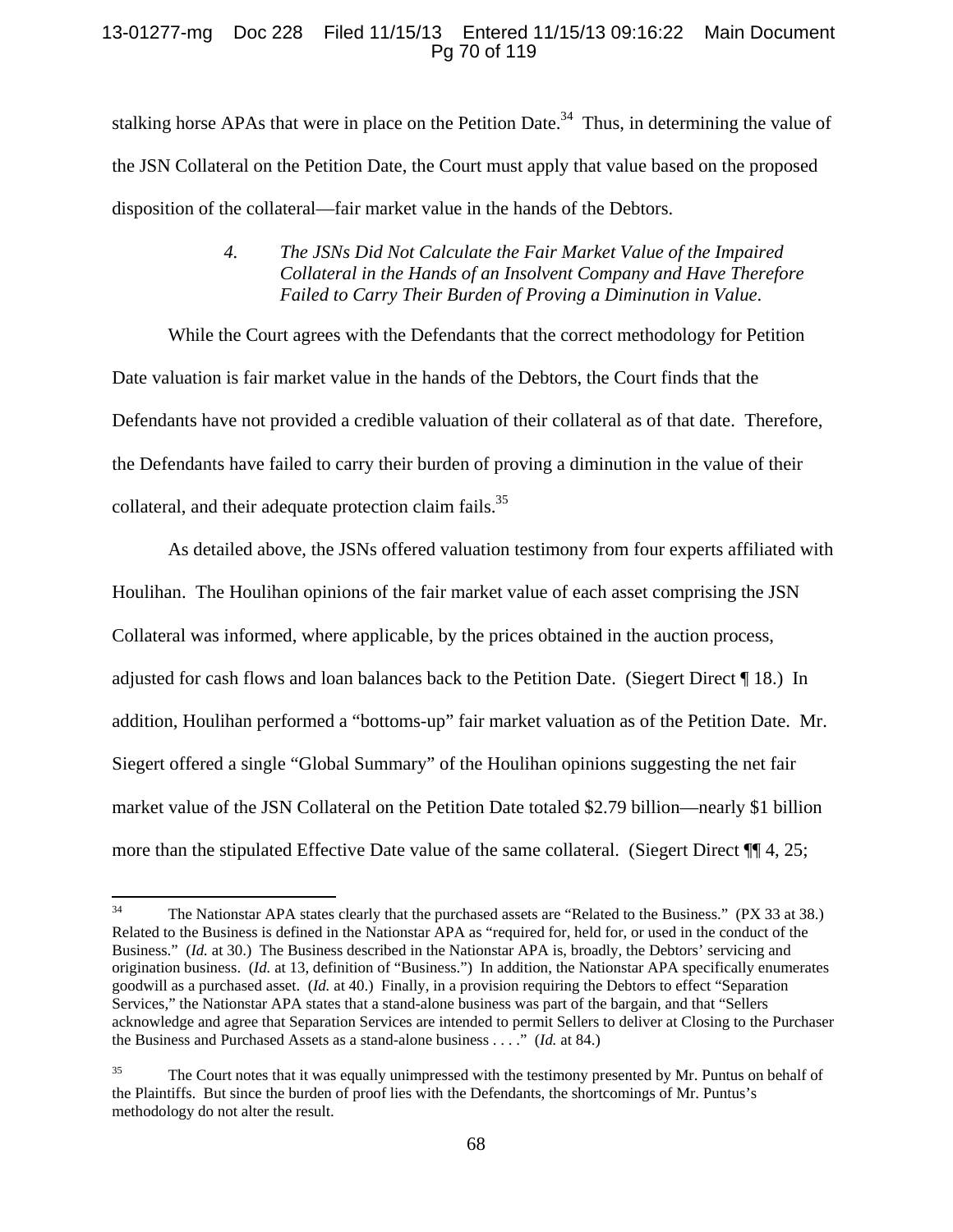# 13-01277-mg Doc 228 Filed 11/15/13 Entered 11/15/13 09:16:22 Main Document Pg 71 of 119

Oct. 23 Tr. 134:1–14, 141:14–142:6; DX ABF at 10.) While the Court recognizes that the Houlihan experts used accepted valuation methodologies, the assumptions and inputs they used were seriously flawed. As a result, Houlihan's conclusions regarding value are not credible.

First, the Houlihan experts' valuation assumes that the JSN Collateral could have been sold on the Petition Date by the Debtors. (Oct. 22 Tr. 139:18–142:4; Oct. 23 Tr. 147:23–149:3, 149:18–22.) This assumption ignores reality. For example, Mr. Levine's opinion assumes a sale with appropriate representations, warranties, and market indemnifications from the seller; he valued the assets assuming that they could be sold free and clear of certain obstacles to sale. (Oct. 22 Tr. 62:17–21.) But at trial, Mr. Levine conceded that a sale of MSRs would have required the consent of the RMBS Trustees and of the GSEs. (*Id.* at 64:8–65:9.) Mr. Levine did not take into account the costs associated with obtaining the requisite consents, and simply assumed that the transaction would have closed upon the receipt of all required consents. (*Id.* at 63:15–25.) Those costs were considerable, including hundreds of millions of dollars in payments to GSEs to cure alleged liabilities to those entities and obtain their consent to the sale. (*Id.* at  $67:1-22$ ; PX 388  $\P$  1.) There was no assurance that the consents could be obtained. In addition, the Debtors agreed to settle billions of dollars of potential RMBS liability to obtain consent of the RMBS Trustees and be able sell the assets free and clear. (Marano Direct ¶ 43.) Mr. Levine's valuation did not account for the potential reduction in funds available to the lender or seller in a sale of those assets nor did his valuation take into account the time and difficulty in obtaining those consents. (*Id.* at 72:7–73:10, 69:10–69:20.)

Second, even assuming that the Debtors could have sold their assets on the Petition Date—an assumption the Court views with considerable skepticism—the Houlihan valuation suffers from another, fatal flaw. When valuing the assets, the Defendants' experts did not look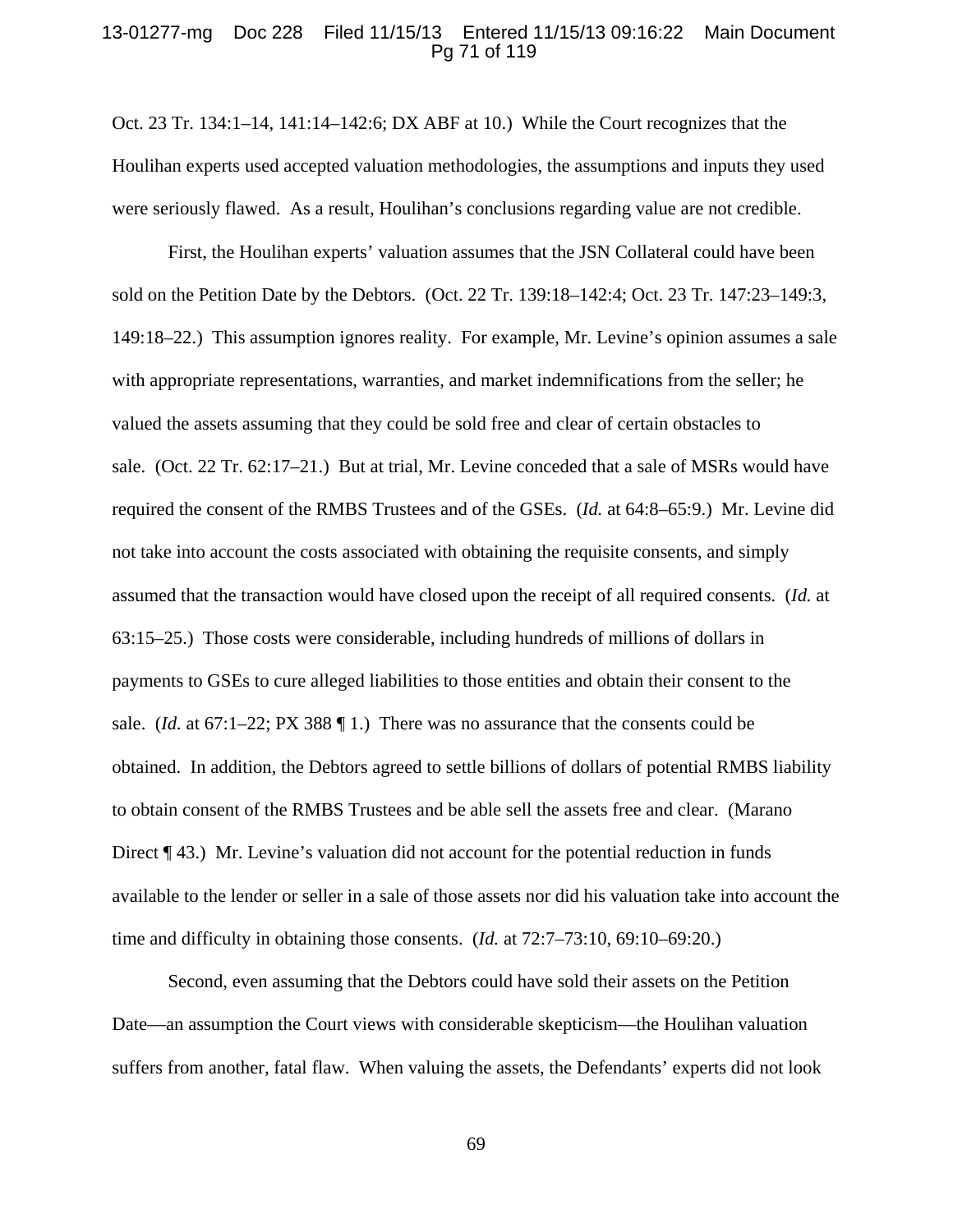# 13-01277-mg Doc 228 Filed 11/15/13 Entered 11/15/13 09:16:22 Main Document Pg 72 of 119

to sales conducted by other distressed entities on the brink of insolvency. The experts instead only considered a solvent company, able to capture fair value for its assets. Thus, even if the Court accepts that the assets were saleable on the Petition Date—before all of the of work conducted during the bankruptcy necessary to make them saleable—the Houlihan experts' valuation cannot be relied upon because it provides a fair market value of the assets in the hands of a solvent company. Most of the assets could not simply be turned over to a buyer who could instantly reap full value as if the assets were commodity products. MSRs require that accurate mortgage security records are provided. The Houlihan valuation ignores the reality of the period leading up to this bankruptcy: ResCap was an insolvent company, over-burdened with debt, owning assets that had to be "fixed" before they could be sold, and facing a real possibility of being shut down. As Mr. Levine testified, the GSEs had the right to terminate ResCap's servicing rights and transfer the rights to another party upon any breach of their servicing agreement. (*Id.* at 96:22–97:7.) Therefore, the Court finds the Houlihan analysis flawed in its premise, and unreliable.

The Court is mindful that the Debtors have spent money that belonged to the JSNs. But while the JSNs' cash collateral has been consumed during the case consistent with the Cash Collateral Forecasts, this does not mean that the JSNs have suffered a diminution in the aggregate value of their collateral.<sup>36</sup> As already held by the Court, the JSNs are not entitled to an adequate protection claim on a dollar-for-dollar basis for cash collateral used during the case.

<sup>36</sup> As Collier explains:

However, often a secured party will consent to limited use of cash collateral to preserve the value of his interest in other collateral. Payment of expenses of preserving non-cash collateral, payroll expenses to keep the business operating and other immediate cash needs may be as important to a secured party early in the case as it is to the debtor in possession.

<sup>3</sup> COLLIER ON BANKRUPTCY ¶ 363.03[4], at 363–34.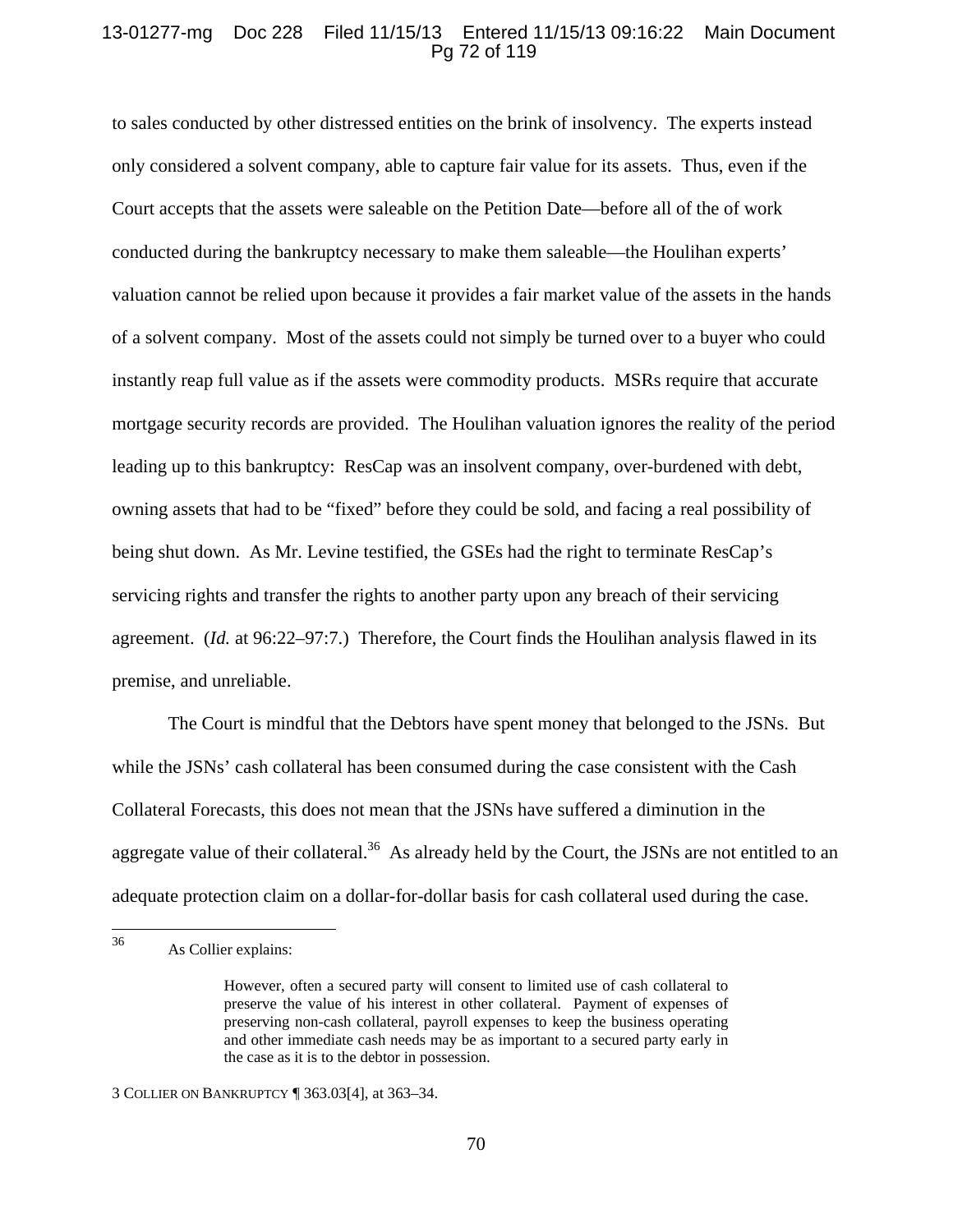### 13-01277-mg Doc 228 Filed 11/15/13 Entered 11/15/13 09:16:22 Main Document Pg 73 of 119

*Residential Capital,* 497 B.R. at 420. Where cash collateral use is permitted according to an approved budget, and the cash collateral order includes a section 506(c) waiver, the two provisions work in tandem. Unless the remaining value of the cash and non-cash collateral at the effective date falls below the value of the collateral on the petition date, the creditor is not entitled to compensation for the amount of cash collateral spent under the approved budget. But the debtor does not get to charge the secured creditor again for any costs of preserving or enhancing the collateral.

Rather, the Defendants have the burden of showing that there has been a diminution in the aggregate value of JSN Collateral. Case law and the Cash Collateral Order both impose this requirement. The Defendants failed to make this required showing. Simply put, the Court cannot accept that the value of the JSN Collateral on the Effective Date does not exceed the value of their collateral on the Petition Date, even after the expenditure of the JSNs' cash collateral. This result was achieved because the value of the collateral at the Petition Date (even valued in the hands of the Debtors on a going concern basis) was very substantially impaired by reason of existing defaults that prevented Debtors from disposing of most of their collateral at that time. Through the settlements and consents achieved over many months, with great effort and expense, the Debtors successfully closed the sales of most of their assets on very favorable terms. The JSNs and all estate creditors will benefit from this accomplishment.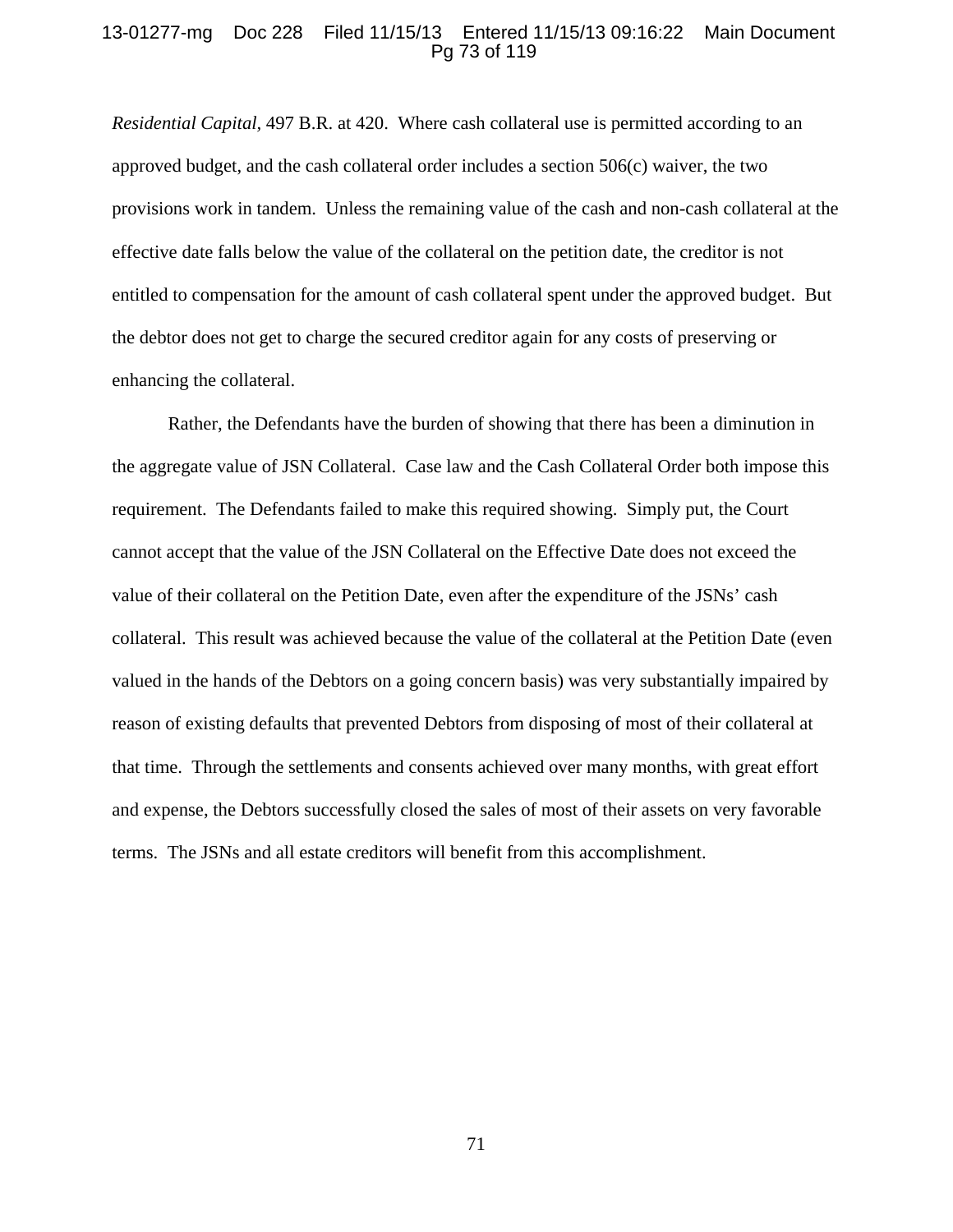# **C. The JSNs Can Establish Whether They Are Oversecured by Aggregating Their Claims against Debtor Entities.**

Under section 506(b) of the Bankruptcy Code, a secured creditor is entitled to postpetition interest, fees, costs and charges to the extent the value of the property securing the creditor's claim is greater than the amount of the creditor's claim. 11 U.S.C. § 506(b). The Debtors contend that under applicable law, the JSNs must be oversecured at a single Debtor entity—without reference to JSN Collateral held by other Debtor entities—to be entitled to postpetition interest. In contrast, the JSNs argue that a determination of their oversecured status must be made based on the aggregate value of their collateral, across Debtor entities. There is a surprising dearth of case law explicitly addressing the issue of valuing the extent of a creditor's security in multi-debtor cases. The statute likewise does not provide much guidance. The Court agrees with the JSNs that they are entitled to aggregate their collateral across debtor entities. Any other reading of the statute would lead to inequitable and illogical results.

Section 506(b) permits a secured creditor to collect postpetition interest to the extent that its "allowed secured claim is secured by property the value of which . . . is greater than the amount of such claim." 11 U.S.C. § 506(b). Section 506(a), in turn, establishes the rule governing the calculation of secured claims. That section provides that a creditor's claim is secured "to the extent of the value of such creditor's interest in the estate's interest in [the securing] property." 11 U.S.C.  $\S$  506(a)(1).

Based on the language of the statue, the Plaintiffs argue that even where a creditor's claim is secured by collateral pledged by other debtors, it is necessary to examine the value of a specific "estate's interest" under section 506(a) to determine whether the secured creditor is entitled to postpetition interest with respect to its claim against that particular debtor under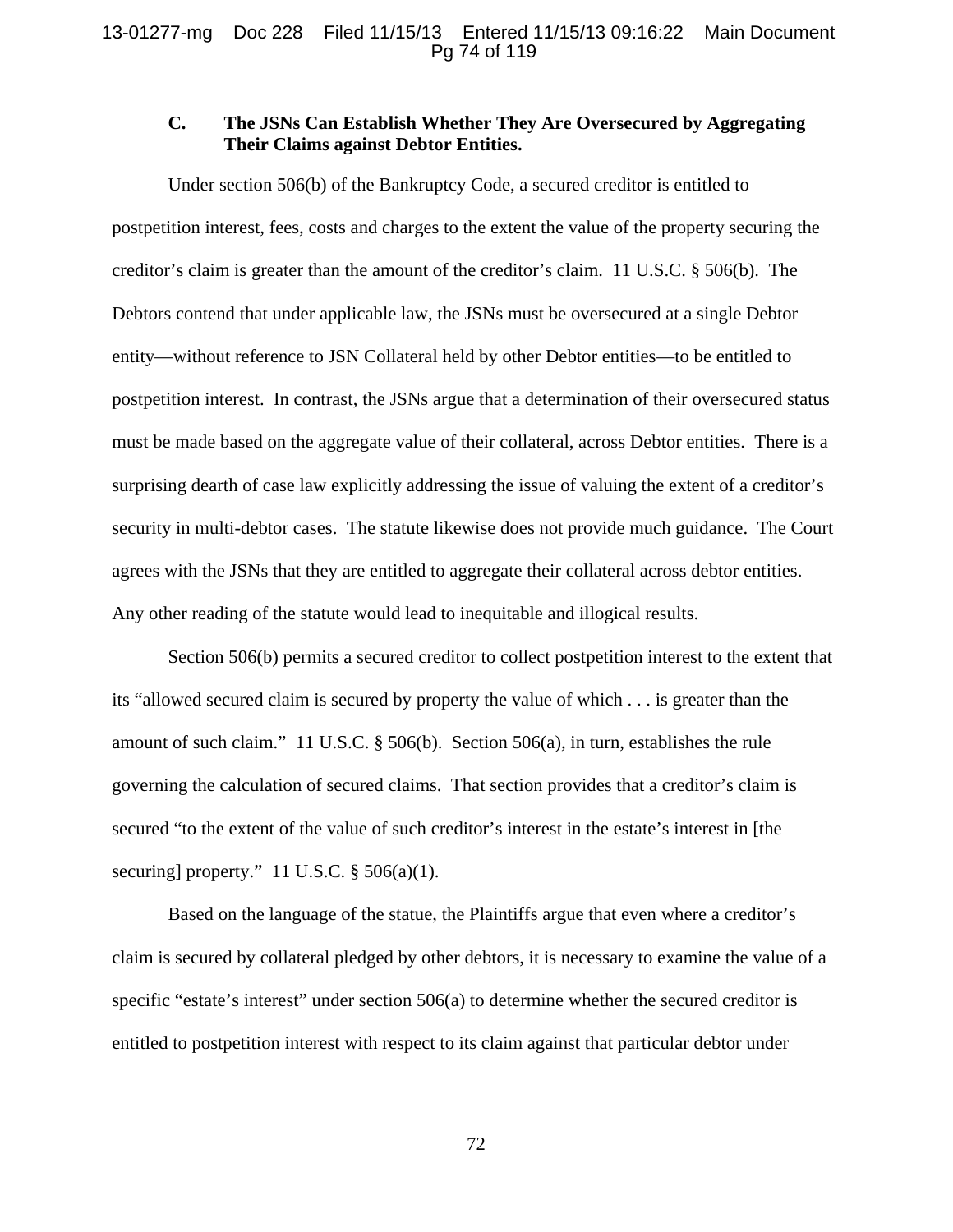## 13-01277-mg Doc 228 Filed 11/15/13 Entered 11/15/13 09:16:22 Main Document Pg 75 of 119

section  $506(b)$ .<sup>37</sup> This view seems to follow from the general principle that, absent substantive consolidation, a court will not pool the assets of multiple debtors to satisfy their liabilities. *See Union Sav. Bank v. Augie/Restivo Baking Co. (In re Augie/Restivo Baking Co.)*, 860 F.2d 515, 518 (2d Cir. 1988). "Because of the dangers in forcing creditors of one debtor to share on a parity with creditors of a less solvent debtor, . . . substantive consolidation . . . [is] to 'be used sparingly.'" *Id.* (quoting *Chemical Bank New York Trust Co. v. Kheel,* 369 F.2d 845, 847 (2d Cir.1966)) (citation omitted). But aggregating collateral for purposes of determining whether a secured creditor is oversecured and entitled to postpetition interest and fees does not run afoul of this rule. No debtor in a multi-debtor case will be required to pay a secured creditor more than the value of the secured creditor's collateral. The secured creditor by definition has a superior right to the value of the collateral; junior creditors have no right to share on a parity with the secured creditor.

In support of their interpretation of section 506(a), the Plaintiffs cite to *DeNofa v. Nat'l Loan Investors L.P. (In re DeNofa)*, 124 F. App'x 729 (3d Cir. 2005). In *DeNofa*, the Third Circuit addressed whether a secured creditor, secured by both debtor and non-debtor assets, was entitled to aggregate its collateral to become oversecured. *Id.* at 730–31. The court held that it was not, stating that "the allowed secured claim of [a secured lender to] examine for purposes of postpetition interest under § 506(b) is limited to the extent of the value of the property of the

<sup>&</sup>lt;sup>37</sup> As a matter of statutory construction, the Defendants argue that while section 506 of the Bankruptcy Code—and indeed, the entire Bankruptcy Code— is written for a single debtor, section 102(7) of the Bankruptcy Code (the "Rules of Construction" section) explicitly provides that "the singular includes the plural." 11 U.S.C. § 102(7). Thus, in multi-debtor cases, courts will treat Bankruptcy Code provisions that refer to a single debtor as referring to all debtors. *See, e.g., In re Vagi*, 351 B.R. 881, 885 (Bankr. N.D. Ohio 2006) (holding that, in a case involving co-debtors, under subsection 102(7), the phrase "acquired for the personal use of the debtor" in subsection 1325(a) "may also be read, 'acquired for the personal use of the debtors'"). The Defendants contend therefore that section 506(a)(1) is properly read as follows: "an allowed claim of a creditor secured by lien[s] on property in which the estate[s] have an interest . . . is a secured claim to the extent of the value of such creditor's interest in the estate[s'] interest in such property . . . ." (Defendants' Motion to Dismiss, ECF No. 13-01343 Doc. # 21-1 at 9.) The Court is unconvinced by either party's statutory interpretation argument. Indeed, the statute seems silent on the issue at hand.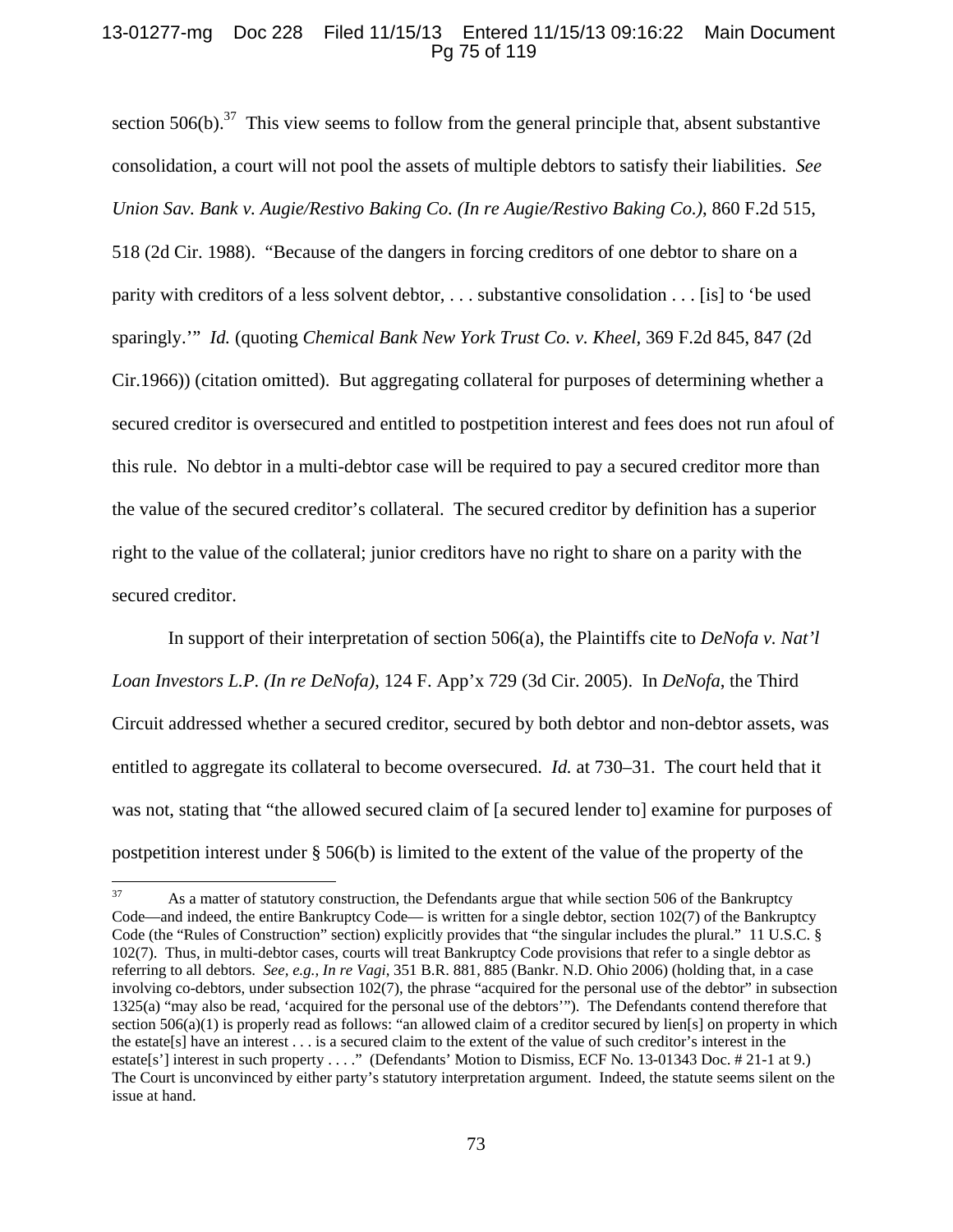## 13-01277-mg Doc 228 Filed 11/15/13 Entered 11/15/13 09:16:22 Main Document Pg 76 of 119

[debtor's] bankruptcy estate which secures it [under § 506(a)]." *Id.* at 731. But *DeNofa* dealt with debtor and non-debtor entities; it did not address the situation presented here—multiple debtor obligors may own collateral sufficient, in the aggregate, to render a secured creditor oversecured. While the Plaintiffs contend this is a distinction without a difference, the Court disagrees. There is no scenario where a debtor will ever have to pay on a secured claim more than the value of the collateral securing the debt. However, when all of the secured lender's obligors are in bankruptcy, to the extent that the aggregate value of the collateral exceeds the lender's claim, the estates' unencumbered assets are unaffected by the payment of postpetition interest, and there is nothing inequitable about permitting the secured lender to apply its collateral towards postpetition interest once its prepetition claim has been paid in full. Therefore,  $DeNofa$ 's analysis is not dispositive of the questions presented here.<sup>38</sup>

In another ill-fated attempt to shed light on the issue, the Plaintiffs cite to a Second Circuit case holding that the filing of a joint petition by spouses under section 302 of the Bankruptcy Code "does not automatically consolidate their estates," nor does it "allow the property of one spouse to be used to satisfy the debts of the other spouse." *Wornick v. Gaffney*, 544 F.3d 486, 491 (2d Cir. 2008). In *Wornick*, the Second Circuit held that "the trustee may not reach assets in a joint filing that he could not have reached had the spouses filed separately." *Id.* The Plaintiffs assert that the same principle should prevail in the context of section 506(a).

<sup>38</sup> Another case cited by the Plaintiffs is equally unhelpful because it also deals with non-debtor entities. *See Official Comm. of Unsecured Creditors of Toy King Distribs., Inc. v. Liberty Sav. Bank (In re Toy King Distribs., Inc.)*, 256 B.R. 1, 187 (Bankr. M.D. Fla. 2000) ("Although the collateral subject to [creditor's] loan includes the property of the individual guarantors and property of the debtor, only the debtor's property is relevant to the court's determination of the secured status of [creditor's] claim against the debtor under Section 506."). The Defendants also argue out that even if *Denofa*'s interpretation of subsection 506(b) is correct, it would not change the outcome here, because pursuant to section 102(7), "the singular includes the plural," and the term "estate" must be interpreted as including all debtor "estates" holding collateral. Therefore, *DeNofa* could still be read to include all debtor estates in the section 506(b) calculation.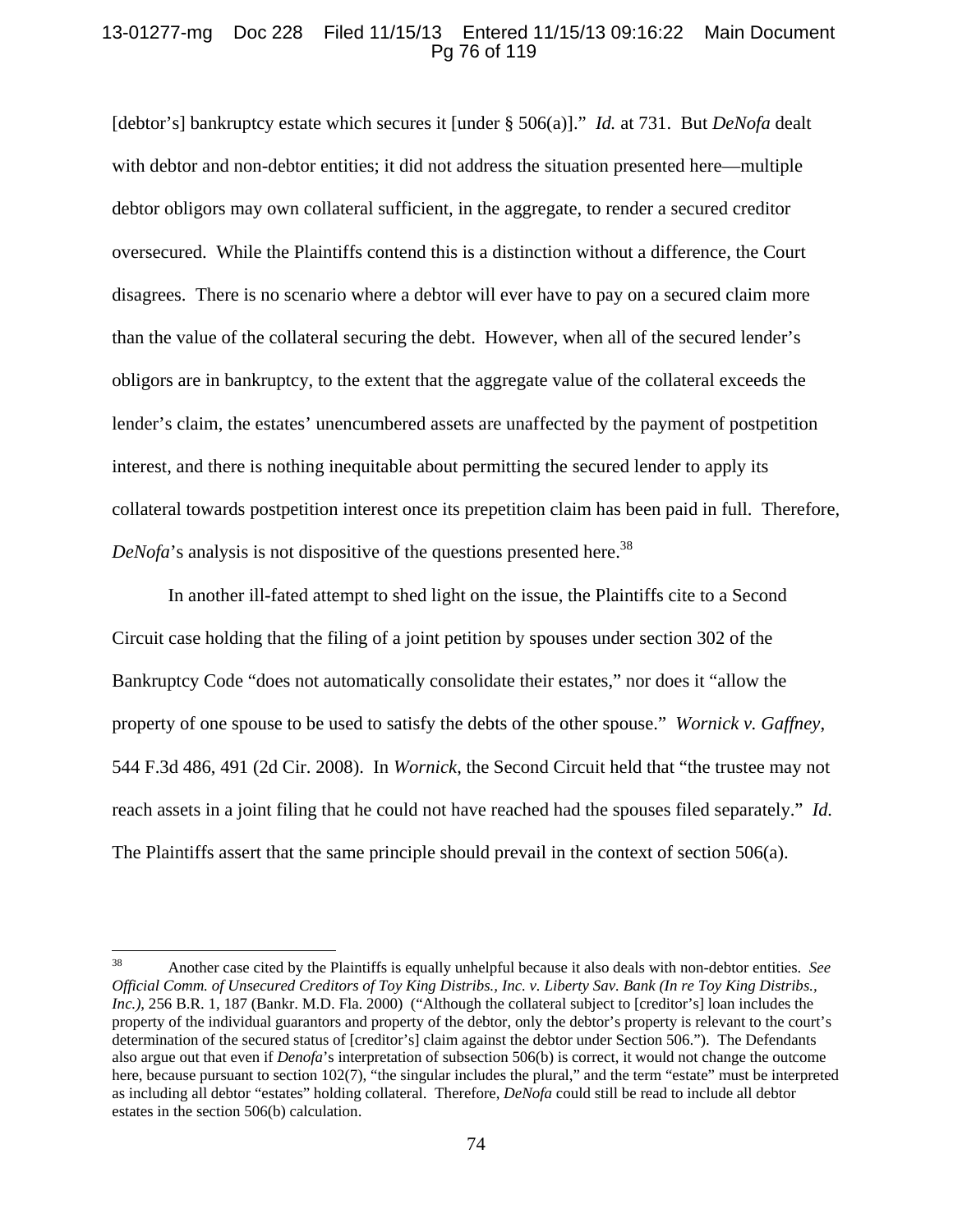## 13-01277-mg Doc 228 Filed 11/15/13 Entered 11/15/13 09:16:22 Main Document Pg 77 of 119

But comparison to *Wornick* ignores the important fact that only collateral securing the debt is at stake here; *Wornick* is easily distinguishable and of little utility to the Court. The interests at question in *Wornick* were the cash surrender values of several life insurance policies. *Id.* at 488. The Second Circuit found that under the applicable state insurance law, had the spouses filed separately, neither spouse's creditors could have claimed an interest in the policies' surrender values. *Id.* at 489–91 (finding that "the beneficiary has no legal or equitable interest in the policy that could be made part of the property of the beneficiary's bankruptcy estate" and that "the trustee would have been powerless to administer the cash surrender value as part of the estate of the owner/insured because [insurance law] provides an express exemption in favor of the beneficiary"). Under those facts, the court held that "[a] joint filing does not vest the trustee with the power to reach a spouse's assets that would have otherwise been insulated . . . ." *Id.* at 491. The facts in front of this Court are completely different. The JSNs do have a right to assert claims against property held at each of the individual Debtors. Thus, the question presented here does not involve property that does not form part of the secured creditor's collateral; only collateral pledged to the secured creditor will be used to pay postpetition interest. Rather, the question is whether property subject to the JSNs' liens, held across multiple debtors, can be aggregated for the purposes of making the JSNs oversecured.

The Defendants cite two cases explicitly rejecting arguments that a secured creditor had to be oversecured at a single debtor in order to be entitled to postpetition interest.39 *See In re SW Hotel Venture, LLC,* 460 B.R. 4, 26 (Bankr. D. Mass. 2011), *aff'd in part and rev'd on other* 

<sup>&</sup>lt;sup>39</sup> Other cases cited by the Defendants either involved substantively consolidated debtors or merely assumed, without discussing, that collateral could be aggregated across debtors. *See, e.g., In re Gen. Growth Props., Inc.,* No. 09-11977 (ALG), 2011 WL 2974305, \*1 n.3 (Bankr. S.D.N.Y. July 20, 2011); *In re Capmark Fin. Grp., Inc.*, 438 B.R. 471, 490, 501 (Bankr D. Del. 2010); *In re Dana Corp.*, 367 B.R. 409, 412 (Bankr. S.D.N.Y. 2007); *In re Urban Communicators PCS Ltd. P'ship*, 379 B.R. 232, 244 (Bankr. S.D.N.Y. 2007), *aff'd in part and rev'd in part on other grounds*, 394 B.R. 325 (S.D.N.Y.2008); *In re Fiberglass Indus., Inc.*, 74 B.R. 738, 740 (Bankr. N.D.N.Y. 1987).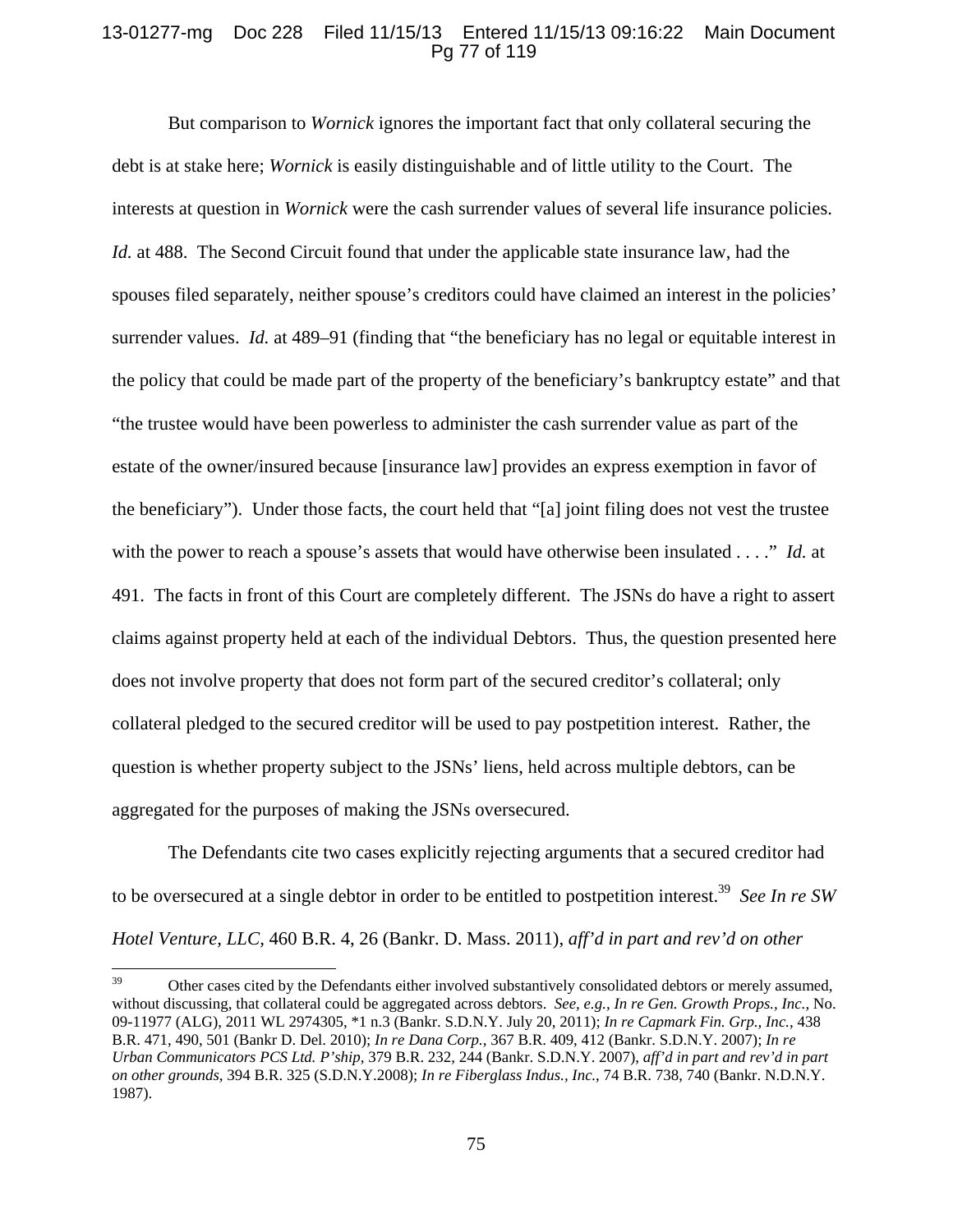## 13-01277-mg Doc 228 Filed 11/15/13 Entered 11/15/13 09:16:22 Main Document Pg 78 of 119

*grounds sub nom. Prudential Ins. Co. of Am. v. City of Boston (In re SW Boston Hotel Venture, LLC),* 479 B.R. 210 (B.A.P. 1st Cir. 2012); *In re Revolution Dairy, LLC*, Case No. 13-20770 (Bankr. D. Utah Apr. 29, 2013) Hr'g Tr. [Docket No. 206] (the "Rev. Dairy Tr."). In *SW Hotel Venture*, the debtors, like the Plaintiffs here, argued that a secured creditor "cannot aggregate the value of all of the Debtors' assets to establish an entitlement to postpetition interest." 460 B.R. at 22. The court "unequivocally reject[ed]" this argument, ruling instead that "the determination of [a secured creditor's] status as an oversecured (or undersecured) creditor must be made aggregating the collateral of all the Debtors . . . ." *Id.* at 33.40 In *Revolution Dairy*, the court reached the same conclusion. There, affiliated debtors argued that the collateral held by each debtor should be considered separately for purposes of determining the secured creditors' entitlement to postpetition interest and fees under section 506(b). In rejecting the debtors' position, the court noted that the debtors' failure to "cite . . . case authority in support of their argument" was "not surprising," as "[t]he argument is clearly inconsistent with the code and cannot stand modest scrutiny." *Revolution Dairy*, No. 13-20770, Rev. Dairy Tr. at 12:19-13:3.

In this case, given the facts that lead to the creation of the JSNs' liens, the Court believes that the Defendants' interpretation of section 506 best reflects reality and comports with the purpose underlying the Bankruptcy Code. The Plaintiffs argue that adopting the Defendants' suggestion that courts can "cavalierly pool collateral from multiple debtors" runs contrary to the plain text of the statute and the principle of law "deeply ingrained" in American corporate and bankruptcy jurisprudence that corporate separateness must be respected absent extraordinary circumstances. *See, e.g.*, *United States v. Bestfoods*, 524 U.S. 51, 61 (1998) (refusing to disturb corporate separateness to penalize shareholders of polluting company). According to the

<sup>&</sup>lt;sup>40</sup> While the court reached this conclusion in the context of a plan that provided for limited substantive consolidation under section  $1123(a)(5)(C)$ , the court seemingly reached its conclusion independently, rejecting the debtor's argument "particularly in view of the provisions of [the] Plan." *SW Hotel Venture*, 460 B.R. at 33.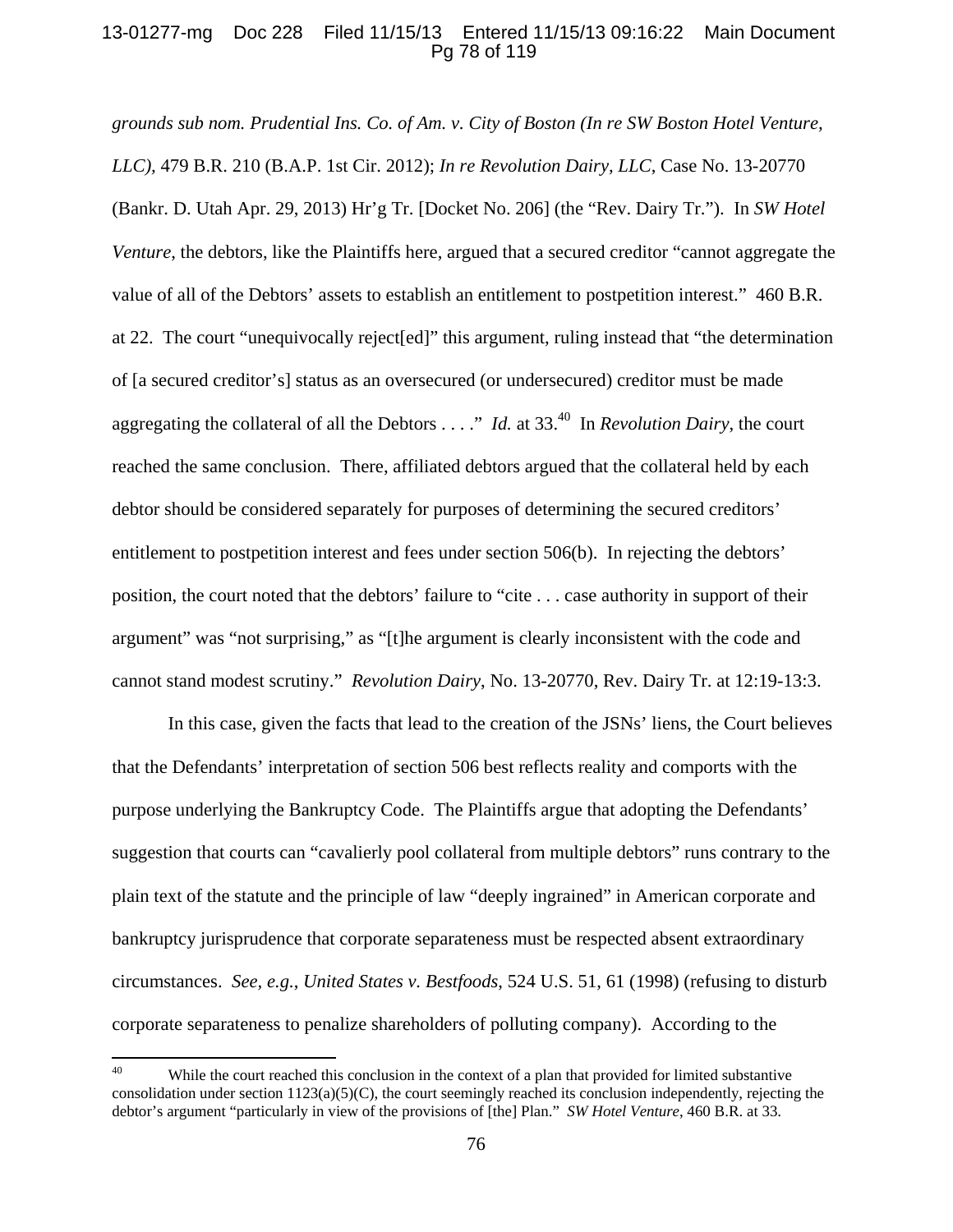### 13-01277-mg Doc 228 Filed 11/15/13 Entered 11/15/13 09:16:22 Main Document Pg 79 of 119

Plaintiffs, "arbitrarily merging the assets and liabilities of multiple distinct entities would upset creditors' expectation that the assets of their debtor will be available to satisfy their claim." (Plaintiffs' Post Trial Brief, ECF Doc. # 186 at 66.) *See, e.g.*, *Augie/Restivo,* 860 F.2d at 518–19 ("[C]reditors who make loans on the basis of the financial status of a separate entity expect to be able to look to the assets of their particular borrower for satisfaction of that loan."); *In re Tribune Co*., 464 B.R. 126, 182 (Bankr. D. Del. 2011) ("In the absence of substantive consolidation, entity separateness is fundamental.").

The Plaintiffs woefully mischaracterize the present situation. Only the value of the JSN Collateral would be used to satisfy their claims. They would have this Court ignore the reality of their business arrangement with the JSNs, in favor of a formulaic adherence to fictional corporate separateness. Far from "arbitrarily merging" assets of distinct entities, the Court is giving the JSNs the benefit of their bargain. The JSN Indenture explicitly provides that the JSNs are entitled to collect interest until the principal was paid in full. (DX CN at 7; PX 1 at 51.) In the Offering Memorandum, the Debtors represented that the JSNs would be secured by ResCap and its subsidiaries, together, jointly and severally. (PX 175 at 1 ("The new notes will be issued by ResCap and will be secured by substantially all of our existing and after-acquired unencumbered assets remaining available to be pledged as collateral as described below. The notes will also be unconditionally guaranteed by subsidiaries of ResCap."); PX 1*.* at 79–80.) "Guarantor" is defined in the JSN Indenture as "(i) each of the Subsidiaries of the Company that is a party to this Indenture, and (ii) any other Subsidiary that executes a supplemental indenture in accordance with the provisions of this Indenture." (PX 1 at 14.) The Guarantors provided unconditional guarantees to the JSNs *jointly and severally*. (*Id.* at 79–80.) Additionally, the JSN Indenture required that if the Debtors moved assets to a Significant Subsidiary or created a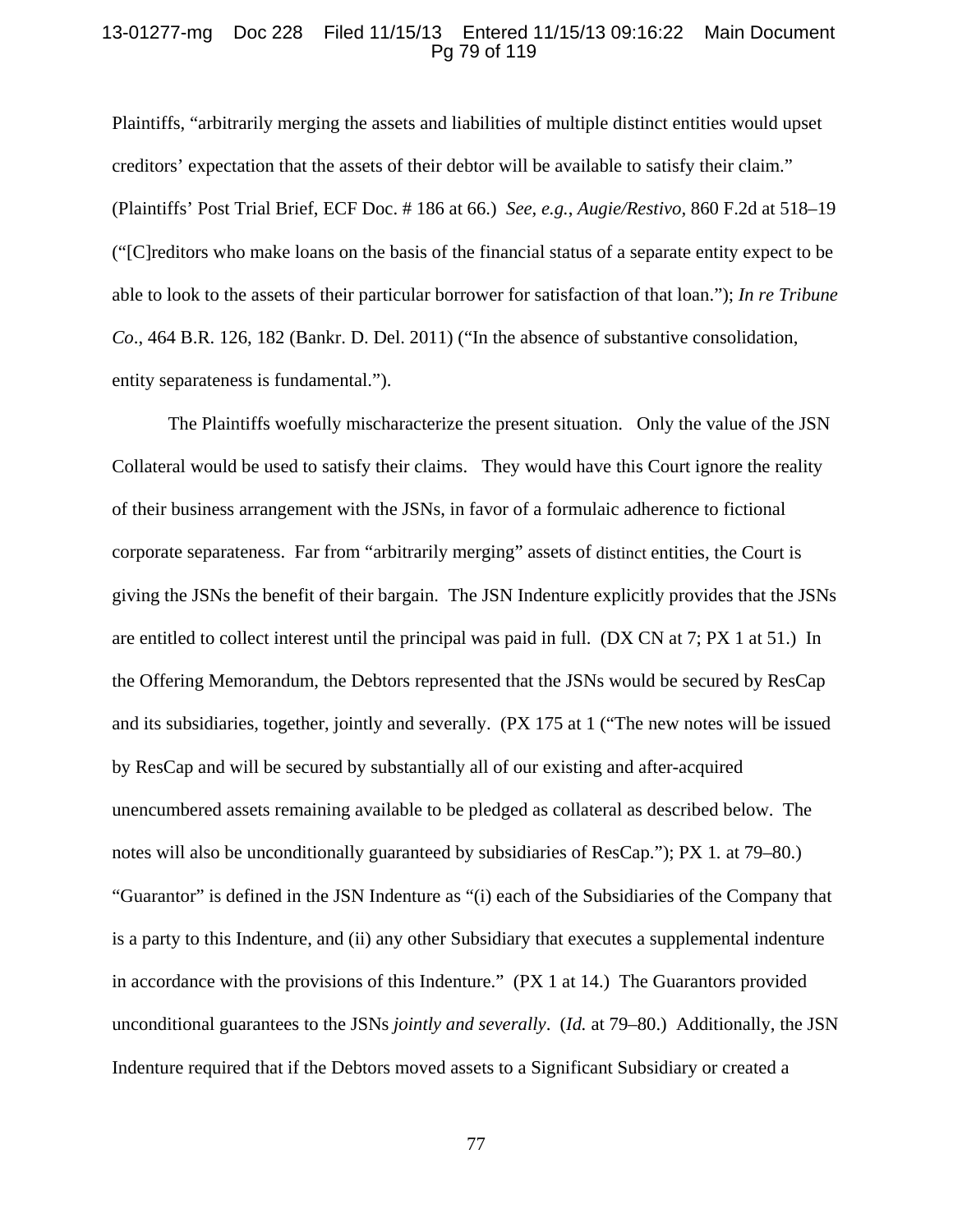## 13-01277-mg Doc 228 Filed 11/15/13 Entered 11/15/13 09:16:22 Main Document Pg 80 of 119

Significant Subsidiary,<sup>41</sup> such Significant Subsidiary would become a Guarantor, subject to certain exceptions. (*See, e.g.*, *id.* at 59–60 (Section 4.17 requiring all "Significant Subsidiaries" to become "Guarantors" and thus also "Grantors" under the JSN Pledge Agreement).)

Outside of bankruptcy court the JSNs would have been entitled to levy against the assets of any and all of the Obligors and Guarantors to secure their rights to collect interest until principal was paid in full. (*Id.* at 79–80.) The JSN Indenture explicitly states that the JSNs are entitled to collect postpetition interest in the event of a bankruptcy proceeding, to the extent allowed by law. (*Id*. at 51.) The JSN Indenture contains no provision conditioning those interest payments on the JSNs being oversecured at any single Debtor entity.

Additionally, the Debtors routinely reported their financial status in consolidated financial statements. (*See, e.g.*, DX GU; DX HQ; DX IT; DX JT.) The Debtors continued to report collateral value in the aggregate after the Petition Date. (*See, e.g.*, Monthly Operating Report for the Period from September 1, 2012 through September 30, 2012, ECF 12-12020 Doc. # 1914; Monthly Operating Report for the Period from August 1, 2013 through August 31, 2013, ECF 12-12020 Doc. # 5209.)

The Defendants' view more accurately reflects the reality of this case. It also reflects the workings of the business world at large. For example, like the JSN Indenture at issue here, most indentures allow debtors to move assets among their subsidiaries, and to create new subsidiaries, as long as the creditors continue to maintain liens in such assets. (See PX 1 § 4.7 (requiring all

<sup>41 &</sup>quot;Subsidiary" is defined in the JSN Indenture as "any corporation, partnership, limited liability company, association or other entity of which at least majority of the outstanding stock or other interest having by its terms ordinary voting power to elect majority of the board of directors, managers or trustees of such corporation, partnership, limited liability company, association or other entity (irrespective of whether or not at the time stock or other interest of any other class or classes of such Person shall have or might have voting power by reason of the happening of any contingency) is at the time owned by the Company, or owned by one or more Subsidiaries, or owned by the Company and one or more Subsidiaries (it being understood that GMAC Bank is not Subsidiary)." (PX 1 at 24.) "Significant Subsidiary" is defined in the JSN Indenture as any Subsidiary that met certain threshold conditions respecting the income or proportionate share of the total assets of the Company and Subsidiaries on a consolidated basis. (*Id*.)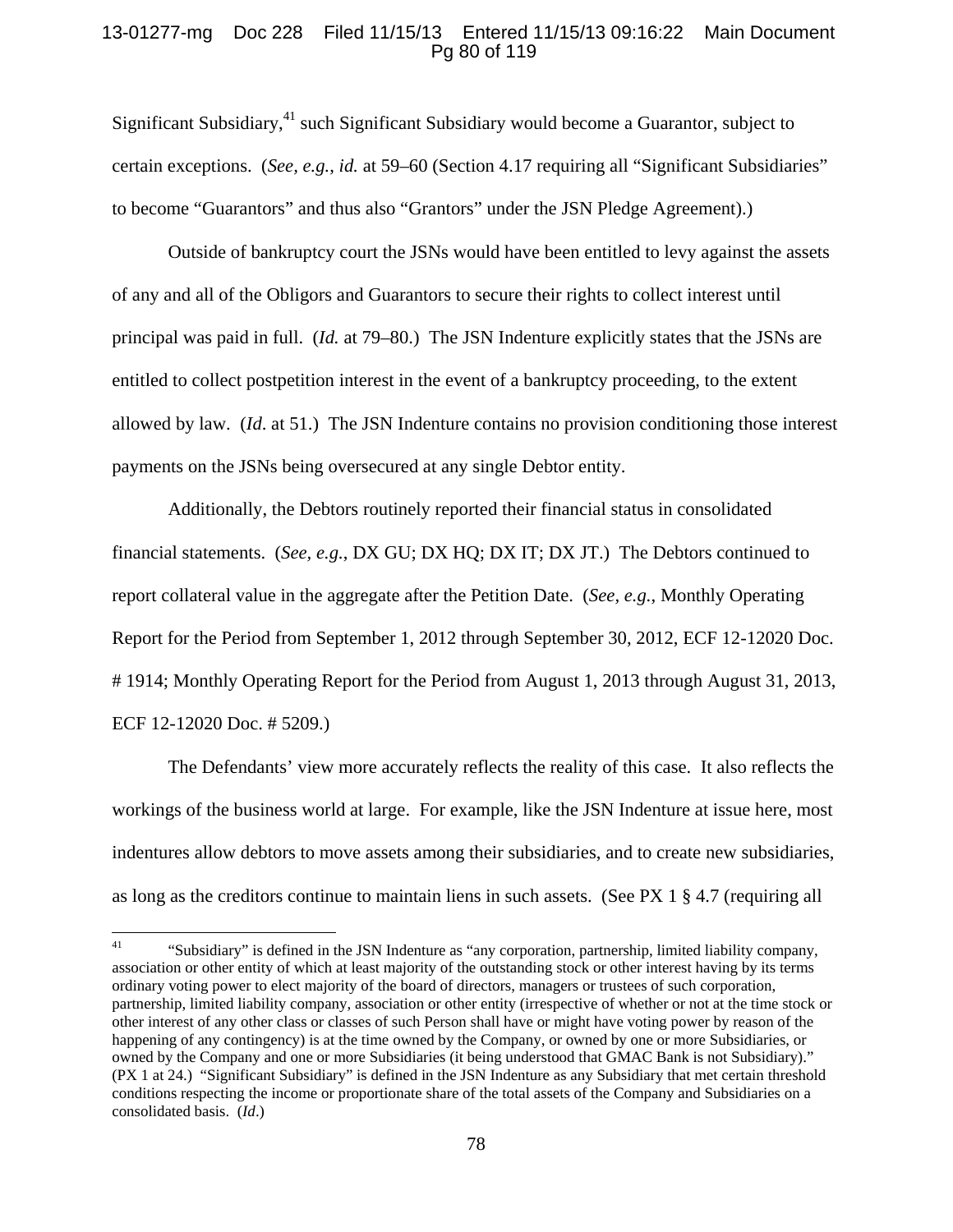## 13-01277-mg Doc 228 Filed 11/15/13 Entered 11/15/13 09:16:22 Main Document Pg 81 of 119

"Significant Subsidiaries" to become "Guarantors" and thus also "Grantors" under the JSN Pledge Agreement).) This flexibility is beneficial to borrowers, as it enables them to employ varying corporate structures in order to avail themselves of tax benefits, limit their liability, and comply with a multiplicity of regulatory requirements (for example, state laws requiring that construction or other permits be obtained by a domestic entity). *See, e.g.*, *In re Owens Corning*, 419 F.3d 195, 200 (3d Cir. 2005) ("[Parent] and its subsidiaries (which include corporations and limited liability companies) comprise a multinational corporate group. Different entities within the group have different purposes. Some, for example, exist to limit liability concerns (such as those related to asbestos), others to gain tax benefits, and others have regulatory reasons for their formation."). For these Debtors, the use of special purpose subsidiaries was particularly necessary in order to allow the Debtors to obtain financing secured by mortgage loans. (*See* ECF 12-12020 Doc. # 1546 ¶ 49 ("Presumably to avoid the burden and expense of preparing and recording separate mortgages on each parcel of property, the Debtors are permitted to transfer real property to SPVs whose equity were pledged under the Security Agreements.").)

If, to be oversecured, and thus entitled to payment in full of all amounts owing, including postpetition interest, fees, costs, and charges in a bankruptcy case, secured lenders were required to be oversecured at a single entity, credit agreements and indentures might begin to prohibit corporate families from employing the type of complex subsidiary and affiliate structures that are currently commonplace and borrowers will be required to hold all collateral at a single entity. Lenders might also require their approval before collateral could be moved among entities. Absent these precautions, lenders would be less willing to extend credit (especially to borrowers in precarious economic situations, who may be most in need of financing), or would charge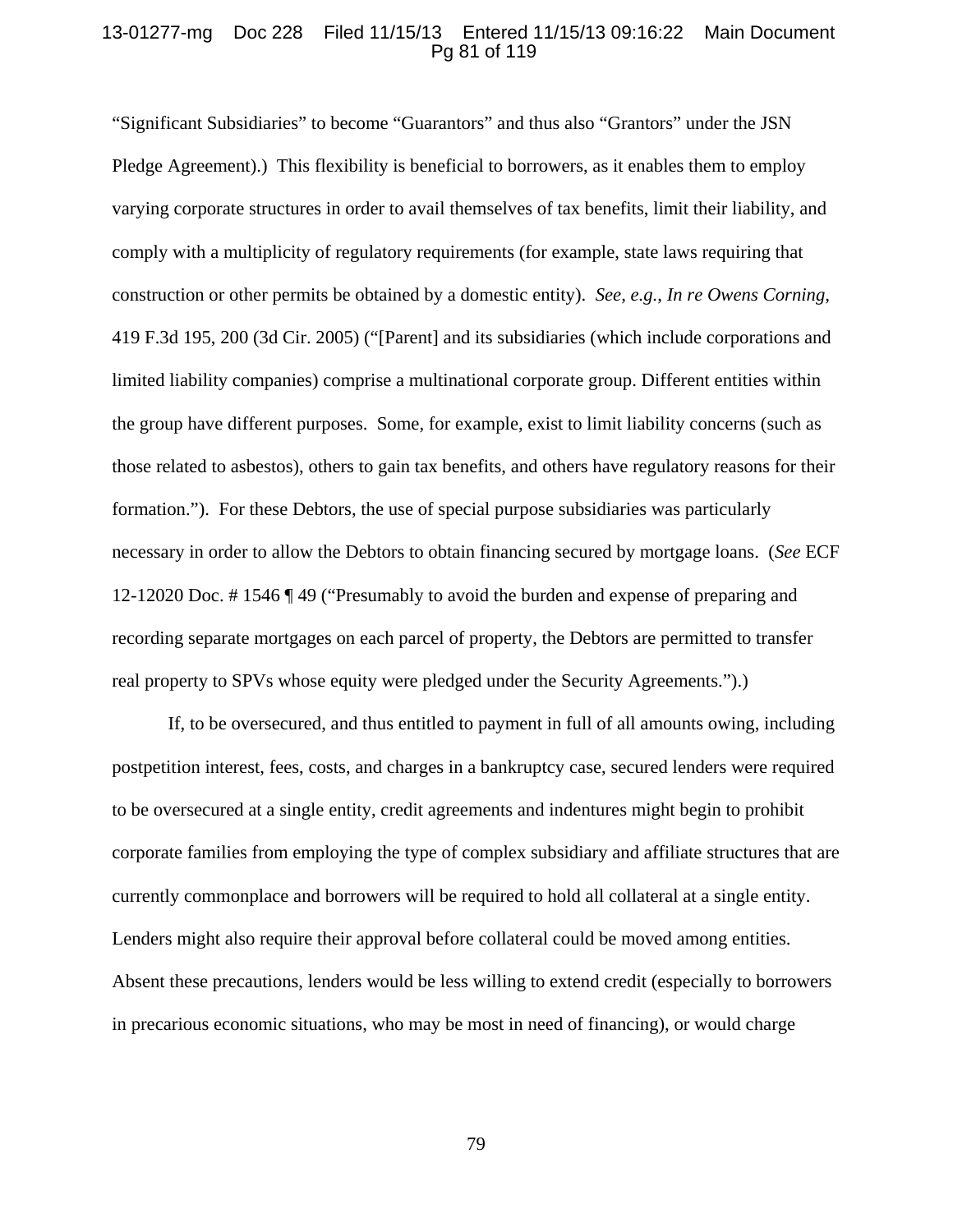### 13-01277-mg Doc 228 Filed 11/15/13 Entered 11/15/13 09:16:22 Main Document Pg 82 of 119

higher interest rates to compensate for the possibility that their contractual rights to postpetition interest, fees, costs, and charges will not be honored in bankruptcy.

Moreover, if the Plaintiffs' view is accepted, section 506(b) will effectively be nullified in multi-debtor cases where a secured creditor is not oversecured at any single debtor, even in instances where the creditor is vastly oversecured by the property held by the debtors in the aggregate. An interpretation of section 506(b) that allows for this scenario defies common sense. For all of these reasons, the Court holds that the JSNs must be allowed to aggregate collateral held at each of the Debtors in order to calculate the extent of their security.

# **D. Since the Debtors Can Aggregate Collateral, the Court Must Determine What Constitutes JSN Collateral.**

The parties agree to a \$1.88 billion baseline valuation of the JSN Collateral on the Effective Date, but the Defendants want to add to that figure, and the Plaintiffs want to subtract from it. The analysis below addresses both the Defendants' attempts to add to their collateral along with the Plaintiffs' challenges to certain JSN liens on collateral.

# *1. The JSNs Are Not Entitled to Additional Sale Proceeds for the HFS Collateral*.

The Defendants claim that the JSNs' liens attach to an additional \$66 million of cash proceeds from the Berkshire sale, based on their expert's allocation of the sale price to the HFS loans. Mr. Fazio conducted an analysis of the value of the HFS loans sold to Berkshire, reaching a value that was \$66 million higher than that provided by the Plaintiffs. Mr. Fazio testified that he did not rely on the pricing formula in the Berkshire APA, which broke the HFS loan portfolio into categories based on only one criterion, but instead looked at all the credit quality and credit statistics associated with each of the portfolios to determine value. (Oct. 22 Tr. 167:16–24.) In general, those statistics—including borrower credit rating, interest rate, and delinquency—were better for the JSN loan collateral than for the non-JSN Collateral. (*See* DX ABI at 5–7.)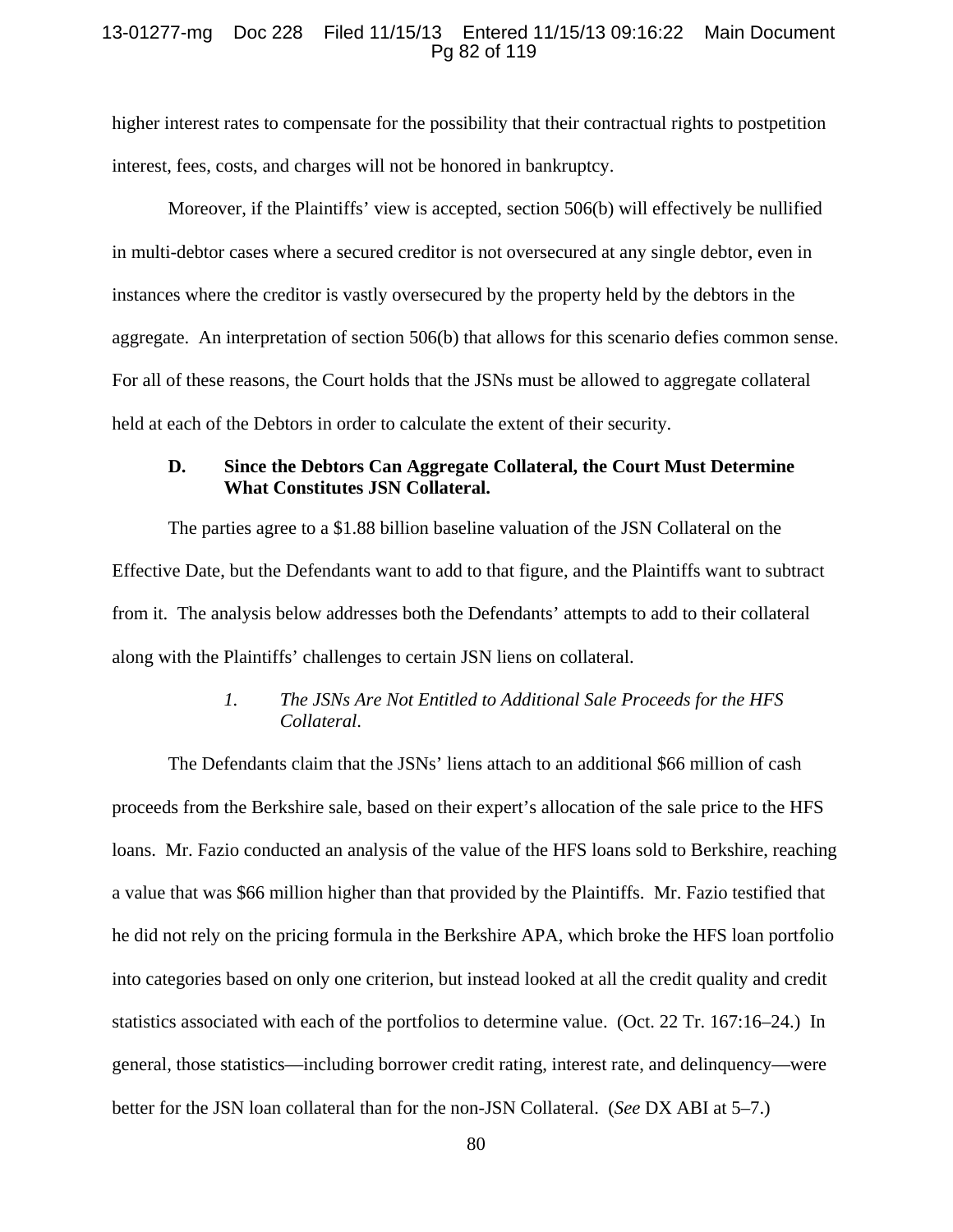## 13-01277-mg Doc 228 Filed 11/15/13 Entered 11/15/13 09:16:22 Main Document Pg 83 of 119

The Court does not find Mr. Fazio's calculation the best indicator of the value of the HFS loans. In applying his own methodology to allocate the value of the HFS Portfolio between JSN and non-JSN Collateral, Mr. Fazio disregarded the actual purchase prices that Berkshire Hathaway agreed to pay for the collateral pursuant to  $\S 3.1(a)$  of the Berkshire APA, which was an arm's-length agreement.<sup>42</sup> (PX 31 at 27.) The Berkshire APA classified the loans within the HFS Portfolio into six buckets based on certain characteristics: (1) Performing First Lien; (2) Non-Performing First Lien; (3) Performing Second Lien; (4) Non-Performing Second Lien; (5) Other; and (6) Securitized Advances. (Oct. 22 Tr. 161:20–162:11, 163:7–17; PX 31 at 19.) The Berkshire APA established different purchase prices calculated as percentages to be multiplied by the unpaid principal balance of the loans, for each category (plus any adjustments for the document deficiency multiplier). (Oct. 22 Tr. 162:12–19; 164:8–166:13; 167:25–168:18; PX 31 at 20.) Rejecting these contractual purchase prices, Mr. Fazio reclassified the loans based on characteristics such as origination vintage, product type, or adjustable or fixed rate mortgage, and valued the loans within his classifications based on metrics such as borrower credit scores and interest rates, to derive his bottoms-up valuation. (Oct. 22 Tr. 154:24–158:11, 159:3–9, 164:1–7, 169:2–10; DX ABI at 5, 19–22.)

Where, as here, an asset is sold in an arm's-length transaction, the fair market value of such asset is conclusively determined by the price paid. *See Romley v. Sun Nat'l Bank (In re Two "S" Corp.),* 875 F.2d 240, 244 (9th Cir. 1989); *see also Covey v. Davlin (In re Hobbick*), No. 97-83543, 2001 WL 34076375, at \*14 (Bankr. C.D. Ill. Sept. 10, 2001). The Berkshire APA was the result of a highly competitive auction process approved by the Court, and the price paid

<sup>&</sup>lt;sup>42</sup> Here, the Court distinguishes between allocation and calculation. As the Court already held in connection with the Ocwen APA, any purchase price allocation in the Berkshire APA was for tax purposes only. (PX 31 at 30.) This is distinct from the calculations relied upon here, which set out actual formulas for determining the amount Berkshire would eventually pay for different categories of loans.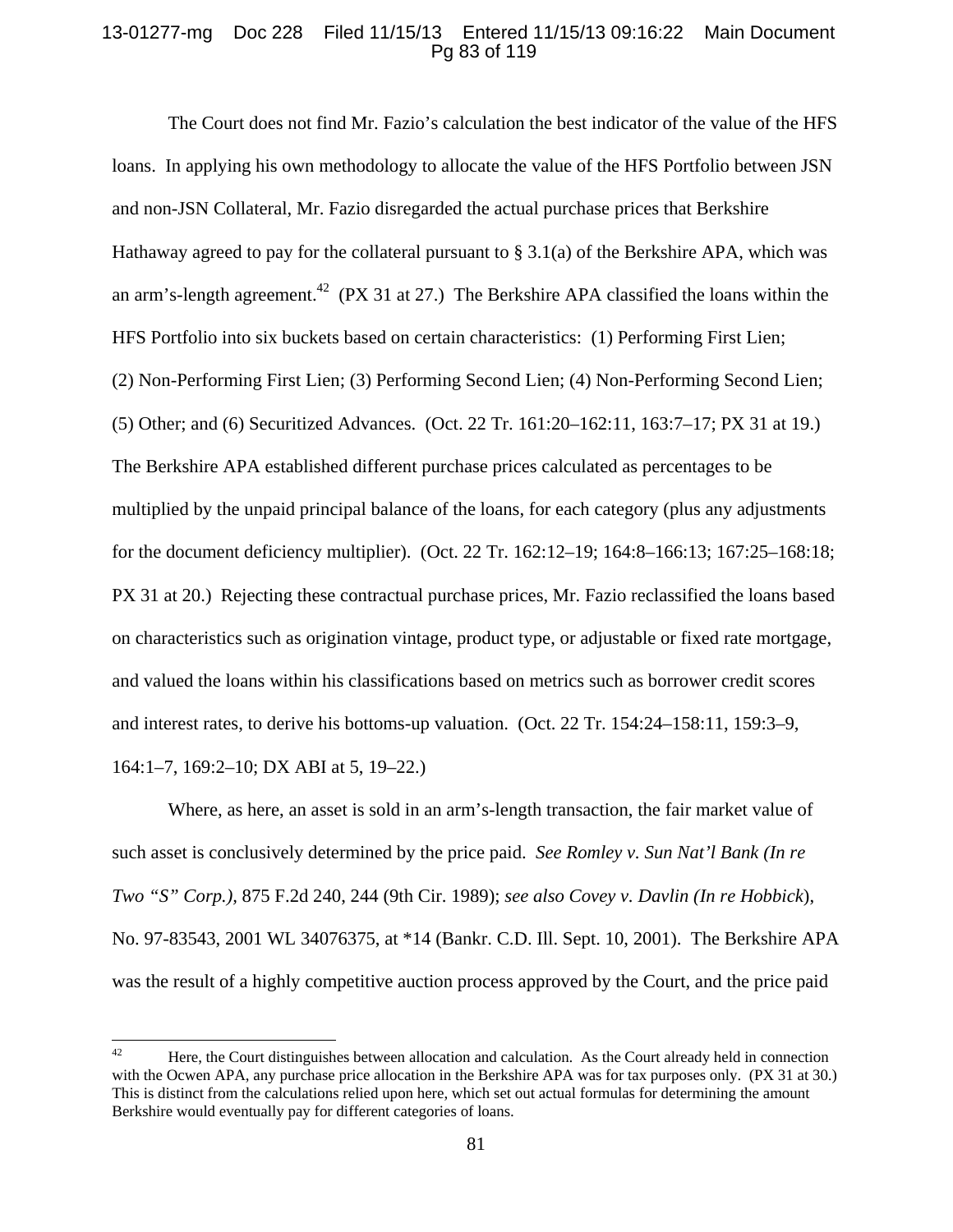### 13-01277-mg Doc 228 Filed 11/15/13 Entered 11/15/13 09:16:22 Main Document Pg 84 of 119

for the whole loans was the result of arm's-length negotiations that established the fair market value of each category of loans. The Court will not rely on Mr. Fazio's reallocation of Berkshire's price calculation. The Court finds that the JSNs are not entitled to a lien on additional sale proceeds for the HFS loans.

## *2. The JSNs Are Entitled to a \$17 Million Increase in FHA/VA Loan Value*.

The Defendants seek to add an additional \$17 million to the baseline collateral, to reflect a net increase to the value of the FHA/VA loans. The difference between the Plaintiffs' and Defendants' valuations of the FHA/VA loans is attributable to their methodologies. The Plaintiffs' expert Mr. Renzi employed a recovery analysis, discounting the figures in the Debtors' April 30, 2013 balance sheet for assumed costs of collection. (Oct. 16 Tr. 139:5–11.) Mr. Renzi assumed a recovery rate of 91.1% of book value, deducting the costs, expenses and risks associated with disposing of the assets. (Renzi Direct ¶ 13; Oct. 16 Tr. 144:20–145:2.) The Defendants' expert Mr. Fazio employed a fair market value analysis. Mr. Fazio assumed that the loans would monetize over a 30–36 month period. (DX ABI at 59.) Mr. Fazio discounted the estimated cash flow at 5% over the three year period, taking into consideration the risk of loss and government insurance. (*Id.*) Ultimately, Mr. Fazio valued the FHA/VA loans at 95% of book value. (*Id*.) The Plaintiffs challenge Mr. Fazio's assumption that the loans would be runoff in three years, claiming that the Debtor documents on which he relied actually project a seven-year timetable. (Oct. 22 Tr. 169:15–175:8; DX ABI at 58; *see also* Puntus Direct ¶ 162.) Mr. Fazio stated at trial that while his calculations were based on a 100% monetization by the end of the third year, it is possible that some small "insignificant amount" of the loans would not be monetized until years later. (Oct. 22 Tr. 174:22–175:8.)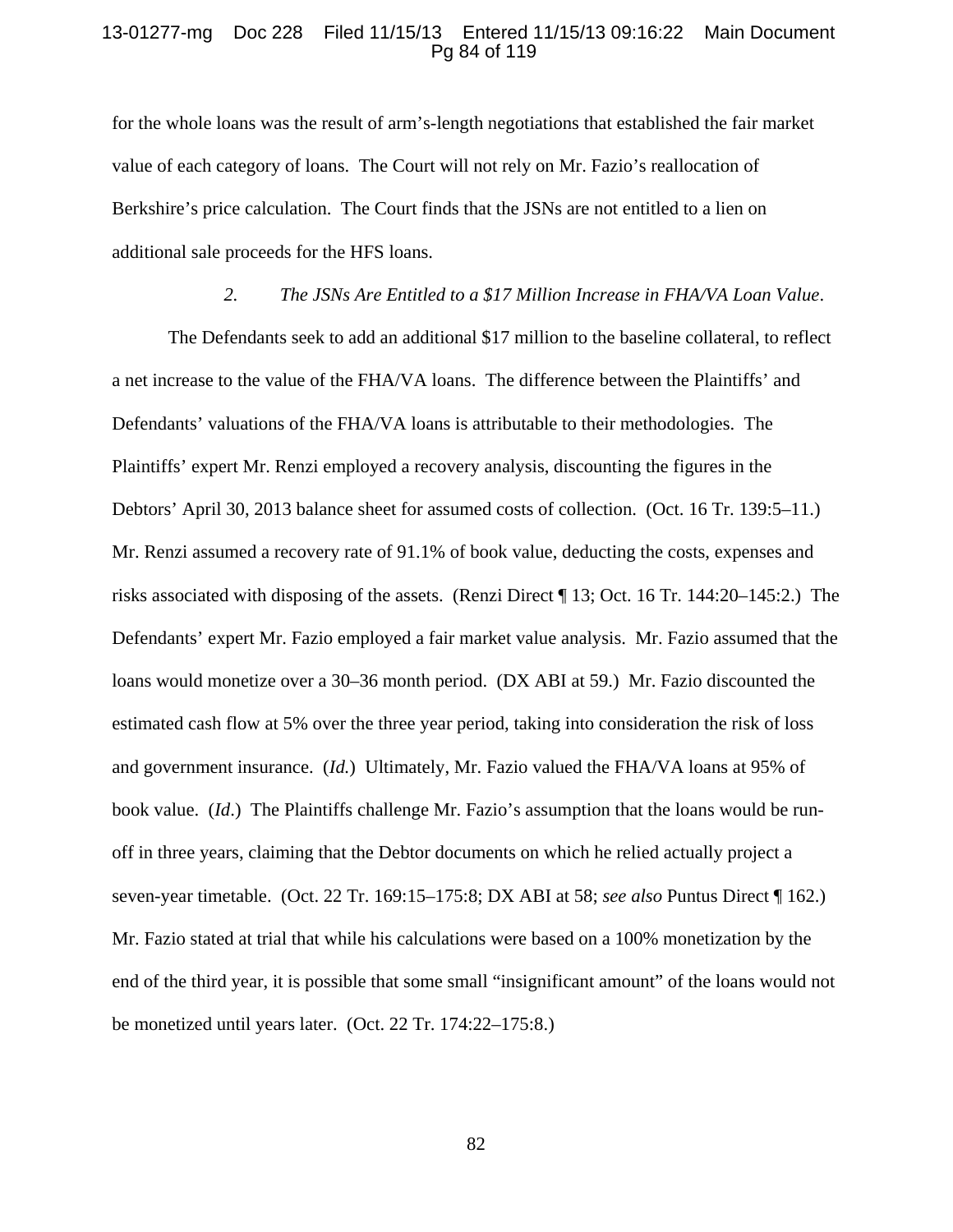### 13-01277-mg Doc 228 Filed 11/15/13 Entered 11/15/13 09:16:22 Main Document Pg 85 of 119

 The Court believes that fair market value, and not recovery value, was the correct methodology for valuing the FHA/VA loans. Even if there are costs in monetizing the loans, the JSNs should not be charged with these costs when valuing the amount of their secured claim pursuant to section 506(b). Under section 506(b), postpetition interest, fees, costs and charges may only be offset by the amounts chargeable to collateral under section 506(c). 11 U.S.C. §§ 506(b)–(c). Here, there are no such costs under section 506(c) because the Debtors waived their section 506(c) rights in the Cash Collateral Order. (PX 76.) Thus, the premise of the Plaintiffs' recovery analysis—that the assets will continue to generate expenses and cost money to monetize—runs counter to section 506(b). The Court finds that the JSNs are entitled to a lien on an additional \$17 million for the FHA/VA loans.

# *3. The JSNs Are Entitled to Another \$40 Million in Liens on Non-Debtor Equity*.

The JSNs claim they have a lien on an additional \$40 million of equity interests in non-Debtor subsidiaries. Their argument is based on a report filed by the Debtors, titled *Periodic Report Regarding Value, Operations and Profitability of Entities in Which the Debtors' Estates Hold a Substantial or Controlling Interest* (the "Periodic Report"), which included a summary balance sheet for each of the non-Debtor subsidiaries. (*See* DX ABI at 68–69.) Using the Periodic Report as a guide, Mr. Fazio concluded that the value of the equity pledges in non-Debtor Subsidiaries was approximately \$40 million. (*Id.*) Specifically, Mr. Fazio calculated that the value of the equity pledges in the Non-Debtor subsidiaries were \$26 million in CAP RE of Vermont, LLC; \$3 million in CMH Holdings LLC; \$1 million in GMAC-RFC Europe Limited; and \$10 million in GMAC-RFC Holdings Limited. (*Id.*)

The Plaintiffs have not offered any evidence regarding these equity interests. At trial, Mr. Renzi testified that Plaintiffs' counsel told him that the non-Debtor subsidiaries had very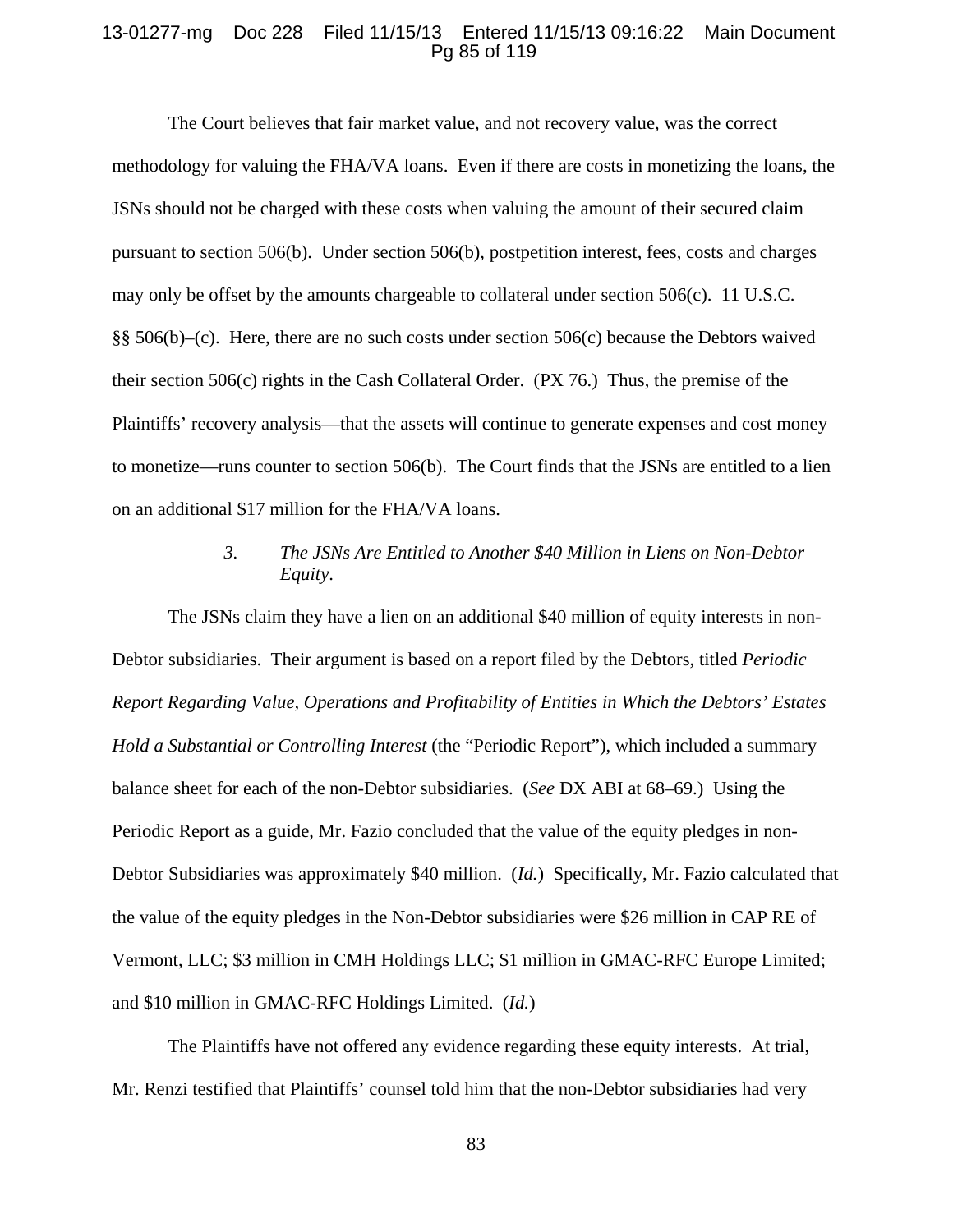### 13-01277-mg Doc 228 Filed 11/15/13 Entered 11/15/13 09:16:22 Main Document Pg 86 of 119

limited equity value due to contingent liabilities, namely litigation liability. (Oct. 16 Tr. 153:16– 154:3.) Plaintiffs' counsel further informed Mr. Renzi that the probability was high that the Debtors would not prevail in the litigation. (*Id.* at 154:4–9.) Instead of presenting a riskadjusted equity value to account for the litigation risk at the Non-Debtor subsidiaries, based upon his conversations with counsel, Mr. Renzi presented the equity value in those entities as zero. (*Id*. at 153:12–154:15.)

Moreover, the Plaintiffs have not refuted that the JSNs have a lien on equity pledges. The Defendants have carried their initial burden of putting forth evidence to show they have an interest in the equity of these non-Debtor subsidiaries, in an amount totaling \$40 million. The Plaintiffs' expert did not produce a value for the equity; Mr. Renzi simply valued the equity at "0." The Plaintiffs have therefore failed to put forth sufficient evidence to rebut the Defendants' claim. *See Heritage Highgate*, 679 F.3d at 140 ("It is only fair . . . that the party seeking to negate the presumptively valid amount of a secured claim—and thereby affect the rights of a creditor—bear the initial burden. . . . If the movant establishes with sufficient evidence that the proof of claim overvalues a creditor's secured claim because the collateral is of insufficient value, the burden shifts."). The Court finds that the JSNs have a lien on \$40 million of equity at non-Debtor entities.

### *4. The JSNs Do Not Have a Lien on Any Collateral Pledged to the AFI LOC*.

The Defendants offer two arguments for why the JSNs have liens on approximately \$910 million in collateral pledged to the AFI LOC. First, the Defendants claim that the collateral was previously pledged to the JSNs and was never properly released from the JSNs' liens, so their liens still attach to the collateral. Second, the Defendants assert that even if their liens on the collateral were released, paragraph  $5(g)$  of the Cash Collateral Order revived those liens. Both arguments fail.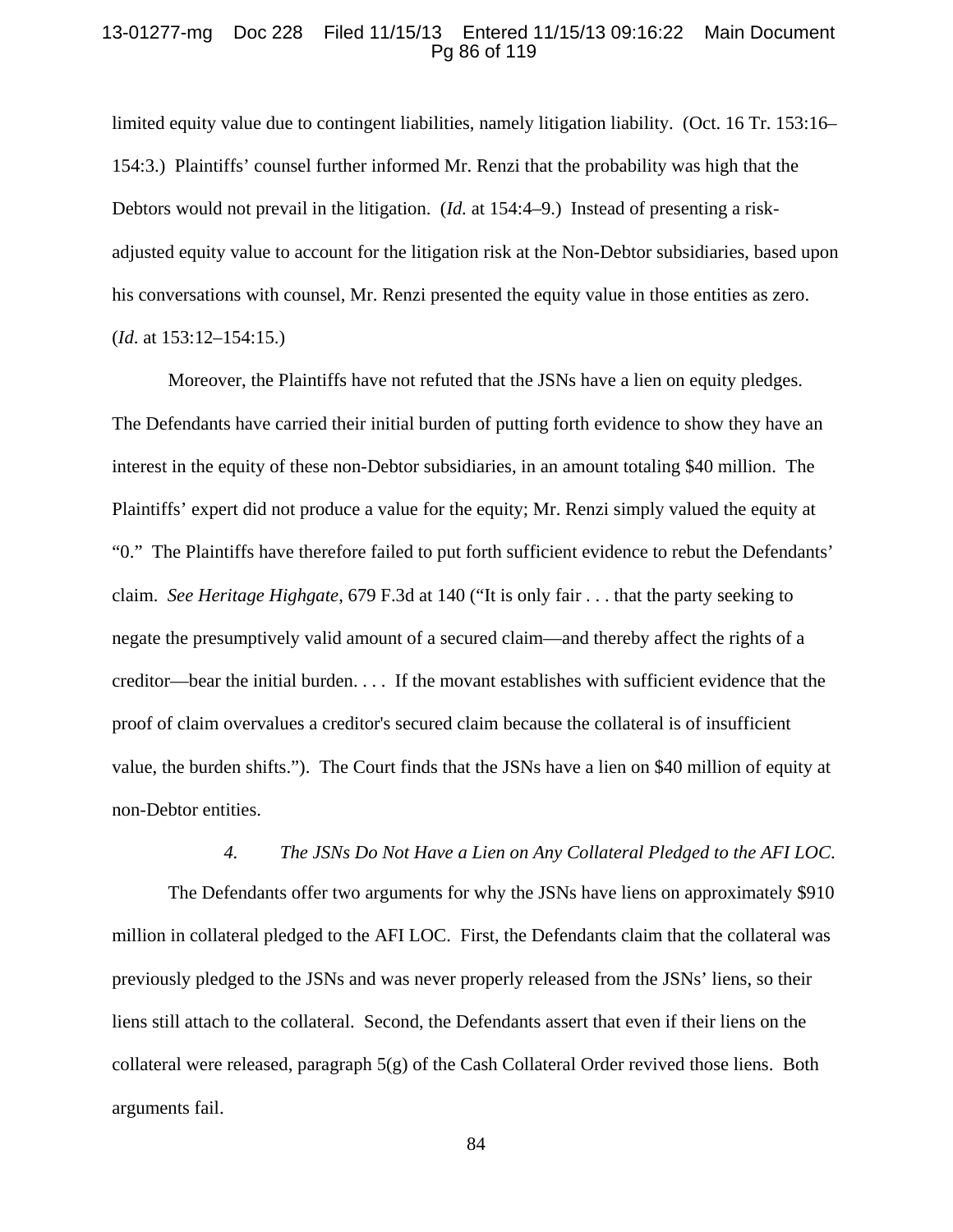## 13-01277-mg Doc 228 Filed 11/15/13 Entered 11/15/13 09:16:22 Main Document Pg 87 of 119

a. All JSN Collateral Subsequently Pledged to the AFI LOC Was Properly Released Before Being Pledged to the AFI LOC.

In 2010 and 2011, Wells Fargo, acting as Third Priority Collateral Agent (i.e., the collateral agent for the Junior Secured Notes) consented in writing to the release of a variety of assets from the Notes Collateral that were then pledged to AFI under the LOC Facility. Wells Fargo did this by executing the Blanket Loan Release, which released the JSNs' security interest in the Released Loan Collateral, and the Servicing Advance Release, which released the JSNs' security interest in the Released Advances.Wells Fargo then filed U.C.C.-3 amendments that deleted the Blanket Released Collateral from the collateral provided in the original U.C.C.-1 financing statements (as amended) filed by the Third Priority Collateral Agent.

The Defendants previously contested the effectiveness of those releases. The Court rejected the Defendants' arguments, holding that the releases were effective and entitled to enforcement. *See Residential Capital*, 497 B.R. at 416–17. Specifically reviewing the Blanket Loan Release—which accounts for approximately 97% of the \$910 million in dispute—the Court found that the descriptions of the collateral covered by that release satisfied U.C.C. 9-108(b)'s requirement for reasonably identifying the released collateral, and the U.C.C.-3s "are therefore valid." *Id*. at 418.

At trial, the Defendants tried to attack the releases of the collateral pledged to the AFI LOC by arguing that there was an insufficient paper trail documenting the releases. This is not so. The Blanket Loan Release released, among other things, "Servicing Rights Collateral" and "Subject Mortgage Loans." The releases provided three means for determining whether an asset was a Subject Mortgage Loan that had been released from the Revolver and Junior Secured Notes:

a "Mortgage Schedule delivered under the LOC Loan Agreement";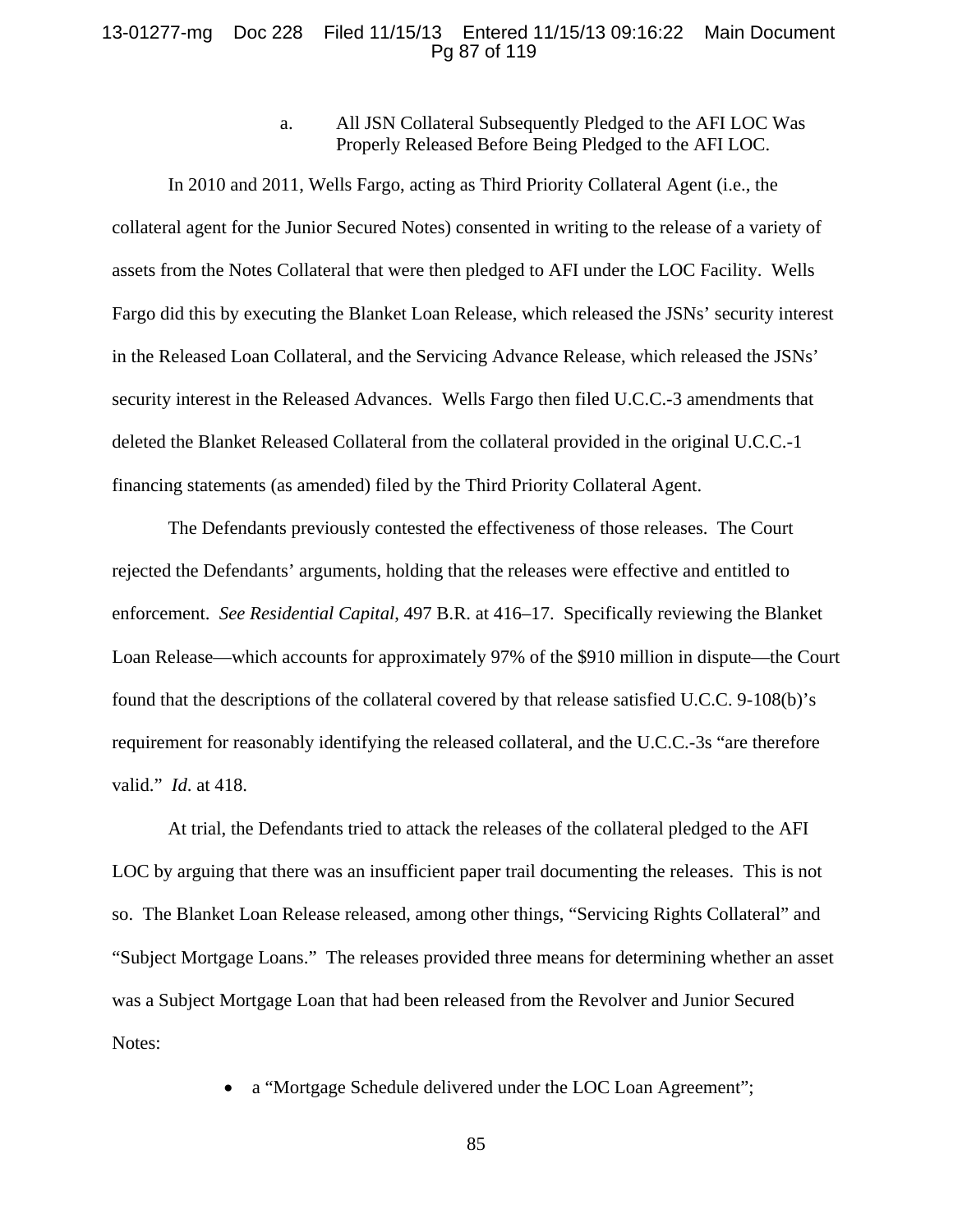## 13-01277-mg Doc 228 Filed 11/15/13 Entered 11/15/13 09:16:22 Main Document Pg 88 of 119

- in the backup to the monthly borrowing base reports or monthly collateral reports under the LOC Loan Agreement, which reflected the carrying value of the assets pledged to the LOC Facility; or
- most broadly, any of the Debtors' "books and records" reflecting that a loan had been pledged to the LOC Facility. This category would include, among other things, the CFDR, which tracked various details concerning the Debtors' loans, including the facility (if any) to which such loans were pledged.

(PX 134.)

Under these terms, if a loan was listed on the CFDR as pledged to the AFI LOC, it was covered by the Blanket Loan Release. There is no dispute that the collateral in question was listed in the CFDR as pledged to the AFI LOC. The Court has already admitted the CFDR as a reliable record that was subject to rigorous audits and controls. Therefore, the releases were effective since the loans appeared in the CFDR as pledged to the AFI LOC. Moreover, a written description of the released collateral was attached as an exhibit to the U.C.C.-3 amendments, which the Third Priority Collateral Agent also filed to delete the Blanket Released Collateral from the collateral set forth in the original U.C.C.-1 financing statements. These written descriptions put all potential creditors on notice that the collateral they covered includes certain servicing rights and mortgage loans (among other assets), and that further diligence may be required to determine to whom they are pledged. As the Court has explained, the U.C.C.-3s are sufficient to satisfy the lenient description standards outlined in U.C.C. § 9-108(b)(6) because the descriptions of the collateral released "reasonably identif[ied]" the collateral released, satisfying the U.C.C. permissive standard. *See Residential Capital*, 497 B.R. at 418.

The Court's conclusion applies with equal force to the Servicing Advance Release. Like the Blanket Loan Release, the Servicing Advance Release contained a description of various categories of Released Advances that were being released from the JSNs' liens, which included, among others, any existing and future advances relating to mortgage loans and REO property,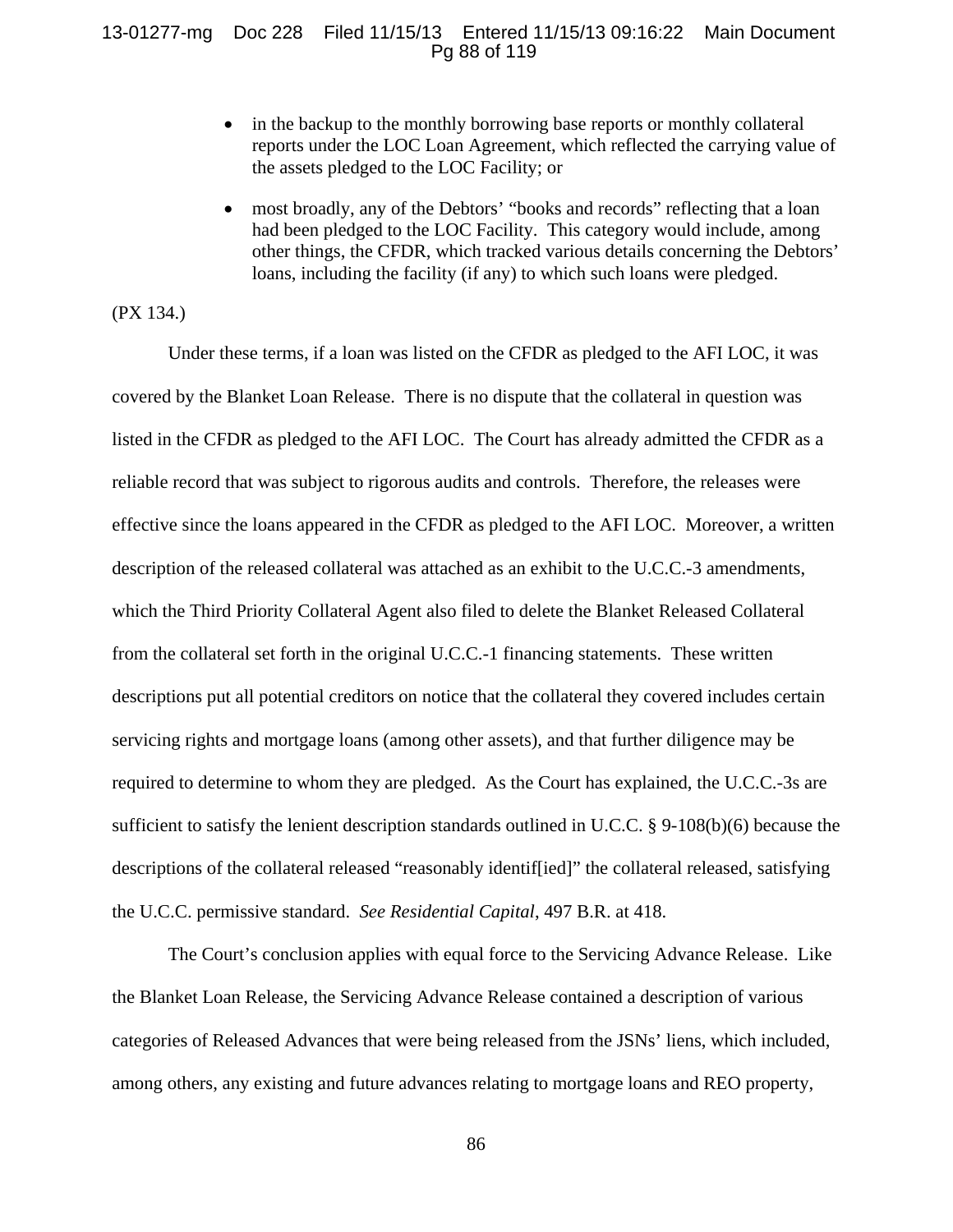### 13-01277-mg Doc 228 Filed 11/15/13 Entered 11/15/13 09:16:22 Main Document Pg 89 of 119

made pursuant to certain contracts with Freddie Mac. Moreover, the Servicing Advance Release described all servicing advances pledged to the AFI LOC.

The Defendants contend that other back-up documentation should exist regarding the release of this \$910 million of assets, including schedules of mortgage loans, collateral addition notices to the LOC Facility, and electronic templates used to update the CFDR. But there is no need for this type of additional back-up. The CFDR suffices for the Blanket Loan Release, and the Servicing Advance Release effectively released all advances pledged to the AFI LOC.

> b. Paragraph 5(g) Did Not Revive Any Liens on Collateral Pledged to the AFI LOC or to Any Other Previously Released Collateral.

The Defendants ask the Court to interpret paragraph 5(g) of the Cash Collateral Order to mean that the Debtors agreed that assets released from the JSNs' liens years earlier were revived by the Order. If so, the Defendants would have a lien on the collateral pledged to the AFI LOC, totaling an additional \$1.1 billion in value. In ruling on the motions to dismiss, the Court determined that it would benefit from a greater factual record on this issue, and extrinsic evidence could be submitted to establish the meaning of paragraph 5(g). *Residential Capital,*  497 B.R. at 403. Based on the evidence submitted by both sides, the Court concludes that the Defendants' interpretation of paragraph 5(g) fails on multiple grounds.

*First*, the Court notes that no party ever disclosed this purported effect of paragraph  $5(g)$ to the Court when the Cash Collateral Order was proposed or at any contemporaneous hearing, despite Local Rule 4001-2(a)(6). That rule requires disclosure of provisions in a cash collateral motion that would secure prepetition debt with liens on assets that the creditor would not otherwise have by virtue of the prepetition security agreement or applicable law. The Court will not countenance the Defendants' attempt to slide a \$1.2 billion windfall past the Court and past the Plaintiffs.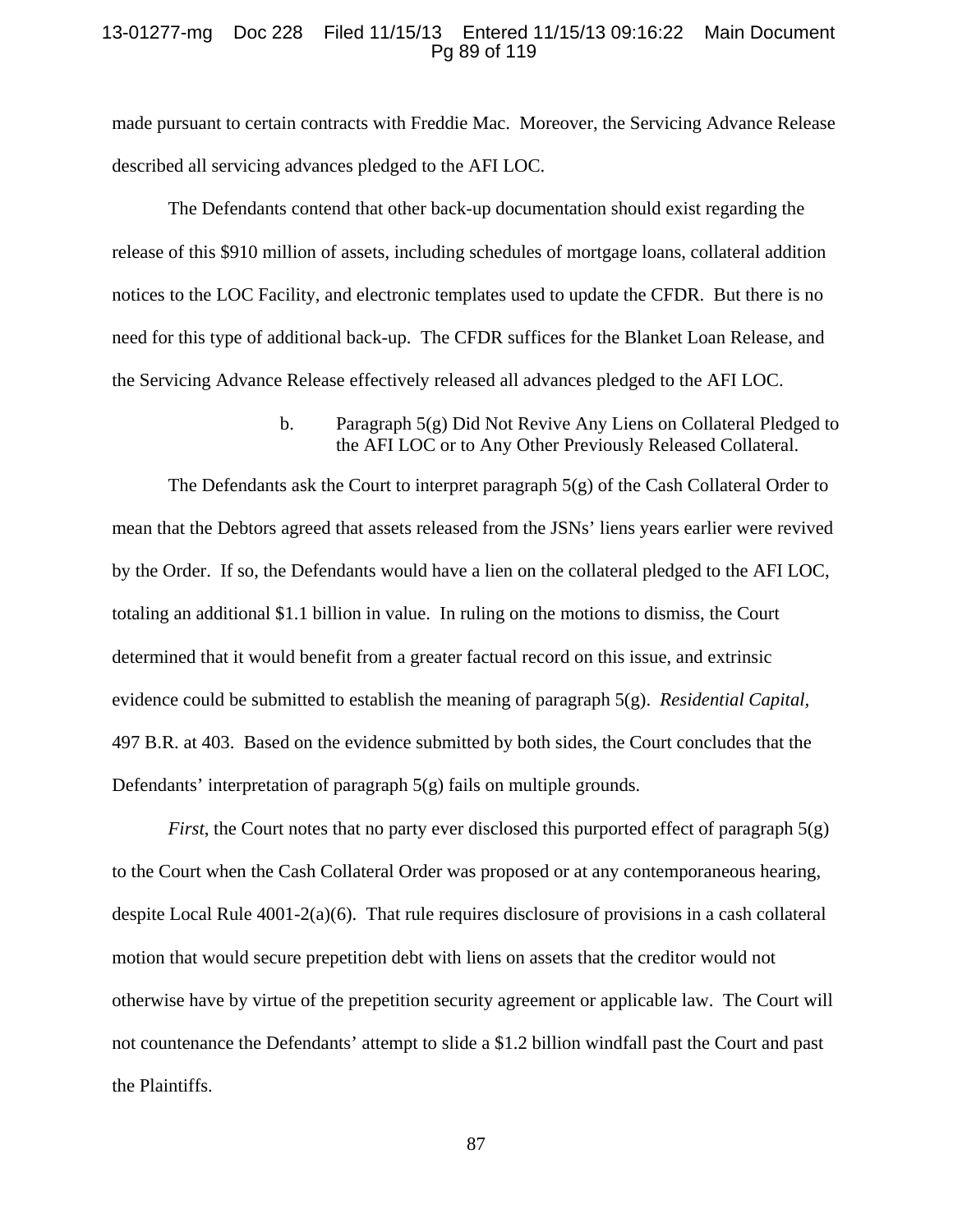## 13-01277-mg Doc 228 Filed 11/15/13 Entered 11/15/13 09:16:22 Main Document Pg 90 of 119

*Second*, other portions of the Cash Collateral Order reveal the parties' intent at the time the order was submitted. For instance, the very next stipulation in the Cash Collateral Order provides an overview of the collateral securing the Junior Secured Notes:

> [T]he collateral securing the Junior Secured Notes Obligations includes, among others . . . the categories of assets under the columns labeled "Ally Revolver" and "Blanket" set forth on Exhibit A to this Final Order . . . .

(PX 76 at 12.) If, at the time the Cash Collateral Order was negotiated, the JSNs actually believed that they were being granted new liens on the AFI LOC collateral, paragraph 5(h) should have included "AFI LOC" in the categories of assets securing the Junior Secured Notes on Exhibit A to the Cash Collateral Order.

Moreover, the Defendants reading of Paragraph 5(g) is also not supported by the language of the Cash Collateral Order. For example, in Paragraph 5(g), the Debtors acknowledge that the JSNs' liens are "subject and subordinate *only*" to the liens granted under the Revolver. (*Id.* at 11–12 (emphasis added).) This provision does not also subordinate JSNs' purported lien to the LOC Lenders' lien under the LOC Facility. Under the Defendants' proposed interpretation of Paragraph  $5(g)$ , the JSNs' purportedly revived lien on the AFI LOC collateral is elevated ahead of the LOC Lenders' (uncontrovertibly senior) lien in that collateral. AFI would not have agreed to such a provision, especially since it relied on the AFI LOC collateral to make the postpetition advances under the Cash Collateral Order.

In addition, in granting the JSNs a postpetition adequate protection lien on the Revolver Collateral and the AFI LOC collateral, the Cash Collateral Order subordinated adequate protection liens to any *existing* liens on the same collateral. To that end, with respect to the JSNs' adequate protection lien on the Revolver Collateral, the order acknowledges that the adequate protection lien is junior to (among other things) the "*existing liens granted to the Junior*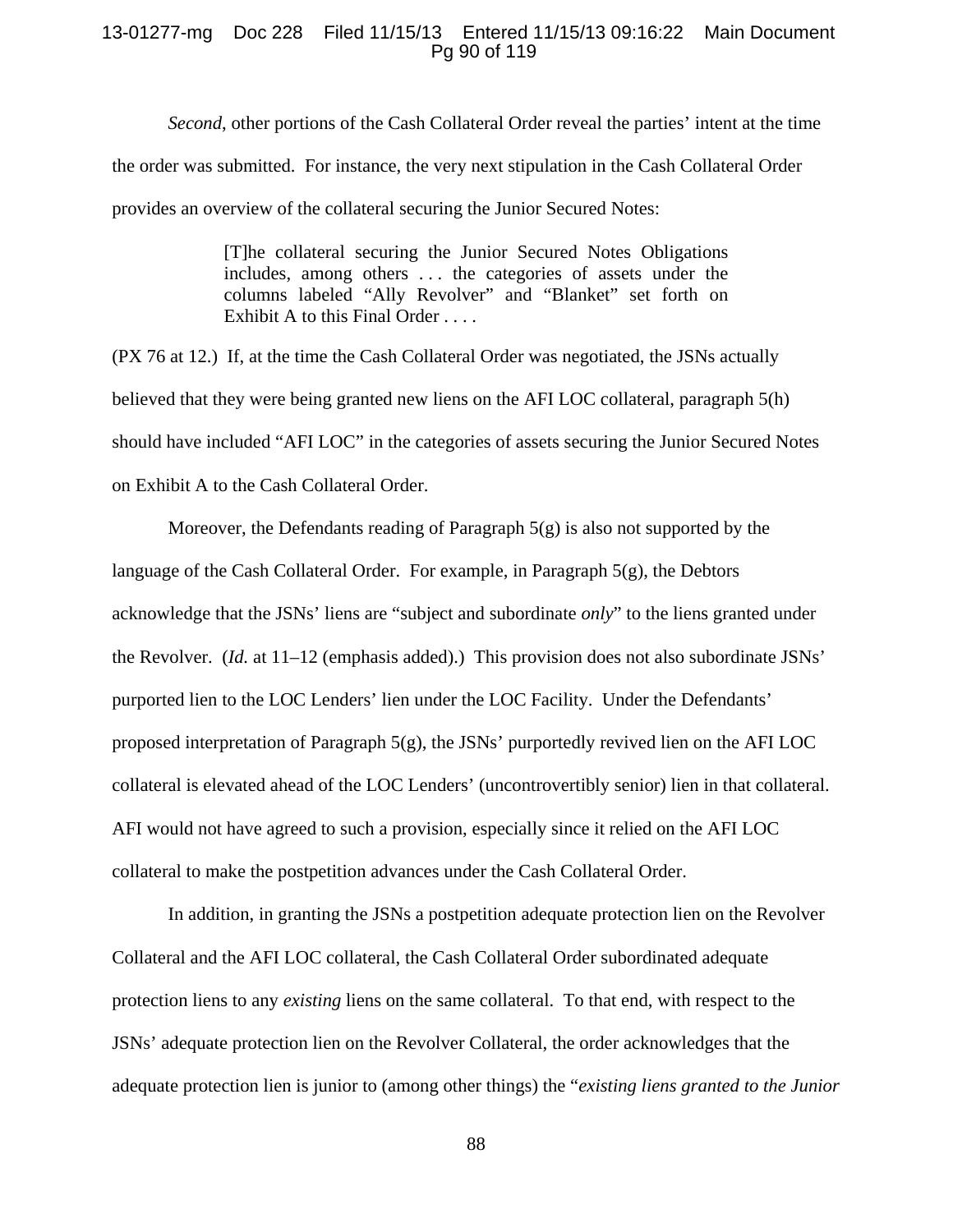## 13-01277-mg Doc 228 Filed 11/15/13 Entered 11/15/13 09:16:22 Main Document Pg 91 of 119

*Secured Parties*." (*Id*. at 28 (emphasis added).) But the order does not contain similar language with respect to the adequate protection lien in the AFI LOC collateral, indicating that the JSNs did not have an existing lien on that collateral. (*Id*. at 28–29.)

Aside from the terms of the Cash Collateral Order, other documents filed simultaneously in the bankruptcy court reflect that the stipulations in paragraph  $5(g)$  were not intended to revive previously released liens. For example, the Debtors indicated in their motion seeking approval of the Barclays DIP Facility that any purported equitable lien asserted by the JSNs on the assets securing the AFI LOC was not a valid, perfected, and nonavoidable lien or security interest as of the Petition Date. (PX 88 at 55.) Offering that argument is squarely at odds with a purported stipulation to the validity of a lien on that collateral.

*Third*, the testimony of Mr. Siegert indicates that when the parties were negotiating the Cash Collateral Order, the JSNs did not believe that the Order would revive liens on more than \$1 billion in released collateral. The JSNs did not include the value of the assets securing the AFI LOC in their own contemporaneous analysis of the collateral securing the Junior Secured Notes. On cross-examination, Mr. Siegert was shown a Houlihan presentation dated May 14, 2012, which was prepared immediately before the Petition Date. (PX 169; Oct. 23 Tr. 110:8– 23.) That presentation valued the JSNs' collateral. Mr. Siegert acknowledged that if the counsel for the JSNs had concluded that the Debtors had stipulated to JSN liens on the AFI LOC collateral, that would have been a material fact for Houlihan to consider when presenting estimates of the value of the JSN Collateral. (Oct. 23 Tr. 127:25–128:21.) And further, that would have been a material fact for Houlihan to convey to the JSNs. (*Id.*) But the May 14 Houlihan presentation did not reflect any liens on the AFI LOC collateral. (*Id.*)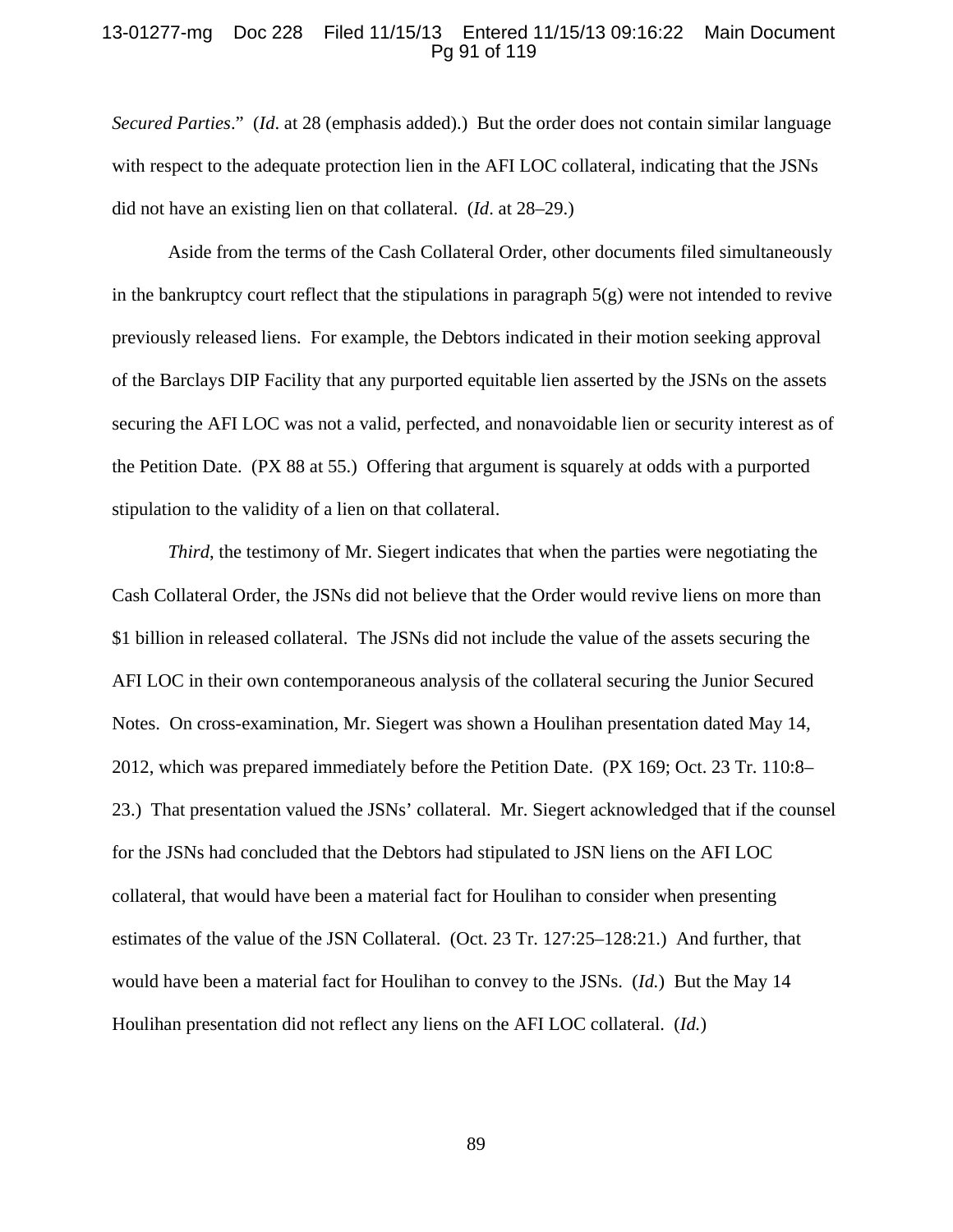### 13-01277-mg Doc 228 Filed 11/15/13 Entered 11/15/13 09:16:22 Main Document Pg 92 of 119

It defies the parties' conduct and the terms of the Cash Collateral Order to argue that paragraph 5(g) revived previously leased liens. The JSNs do not have a lien on any AFI LOC collateral by virtue of paragraph  $5(g)$ .

#### *5. General Intangibles*

The Defendants argue that the value of the JSN Collateral on the Effective Date should increase beyond the \$1.88 baseline valuation because the baseline valuation does not account for certain JSN liens on intangible assets. Specifically, the Defendants argue that the Debtors sold intangible assets subject to JSN liens during the Ocwen asset sale, but the Debtors did not allocate any portion of the proceeds to intangibles subject to JSN liens. These intangibles include software, certain refinancing opportunities, trademarks, and goodwill. According to the Plaintiffs, Ocwen and Walter did not place any value on these intangibles, so it is not proper to allocate any proceeds to intangible value. Further, the Plaintiffs argue that to the extent the JSNs had any lien on goodwill, that goodwill was created postpetition and is not subject to any JSN lien. The Defendants respond that they had a lien on assets sold to Ocwen, but have received no benefit of the sale simply because the Ocwen APA assigned no value to the intangibles, even though the Ocwen APA provided that Ocwen and Walter were buying "goodwill and other intangible assets." (PX 19.) According to the Defendants, the Court may still assign value to the intangible assets based on the work of the Defendants' expert Mr. Taylor, who used general accounting principles to value the intangible assets.

# a. The JSNs Had Liens on Software Sold to Ocwen.

In the JSN Security Agreement, the JSNs were specifically granted a lien on computer software as well as general intangibles. (*See* PX 4.) The Debtors used software in connection with the PLS MSRs and the GSE MSRs. (Oct. 15 Tr. 171:10–12*.*) The Plaintiffs argue the JSNs' lien on software associated with the PLS MSRs was released under the May 14, 2010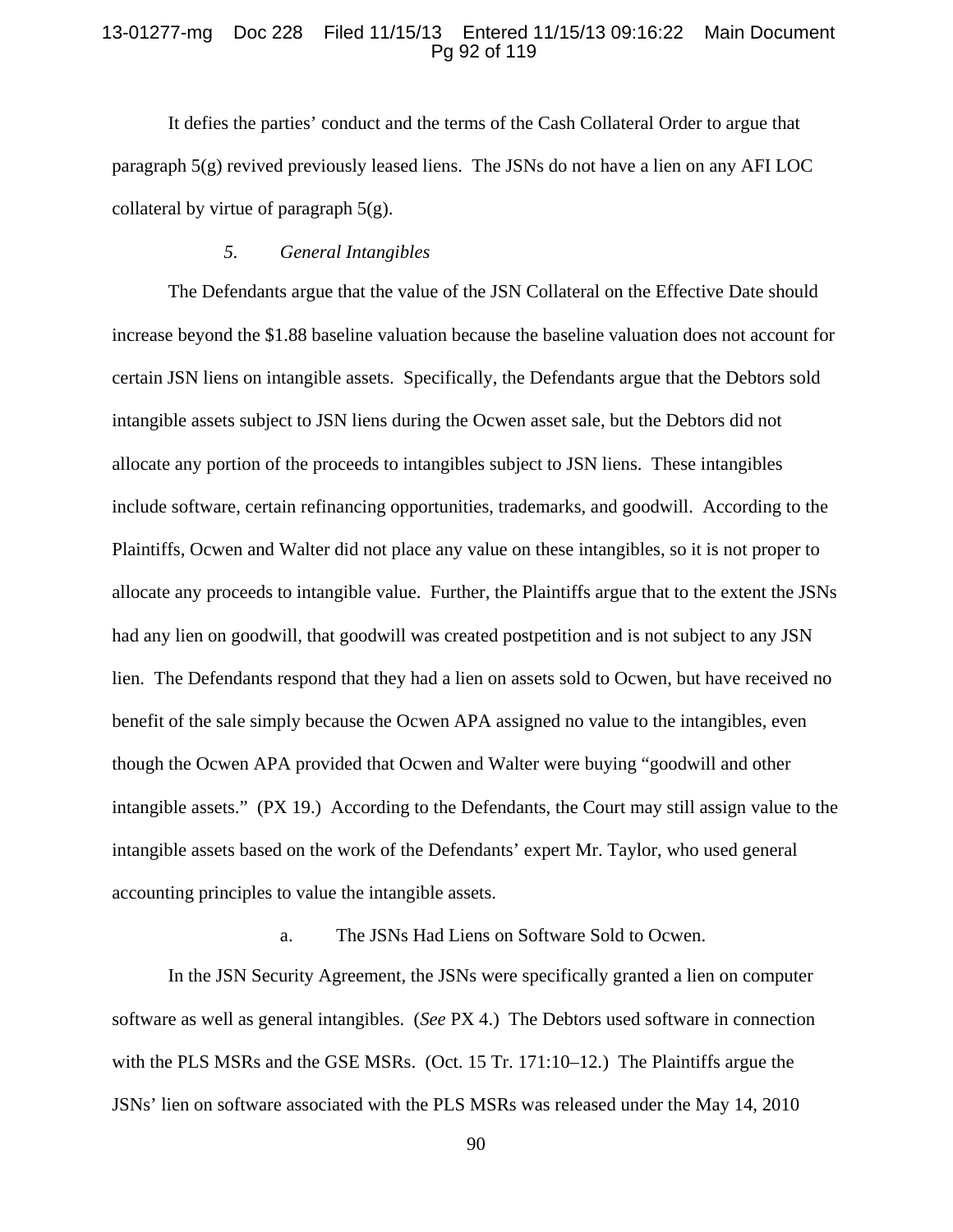## 13-01277-mg Doc 228 Filed 11/15/13 Entered 11/15/13 09:16:22 Main Document Pg 93 of 119

Blanket Release. That release specifically stated that all general intangibles were released "if and to the extent related to the Servicing Rights Collateral" (i.e., the PLS MSRs). (PX 134 at 6.) The Defendants counter, though, that "Servicing Rights Collateral" was defined to specifically exclude computer programs. (*Id.* at 8.) The Court therefore finds that the JSNs' lien on software associated with the PLS MSRs was not released by virtue of the Blanket Release. Any value associated with software sold to Ocwen and Walter would be allocable to the JSNs as JSN Collateral.

The next question is how to value the collateral. The Defendants' expert Mr. Taylor endeavored to value the Debtors' software and associated know-how by using an accounting method that considers what a typical market participant would have paid for the asset, regardless of any particular incentives (e.g., synergies) or disincentives that may have existed in the market at the time. The Plaintiffs challenged Mr. Taylor's analysis on several grounds, including that (1) Mr. Taylor's analysis ignores the allocations of assets in the Ocwen APA; (2) the Debtors gave Ocwen and Walter a substantial bid credit (exceeding \$100 million) so Ocwen and Walter would buy the Debtors' servicing platform, including the software; (3) Ocwen and Walter later attributed lower values to software, ostensibly using the same accounting principles that Mr. Taylor applied; (4) Mr. Taylor's "avoided cost" analysis assumed that Ocwen and Walter planned to use the Debtors' software for three years, contrary to Ocwen's and Walter's actual plans; and (5) Mr. Taylor put inordinate weight on certain precedent transactions when applying his "relief from royalty method."

*First*, the Court finds that the allocations in the Ocwen APA do not control here. Section 3.3(b) of that APA provided that the Debtors and Ocwen were bound by the allocations for tax purposes, "*but not for any other purpose*." (PX 19 at 50 (emphasis in original).) *Second*, the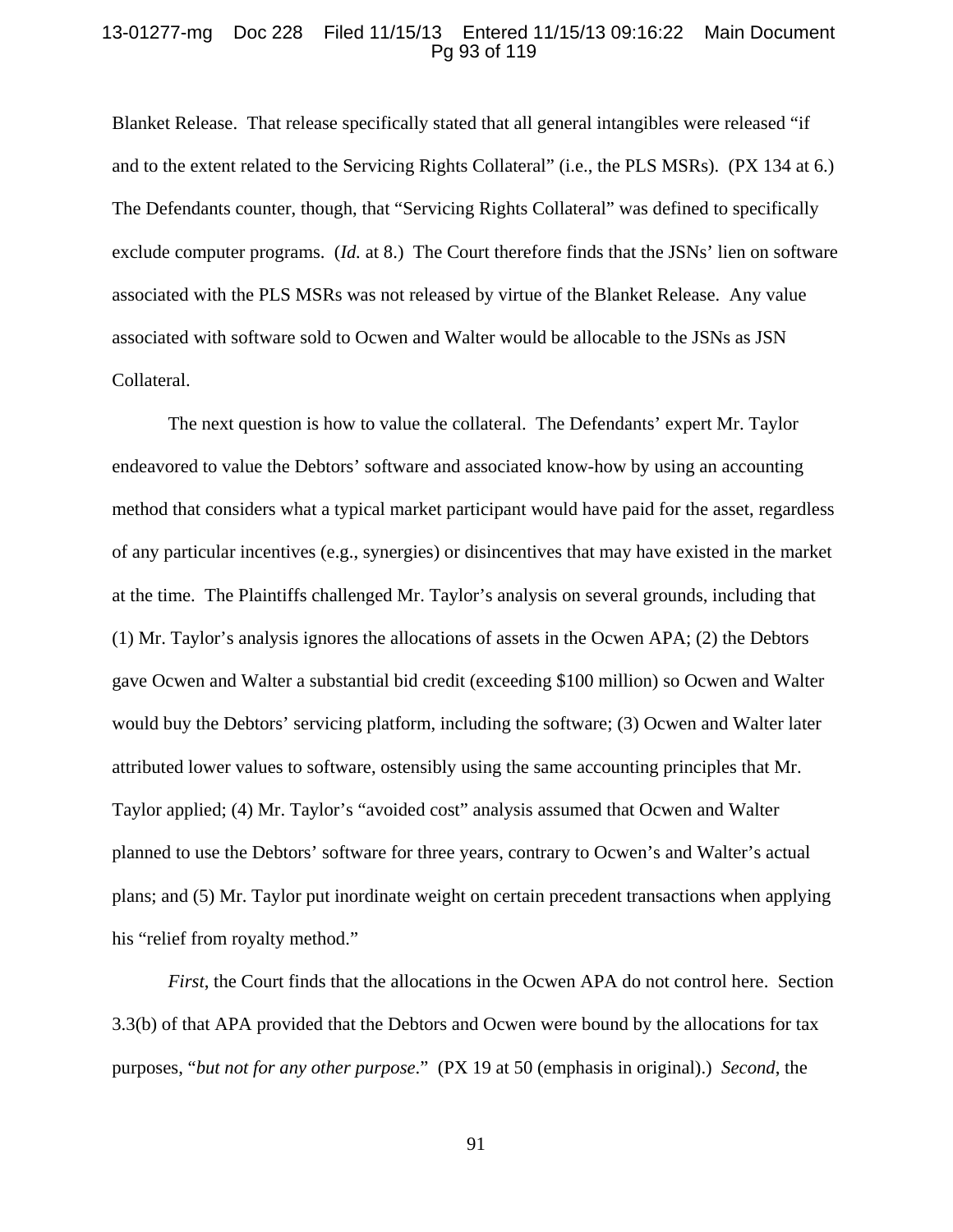## 13-01277-mg Doc 228 Filed 11/15/13 Entered 11/15/13 09:16:22 Main Document Pg 94 of 119

Debtors' bid credit awarded to Ocwen did not render the Debtors' software valueless. Rather, Ocwen and Walter intended to use and did use the Debtors' software associated with the platforms they were buying. Their public filings attributed value to software, whether as a standalone asset or built into the premises and equipment asset category.43 (*See* DX ZH at 9; DX ST at 3; DX WK at 13.) Therefore, the software had and provided value.

Turning to Mr. Taylor's analysis, the Court is not satisfied with his valuation of the software and associated know-how. The Plaintiffs are correct that Mr. Taylor's avoided cost analysis unreasonably assumes a duration of software use that is contrary to the actual intended use in the Ocwen and Walter sale. As for his "relief from royalty" analysis, the Plaintiffs sufficiently demonstrated flaws in Mr. Taylor's methodology. For example, Mr. Taylor gave no weight to certain transactions between seemingly related parties because those may not have been arm's-length deals. (DX ABH at 135.) But Mr. Taylor then attributed 33.34% of his outcome to a transaction that appears to be between related parties. (*Id.*) Not only is this transaction given greater weight than any other transaction, but it is also a significant outlier in terms of its "point estimate." (*Id.*) Simply removing Mr. Taylor's weight assigned to this transaction would yield a \$100 million lower software value. Thus, the Court finds that Mr. Taylor's "relief from royalty" analysis is unreliable.

Rather than relying on Mr. Taylor's analysis, the Court turns to how Ocwen and Walter actually reported the value of the software using a fair value accounting method. Walter's public filings indicate a \$17.1 million value for software (DX WK at 13), and Ocwen's filing and its third-party valuation reflect a \$1.295 value for software (DX ZH at 9; DX ST at 3.) The Court

<sup>43</sup> As explained in Mr. Taylor's report, Ocwen engaged a third-party valuation expert (Applied Economics) to appraise the fair value of certain assets. (DX ABH; DX ST.) Applied Economics considered the ResCap software to be worth \$1.295 million (DX ST at 3), and that figure served as a portion of the "premises and equipment" allocation in Ocwen's 10-Q reporting on the ResCap sale.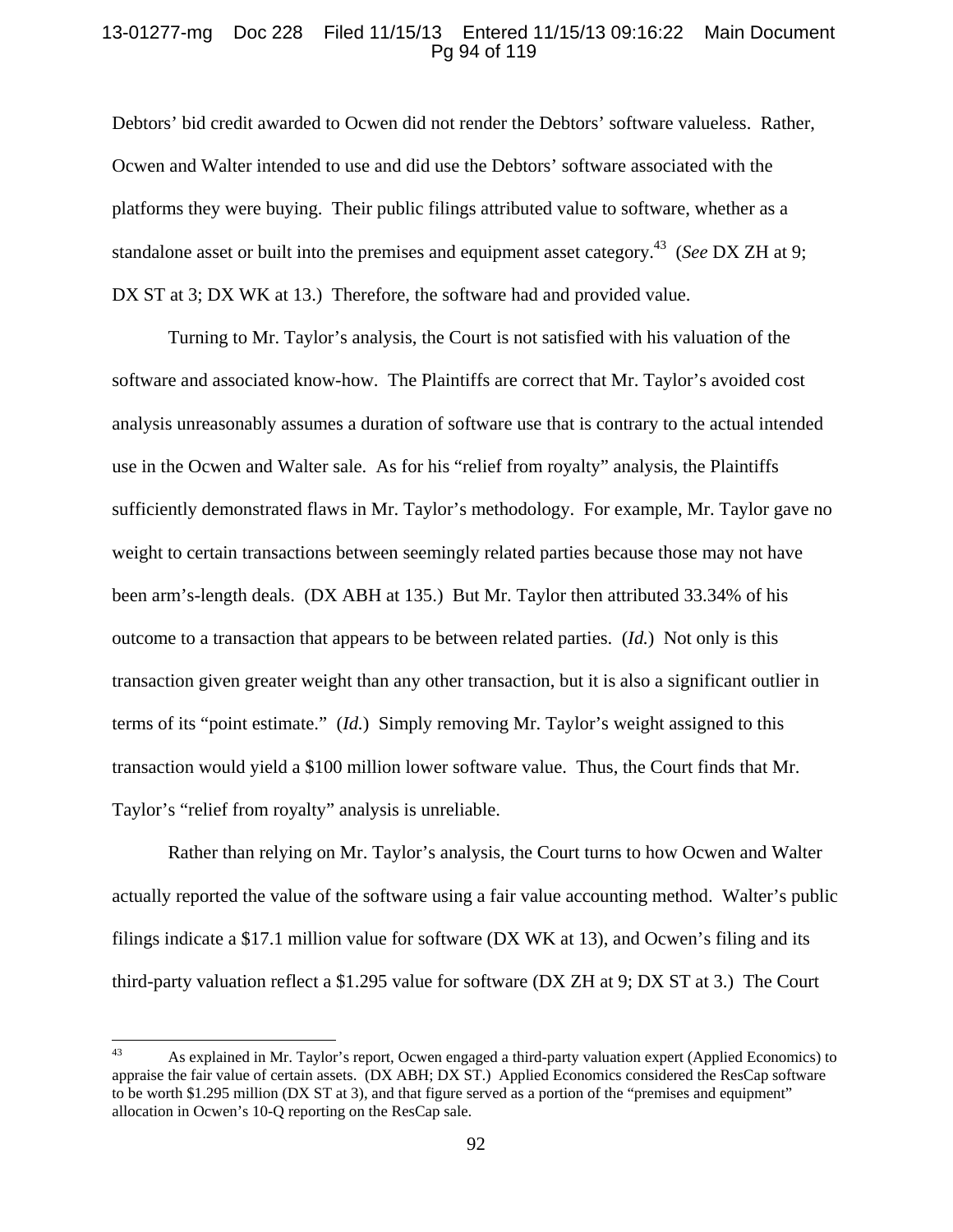### 13-01277-mg Doc 228 Filed 11/15/13 Entered 11/15/13 09:16:22 Main Document Pg 95 of 119

therefore finds that \$18.395 million of the Ocwen sale proceeds should be attributed to JSN liens on software.

# b. The JSNs Have a Lien on the Tradename, Iconography, and Logotype Associated With the Assets Sold to Ocwen and Walter.

The Defendants submitted expert evidence that \$10 million of proceeds from the Ocwen and Walter sale was allocable to "tradename/marks, iconography and logotype." (DXABH at 42–45.) The Plaintiffs did not rebut this analysis at trial. Mr. Taylor notes that the Ocwen APA required the purchasers to rebrand assets within 120 days, but a 10-Q filed by Walter shows that it attributed value to tradename with an estimated eight-year life. (DX ABH at 43.) Thus, there may have been some intangible tradename or logotype value that would not cease to exist after 120 days. The Plaintiffs did not rebut this contention. Nor did the Plaintiffs demonstrate that any tradename value was associated only with the Servicing Rights Collateral or Subject Mortgage Loans and would therefore have been released in the Blanket Release. The Court is satisfied with Mr. Taylor's valuation of the intangible tradename assets associated with the Ocwen sale and finds that a \$10 million allocation to the JSNs' liens is appropriate.

> c. The Defendants Do Not Have a Lien on Refinancing Opportunities Associated With GSE MSRs.

At trial, the Defendants' expert Mr. Levine testified to the value of refinancing opportunities associated with certain GSE MSRs. The JSNs do not have liens on GSE MSRs since those are Excluded Assets, but the Defendants argue that the JSNs have a lien on intangible assets associated with GSE MSRs. Although the Defendants may be correct that the JSNs could have a lien on intangible assets absent a lien on an underlying asset, the value created by refinancing opportunities is inherent to the value of the GSE MSRs. In other words, the opportunities are not a separate intangible asset.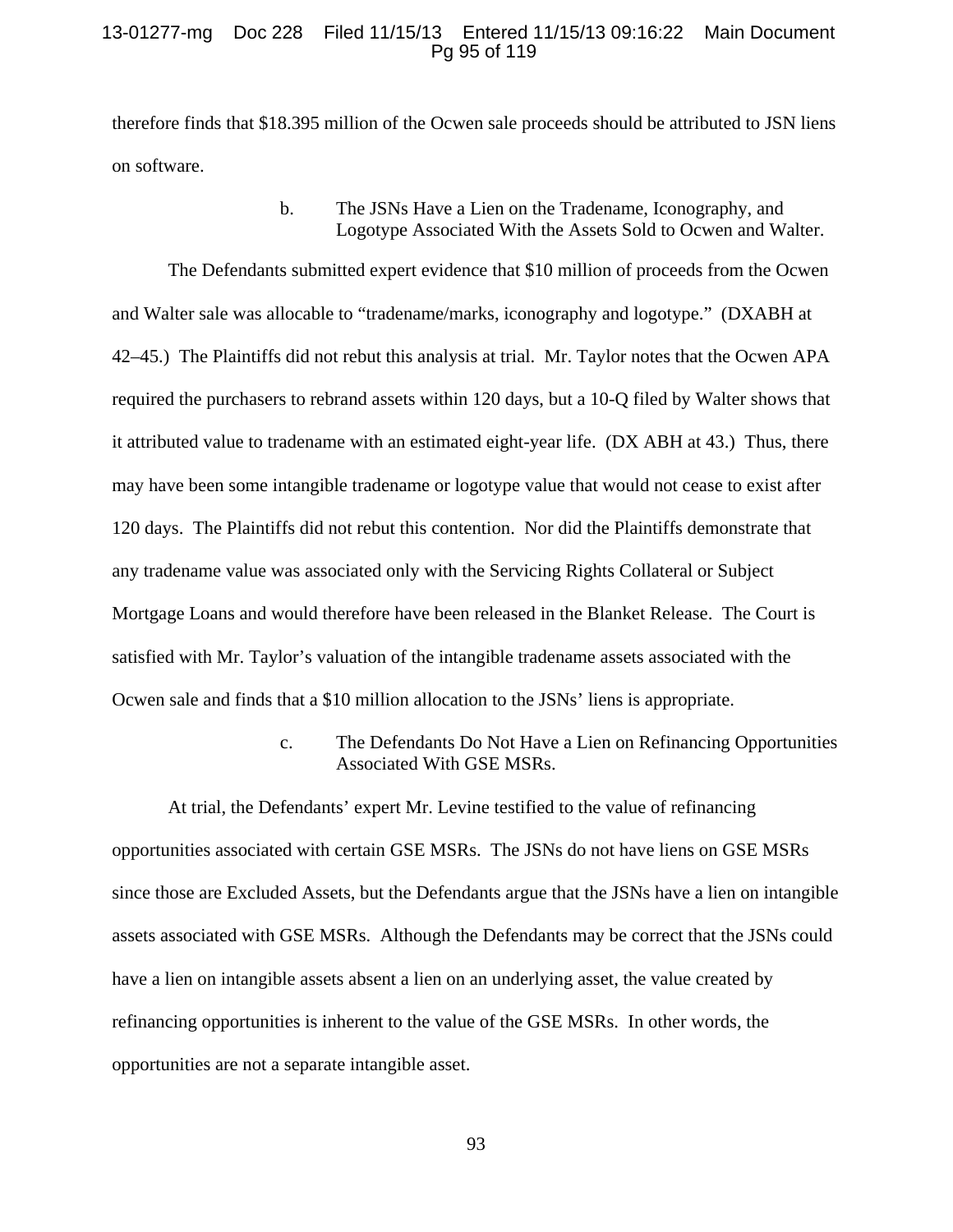### 13-01277-mg Doc 228 Filed 11/15/13 Entered 11/15/13 09:16:22 Main Document Pg 96 of 119

Mr. Levine testified that he regularly values refinancing opportunities separately from servicing rights. (Oct. 22 Tr. 100:9–16.) Even so, the value of the refinancing opportunities are inextricably linked to the MSRs themselves: Mr. Levine conceded that "to the buyer of the servicing, there would not be value to the HARP [refinancing opportunities] without the servicing rights." (*Id.* at 91:11–23.) In fact, Mr. Levine had never seen an instance where refinancing opportunities were sold separately from servicing rights. (*Id.* at 101:9–11.) Therefore, the value is properly attributable to the GSE MSRs themselves. As such, the JSNs do not have a lien on any refinancing opportunities.

> d. The JSNs Did Not Establish the Value of Their Lien on Goodwill as of the Petition Date.

The JSNs argue that they have a lien on goodwill associated with the Debtors' assets sold to Ocwen. Goodwill is "an intangible asset that represents the ability of a company to generate earnings over and above the operating value of the company's other tangible and intangible assets." *In re Prince*, 85 F.3d 314, 322 (7th Cir. 1996). Goodwill may include "name recognition, consumer brand loyalty, or special relationships with suppliers or customers." *Id.* To calculate the value of goodwill, generally accepted accounting principles ("GAAP") look to "any excess of [a] purchase price over the fair value of the assets acquired and the liabilities assumed." *Fait v. Regions Fin. Corp.*, 655 F.3d 105, 110 (2d Cir. 2011). Although GAAP does not require a company to record internally developed goodwill absent an asset sale, *see Sanders v. Jackson*, 209 F.3d 998, 1001–02 (7th Cir. 2000), the existence of goodwill does not depend on an asset sale. *See Prince*, 85 F.3d at 323–24 (describing valuation of goodwill in context of assigning value to company stock); *see also Ackerman v. Schultz (In re Schultz)*, 250 B.R. 22, 29 (E.D.N.Y. 2000) (valuing goodwill outside context of asset sale). So the question becomes whether any goodwill existed on the Petition Date subject to JSN liens.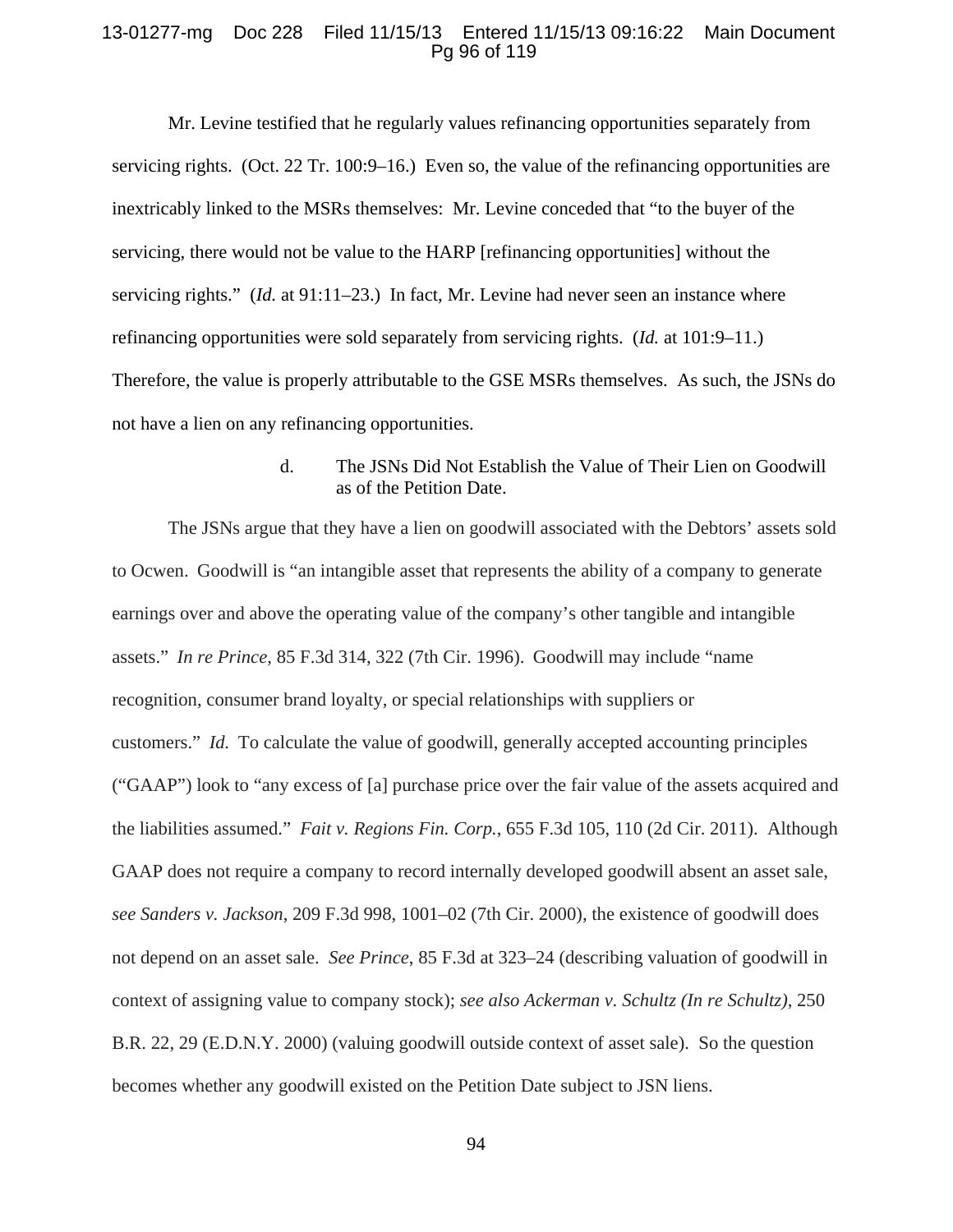### 13-01277-mg Doc 228 Filed 11/15/13 Entered 11/15/13 09:16:22 Main Document Pg 97 of 119

The Defendants use two methods to calculate goodwill on the Petition Date. First, they look to the Ocwen and Walter asset sale and calculate a present value of the goodwill in that sale as of the Petition Date. Second, the Defendants perform a "top down" analysis of the intangibles associated with the MSRs and servicing and originating platforms, including goodwill. While Houlihan's methodologies may have been textbook, the assumptions and inputs they used were seriously flawed. As a result, Houlihan's conclusions regarding the values of intangibles and goodwill are not credible.

Regarding the first method, the Court cannot conclude that any goodwill derived from the Ocwen and Walter sale existed on the Petition Date. The value of the Debtors' assets on that date was seriously impaired, subject to steep reductions in value by litigation risks, potential seizure of certain MSRs, and termination of rights and setoff by the RMBS Trustees. Ocwen and Walter, the eventual buyers, were not committed to paying the Debtors anything for their assets on the Petition Date, let alone a price above the fair value of the Debtors' assets and liabilities. The Debtors facilitated the asset sale to Ocwen and Walter by maintaining the value of the assets throughout the bankruptcy, along with decreasing the liabilities associated with those assets. The Debtors worked very hard at substantial expense to achieve settlements and consents that allowed the sales to close. If the Debtors had not taken those actions, Ocwen and Walter may not have bought any assets at all, and likely would not have paid any price above the fair value of the assets and liabilities. To be sure, there may have been name recognition or special market relationships associated with the Debtors' assets on the Petition Date, but that name recognition or those relationships could have been valueless in the eyes of a buyer on the Petition Date. The Court cannot indulge the speculation that the Ocwen and Walter purchase price provides an adequate starting point for the goodwill that would have been generated by an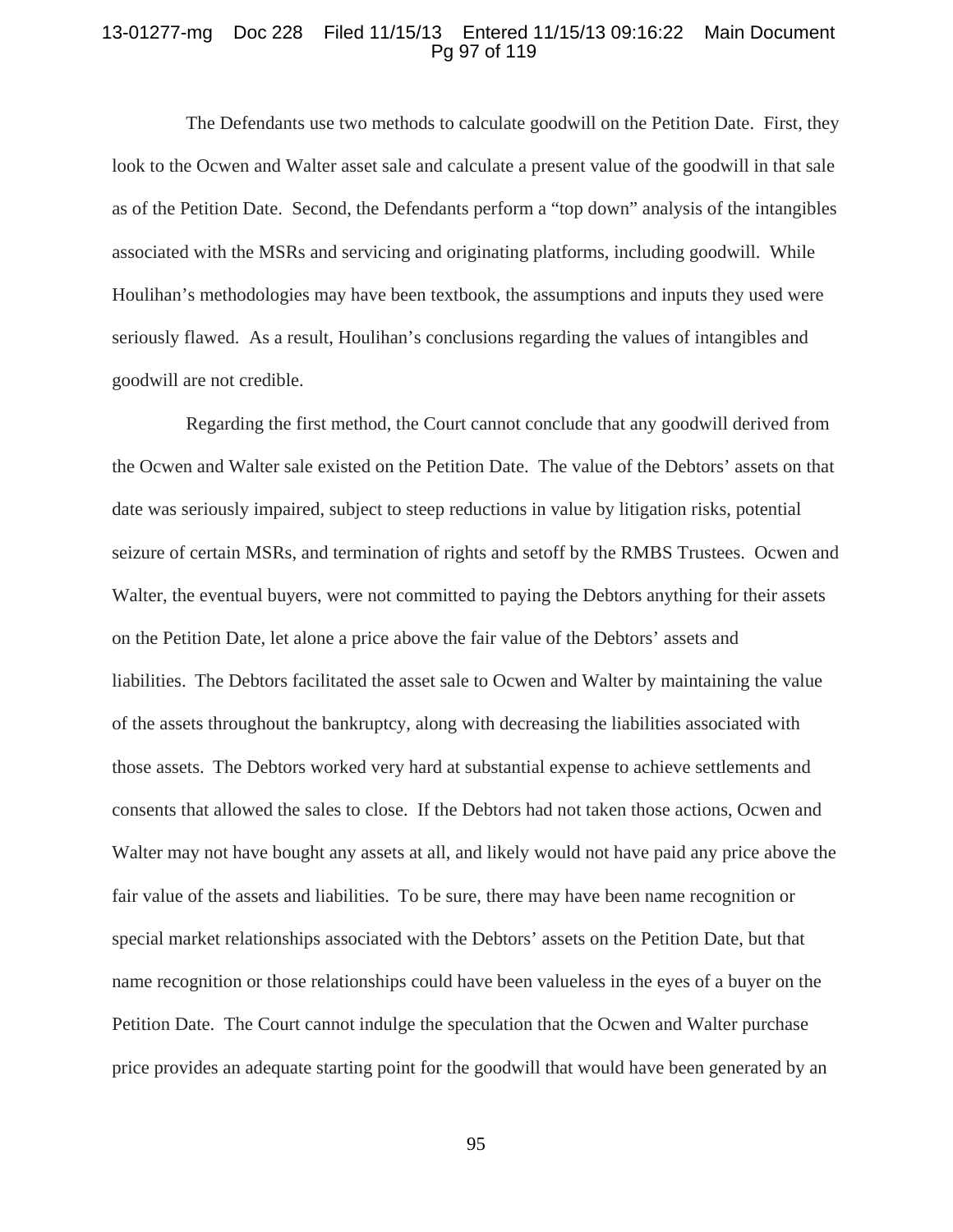## 13-01277-mg Doc 228 Filed 11/15/13 Entered 11/15/13 09:16:22 Main Document Pg 98 of 119

asset sale on the Petition Date. After all, "goodwill often fluctuates widely for innumerable reasons." *Sanders*, 209 F.3d at 1002.

As for the "top down" valuation, the Plaintiffs raised serious problems with the Defendants' market multiple analysis that provided the starting point for the "top down" valuation. *First*, the Defendants' expert Mr. Fazio acknowledged that his market multiple analysis only weighed comparable companies in terms of their equity, rather than their total enterprise value. (Oct. 22 Tr.198:20–199:6; 199:19–22.) *Second*, Mr. Fazio's analysis failed to account for any value that would be attributable to the Debtors' servicing advances. (Oct. 22 Tr. 200:1–22; DX ABG at 35, 38, 41.) Since those assets were not properly accounted for, and were not properly deduced from Mr. Fazio's valuation, it is possible that what the Defendants concluded was goodwill actually represented value attributable to servicing advances. Thus, the Defendants' second method for determining goodwill is unpersuasive.

Having failed to provide an adequate basis for valuing goodwill on the Petition Date, the JSNs have not met their burden in demonstrating the extent of their lien on goodwill as of the Petition Date.

> e. The JSNs Do Not Have a Lien on Goodwill Generated after the Petition Date.

Although the JSNs have a lien on the proceeds of their prepetition collateral, any goodwill generated in connection with the assets sold to Ocwen and Walter was not the proceeds of that collateral and is not subject to JSN liens. Bankruptcy Code Section 552(b) provides that if a prepetition security agreement extends to proceeds of collateral, then postpetition proceeds would also be subject to that security agreement, unless the court orders otherwise after a hearing based on the equities of the case. 11 U.S.C. § 552(b). The JSN Security Agreement granted the JSNs a lien on "all Proceeds, products, offspring, rents, issues, profits and returns of and from,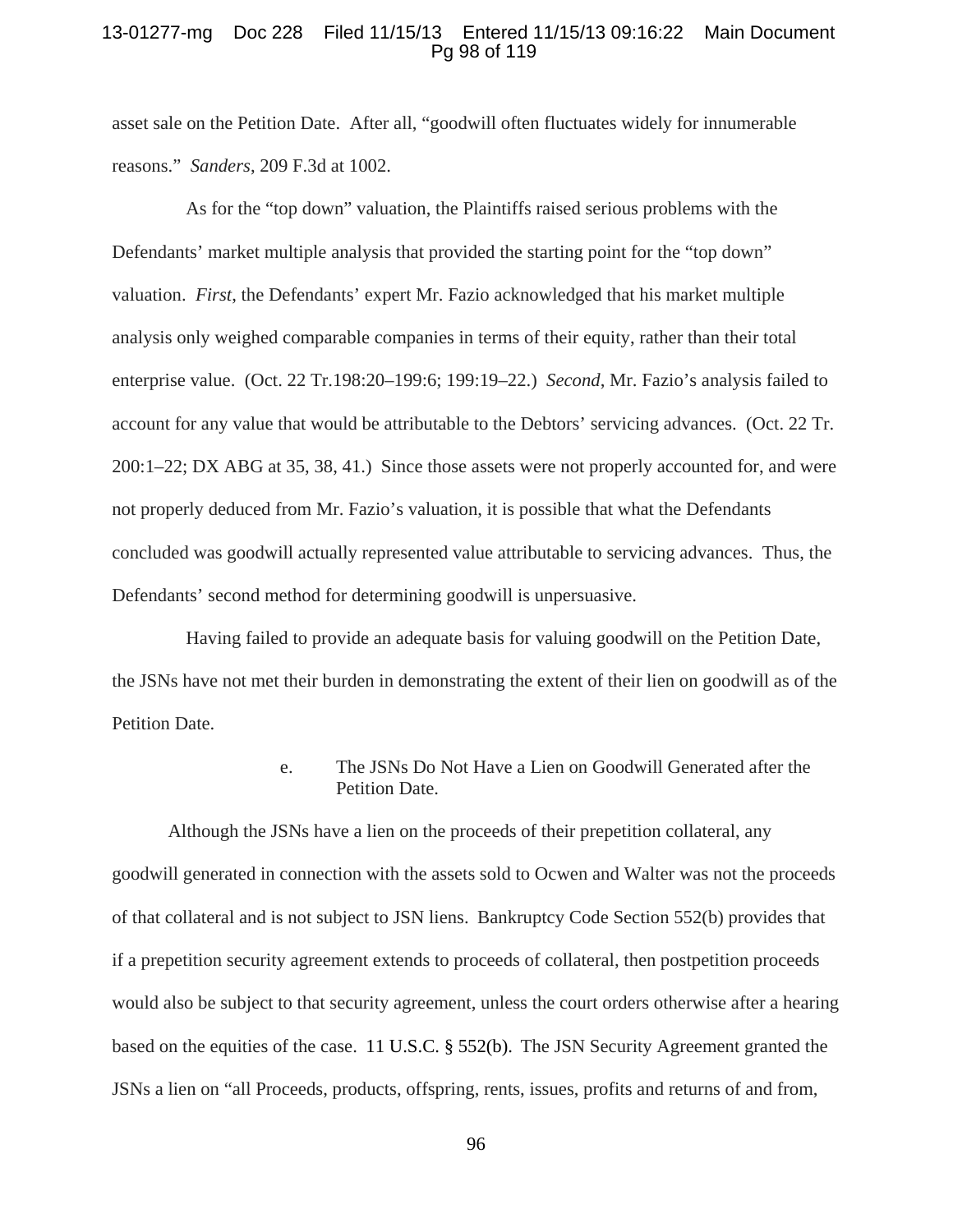### 13-01277-mg Doc 228 Filed 11/15/13 Entered 11/15/13 09:16:22 Main Document Pg 99 of 119

and all distributions on and rights arising out of any of the [collateral described in the JSN Security Agreement]." (PX 4 at 17.) Additionally, the Cash Collateral Order provided that the proceeds of prepetition JSN Collateral are "deemed to be cash collateral of the [JSNs]." (PX 76 at 22.) To establish a lien on the goodwill created by the Ocwen sale, the JSNs would need to demonstrate that the goodwill was the product of their prepetition collateral. They did not meet this burden.

"Section 552(b) is intended to cover after-acquired property that is directly attributable to prepetition collateral, *without addition of estate resources*." 5 COLLIER ON BANKRUPTCY ¶ 552.02[2][a] (emphasis added). Here, even if JSN Collateral was used to generate goodwill (either by maintaining or improving the value of assets or by diminishing liabilities), Debtor resources were used as well. The Debtors improved the value of the assets sold to Ocwen by negotiating settlements with government entities and RMBS Trustees. That involved time, effort, and expense by the Debtors' estates. The Debtors did not merely take some JSN Collateral and convert it into goodwill without any other resources. That means that the goodwill is not the proceeds of JSN Collateral. *See In re Delco Oil, Inc.*, 365 B.R. 246, 250 (Bankr. M.D. Fla. 2007) ("The concept of proceeds is only implicated when one asset is disposed of and another is acquired as its substitute.") (internal quotation marks omitted). Even if a portion of the goodwill was directly attributable to JSN Collateral, without any other additional resources, the JSNs have failed to separate the value of that goodwill. Thus, the JSNs have not met their burden of establishing a lien on goodwill generated postpetition.

### *6. Miscellaneous Collateral Categories*

a. The JSNs Have Liens on the "Contested Assets."

The JSNs claim to have liens on "Contested Assets," which consist of (1) the Former Bilateral Facilities Collateral and (2) the Reacquired Mortgage Loans. The Court has previously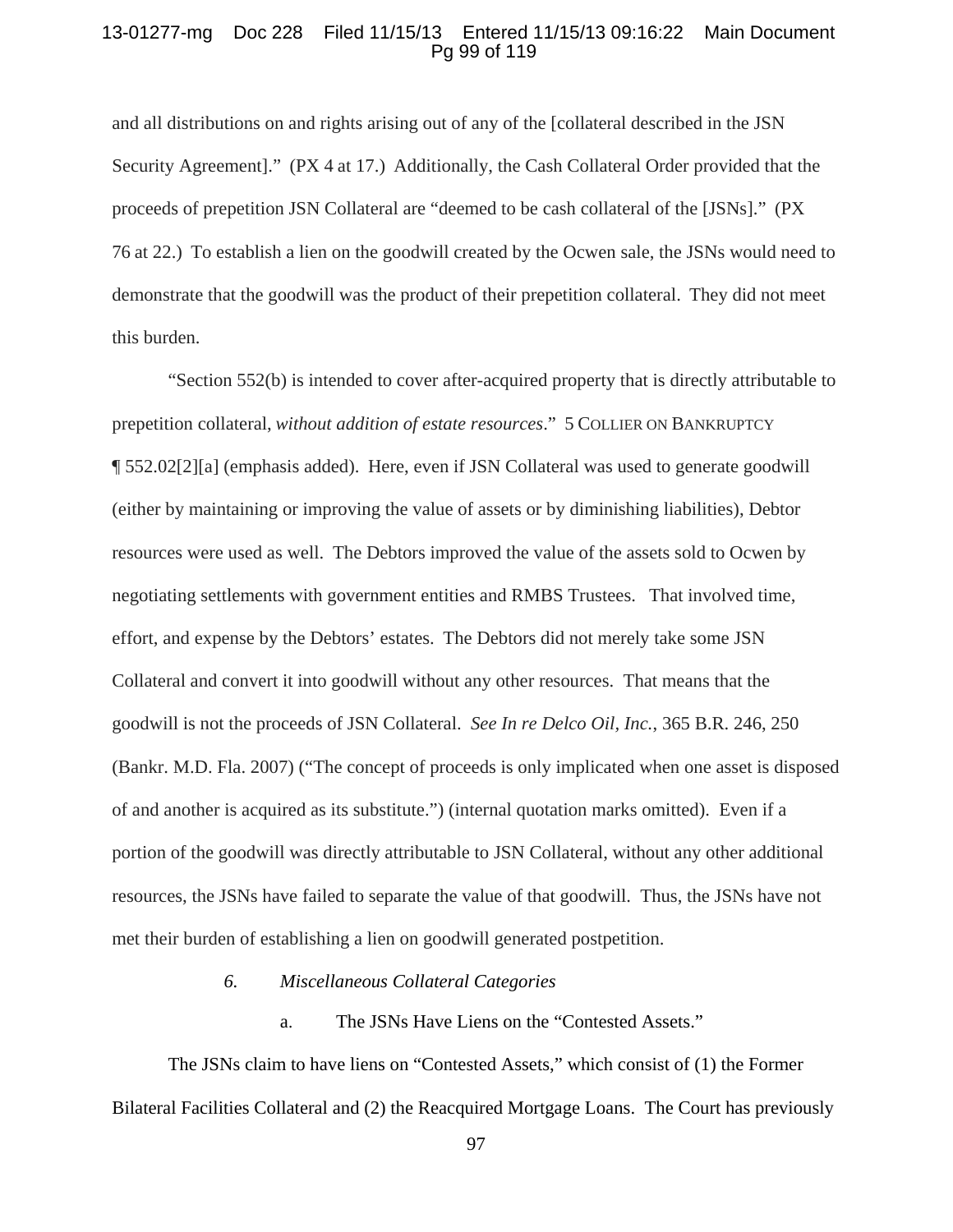## 13-01277-mg Doc 228 Filed 11/15/13 Entered 11/15/13 09:16:22 Main Document Pg 100 of 119

ruled that the JSN Security Agreement is ambiguous with respect to "whether an Excluded Asset becomes part of the Secured Parties' collateral pursuant to the All-Asset Granting Clause once it ceases to constitute an Excluded Asset." *Residential Capital*, 495 B.R. at 262. Where a contract is ambiguous, courts may consider extrinsic evidence in order to determine the parties' intended meaning. *See Bank of New York Trust Co., N.A. v. Franklin Advisers, Inc.*, 726 F.3d 269, 276 (2d Cir. 2013) (stating that a principle of New York contract law is that, "if contract terms are ambiguous, the court may accept any available extrinsic evidence to ascertain the meaning intended by the parties during the formation of the contract") (citations omitted). Extrinsic evidence can include testimony of the parties' intent. *See Webb v. GAF Corp.*, 936 F. Supp. 1109, 1124 (N.D.N.Y. 1996) ("The court is of the opinion that testimony regarding the understandings of the parties  $\dots$  was both competent and helpful to the triers of fact  $\dots$ .").

Having the benefit of a full evidentiary record, including an examination of both the contractual language and the extrinsic evidence provided by witness testimony, the Court concludes that the JSN Security Agreement grants the JSNs liens on the Contested Assets.

## i. The JSNs Have Liens on the Collateral Released from the Bilateral Facilities.

The Plaintiffs argue that the JSNs do not have a lien on the Former Bilateral Facilities Collateral, which has an alleged fair market value of approximately \$24 million.<sup>44</sup> The Plaintiffs argue that the JSNs were never granted liens in the Former Bilateral Facilities Collateral because the underlying loans were originally Excluded Assets. Additionally, the Plaintiffs assert that no "springing lien" exists with respect to the Former Bilateral Facilities Collateral and, even if it did, the JSN Security Agreement is ambiguous whether the Former Bilateral Facilities Collateral automatically reverted to JSN Collateral before the Petition Date when the reason for the

<sup>&</sup>lt;sup>44</sup> This total does not include the \$25 million of BMMZ assets that JSNs claim a lien on and that were subject to an earlier motion to dismiss.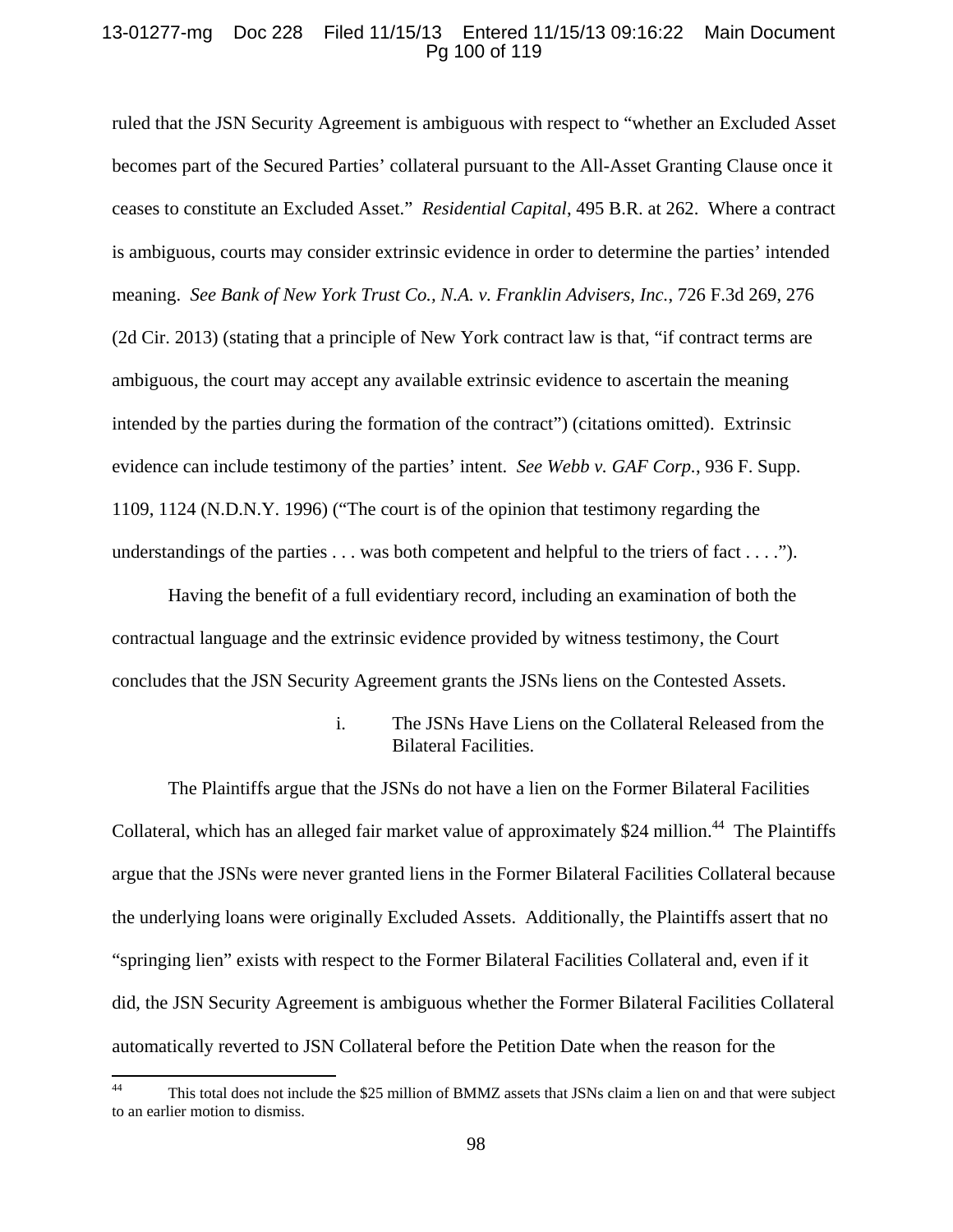## 13-01277-mg Doc 228 Filed 11/15/13 Entered 11/15/13 09:16:22 Main Document Pg 101 of 119

exclusion of the Former Bilateral Facilities Collateral no longer existed. The Plaintiffs contend that the testimony presented at trial did not sufficiently establish a course of dealing among the parties. The Defendants argue that even though the Former Bilateral Facilities Collateral consists of assets that were carved out of the JSN Collateral as "Excluded Assets" at the time the JSN Security Agreement was executed, the collateral was subsequently released from Bilateral Facilities before the Petition Date and treated as AFI and JSN Collateral. The Court finds that the JSNs have liens on the Former Bilateral Facilities Collateral.

The JSN Security Agreement provides that "the 'Collateral' . . . shall not include Excluded Assets." (PX 4 § 2.) "Excluded Assets" in turn means, in relevant part:

(c) any asset . . . to the extent that the grant of a security interest therein would violate applicable Requirements of Law, result in the invalidation thereof or provide any party thereto with a right of termination or default with respect thereto or with respect to any Bilateral Facility to which such asset is subject as of the Issue Date . . . .

(*Id.* at 4–15).

The testimony presented at trial revealed that employees for both the Debtors and AFI understood the JSN Security Agreement and the All-Asset Granting Clause to convert the Former Bilateral Facilities Collateral to Notes Collateral when the Bilateral Facilities terminated or when collateral was released from those facilities. The witnesses also testified that once an asset that otherwise fell within the scope Blanket Lien was released from a Bilateral Facility, that asset would become part of the JSN Collateral. Lara Hall testified at her deposition that "AFI's intent was as soon as the assets rolled off the bilateral facility, they would become subject to the blanket lien." (Hall Dep. 123:19–23.) She also said that "[t]he blanket lien basically suggested that anytime an asset became uncovered, it would be subject to the blanket lien." (*Id.* at 116:6– 14.) Joseph Ruhlin, the Debtors' former Treasurer, testified in his deposition that the Debtors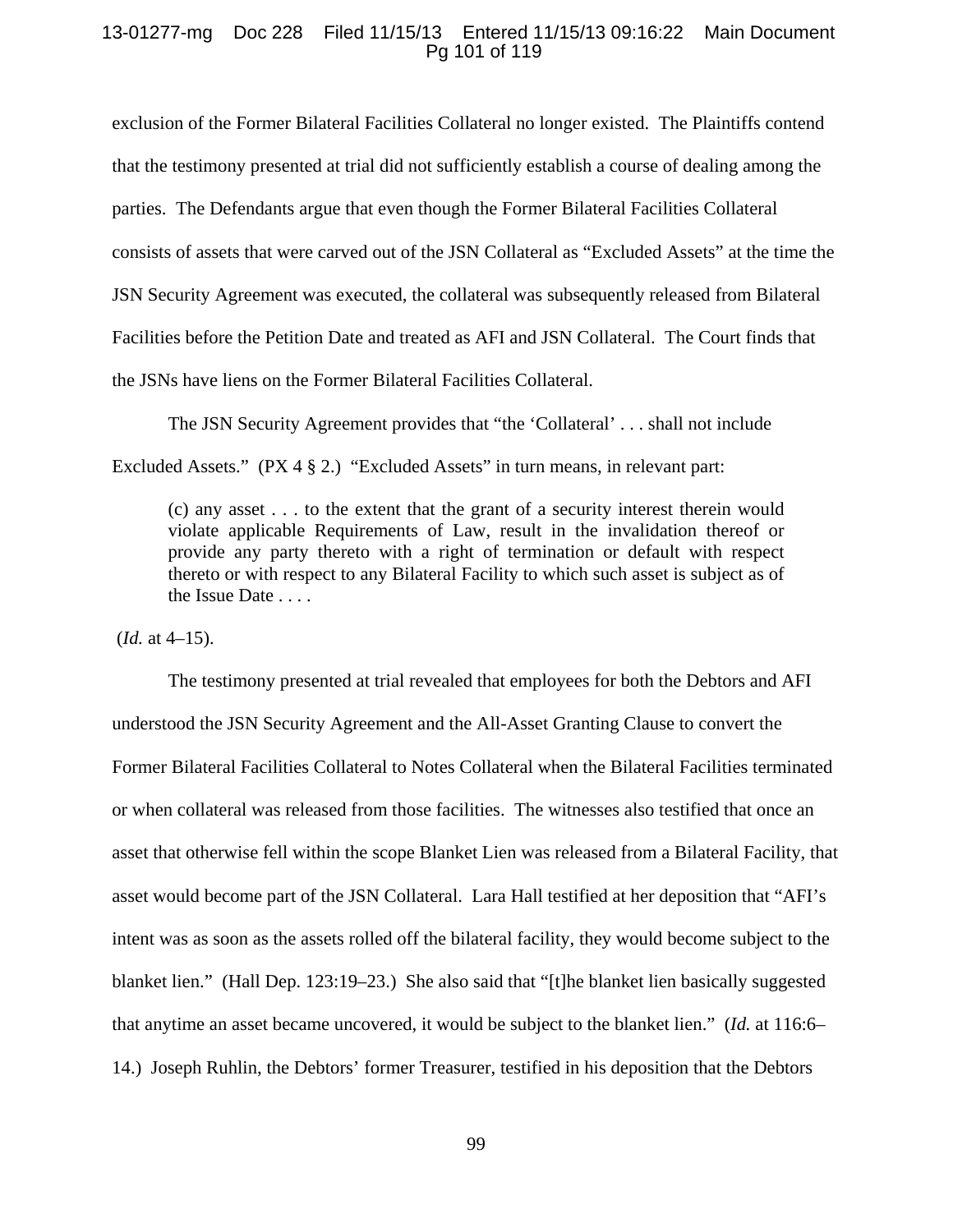## 13-01277-mg Doc 228 Filed 11/15/13 Entered 11/15/13 09:16:22 Main Document Pg 102 of 119

understood the Former Bilateral Facilities Collateral "would be covered by the blanket lien as long as they . . . were owned [by the Debtors] and not pledged elsewhere to another bilateral facility," and that the Debtors' "understanding" was that "once an asset was released from a funding facility, depending on the asset, it would become part of the blanket lien." (Ruhlin Dep. 89:14–25; 93:8–14, 165:5–9.) Ms. Farley, the Debtors' appointed 30(b)(6) witness on the assets constituting JSN Collateral, testified that Former Bilateral Facilities Collateral would "absolutely" become JSN Collateral when the Bilateral Facilities terminated, "[t]o the extent they fell within the security grant." (Oct. 16 Tr. 186:24–187:9.)

Finally, the Debtors were told by their outside counsel via email in December 2008 that "if at any point while owned by GMAC [] the assets are removed from a Bilateral Facility, the [AFI] Revolver and [JSN] Indenture liens may cover these assets and they will constitute Collateral (if and to the extent Sections 9-406/8 of the U.C.C. are applicable)." (DX ES at 1.) The extrinsic evidence presented at trial indicates that the parties to the JSN Security Agreement understood and intended that the JSN Collateral would include Former Bilateral Facilities Collateral. The Court therefore finds that the JSNs have liens on the Former Bilateral Facilities Collateral.<sup>45</sup>

# ii. The JSNs Have Liens on the Released and Reacquired Collateral.

 The Plaintiffs seek a declaration that the Defendants have not perfected any interest in the Reacquired Mortgage Loans. According to the Plaintiffs, even if the JSNs retained a continuing security interest in the Released Mortgage Loans when those assets were re-acquired by the Debtors, which the Plaintiffs contest, the JSNs never perfected their security interest, and it is

<sup>&</sup>lt;sup>45</sup> The Court already dismissed the Committee's attempt to recharacterize the BMMZ assets as Debtor assets. *Residential Capital*, 495 B.R. at 261. In its opinion, the Court rejected the Committee's contention that the BMMZ collateral was pledged to a bilateral facility as of the Petition Date. In fact, the Debtors did not own the BMMZ collateral on the Petition Date.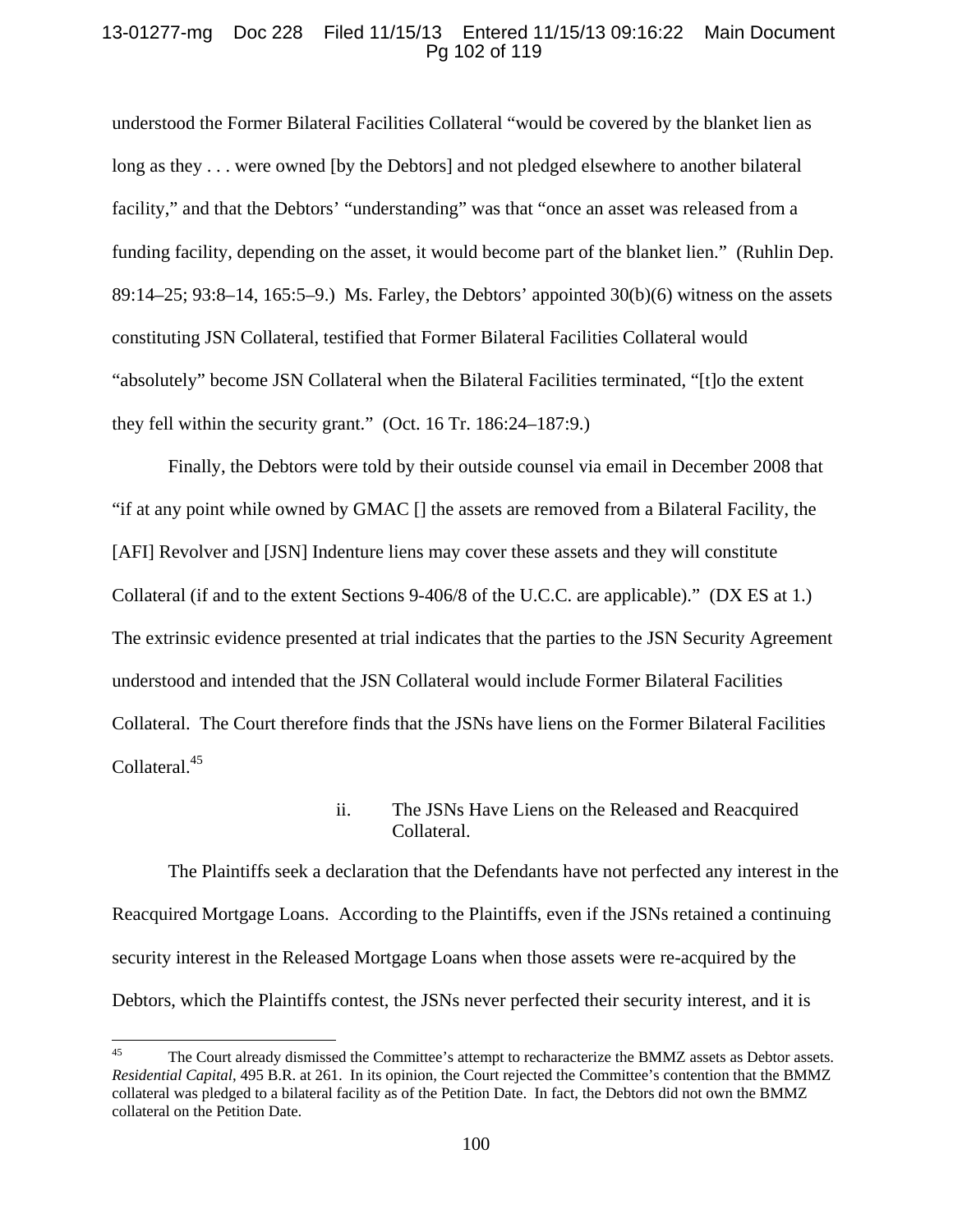# 13-01277-mg Doc 228 Filed 11/15/13 Entered 11/15/13 09:16:22 Main Document Pg 103 of 119

avoidable. The Defendants contend that (1) the Reacquired Mortgage Loans are assets that were initially JSN Collateral, subsequently released by the Collateral Agent in May 2010 so that they could be sold to a Repo Facility, and then reacquired by the Debtors between September 2010 and the Petition Date, thereby falling within the scope of the Blanket Lien, and (2) the JSNs' lien on the Reacquired Mortgage Loans is perfected because the original U.C.C. filings perfecting those liens provided adequate notice to potential creditors. The book value of the Reacquired Mortgage Loans is approximately \$14.1 million and has an alleged fair market value of approximately  $$10$  million.<sup>46</sup>

The Court finds that the Defendants have perfected liens on the Reacquired Mortgage Loans.

> (a) The Reacquired Mortgage Loans Fall within the Blanket Lien's Grasp.

The Defendants argue that the loans that were released from the JSNs' liens in May 2010 to be sold to the Citi and Goldman Repo Facilities and subsequently repurchased by the Debtors between September 2010 and the Petition Date are JSN Collateral due to the Blanket Lien. The Blanket Lien arises from the All-Assets Granting Clause expressly covering all of the Debtors' assets, "whether not or hereafter existing, owned or acquired and wherever located and howsoever created . . . ." (JSN Security Agreement at 13.) "[U]nder the Uniform Commercial Code, the proper perfection of a security interest may create an enforceable lien in after-acquired property, without regard to any entitlement to an equitable lien under common law." *In re Minor*, 443 B.R. 282, 288 n.3 (Bankr. W.D.N.Y. 2011) (citing N.Y. U.C.C. § 9-204 (2001)). A security interest "arising by virtue of an after-acquired property clause is no less valid than a security interest in collateral in which the debtor has rights at the time value is given . . . no

<sup>&</sup>lt;sup>46</sup> The Reacquired Mortgage Loans are distinct from the \$910 million of loans in the AFI LOC.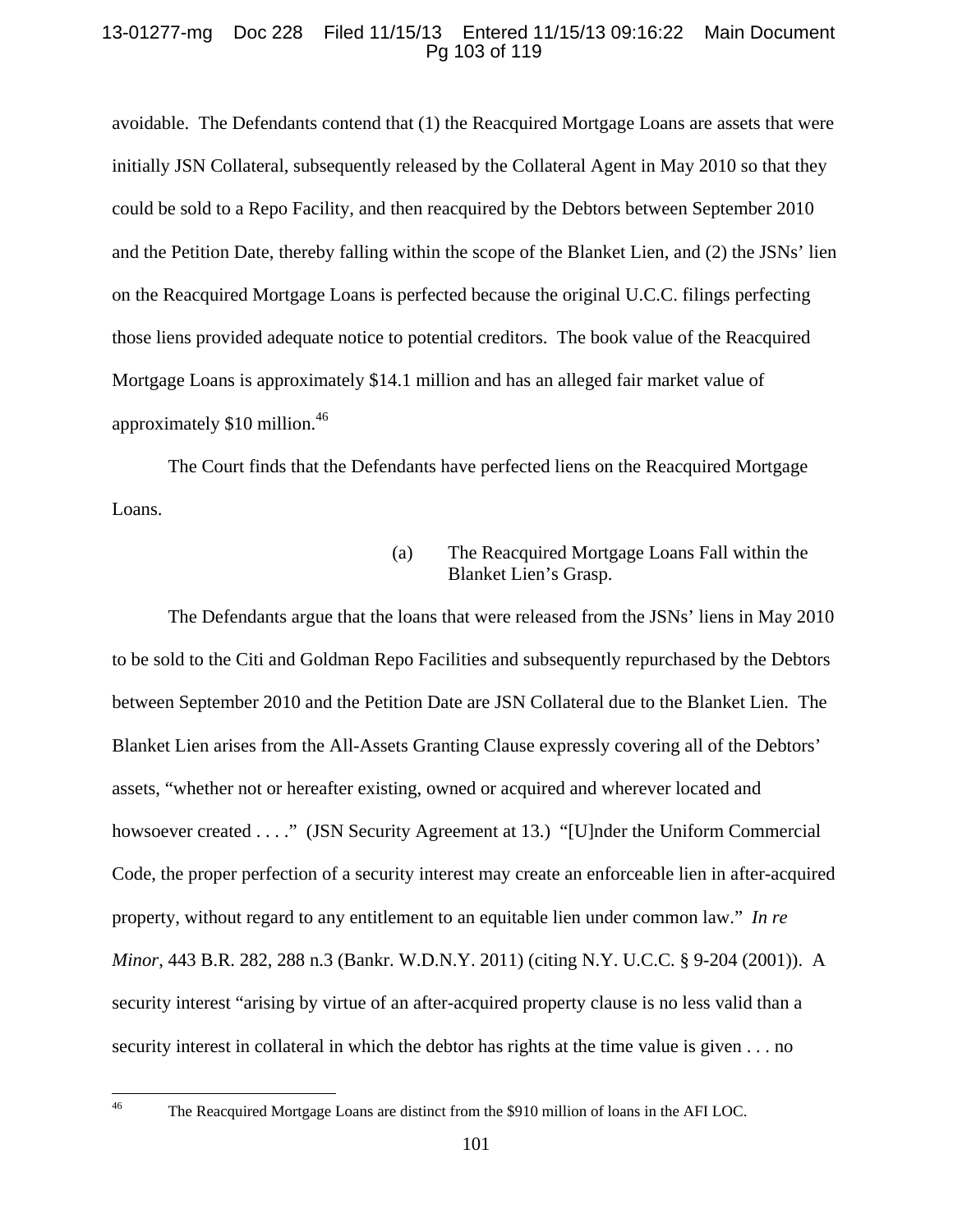## 13-01277-mg Doc 228 Filed 11/15/13 Entered 11/15/13 09:16:22 Main Document Pg 104 of 119

further action by the secured party—such as a supplemental agreement covering the new collateral—is required." N.Y. U.C.C. § 9-204 cmt. 2 (2013).

No language in the JSN Security Agreement suggests that the Blanket Lien does not apply to the Reacquired Mortgage Loans. Instead, the Debtors' and AFI's employees testified that they understood that assets sold and repurchased by the Debtors would become JSN Collateral upon their reacquisition. (*See* Oct. 16 Tr. 190:21–191:24 (when an asset that had been released from the JSN Collateral package to be sold to a third party was repurchased by the Debtors, "the blanket lien would pick it up"); Ruhlin Dep. 65:19–22, 66:6–14 ("[A]ssets such as loans that were acquired in the future would be subject to the lien," and those assets could have been "[r]epurchases . . . previously owned by ResCap," or "[t]hey . . . could be repurchased outside from a third party.").) Thus, under the Blanket Lien, the Reacquired Mortgage Loans became JSN Collateral when the Debtors repurchased them.

> (b) The JSNs' Interest in the Reacquired Mortgage Loans Is Perfected.

The Plaintiffs argue that the U.C.C.-3 statements filed in May 2010 terminated the U.C.C.-1 financing statements as to these assets, rendering any security interests the JSNs had in the Reacquired Mortgage Loans unperfected. However, because the Court finds that the U.C.C.-1 financing statements continued in effect notwithstanding the filing of the U.C.C.-3 financing statements, the U.C.C.-1 statements operated to perfect the JSNs' security interests.

The U.C.C. employs a notice filing system requiring that a financing statement provide "a simple record providing a limited amount of information" that puts parties on notice to inquire further to ascertain "the complete state of affairs." N.Y. U.C.C. § 9-502 cmt. 2. "UCC Article 9 only requires information sufficient to engage in further inquiry. When the authorization underlying a previously filed termination statement matters to a subsequent lender (as it usually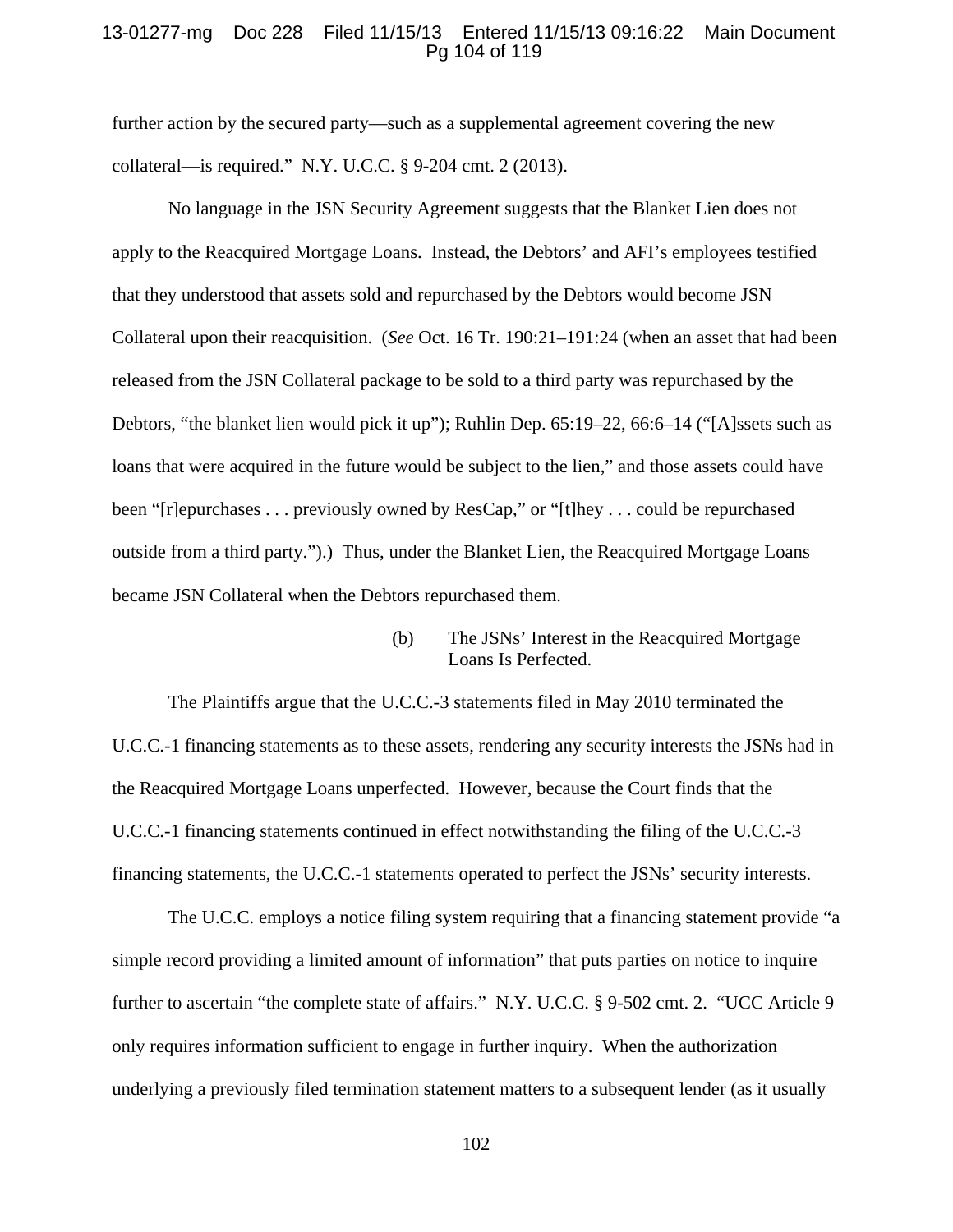## 13-01277-mg Doc 228 Filed 11/15/13 Entered 11/15/13 09:16:22 Main Document Pg 105 of 119

will), the lender can simply include any necessary further inquiry as part of its due diligence." *Official Comm. v. JPMorgan Chase Bank, NA (In re Motors Liquidation Co.)*, 486 B.R. 596, 644 (Bankr. S.D.N.Y. 2013). In cases where courts have addressed inconsistent financing statements, courts have found that the inconsistency in the statements itself was sufficient to put the creditor on notice. *See In re A.F. Evans Co.*, No. 09-41727 (EDJ), 2009 WL 2821510, at \*5 (Bankr. N.D. Cal. July 14, 2009) ("Here, CNB's financing statements, as amended by the U.C.C.-3 Amendment statements, each with two conflicting boxes checked [(a termination box plus a release of collateral box)], would raise a red flag for any person conducting a search alerting such person of the possibility that a full termination may not have been intended.").

In this case, because the U.C.C.-1s were on file, potential lenders were on notice to investigate the extent of the JSNs' security interest in the Reacquired Mortgage Loans notwithstanding the U.C.C.-3s relating to those assets. After further inquiry, they would have been informed that the Reacquired Mortgage Loans were automatically pledged once again to AFI and the JSNs under the Blanket Lien, and were coded first as unpledged and later as Blanket Lien Collateral in the CFDR. (*See* Farley Dep. 95:3–14, 110:5–111:14, 115:4–14, 137:21–24, 138:4–11, 176:21–177:3; Oct. 16 Tr. 190:21–192:18; Hall Dep. 117:6–12; Ruhlin Dep. 65:19– 22, 66:6–21, 106:8–12, 119:4–9, 155:16–156:2, 156:15–21.)

For the foregoing reasons, the Court finds that the JSNs' interest in the Reacquired Mortgage Loans was perfected, and the JSNs are entitled to their lien on the released and reacquired collateral.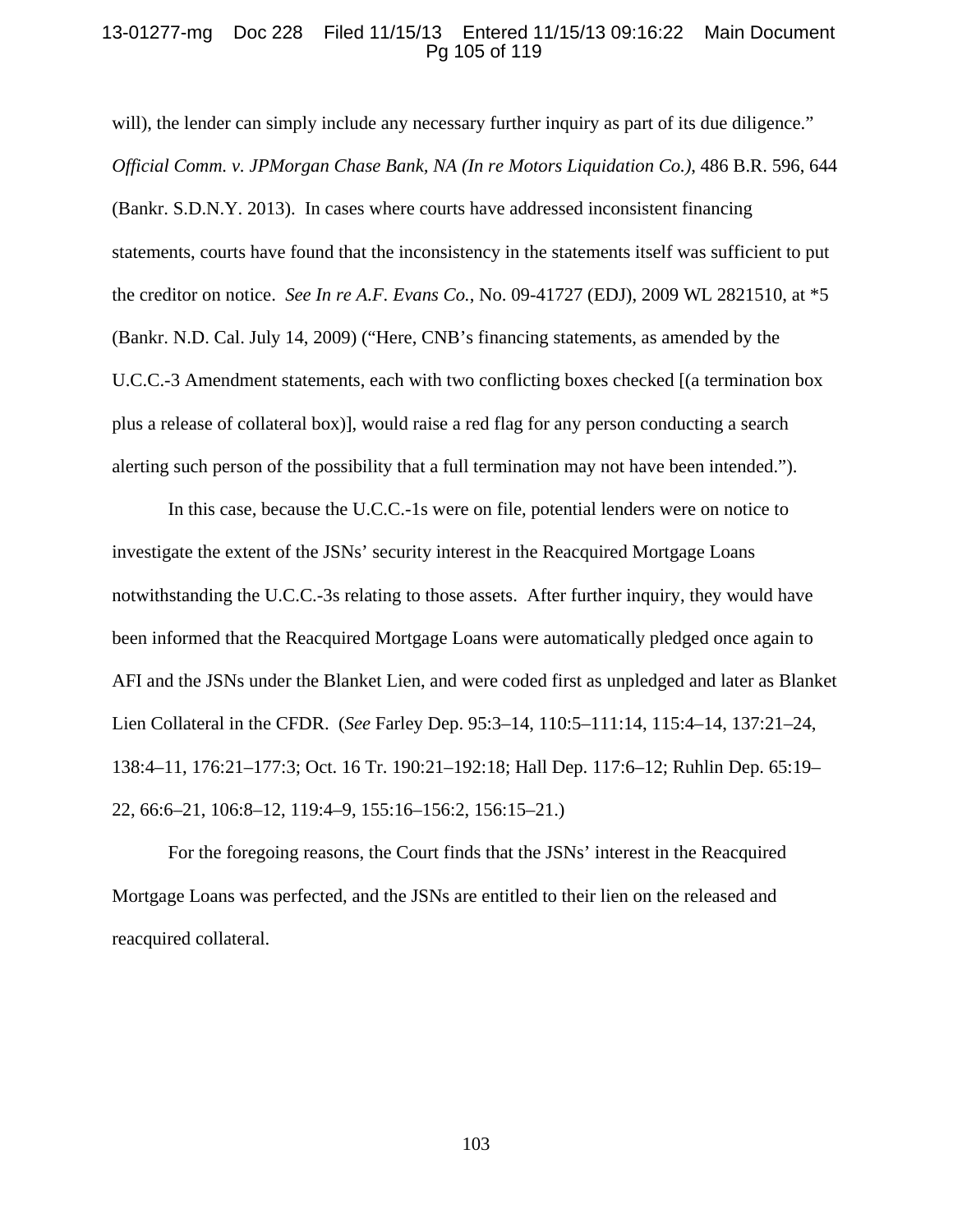## 13-01277-mg Doc 228 Filed 11/15/13 Entered 11/15/13 09:16:22 Main Document Pg 106 of 119

b. The JSNs Have Liens on a Portion of the Deposit Accounts.

 The Plaintiffs also challenge JSN liens on certain deposit accounts, which the Plaintiffs refer to as "Avoidable Deposit Accounts."<sup>47</sup> The Avoidable Deposit Accounts hold approximately \$48.4 million. The Plaintiffs allege that the JSNs have not perfected their security interests in the Avoidable Deposit Accounts.

 The Court finds that, except for the Controlled Accounts and the WF Accounts, the JSNs do not have perfected liens on the Avoidable Deposit Accounts. Under the U.C.C., "a security interest in a deposit account may be perfected only by control" of the account. N.Y. U.C.C. § 9-312(b)(1). A secured party has control of a deposit account if: "(1) the secured party is the bank with which the deposit account is maintained; (2) the debtor, secured party, and bank have agreed in an authenticated record that the bank will comply with instructions originated by the secured party directing disposition of the funds in the deposit account without further consent by the debtor; or (3) the secured party becomes the bank's customer with respect to the deposit account." *Id.* at § 9-104(a)(1)–(3).

The parties requested executed control agreements in discovery. (Landy Direct ¶ 40.) The Defendants offered evidence of control agreements for certain accounts (the "Controlled Accounts"). (*See* DX AIU; DX AIV; DX AIW; DX AIX; DX AIY; DX AIZ.) Given the control agreements, the JSNs have established control over those accounts. Additionally, the Plaintiffs concede that certain accounts the Committee initially challenged are controlled by Wells Fargo, which is the Third Priority Collateral Agent. Since Wells Fargo controls those accounts and is the secured party for the Junior Secured Notes, the JSNs have sufficiently established control

<sup>47</sup> Account Nos. xxxx7286, xxxx3803, xxxx6323, xxxx9917, xxxx9454, xxxx4806, xxxx2482, xxxx2540, xxxx2565, xxxx2573, xxxx1781, xxxx1799, and xxxx1718. (Plaintiffs' Proposed Findings of Fact ECF Doc. # 187 at ¶ 293.)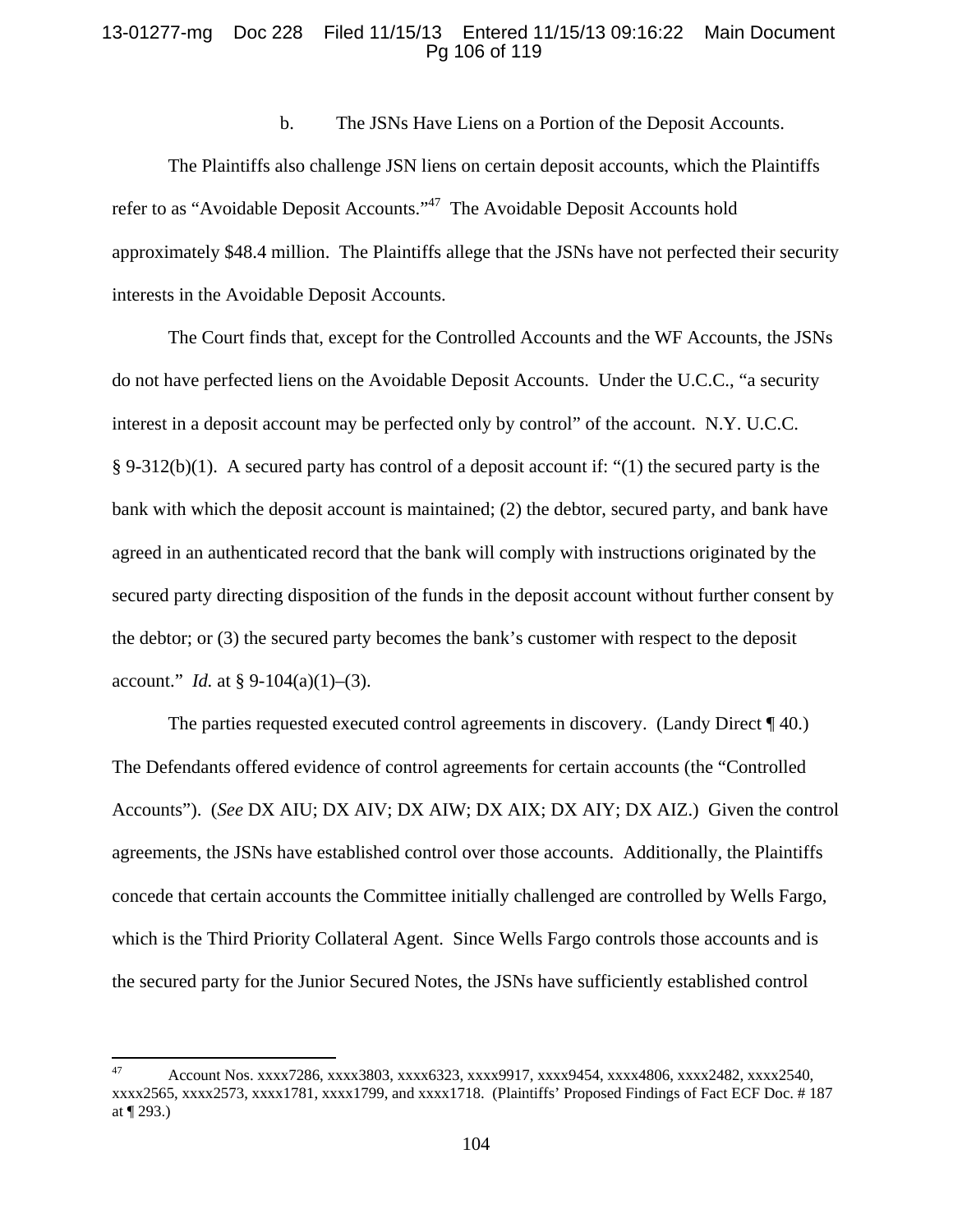### 13-01277-mg Doc 228 Filed 11/15/13 Entered 11/15/13 09:16:22 Main Document Pg 107 of 119

over the WF Accounts. The Court finds that the Controlled Accounts and the WF Accounts are the only Deposit Accounts over which the JSNs have established control.

The JSNs claim to have liens on certain Ally Bank accounts by virtue of Ally's corporate relationship with AFI, the Revolver Lender. But Ally and AFI are not the same entity. The JSNs cannot establish control over Ally Bank accounts due to the corporate relationship between Ally and AFI. And even if AFI had control over those accounts by virtue of its relationship with Ally Bank, that would not benefit the JSNs.

Under the U.C.C., the Notes Trustee has the burden of tracing funds to "identifiable cash proceeds" of collateral that would be automatically perfected under U.C.C. § 9-514(c). U.C.C. § 9-315. *See also In re Milton Abeles, LLC*, No. 812-70158-reg, 2013 WL 530414 at \*2 (Bankr. E.D.N.Y. Sept. 20, 2013) ("[S]ection 9-315 provides that 'proceeds' of a secured creditor's collateral must be 'identifiable proceeds.' Proceeds that are commingled with other property are 'identifiable' only if 'the secured party identifies the proceeds by a method of tracing.'"); *Matter of Guaranteed Muffler Supply Co., Inc.*, 1 B.R. 324, 330 (Bankr. N.D. Ga. 1979) ("secured parties bear the burden of identifying, or tracing, the proceeds obtained upon the sale of property in which they have an interest . . ."). But for a single account that the Plaintiffs concede contains proceeds of JSN Collateral, the Defendants have failed to provide sufficient evidence that any deposit accounts contain proceeds of JSN Collateral.

After excluding the Controlled Assets, the WF Accounts, and the proceeds account, the amount of funds in the remaining deposit accounts (i.e., the Avoidable Deposit Accounts) as of the Petition Date was \$48,439,532. Accordingly, the JSNs do not have a lien on the Avoidable Deposit Accounts pursuant to sections  $544(a)(1)$ –(2) of the Bankruptcy Code. The property or the value of the property represented by the Avoidable Deposit Accounts should be recovered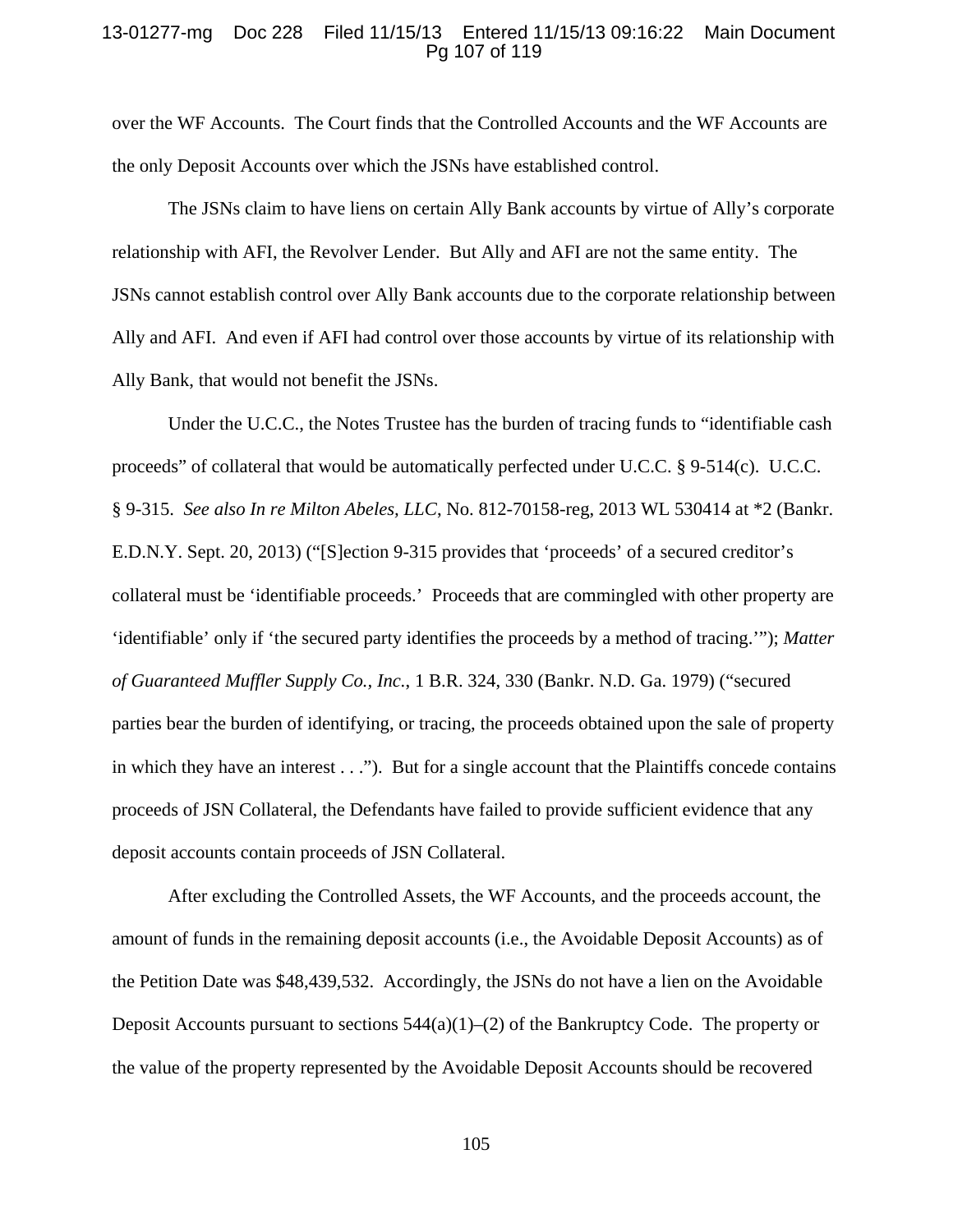## 13-01277-mg Doc 228 Filed 11/15/13 Entered 11/15/13 09:16:22 Main Document Pg 108 of 119

and/or preserved for the benefit of the Debtors' estates pursuant to sections 550(a) and 551 of the Bankruptcy Code.

For the foregoing reasons, the Court finds that the value of the JSNs' collateral should be reduced by \$48,439,532, the amount of cash in the Avoidable Deposit Accounts as of the Petition Date.

# c. The JSNs Do Not Have a Lien on the Unencumbered Real Property.

 To perfect a lien on real property, a secured party must execute a mortgage or a deed of trust and duly record it against the title of such real property. *See In re Churchill Mortg. Inv. Corp.*, 233 B.R. 61, 70 (Bankr. S.D.N.Y. 1999) ("Under the New York Real Property Law § 291, a security interest in real property can be perfected only by filing written notice with the Clerk of the County where the property is located so that the lien may be publicly recorded, giving notice of the encumbrance to potential purchasers or future creditors."). The Court finds that the JSNs do not have a perfected security interest in or lien on any of the Unencumbered Real Property because that property was not subject to an executed and filed mortgage or deed of trust. Accordingly, any JSN lien with respect to the Unencumbered Real Property is avoidable pursuant to sections  $544(a)(1)$  and (2) of the Bankruptcy Code, and the property or the value of the property represented by the Unencumbered Real Property should be recovered and/or preserved for the benefit of the Debtors' estates pursuant to sections 550(a) and 551 of the Bankruptcy Code.

 For the foregoing reasons, the Court finds that the value of the JSNs' collateral should be reduced by \$21 million, the fair market value of the Unencumbered Real Property as of the Petition Date.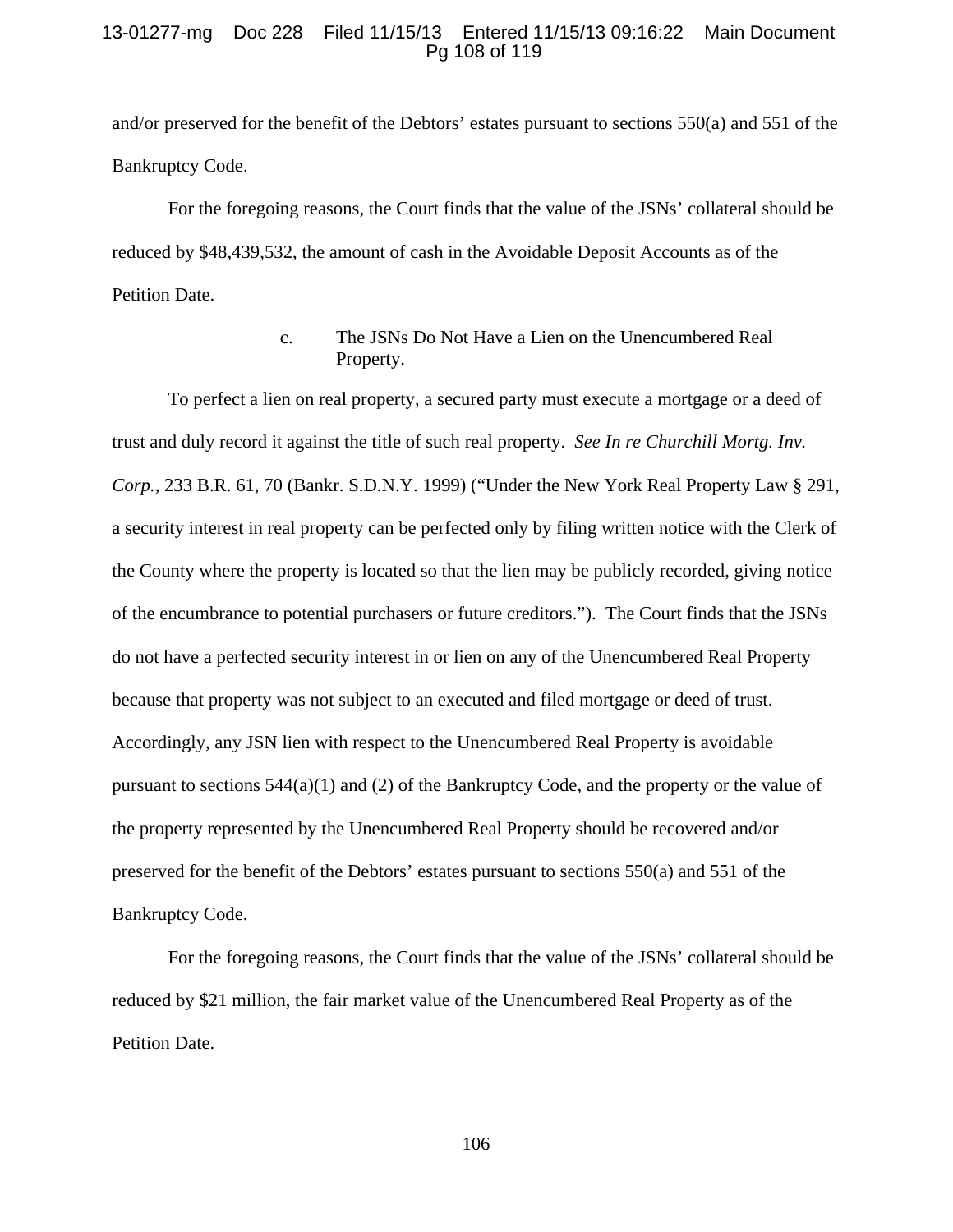## 13-01277-mg Doc 228 Filed 11/15/13 Entered 11/15/13 09:16:22 Main Document Pg 109 of 119

## *7. The Plaintiffs Failed to Establish Preferential Transfers to the JSNs*.

The Plaintiffs seek to avoid \$270 million of the JSNs' claim as preferential transfers (the "Alleged Preferential Transfers"). The Alleged Preferential Transfers, listed on Schedule 6 to the Committee's complaint (PX 127), consist of (1) mortgage loan instruments, including HFS Loans and FHA/VA loans, (2) REO property, and (3) government insurance claims arising as a result of expenditures incurred by the Debtors in connection with FHA/VA Loans.<sup>48</sup> The Plaintiffs contend that these assets first became JSN Collateral on or after February 29, 2012, during the Modified Preference Period.<sup>49</sup> To prove this contention, the Plaintiffs point to how the collateral was recorded in the CFDR as of February 29, 2012, and as of the Petition Date. As such, the Plaintiffs claim to have met their prima facie burden of proof for a preference claim under Bankruptcy Code sections 547(b)(1)-(5).

The Defendants offer two reasons why the Plaintiffs are not entitled to avoid the Alleged Preferential Transfers: (1) the Plaintiffs failed to make a prima facie case for avoidance, and (2) even if the Plaintiffs could make such a showing, their Preference Claim is barred by the "improvement in position test." Because the Court concludes that the Plaintiffs have failed to make a prima facie case for avoidance of the Alleged Preferential Transfers the Court need not consider the "improvement in position test."

<sup>&</sup>lt;sup>48</sup> The "Adjusted Preference Assets" asserted by the Plaintiffs do NOT include the following assets identified on Schedule 6 of the Committee Action: (1) 18 loans identified as "HFS Revolver" or "HFS Blanket," with a net book value of \$1,950,188.00, (2) two REO properties identified as "HFS Blanket," with a net book value of \$50,478.00, (3) three mortgage loans that were refinanced (the "Refinanced Mortgages"), with a net book value of \$1,021,096.00, and (4) certain REO properties that Mr. Landy acknowledges were "never transferred to or for the benefit of the [Noteholders] during the preference period," with a net book value of \$12,106,073.00. (Landy ¶ 57; DX ABN at 12; DX AIS at 4; PX 127.)

The Committee used a reduced preference period from February 29, 2012 through the Petition Date (75 days instead of 90) (the "Modified Preference Period"). (ECF Doc. # 97.)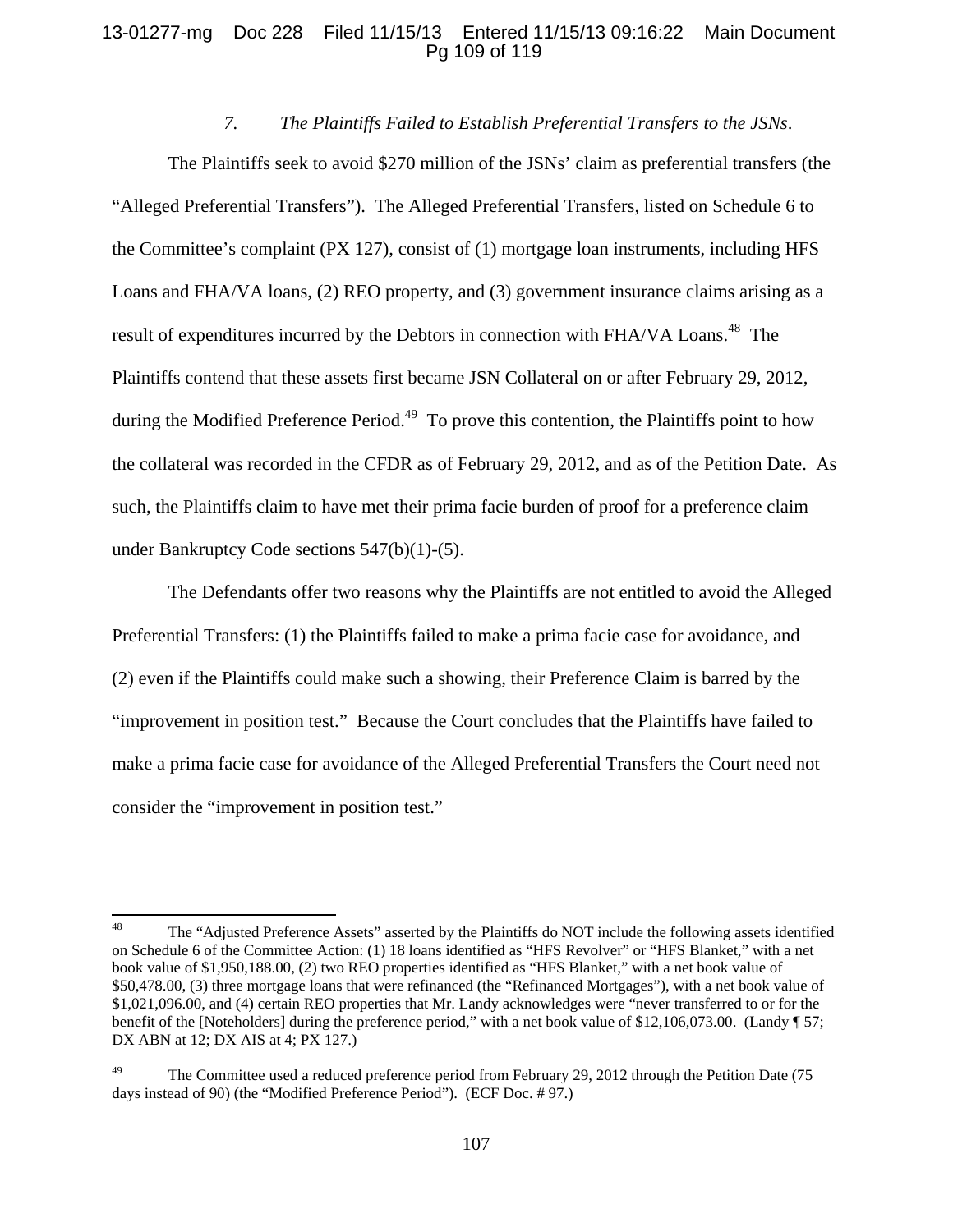## 13-01277-mg Doc 228 Filed 11/15/13 Entered 11/15/13 09:16:22 Main Document Pg 110 of 119

Section 547(b) of the Bankruptcy Code "permits a trustee to avoid certain prepetition

transfers as 'preferences.'"<sup>50</sup> 5 COLLIER ON BANKRUPTCY ¶ 547.01. Section 547(b) lays out the

elements of an avoidable preference as a transfer of an interest in debtor property:

(1) to or for the benefit of a creditor;

(2) for or on account of an antecedent debt owed by the debtor before such transfer was made;

(3) made while the debtor was insolvent;

(4) made—

(A) on or within 90 days before the date of the filing of the petition; or

(B) between ninety days and one year before the date of the filing of the petition, if such creditor at the time of such transfer was an insider; and

(5) that enables such creditor to received more than such creditor would receive if—

(A) the case were a case under chapter 7 of this title;

(B) the transfer had not been made; and

(C) such creditor received payment of such debt to the extent provided by the provisions of this title.

11 U.S.C. § 547(b). Unless the trustee proves each and every one of these elements, a transfer is

not avoidable as a preference under section 547(b). *See* 11 U.S.C. § 547(g) ("For the purposes of

this section, the trustee has the burden of proving the avoidability of a transfer under subsection

(b) of this section . . . ."); *see also Waldschmidt v. Ranier (In re Fulghum Constr. Corp.)*, 706

F.2d 171, 172 (6th Cir. 1983) ("As is facially evident from this provision, all five enumerated

criteria must be satisfied before a trustee may avoid any transfer of property as a preference.").

a. The Plaintiffs Failed to Show that the JSNs Were Undersecured as of February 29, 2012.

The Defendants argue that the Plaintiffs failed to make a showing that the JSNs were undersecured at the start of the Modified Preference Period, immunizing them "from [a] preference attack because [they] would have been paid in full in a hypothetical Chapter 7 liquidation by virtue of [their] realization on [their] collateral." *Official Comm. V. AAF-McQuay (In re 360nettworks(USA), Inc.)*, 327 B.R. 187, 190 (Bankr. S.D.N.Y. 2005); *see also In re* 

<sup>50</sup> A preconfirmation debtor-in-possession has the power to initiate and prosecute preference actions. *See* 11 U.S.C. § 1107.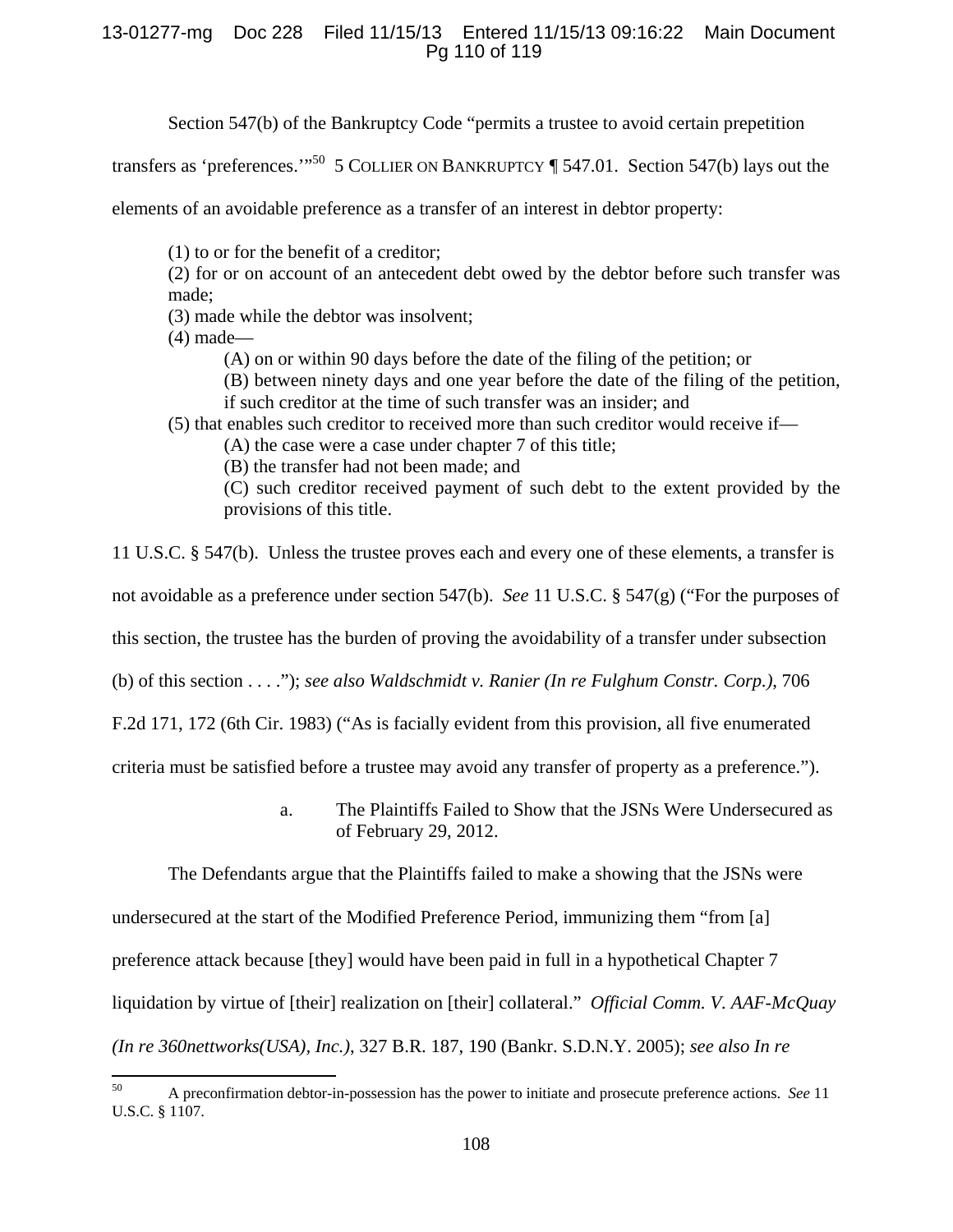### 13-01277-mg Doc 228 Filed 11/15/13 Entered 11/15/13 09:16:22 Main Document Pg 111 of 119

*Santoro Excavating, Inc.*, 32 B.R. 947, 948 (Bankr. S.D.N.Y. 1983) ("[A] payment [during the preference period] to a creditor with an allowed fully secured claim is not a preference.") (collecting cases). Where a creditor asserts that it was oversecured at the time of the alleged preferential transfer, it is the plaintiff's burden to refute that assertion. *See Savage & Assocs., P.C. v. Cnty. of Fairfax (In re Teligent, Inc.)*, No. 01-12974 (SMB), 2006 WL 1030417 at \*3 (Bankr. S.D.N.Y. Apr. 13, 2006) ("*Teligent II*") ("[W]here the defendant in a preference action asserts that it was oversecured, the plaintiff must prove a negative, to wit that the defendant was not oversecured."), *aff'd sub nom In re Teligent Servs. Inc.*, No. 06 Civ. 03721 (KMW), 2009 WL 2152320 (S.D.N.Y. July 17, 2009) ("*Teligent III*"). A defendant's assertion that it was fully secured is not a defense pursuant to section  $547(c)$ , but "rather a negation of one of the elements" of a preference action, pursuant to section 547(b)." *Teligent III*, 2009 WL 2152320, at \*6.

Throughout this case, the Defendants have maintained that they were oversecured as of the start of the Modified Preference Period, placing the burden squarely on the Plaintiffs to prove that the Defendants were not oversecured. While the Plaintiffs' expert Mr. Puntus provided a proposed valuation of the JSNs' collateral as of the Petition Date,<sup>51</sup> he did not calculate the value as of the start of the Modified Preference Period. In fact, none of the Plaintiffs' experts provided a valuation of the JSN Collateral at the beginning of the Modified Preference Period, or at any time during that period. As a result, the Plaintiffs have failed to satisfy section 547(b)(5) and are not entitled to avoid the portion of the Defendants' liens related to the so-called "Preferential Transfers."

<sup>&</sup>lt;sup>51</sup> The Court reiterates comments made during closing arguments that it has serious problems with the methodology employed by Mr. Puntus in his valuation.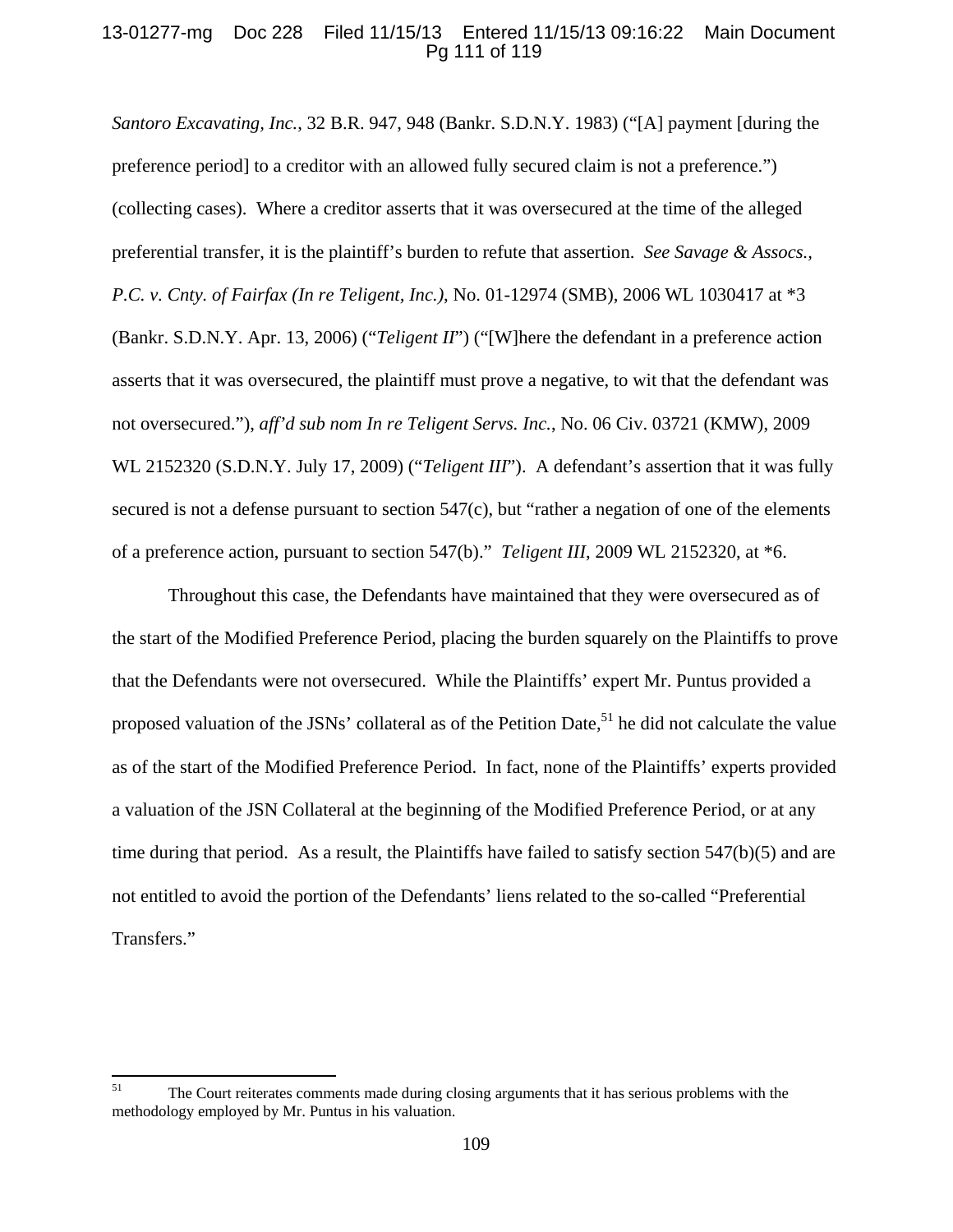### 13-01277-mg Doc 228 Filed 11/15/13 Entered 11/15/13 09:16:22 Main Document Pg 112 of 119

b. The Plaintiffs Failed to Prove the Identity or Scope of Transfers of Collateral to Defendants During the Modified Preference Period.

Even assuming that the Plaintiffs had shown that the Defendants were undersecured at the beginning of the Modified Preference Period, the Plaintiffs have failed to show the identity or scope of these Alleged Preferential Transfers. The Plaintiffs' only evidence in support of their preference claim, the CFDR, is reliable as a business record to establish when AFI LOC Collateral was properly released, but it is not sufficient to establish the identity or scope of the Alleged Preferential Transfers. The Plaintiffs' expert Mr. Landy identified the Alleged Preferential Transfers by performing a comparison of CFDR extracts as of February 29, 2012, and the Petition Date. (Oct. 17 Tr. 152:16–153:13, 162:12–15.) He concluded that any asset appearing in the CFDR for the first time as JSN Collateral during the Modified Preference Period was a preferential transfer, though he "did not attempt to understand the circumstances for why each loan may have appeared on  $5/13$  . . . ." (Oct. 17 Tr. 153:10–22; 155:5–7.) Indeed, the CFDR contains little information explaining why an asset would appear for the first time or reappear after an absence in the database. (*See* PX 139.) At trial, the Defendants raised a variety of explanations why these assets may have appeared in the CFDR during the Modified Preference Period, tending to negate their status as preferential transfers. For example, the loans may have been modified, repaid in full and then subsequently drawn upon, or they may represent refinancings of old loans that formerly constituted JSN Collateral. (Oct. 22 Tr. 26:23–27:9, 28:3–10, 31:18–32:15, 33:18–34:4, 35:18–21, 42:14–43:3, 56:25.) Under any example, they would not be preferential transfers.

The Defendants' expert Mr. Winn specifically identified a variety of alleged "Preferential Transfers" that should not have been included in Schedule 6. (DX ABN 12 ("[T]he CFDR shows that approximately \$18 million of the alleged Preference Assets were owned by the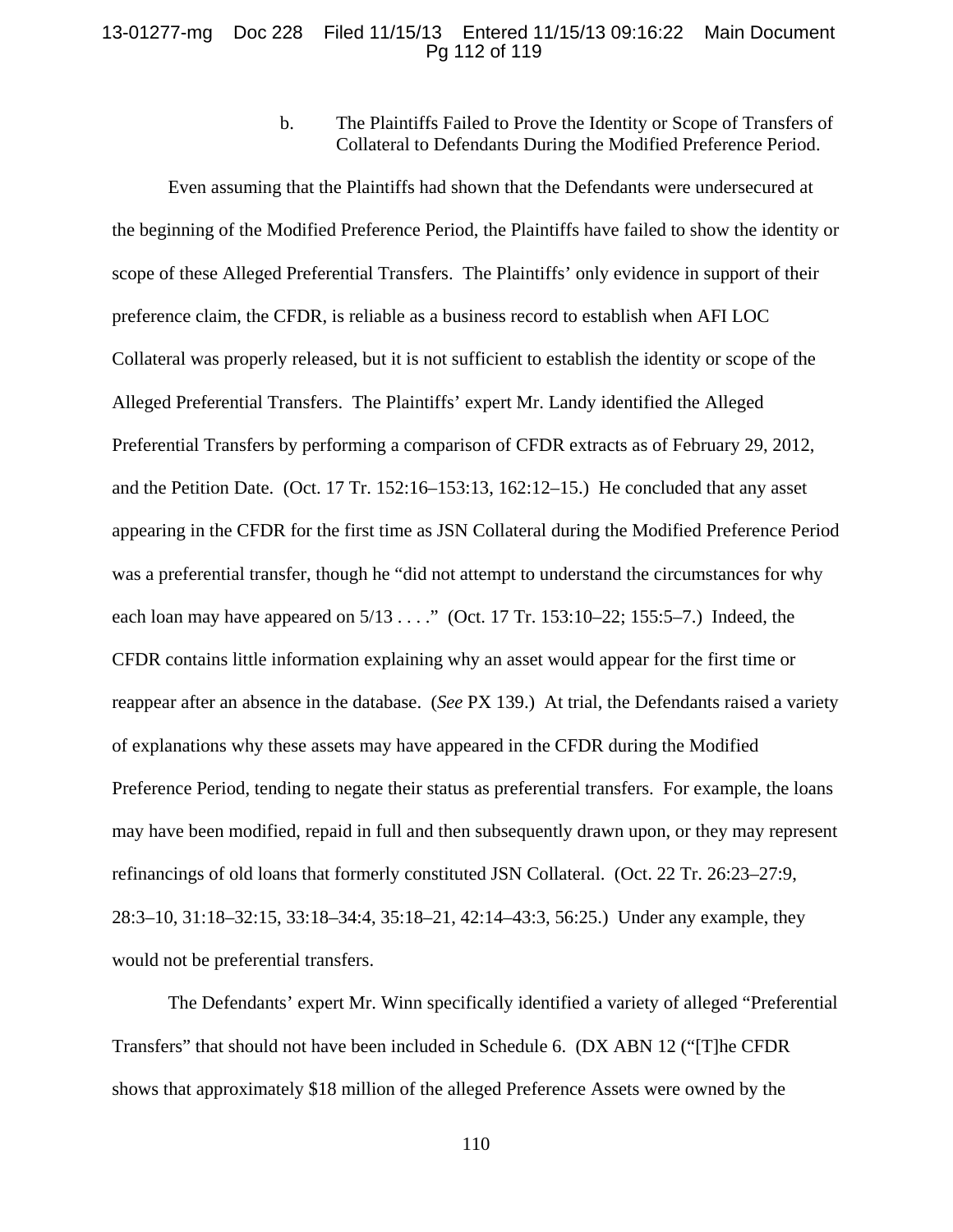# 13-01277-mg Doc 228 Filed 11/15/13 Entered 11/15/13 09:16:22 Main Document Pg 113 of 119

Debtors and served as JSN Collateral as of or prior to 2/29/12 and thus should not be listed as Preference Assets.").) Mr. Landy, who prepared Schedule 6, conceded that certain of these assets were inaccurately included on Schedule 6. (*See* Landy Direct ¶ 56 ("I have determined that I concur with Mr. Winn's observations regarding (a) 18 loans identified as 'FHA/VA Reclassified as Loans HFS' . . . with a net book value of approximately \$1.95 million, and (b) 2 loans identified as 'REO Reclassified as Loans' ..., with a net book value of \$50,478.") ("Mr. Winn identifies approximately \$12 million of 'REO' assets that were pre-existing components of the JSN Collateral pool as of February 29, 2012, and were therefore never transferred to or for the benefit of the JSNs during the preference period.").) Specifically, Mr. Landy concurred with Mr. Winn's conclusions that the following do not constitute preferential transfers:

- The FHA/VA assets for which no Loan Funding Date exists within the CFDR and for which the Debtors have provided no information nor conducted any inquiry whether such assets are refinancings (despite the acknowledgment that such assets could be refinancings);
- The approximately \$12 million of REO assets which the Committee's expert Marc E. Landy concedes were within the CFDR in the JSN Collateral before the Modified Preference Period. The Committee seeks to avoid these assets "to the extent . . . ownership of these REO properties was transferred . . . to an REO special purpose vehicle during the preference period," yet offered no evidence that such transfers to special purpose vehicles occurred during the Modified Preference Period;
- The HFS loans appearing for the first time in the CFDR during the Modified Preference Period with Loan Funding Dates before the Modified Preference Period, for which neither the Committee nor the Debtors can offer a reasonable and consistent explanation, the majority of which have "Loan Modification Dates" and a portion of which are coded as HELOCs (suggesting that their appearance is the result of loan modifications or draws on HELOCs); and
- The HFS and FHA/VA loans that appeared in the CFDR before the Modified Preference Period, disappeared from the CFDR and reappeared within the CFDR during the Modified Preference Period.

Given these errors, appearance in the CFDR alone cannot be enough to identify a preferential

transfer. Too many questions and inconsistencies remain to conclude that the JSNs first acquired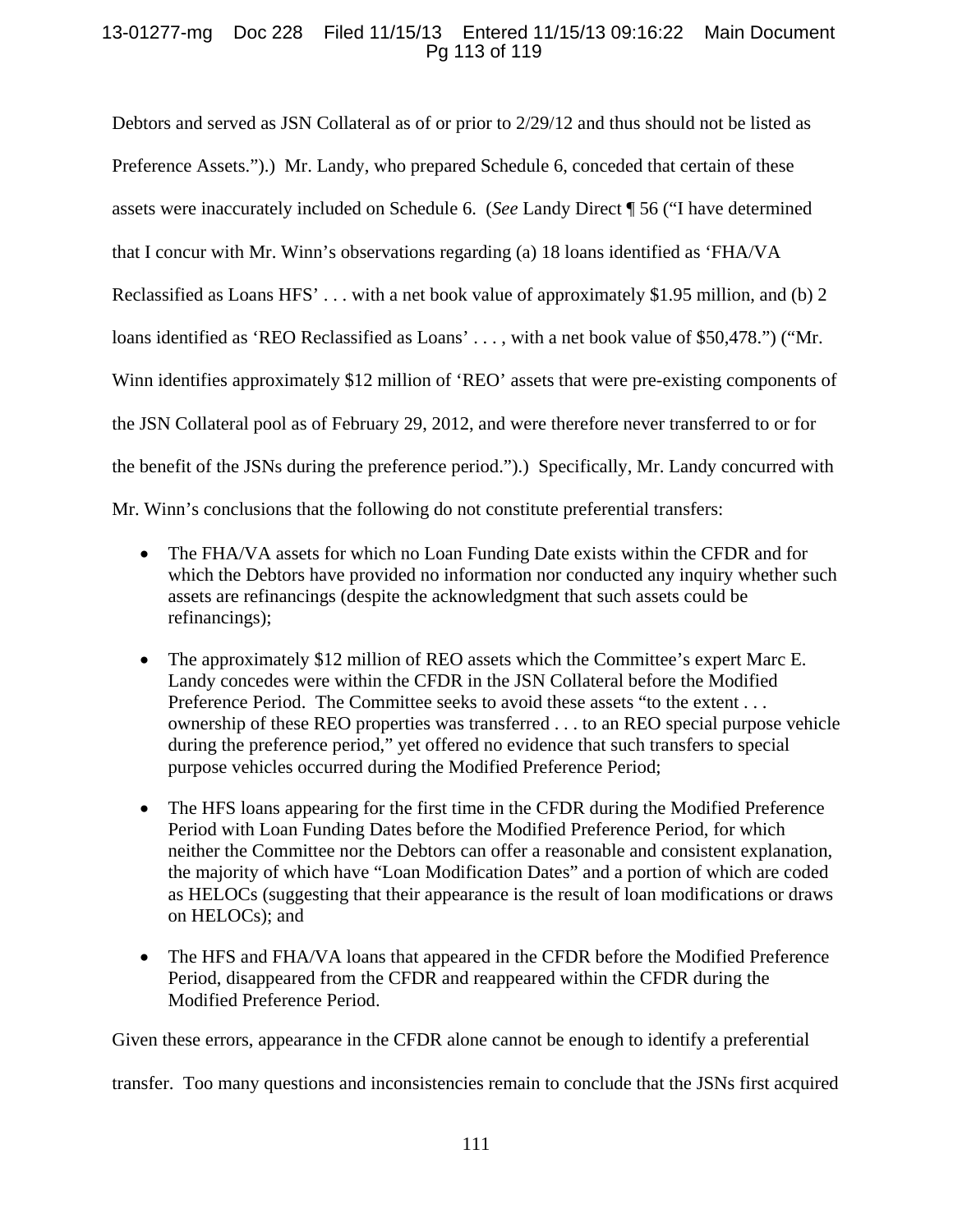### 13-01277-mg Doc 228 Filed 11/15/13 Entered 11/15/13 09:16:22 Main Document Pg 114 of 119

an interest in these assets during the Modified Preference Period. Thus, the Plaintiffs have failed to prove the identity and scope of the Alleged Preferential Transfers and are not entitled to avoid this portion of the JSNs' claim.

## *8. The Plaintiffs Are Not Entitled to Charge the JSNs with a \$143 Million Carve Out Payment If the Plaintiffs Can Pay Professional Fees and Administrative Expenses with Unencumbered Cash.*

The Plaintiffs seek a declaration permitting them to charge up to an additional \$143 million in Carve Out expenses, thereby further reducing the JSNs' secured claim on the Effective Date. The Court holds that the Plaintiffs are not entitled to this declaration if they can pay fees and expenses with unencumbered cash. While this case is not over, it appears that the Debtors have substantial unencumbered cash available to pay administrative expenses.

A carve out is a provision of a cash collateral order that allows for some expenditure of administrative and/or professional fees to be paid before a secured creditor gets paid on its collateral. *See In re Blackwood Associates, L.P.*, 153 F.3d 61, 68 (2d Cir. 1998) (stating that "absent an agreement to the contrary, a secured creditor's collateral may only be charged for administrative expenses, including attorney's fees, to the extent these expenses directly benefited that secured creditor," but "if a secured party consents to allowing such administrative expenses, that party may be liable for such expenses even in the absence of conferred benefit"); 3 COLLIER ON BANKRUPTCY ¶ 364.04[2][d] ("A carve-out gives the benefitted claimants a priority in the postpetition lender's collateral ahead of the lender's priority and, if the carve-out is for the benefit of only certain named administrative claimants, above other administrative claimants as well."); Richard B. Levin, *Almost All You Ever Wanted to Know About Carve Out*, 76 AM. BANKR. L.J. 445, 445 (2002) ("As generally used, a carve out is an agreement between a secured lender, on the one hand, and the trustee or debtor in possession . . . on the other, providing that a portion of the secured creditor's collateral may be used to pay administrative expenses.").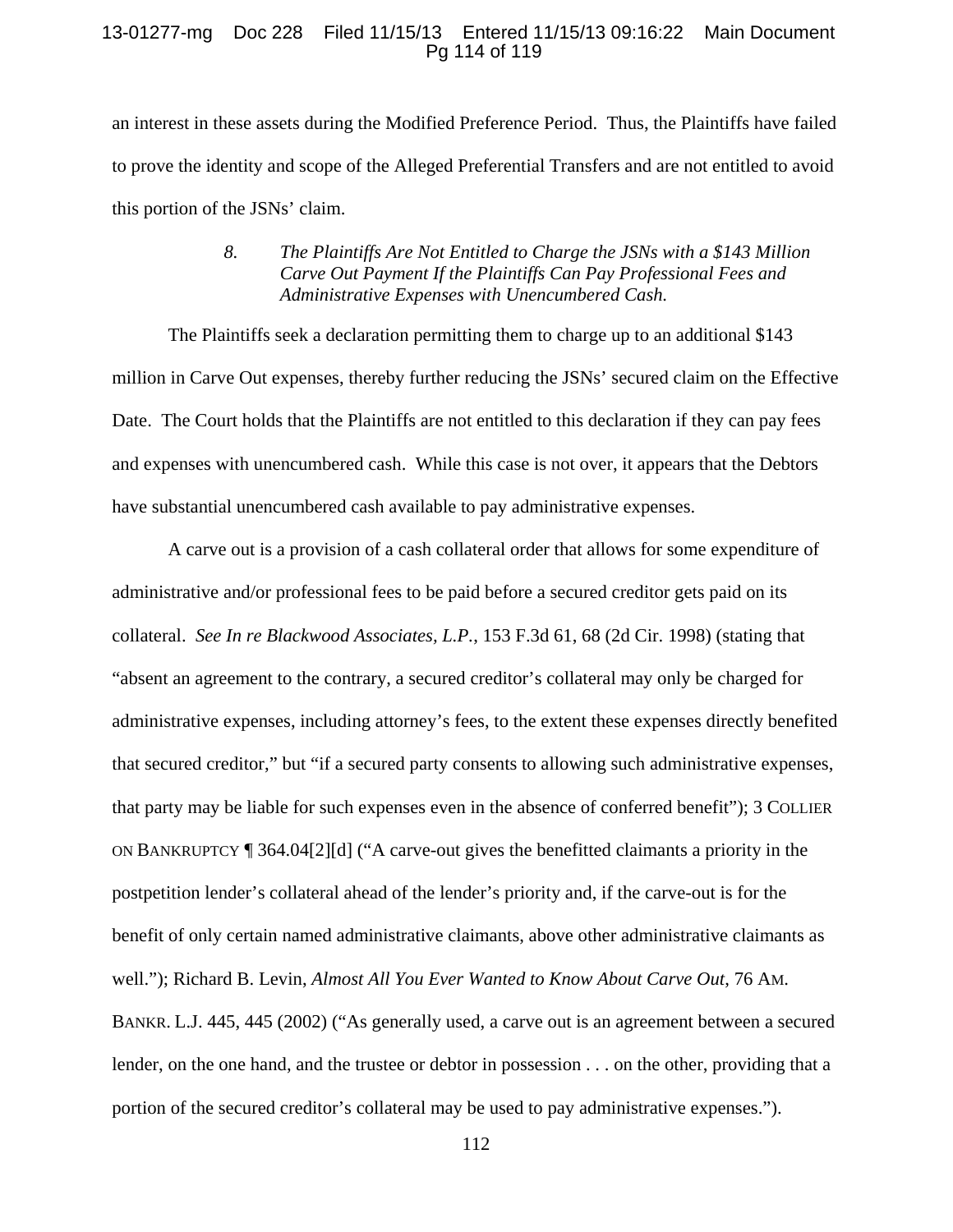### 13-01277-mg Doc 228 Filed 11/15/13 Entered 11/15/13 09:16:22 Main Document Pg 115 of 119

The Bankruptcy Code does not deal with carve out provisions typically included in cash collateral orders. *See In re White Glove, Inc.*, No. 98-12493 DWS, 1998 WL 731611 at \*6 (Bankr. E.D. Pa. Oct. 14, 1998) ("The term 'carve out' is one of those uniquely bankruptcy phrases, much like 'cram down,' that appears nowhere in the bankruptcy statute but connotes definite meaning to the parties."); *see also* Levin at 445 ("Unlike 'cram down,' . . . which has a relatively well-defined meaning derived from ¶ 1129(b) of the Bankruptcy Code, 'carve out' does not derive its substance from any particular section of the Bankruptcy Code."). Unless it conflicts with provisions of the Bankruptcy Code, a carve out is construed applying normal contract interpretation provisions. *See Blackwood*, 153 F.3d at 67 (applying "the statutory context underlying cash collateral stipulations[] and the text of the Stipulation itself" to conclude that a disputed carve out provision did not grant the chapter 11 debtor's counsel payment from cash collateral when the debtor failed to meet the terms of the cash collateral stipulation).

The usual purpose of a carve out is to assure the payment of specified administrative expenses from a secured creditor's collateral in the event that the case goes badly, use of cash collateral is terminated, and sufficient unencumbered funds are no longer available to administer the case, usually after conversion to chapter 7. *See* Levin at 451 ("The carve out becomes important to the protected administrative claimants *only* when the unencumbered assets in the bankruptcy estate that remain after application of the collateral proceeds to the secured claim are not adequate to pay all administrative claims, so that the administrative claimants will need to look to the carve out as an alternative source for payment.") (emphasis added).

Here, the Cash Collateral Order controls the priority of the JSN liens with respect to the Carve Out. The Final Cash Collateral Order creates a Carve Out from the JSNs' cash collateral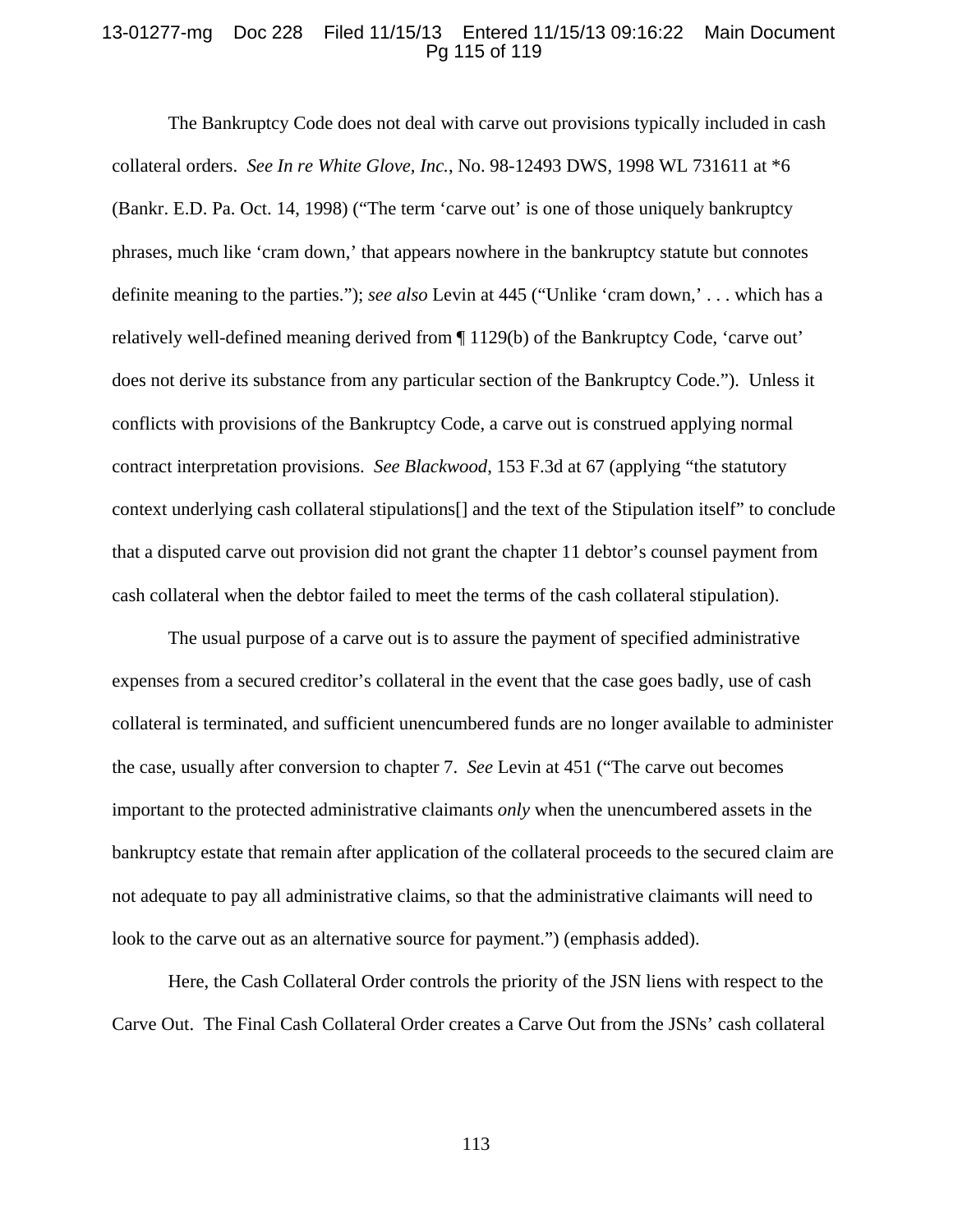## 13-01277-mg Doc 228 Filed 11/15/13 Entered 11/15/13 09:16:22 Main Document Pg 116 of 119

that subjects and subordinates the JSN liens to the Carve Out amount but does not otherwise

affect the validity of the JSN liens on carved out JSN cash collateral:

the [JSN Liens] are valid, binding, perfected, and enforceable first priority liens on and security interests in the personal and real property constituting "Collateral" under, and as defined in, the Junior Secured Notes Documents . . . and (iii) are subject and subordinate only to (A) the liens and security interests granted to the AFI Lender under the AFI Revolver, all subject to the terms and conditions of the Intercreditor Agreement, dated as of June 6, 2008 . . . , (B) the Carve Out, and (C) the liens and security interests granted to secure the Adequate Protection Obligations . . . .

(PX 76 at 11–12.) The Carve Out, in turn, is defined as the sum of: (1) court and United States

Trustee fees, (2) accrued and unpaid professional fees following a termination event in an

aggregate amount not exceeding \$25 million (plus all unpaid professional fees allowed by the

Court at any time that were incurred on or before the business day following the Carve Out

Notice), and (3) unpaid professional fees that were allowed prior to the termination event;

provided that,

(A) the Carve Out shall not be available to pay any such Professional Fees incurred in connection with the initiation or prosecution of any claims, causes of action, adversary proceedings or other litigation against the Adequate Protection Parties, (B) so long as no event of default shall have occurred and be continuing, the Carve Out shall not be reduced by the payment of fees and expenses allowed by the Court and payable under sections 328, 330 and 331 of the Bankruptcy Code, and (C) nothing in this Final Order shall impair the right of any party to object to any such fees or expenses to be paid by the Debtors' estates.

(*Id.* at 31–32.)

The Cash Collateral Order clearly requires the JSNs to subordinate their secured claim to

the payment of the Carve Out, but is silent whether the Debtors may use those funds, further

reducing the JSNs' secured claim, when other unencumbered funds are available. Absent

contractual language requiring that result, the Court concludes that the Cash Collateral Order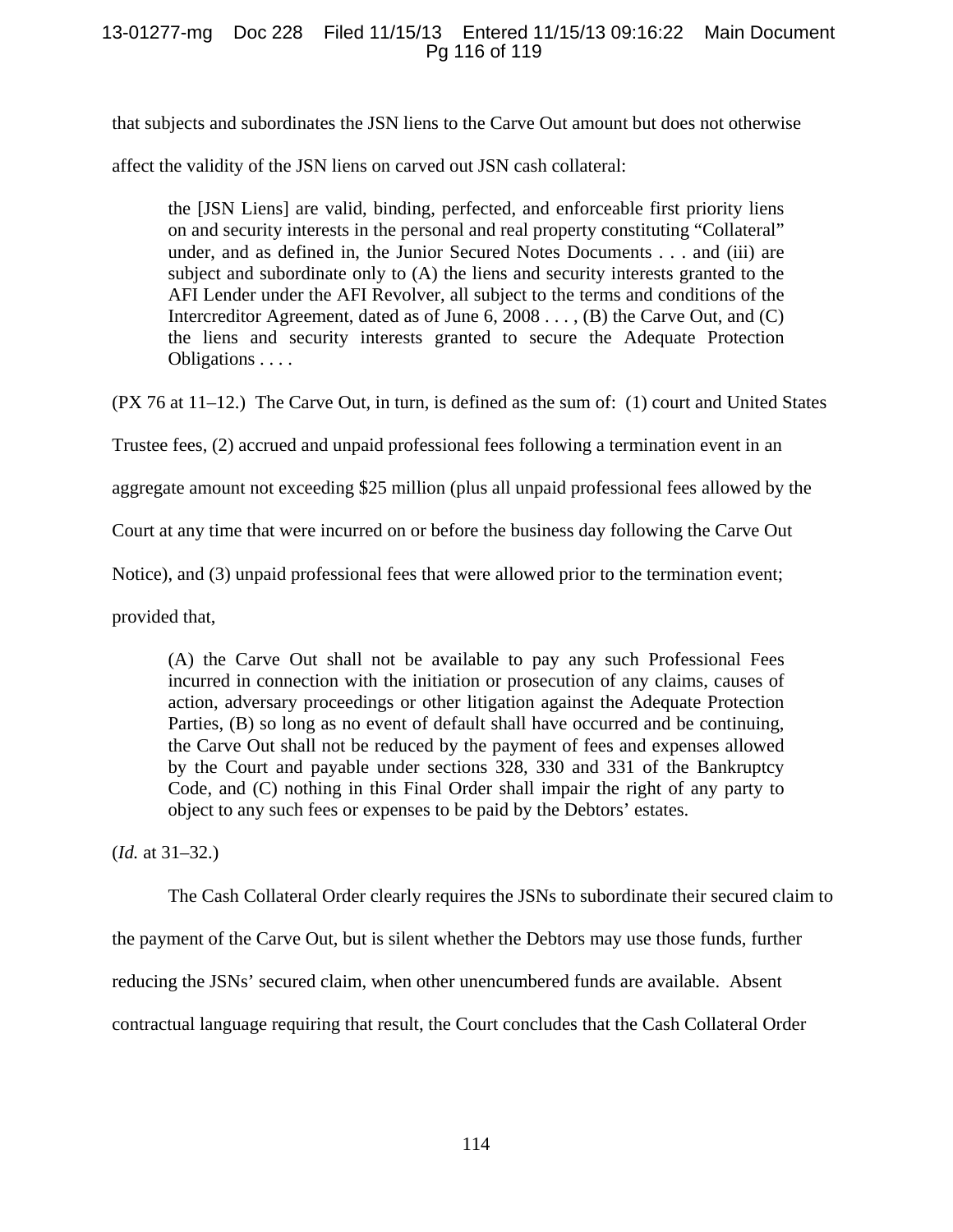### 13-01277-mg Doc 228 Filed 11/15/13 Entered 11/15/13 09:16:22 Main Document Pg 117 of 119

does not go beyond the ordinary purpose of assuring funds to pay the specified expenses if unencumbered funds are no longer available to do so.

The JSNs' liens remain subordinated to the Carve Out. If during the remainder of the case, unencumbered funds are no longer available to pay the expenses, the JSN Collateral can be used for that purpose. At this stage, however, there is no reason to believe that will occur. The Court holds that the JSNs' Collateral should not be reduced at this time.

### **E. Given the Court's Findings on What Constitutes JSN Collateral, the JSNs are Undersecured.**

Notwithstanding the JSNs' ability to aggregate their collateral across debtors, the Court finds that, as of the conclusion of Phase I, the JSNs are undersecured and not entitled to postpetition interest and fees.<sup>52</sup> As of the Petition Date, the JSNs held secured claims against ResCap, and certain of its affiliates as guarantors and grantors, in the face amount of \$2.222 billion, consisting of \$2.120 billion in unpaid principal as of the Petition Date, and \$101 million in unpaid prepetition interest. (DX ABF at 3.) As the Court discussed in section III.A above, the JSNs' claim will not be reduced by unamortized OID. Assuming an effective date of December 15, 2013, the JSNs will assert a claim for postpetition interest at the default rate, in the amount of \$342 million. (JSN Corrected Proposed Findings of Fact, ECF Doc. # 190 § II ¶ 15.) The JSNs are only entitled to receive postpetition interest up to the value of their collateral. 11 U.S.C. § 506(b). Thus, to receive their full claim for postpetition interest, the JSNs have to establish an effective date value of their collateral of at least \$2.564 billion. At this point in the case, they fall well shy of the mark.

 The parties have largely agreed on \$1.888 billion as a baseline estimation of the Effective Date value of the JSN Collateral. (DX AIR at 5.) The Plaintiffs seek to subtract from the

<sup>&</sup>lt;sup>52</sup> This finding is not a final decision whether the JSNs are oversecured or undersecured. Issues relating to certain other alleged JSN collateral were reserved for Phase II of the trial.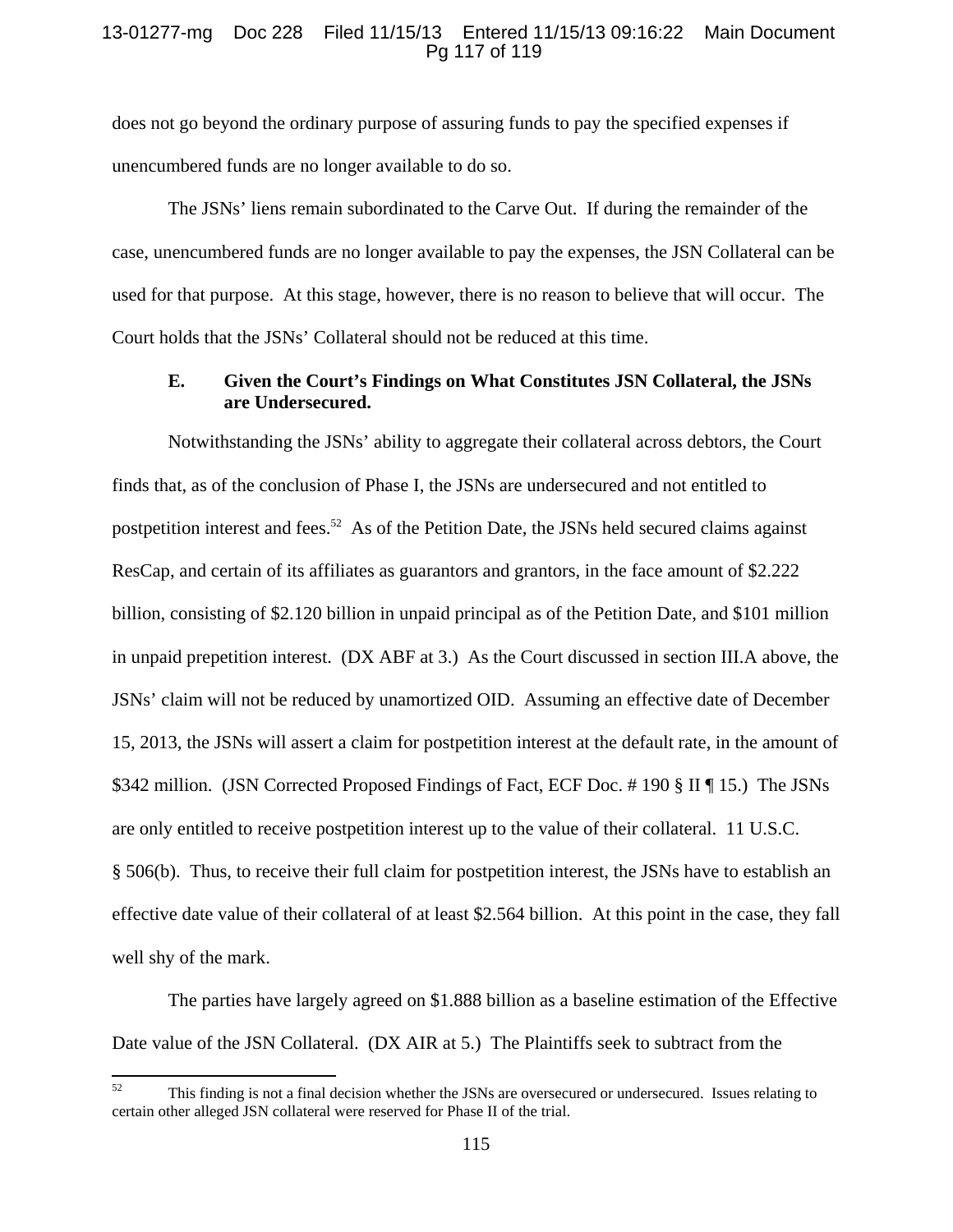# 13-01277-mg Doc 228 Filed 11/15/13 Entered 11/15/13 09:16:22 Main Document Pg 118 of 119

baseline; the Defendants seek to add to it. Based on the Court's rulings, the following amounts will be added to the baseline:

- \$40 million in equity held at certain non-Debtors;
- \$17 million for a net increase in the value of the FHA/VA Loans;
- \$18.395 million for software; and
- \$10 million for tradename, iconography, and logotype.

The following amounts will be subtracted from the baseline:

- \$48,439,532 in Deposit Accounts (the JSNs retain an interest in \$63,297); and
- \$20.8 million of unencumbered real property.

Based on the Court's ruling, the following factors will not affect the baseline valuation:

- The Plaintiffs may not charge an additional \$143 million of expenses to the JSNs' collateral under the cash collateral carve out at this time.
- The Plaintiffs have not carried their burden in proving any preferential transfers.
- The JSNs do not have a lien on the \$1.1 billion of AFI LOC Collateral.
- The JSNs have a lien on \$24 million of Former Bilateral Facilities Collateral.
- The JSNs have a lien on \$10 million of Reacquired Mortgage Loans.
- The JSNs are not entitled to a \$66 million allocation from sale proceeds for net increases in HFS Collateral.
- The JSNs do not have a lien on any other intangibles or goodwill.

Based on the above findings, the JSNs have established that the Effective Date value of

their collateral is \$1,904,155,468. Because their claim is for the face amount of \$2.222 billion,

the JSNs are undersecured at the end of Phase I. A final determination of the extent of their

security will be deferred until after Phase II of the trial.